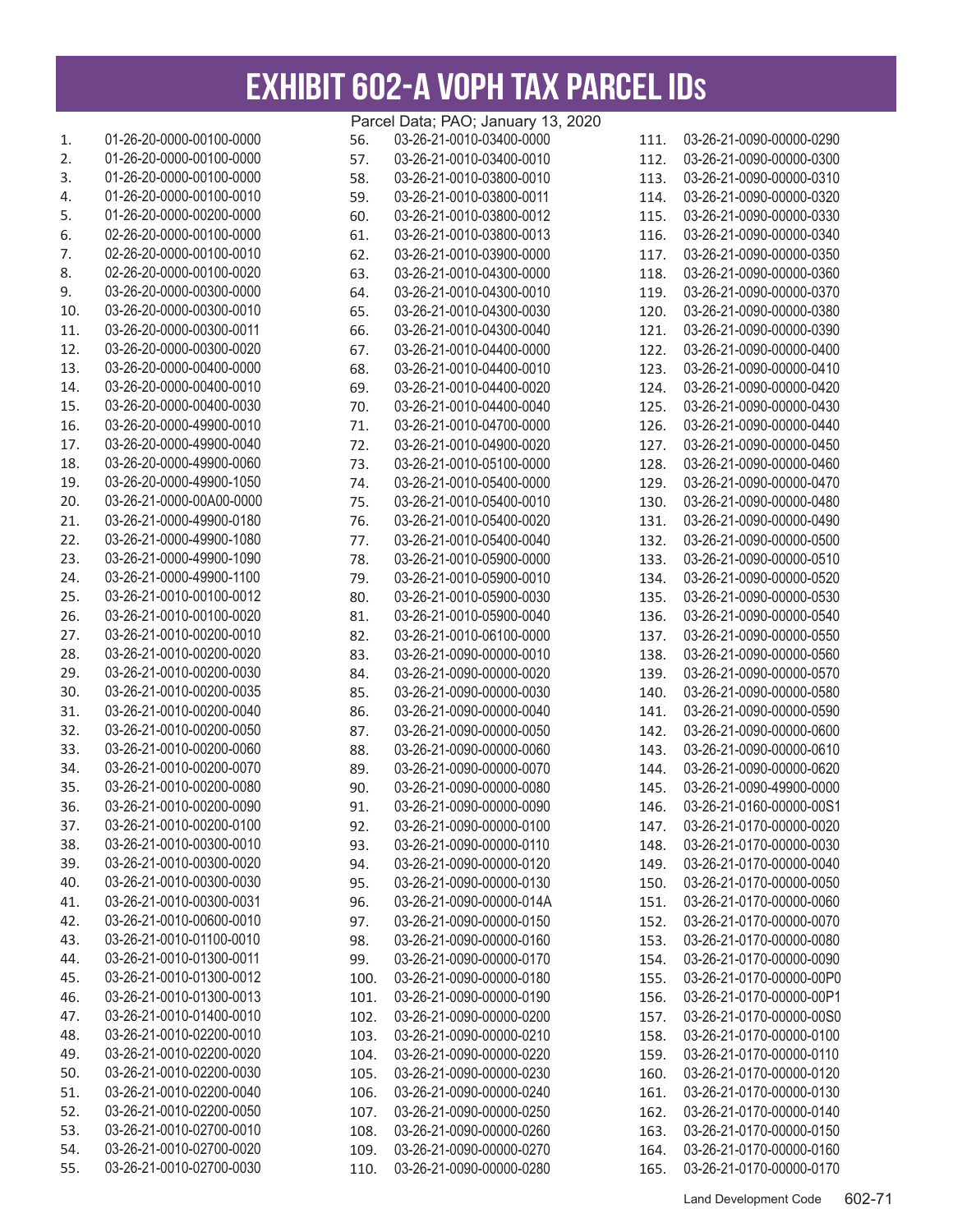| 166.         | 03-26-21-0170-00000-0180 | 221. | 03-26-21-0170-00000-0730 | 276.         | 03-26-21-0170-00000-1190 |
|--------------|--------------------------|------|--------------------------|--------------|--------------------------|
| 167.         | 03-26-21-0170-00000-0190 | 222. | 03-26-21-0170-00000-0740 | 277.         | 03-26-21-0170-00000-1200 |
| 168.         | 03-26-21-0170-00000-0200 | 223. | 03-26-21-0170-00000-0750 | 278.         | 03-26-21-0170-00000-1210 |
| 169.         | 03-26-21-0170-00000-0210 | 224. | 03-26-21-0170-00000-0760 | 279.         | 03-26-21-0170-00000-1220 |
| 170.         | 03-26-21-0170-00000-0220 | 225. | 03-26-21-0170-00000-0770 | 280.         | 03-26-21-0170-00000-1240 |
| 171.         | 03-26-21-0170-00000-0230 | 226. | 03-26-21-0170-00000-0780 | 281.         | 03-26-21-0170-00000-1250 |
| 172.         | 03-26-21-0170-00000-0240 | 227. | 03-26-21-0170-00000-0790 | 282.         | 03-26-21-0170-00000-1260 |
| 173.         | 03-26-21-0170-00000-0250 | 228. | 03-26-21-0170-00000-0800 | 283.         | 03-26-21-0170-00000-1270 |
| 174.         | 03-26-21-0170-00000-0260 | 229. | 03-26-21-0170-00000-0820 | 284.         | 03-26-21-0170-00000-1280 |
| 175.         | 03-26-21-0170-00000-0270 | 230. | 03-26-21-0170-00000-0830 | 285.         | 03-26-21-0170-00000-1290 |
| 176.         | 03-26-21-0170-00000-0280 | 231. | 03-26-21-0170-00000-0840 | 286.         | 03-26-21-0170-00000-1300 |
| 177.         | 03-26-21-0170-00000-0290 | 232. | 03-26-21-0170-00000-0850 | 287.         | 03-26-21-0170-00000-1310 |
| 178.         | 03-26-21-0170-00000-0300 | 233. | 03-26-21-0170-00000-0860 | 288.         | 03-26-21-0170-00000-1320 |
| 179.         | 03-26-21-0170-00000-0310 | 234. | 03-26-21-0170-00000-0870 | 289.         | 03-26-21-0170-00000-1330 |
| 180.         | 03-26-21-0170-00000-0320 | 235. | 03-26-21-0170-00000-0880 | 290.         | 03-26-21-0170-00000-1340 |
| 181.         | 03-26-21-0170-00000-0330 | 236. | 03-26-21-0170-00000-0890 | 291.         | 03-26-21-0170-00000-1350 |
| 182.         | 03-26-21-0170-00000-0340 | 237. | 03-26-21-0170-00000-0900 | 292.         | 03-26-21-0170-00000-1360 |
| 183.         | 03-26-21-0170-00000-0350 | 238. | 03-26-21-0170-00000-0910 | 293.         | 03-26-21-0170-00000-1370 |
| 184.         | 03-26-21-0170-00000-0360 | 239. | 03-26-21-0170-00000-0920 | 294.         | 03-26-21-0170-00000-1380 |
| 185.         | 03-26-21-0170-00000-0370 | 240. | 03-26-21-0170-00000-0930 | 295.         | 03-26-21-0170-00000-1390 |
| 186.         | 03-26-21-0170-00000-0380 | 241. | 03-26-21-0170-00000-0940 | 296.         | 03-26-21-0170-00000-1400 |
| 187.         | 03-26-21-0170-00000-0390 | 242. | 03-26-21-0170-00000-0950 | 297.         | 03-26-21-0170-00000-1410 |
| 188.         | 03-26-21-0170-00000-0400 | 243. | 03-26-21-0170-00000-0960 | 298.         | 03-26-21-0170-00000-1420 |
| 189.         | 03-26-21-0170-00000-0410 | 244. | 03-26-21-0170-00000-0970 | 299.         | 03-26-21-0170-00000-1430 |
| 190.         | 03-26-21-0170-00000-0420 | 245. | 03-26-21-0170-00000-0980 | 300.         | 03-26-21-0170-00000-1440 |
| 191.         | 03-26-21-0170-00000-0430 | 246. | 03-26-21-0170-00000-0990 | 301.         | 03-26-21-0170-00000-1450 |
| 192.         | 03-26-21-0170-00000-0440 | 247. | 03-26-21-0170-00000-0GA0 | 302.         | 03-26-21-0170-00000-1460 |
| 193.         | 03-26-21-0170-00000-0450 | 248. | 03-26-21-0170-00000-0GA1 | 303.         | 03-26-21-0170-00000-1470 |
| 194.         | 03-26-21-0170-00000-0460 | 249. | 03-26-21-0170-00000-0GP0 | 304.         | 03-26-21-0170-00000-1480 |
| 195.         | 03-26-21-0170-00000-0470 | 250. | 03-26-21-0170-00000-0GP1 | 305.         | 03-26-21-0170-00000-1490 |
|              | 03-26-21-0170-00000-0480 | 251. | 03-26-21-0170-00000-0OA0 |              | 03-26-21-0170-00000-1500 |
| 196.<br>197. | 03-26-21-0170-00000-0490 | 252. | 03-26-21-0170-00000-0RA0 | 306.<br>307. | 03-26-21-0170-00000-1510 |
|              | 03-26-21-0170-00000-0500 | 253. | 03-26-21-0170-00000-0RP0 |              | 03-26-21-0170-00000-1520 |
| 198.         | 03-26-21-0170-00000-0510 |      | 03-26-21-0170-00000-0RP1 | 308.         | 03-26-21-0170-00000-1530 |
| 199.         |                          | 254. |                          | 309.         | 03-26-21-0170-00000-1540 |
| 200.         | 03-26-21-0170-00000-0520 | 255. | 03-26-21-0170-00000-0RV0 | 310.         |                          |
| 201.         | 03-26-21-0170-00000-0530 | 256. | 03-26-21-0170-00000-0SA0 | 311.         | 03-26-21-0170-00000-1550 |
| 202          | 03-26-21-0170-00000-0540 | 257. | 03-26-21-0170-00000-1000 | 312.         | 03-26-21-0170-00000-1560 |
| 203.         | 03-26-21-0170-00000-0550 | 258. | 03-26-21-0170-00000-1010 | 313.         | 03-26-21-0170-00000-1570 |
| 204.         | 03-26-21-0170-00000-0560 | 259. | 03-26-21-0170-00000-1020 | 314.         | 03-26-21-0170-00000-1580 |
| 205.         | 03-26-21-0170-00000-0570 | 260. | 03-26-21-0170-00000-1030 | 315.         | 03-26-21-0170-00000-1590 |
| 206.         | 03-26-21-0170-00000-0580 | 261. | 03-26-21-0170-00000-1040 | 316.         | 03-26-21-0170-00000-1600 |
| 207.         | 03-26-21-0170-00000-0590 | 262. | 03-26-21-0170-00000-1050 | 317.         | 03-26-21-0170-00000-1610 |
| 208.         | 03-26-21-0170-00000-0600 | 263. | 03-26-21-0170-00000-1060 | 318.         | 03-26-21-0170-00000-1620 |
| 209.         | 03-26-21-0170-00000-0610 | 264. | 03-26-21-0170-00000-1070 | 319.         | 03-26-21-0170-00000-1630 |
| 210.         | 03-26-21-0170-00000-0620 | 265. | 03-26-21-0170-00000-1080 | 320.         | 03-26-21-0170-00000-1640 |
| 211.         | 03-26-21-0170-00000-0630 | 266. | 03-26-21-0170-00000-1090 | 321.         | 03-26-21-0170-00000-1650 |
| 212.         | 03-26-21-0170-00000-0640 | 267. | 03-26-21-0170-00000-1100 | 322.         | 03-26-21-0170-00000-1660 |
| 213.         | 03-26-21-0170-00000-0650 | 268. | 03-26-21-0170-00000-1110 | 323.         | 03-26-21-0170-00000-1670 |
| 214.         | 03-26-21-0170-00000-0660 | 269. | 03-26-21-0170-00000-1120 | 324.         | 03-26-21-0170-00000-1680 |
| 215.         | 03-26-21-0170-00000-0670 | 270. | 03-26-21-0170-00000-1130 | 325.         | 03-26-21-0170-00000-1690 |
| 216.         | 03-26-21-0170-00000-0680 | 271. | 03-26-21-0170-00000-1140 | 326.         | 03-26-21-0170-00000-1700 |
| 217.         | 03-26-21-0170-00000-0690 | 272. | 03-26-21-0170-00000-1150 | 327.         | 03-26-21-0170-00000-1710 |
| 218.         | 03-26-21-0170-00000-0700 | 273. | 03-26-21-0170-00000-1160 | 328.         | 03-26-21-0170-00000-171A |
| 219.         | 03-26-21-0170-00000-0710 | 274. | 03-26-21-0170-00000-1170 | 329.         | 03-26-21-0170-00000-1720 |
| 220.         | 03-26-21-0170-00000-0720 | 275. | 03-26-21-0170-00000-1180 | 330.         | 03-26-21-0170-00000-172A |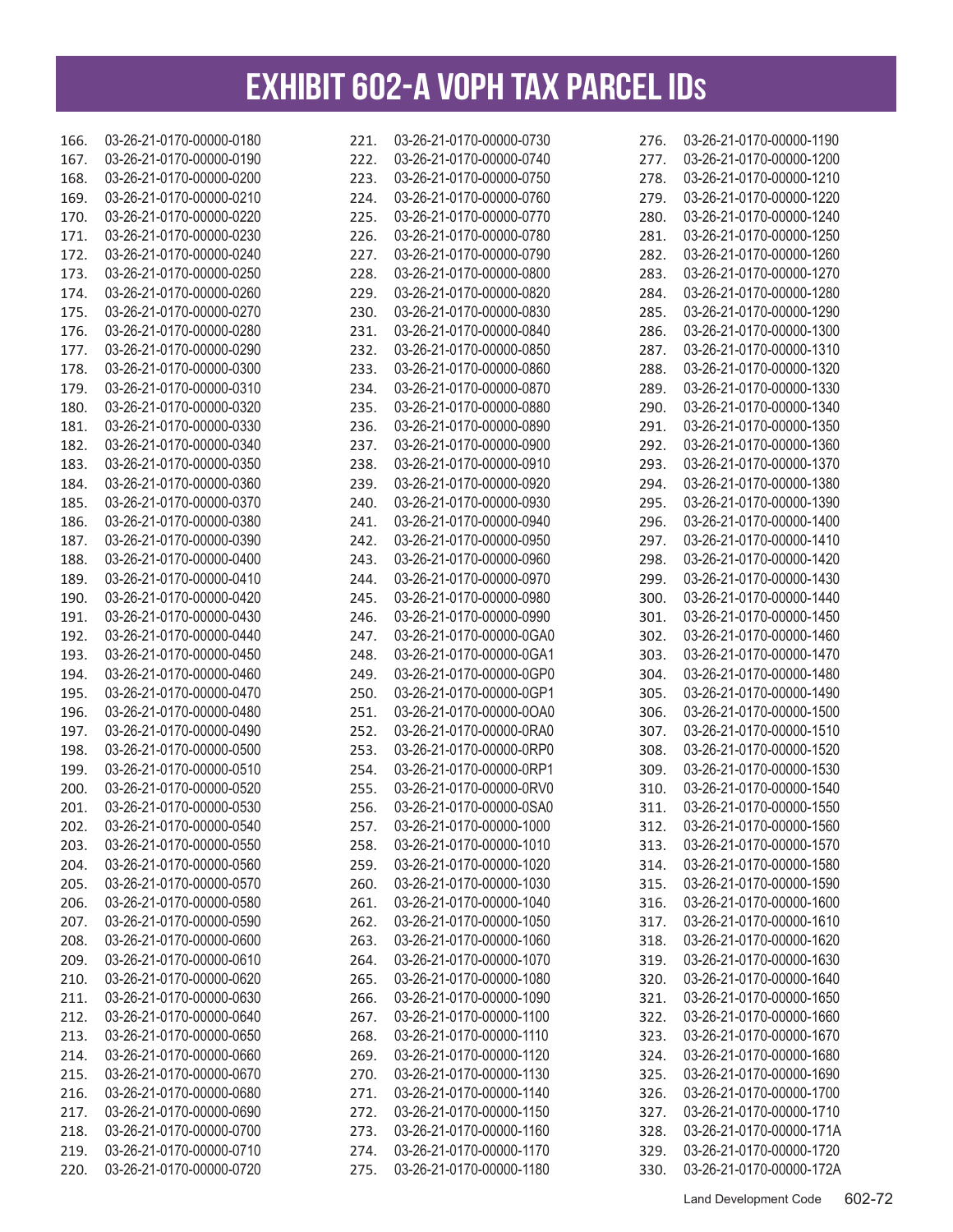| 331.         | 03-26-21-0170-00000-1730                             | 386.         | 04-26-21-0010-09900-0090                             | 441. | 04-26-21-0050-00000-0870                             |
|--------------|------------------------------------------------------|--------------|------------------------------------------------------|------|------------------------------------------------------|
| 332.         | 03-26-21-0170-00000-1740                             | 387.         | 04-26-21-0010-09900-0091                             | 442. | 04-26-21-0050-00000-0880                             |
| 333.         | 03-26-21-0170-00000-175P                             | 388.         | 04-26-21-0010-09900-0101                             | 443. | 04-26-21-0050-00000-0890                             |
| 334.         | 03-26-21-0170-00000-1760                             | 389.         | 04-26-21-0010-10000-0010                             | 444. | 04-26-21-0050-00000-0900                             |
| 335.         | 03-26-21-0170-00000-1770                             | 390.         | 04-26-21-0010-10000-0020                             | 445. | 04-26-21-0050-00000-0910                             |
| 336.         | 03-26-21-0170-00000-1780                             | 391.         | 04-26-21-0010-10000-0030                             | 446. | 04-26-21-0050-00000-0920                             |
| 337.         | 03-26-21-0170-00000-1790                             | 392.         | 04-26-21-0010-10800-0010                             | 447. | 04-26-21-0050-00000-0930                             |
| 338.         | 03-26-21-0170-00000-1800                             | 393.         | 04-26-21-0010-10900-0010                             | 448. | 04-26-21-0050-00000-0940                             |
| 339.         | 03-26-21-0170-00000-1810                             | 394.         | 04-26-21-0010-10900-0020                             | 449. | 04-26-21-0050-00000-0950                             |
| 340.         | 03-26-21-0170-00000-1820                             | 395.         | 04-26-21-0010-11000-0011                             | 450. | 04-26-21-0050-00000-0960                             |
| 341.         | 03-26-21-0170-00000-1830                             | 396.         | 04-26-21-0010-11000-0020                             | 451. | 04-26-21-0050-00000-0970                             |
| 342.         | 03-26-21-0170-00000-1840                             | 397.         | 04-26-21-0010-11000-0030                             | 452. | 04-26-21-0050-00000-0980                             |
| 343.         | 03-26-21-0170-00000-1850                             | 398.         | 04-26-21-0010-11000-0040                             | 453. | 04-26-21-0050-00000-0990                             |
| 344.         | 03-26-21-0170-00000-1860                             | 399.         | 04-26-21-0010-11500-0011                             | 454. | 04-26-21-0050-00000-1000                             |
| 345.         | 03-26-21-0170-00000-1870                             | 400.         | 04-26-21-0010-11500-0012                             | 455. | 04-26-21-0050-00000-1010                             |
| 346.         | 03-26-21-0170-00000-1880                             | 401.         | 04-26-21-0010-11500-0014                             | 456. | 04-26-21-0050-00000-1020                             |
| 347.         | 03-26-21-0170-00000-1890                             | 402.         | 04-26-21-0010-11500-0015                             | 457. | 04-26-21-0050-00000-1030                             |
| 348.         | 03-26-21-0170-00000-1910                             | 403.         | 04-26-21-0010-11500-0030                             | 458. | 04-26-21-0050-00000-1040                             |
| 349.         | 03-26-21-0170-00000-1920                             | 404.         | 04-26-21-0010-11500-0040                             | 459. | 04-26-21-0050-00000-1050                             |
| 350.         | 03-26-21-0170-00000-1930                             | 405.         | 04-26-21-0010-11500-0041                             | 460. | 04-26-21-0050-00000-1370                             |
| 351.         | 03-26-21-0170-00000-1940                             | 406.         | 04-26-21-0010-11500-0070                             | 461. | 04-26-21-0050-00000-1380                             |
| 352.         | 03-26-21-0170-00000-1950                             | 407.         | 04-26-21-0010-11500-0080                             | 462. | 04-26-21-0050-00000-1390                             |
| 353.         | 03-26-21-0170-00000-1960                             | 408.         | 04-26-21-0010-11500-0090                             | 463. | 04-26-21-0050-00000-1400                             |
| 354.         | 03-26-21-0170-00000-1970                             | 409.         | 04-26-21-0010-11500-0100                             | 464. | 04-26-21-0050-00000-1410                             |
| 355.         | 03-26-21-0170-00000-1980                             | 410.         | 04-26-21-0010-11500-0120                             | 465. | 04-26-21-0050-00000-1420                             |
| 356.         | 03-26-21-0170-00000-1990                             | 411.         | 04-26-21-0010-11600-0020                             | 466. | 04-26-21-0050-00000-1430                             |
| 357.         | 03-26-21-0170-00000-2000                             | 412.         | 04-26-21-0010-11700-0000                             | 467. | 04-26-21-0050-00000-1440                             |
| 358.         | 03-26-21-0180-00000-00S1                             | 413.         | 04-26-21-0010-12100-0000                             | 468. | 04-26-21-0050-00000-1450                             |
| 359.         | 04-26-20-0000-01500-0000                             | 414.         | 04-26-21-0010-12200-0000                             | 469. | 04-26-21-0050-00000-1460                             |
| 360.         | 04-26-20-0000-01600-0000                             | 415.         | 04-26-21-0010-12400-0000                             | 470. | 04-26-21-0050-00E00-0000                             |
| 361.         | 04-26-20-0000-49900-0020                             | 416.         | 04-26-21-0010-12400-0010                             | 471. | 04-26-21-0050-00F00-0000                             |
| 362.         | 04-26-20-0000-49900-0060                             | 417.         | 04-26-21-0010-12500-0000                             | 472. | 04-26-21-0050-00100-0000                             |
| 363.         | 04-26-21-0000-00200-0000                             | 418.         | 04-26-21-0010-12600-0010                             | 473. | 04-26-21-0050-00T00-0000                             |
|              | 04-26-21-0000-00200-0010                             |              | 04-26-21-0010-12600-0020                             |      | 04-26-21-0050-49900-0000                             |
| 364.         | 04-26-21-0000-00200-0020                             | 419.         |                                                      | 474. |                                                      |
| 365.<br>366. | 04-26-21-0000-00400-0000                             | 420.<br>421. | 04-26-21-0010-12600-0021<br>04-26-21-0010-12600-0022 | 475. | 04-26-21-0090-00000-0010<br>04-26-21-0090-00000-0020 |
|              | 04-26-21-0000-00400-0010                             |              |                                                      | 476. | 04-26-21-0090-00000-0030                             |
| 367.         |                                                      | 422.         | 04-26-21-0010-12600-0040                             | 477. |                                                      |
| 368.         | 04-26-21-0000-00400-0020                             | 423.         | 04-26-21-0010-12600-0042                             | 478. | 05-25-21-0000-03400-0000                             |
| 369.         | 04-26-21-0000-00400-0030                             | 424.         | 04-26-21-0010-12600-0044                             | 479. | 05-25-21-0000-29900-1040                             |
| 370.         | 04-26-21-0000-00400-0040<br>04-26-21-0000-00400-0050 | 425.         | 04-26-21-0010-12600-0046<br>04-26-21-0010-12600-0050 | 480. | 05-25-21-0000-49900-0030                             |
| 371.         |                                                      | 426.         |                                                      | 481. | 05-25-21-0000-49900-1030                             |
| 372.         | 04-26-21-0000-00400-0060                             | 427.         | 04-26-21-0010-12600-0051                             | 482. | 05-25-21-0010-00000-0010                             |
| 373.         | 04-26-21-0000-00500-0000                             | 428.         | 04-26-21-0010-12600-0052                             | 483. | 05-25-21-0010-00000-0030                             |
| 374.         | 04-26-21-0000-00600-0000                             | 429.         | 04-26-21-0050-00000-0750                             | 484. | 05-25-21-0010-00000-0040                             |
| 375.         | 04-26-21-0000-49900-0090                             | 430.         | 04-26-21-0050-00000-0760                             | 485. | 05-25-21-0010-00000-0041                             |
| 376.         | 04-26-21-0000-49900-0100                             | 431.         | 04-26-21-0050-00000-0770                             | 486. | 05-25-21-0010-00000-0050                             |
| 377.         | 04-26-21-0000-49900-0110                             | 432.         | 04-26-21-0050-00000-0780                             | 487. | 05-25-21-0010-49900-103A                             |
| 378.         | 04-26-21-0010-08900-0000                             | 433.         | 04-26-21-0050-00000-0790                             | 488. | 05-26-21-0000-00200-0010                             |
| 379.         | 04-26-21-0010-09900-0010                             | 434.         | 04-26-21-0050-00000-0800                             | 489. | 05-26-21-0010-00100-0000                             |
| 380.         | 04-26-21-0010-09900-0020                             | 435.         | 04-26-21-0050-00000-0810                             | 490. | 05-26-21-0010-00100-0000                             |
| 381.         | 04-26-21-0010-09900-0030                             | 436.         | 04-26-21-0050-00000-0820                             | 491. | 05-26-21-0010-00100-0030                             |
| 382.         | 04-26-21-0010-09900-0040                             | 437.         | 04-26-21-0050-00000-0830                             | 492. | 05-26-21-0010-00100-0030                             |
| 383.         | 04-26-21-0010-09900-0060                             | 438.         | 04-26-21-0050-00000-0840                             | 493. | 05-26-21-0010-00100-0030                             |
| 384.         | 04-26-21-0010-09900-0070                             | 439.         | 04-26-21-0050-00000-0850                             | 494. | 05-26-21-0010-06900-0010                             |
| 385.         | 04-26-21-0010-09900-0080                             | 440.         | 04-26-21-0050-00000-0860                             | 495. | 05-26-21-0010-07100-0000                             |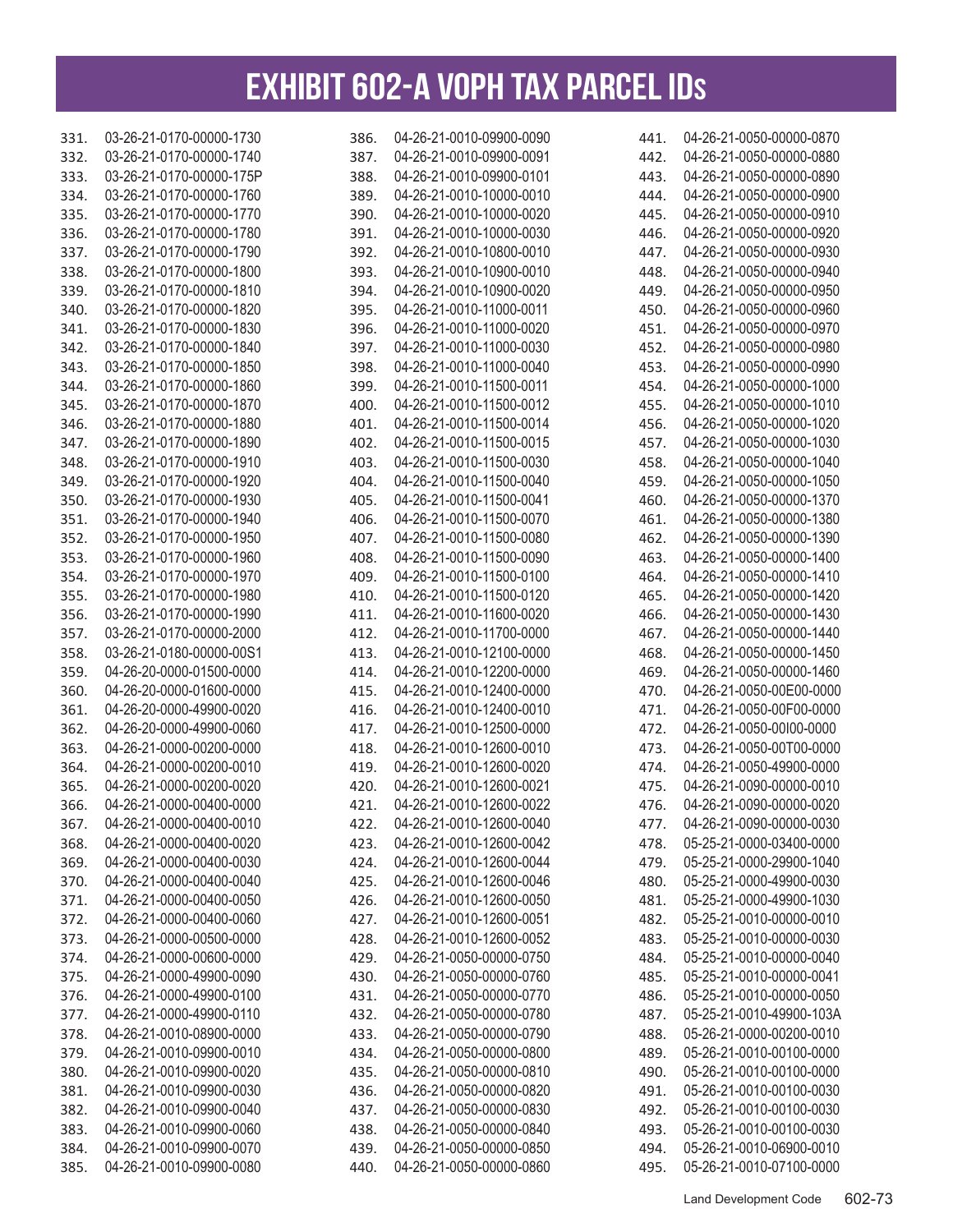| 496. | 05-26-21-0010-07300-0011 | 551. | 05-26-21-0050-00000-0450 | 606. | 05-26-21-0050-00000-1310 |
|------|--------------------------|------|--------------------------|------|--------------------------|
| 497. | 05-26-21-0010-07300-0011 | 552. | 05-26-21-0050-00000-0460 | 607. | 05-26-21-0050-00000-1320 |
| 498. | 05-26-21-0010-07400-0010 | 553. | 05-26-21-0050-00000-0470 | 608. | 05-26-21-0050-00000-1330 |
| 499. | 05-26-21-0010-08100-0000 | 554. | 05-26-21-0050-00000-0480 | 609. | 05-26-21-0050-00000-1340 |
| 500. | 05-26-21-0010-08100-0010 | 555. | 05-26-21-0050-00000-0490 | 610. | 05-26-21-0050-00000-1350 |
| 501. | 05-26-21-0010-09100-0000 | 556. | 05-26-21-0050-00000-0500 | 611. | 05-26-21-0050-00000-1360 |
| 502. | 05-26-21-0010-10100-0010 | 557. | 05-26-21-0050-00000-0510 | 612. | 05-26-21-0050-00A00-0000 |
| 503. | 05-26-21-0010-10200-0000 | 558. | 05-26-21-0050-00000-0520 | 613. | 05-26-21-0050-00C00-0000 |
| 504. | 05-26-21-0010-10300-0010 | 559. | 05-26-21-0050-00000-0530 | 614. | 05-26-21-0050-00D00-0000 |
| 505. | 05-26-21-0010-12500-0010 | 560. | 05-26-21-0050-00000-0540 | 615. | 05-26-21-0050-00G00-0000 |
| 506. | 05-26-21-0010-12600-0000 | 561. | 05-26-21-0050-00000-0550 | 616. | 05-26-21-0050-00H00-0000 |
| 507. | 05-26-21-0050-00000-0010 | 562. | 05-26-21-0050-00000-0560 | 617. | 05-26-21-0050-00J00-0000 |
| 508. | 05-26-21-0050-00000-0020 | 563. | 05-26-21-0050-00000-0570 | 618. | 05-26-21-0050-00K00-0000 |
| 509. | 05-26-21-0050-00000-0030 | 564. | 05-26-21-0050-00000-0580 | 619. | 05-26-21-0050-00L00-0000 |
| 510. | 05-26-21-0050-00000-0040 | 565. | 05-26-21-0050-00000-0590 | 620. | 05-26-21-0050-00M00-0000 |
| 511. | 05-26-21-0050-00000-0050 | 566. | 05-26-21-0050-00000-0600 | 621. | 05-26-21-0050-00N00-0000 |
| 512. | 05-26-21-0050-00000-0060 | 567. | 05-26-21-0050-00000-0610 | 622. | 05-26-21-0050-00O00-0000 |
| 513. | 05-26-21-0050-00000-0070 | 568. | 05-26-21-0050-00000-0620 | 623. | 05-26-21-0050-00S00-0000 |
| 514. | 05-26-21-0050-00000-0080 | 569. | 05-26-21-0050-00000-0630 | 624. | 05-26-21-0050-00U00-0000 |
| 515. | 05-26-21-0050-00000-0090 | 570. | 05-26-21-0050-00000-0640 | 625. | 05-26-21-0050-0OB00-0000 |
| 516. | 05-26-21-0050-00000-0100 | 571. | 05-26-21-0050-00000-0650 | 626. | 05-26-21-0050-49900-0000 |
| 517. | 05-26-21-0050-00000-0110 | 572. | 05-26-21-0050-00000-0660 | 627. | 05-26-21-0060-00300-0010 |
| 518. | 05-26-21-0050-00000-0120 | 573. | 05-26-21-0050-00000-0670 | 628. | 05-26-21-0060-00300-0020 |
| 519. | 05-26-21-0050-00000-0130 | 574. | 05-26-21-0050-00000-0680 | 629. | 05-26-21-0060-00300-0030 |
| 520. | 05-26-21-0050-00000-0140 | 575. | 05-26-21-0050-00000-0690 | 630. | 05-26-21-0060-00300-0040 |
| 521. | 05-26-21-0050-00000-0150 | 576. | 05-26-21-0050-00000-0700 | 631. | 05-26-21-0060-00400-0010 |
|      | 05-26-21-0050-00000-0160 |      | 05-26-21-0050-00000-0710 |      | 05-26-21-0060-00400-0020 |
| 522. | 05-26-21-0050-00000-0170 | 577. | 05-26-21-0050-00000-0720 | 632. | 05-26-21-0060-00400-0030 |
| 523. | 05-26-21-0050-00000-0180 | 578. | 05-26-21-0050-00000-0730 | 633. | 05-26-21-0060-00400-0040 |
| 524. |                          | 579. |                          | 634. |                          |
| 525. | 05-26-21-0050-00000-0190 | 580. | 05-26-21-0050-00000-0740 | 635. | 05-26-21-0060-00400-0050 |
| 526. | 05-26-21-0050-00000-0200 | 581. | 05-26-21-0050-00000-1060 | 636. | 05-26-21-0060-00400-0060 |
| 527. | 05-26-21-0050-00000-0210 | 582. | 05-26-21-0050-00000-1070 | 637. | 05-26-21-0060-00400-0070 |
| 528. | 05-26-21-0050-00000-0220 | 583. | 05-26-21-0050-00000-1080 | 638. | 05-26-21-0060-00800-0010 |
| 529. | 05-26-21-0050-00000-0230 | 584. | 05-26-21-0050-00000-1090 | 639. | 05-26-21-0060-00800-0020 |
| 530. | 05-26-21-0050-00000-0240 | 585. | 05-26-21-0050-00000-1100 | 640. | 05-26-21-0060-00800-0030 |
| 531. | 05-26-21-0050-00000-0250 | 586. | 05-26-21-0050-00000-1110 | 641. | 05-26-21-0060-00800-0040 |
| 532  | 05-26-21-0050-00000-0260 | 587. | 05-26-21-0050-00000-1120 | 642. | 05-26-21-0060-00800-0050 |
| 533. | 05-26-21-0050-00000-0270 | 588. | 05-26-21-0050-00000-1130 | 643. | 05-26-21-0060-00800-0060 |
| 534. | 05-26-21-0050-00000-0280 | 589. | 05-26-21-0050-00000-1140 | 644. | 05-26-21-0060-00800-0070 |
| 535. | 05-26-21-0050-00000-0290 | 590. | 05-26-21-0050-00000-1150 | 645. | 05-26-21-0060-00800-0080 |
| 536. | 05-26-21-0050-00000-0300 | 591. | 05-26-21-0050-00000-1160 | 646. | 05-26-21-0060-00800-0090 |
| 537. | 05-26-21-0050-00000-0310 | 592. | 05-26-21-0050-00000-1170 | 647. | 05-26-21-0060-00800-0100 |
| 538. | 05-26-21-0050-00000-0320 | 593. | 05-26-21-0050-00000-1180 | 648. | 05-26-21-0060-00800-0110 |
| 539. | 05-26-21-0050-00000-0330 | 594. | 05-26-21-0050-00000-1190 | 649. | 05-26-21-0060-00800-0120 |
| 540. | 05-26-21-0050-00000-0340 | 595. | 05-26-21-0050-00000-1200 | 650. | 05-26-21-0060-00800-0130 |
| 541. | 05-26-21-0050-00000-0350 | 596. | 05-26-21-0050-00000-1210 | 651. | 05-26-21-0060-00900-0010 |
| 542. | 05-26-21-0050-00000-0360 | 597. | 05-26-21-0050-00000-1220 | 652. | 05-26-21-0060-00900-0020 |
| 543. | 05-26-21-0050-00000-0370 | 598. | 05-26-21-0050-00000-1230 | 653. | 05-26-21-0060-00900-0030 |
| 544. | 05-26-21-0050-00000-0380 | 599. | 05-26-21-0050-00000-1240 | 654. | 05-26-21-0060-00900-0040 |
| 545. | 05-26-21-0050-00000-0390 | 600. | 05-26-21-0050-00000-1250 | 655. | 05-26-21-0060-00900-0050 |
| 546. | 05-26-21-0050-00000-0400 | 601. | 05-26-21-0050-00000-1260 | 656. | 05-26-21-0060-00L00-0000 |
| 547. | 05-26-21-0050-00000-0410 | 602. | 05-26-21-0050-00000-1270 | 657. | 05-26-21-0060-00M00-0000 |
| 548. | 05-26-21-0050-00000-0420 | 603. | 05-26-21-0050-00000-1280 | 658. | 05-26-21-0060-00N00-0000 |
| 549. | 05-26-21-0050-00000-0430 | 604. | 05-26-21-0050-00000-1290 | 659. | 05-26-21-0060-00X00-0000 |
| 550. | 05-26-21-0050-00000-0440 | 605. | 05-26-21-0050-00000-1300 | 660. | 05-26-21-0060-00Y00-0000 |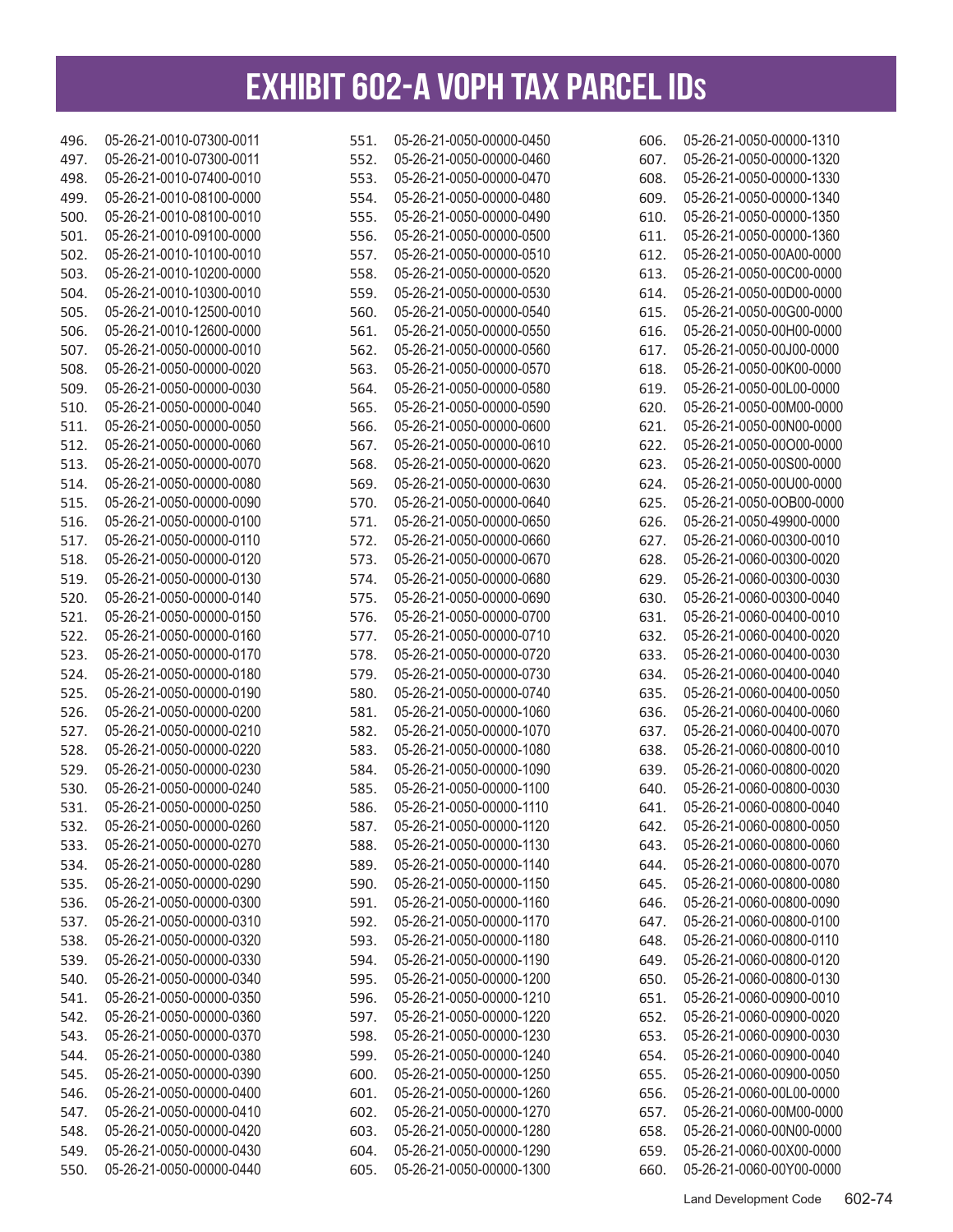| 661. | 05-26-21-0060-01000-0010 | 716. | 06-26-21-0020-00000-0090 | 771. | 06-26-21-0020-00000-0640 |
|------|--------------------------|------|--------------------------|------|--------------------------|
| 662. | 05-26-21-0060-01000-0020 | 717. | 06-26-21-0020-00000-0100 | 772. | 06-26-21-0020-00000-0650 |
| 663. | 05-26-21-0060-01000-0030 | 718. | 06-26-21-0020-00000-0110 | 773. | 06-26-21-0020-00000-0660 |
| 664. | 05-26-21-0060-01000-0040 | 719. | 06-26-21-0020-00000-0120 | 774. | 06-26-21-0020-00000-0670 |
| 665. | 05-26-21-0060-01000-0050 | 720. | 06-26-21-0020-00000-0130 | 775. | 06-26-21-0020-00000-0680 |
| 666. | 05-26-21-0060-01000-0060 | 721. | 06-26-21-0020-00000-0140 | 776. | 06-26-21-0020-00000-0690 |
| 667. | 05-26-21-0060-01000-0070 | 722. | 06-26-21-0020-00000-0150 | 777. | 06-26-21-0020-00000-0700 |
| 668. | 05-26-21-0060-01000-0080 | 723. | 06-26-21-0020-00000-0160 | 778. | 06-26-21-0020-00000-0710 |
| 669. | 05-26-21-0060-01000-0090 | 724. | 06-26-21-0020-00000-0170 | 779. | 06-26-21-0020-00000-0720 |
| 670. | 05-26-21-0060-01000-0100 | 725. | 06-26-21-0020-00000-0180 | 780. | 06-26-21-0020-00000-0730 |
| 671. | 05-26-21-0060-01000-0110 | 726. | 06-26-21-0020-00000-0190 | 781. | 06-26-21-0020-00000-0740 |
| 672. | 05-26-21-0060-01000-0120 | 727. | 06-26-21-0020-00000-0200 | 782. | 06-26-21-0020-00000-0750 |
| 673. | 05-26-21-0060-01000-0130 | 728. | 06-26-21-0020-00000-0210 | 783. | 06-26-21-0020-00000-0760 |
| 674. | 05-26-21-0060-01000-0140 | 729. | 06-26-21-0020-00000-0220 | 784. | 06-26-21-0020-00000-0770 |
| 675. | 05-26-21-0060-01000-0150 | 730. | 06-26-21-0020-00000-0230 | 785. | 06-26-21-0020-00000-0780 |
| 676. | 05-26-21-0060-49900-0000 | 731. | 06-26-21-0020-00000-0240 | 786. | 06-26-21-0020-00000-0790 |
| 677. | 06-26-21-0000-00100-0000 | 732. | 06-26-21-0020-00000-0250 | 787. | 06-26-21-0020-00000-0800 |
| 678. | 06-26-21-0000-00100-0011 | 733. | 06-26-21-0020-00000-0260 | 788. | 06-26-21-0020-00000-0810 |
| 679. | 06-26-21-0000-00100-0020 | 734. | 06-26-21-0020-00000-0270 | 789. | 06-26-21-0020-00000-0820 |
| 680. | 06-26-21-0000-00100-0022 | 735. | 06-26-21-0020-00000-0280 | 790. | 06-26-21-0020-00000-0830 |
| 681. | 06-26-21-0000-00100-0023 | 736. | 06-26-21-0020-00000-0290 | 791. | 06-26-21-0020-00000-0840 |
| 682. | 06-26-21-0000-00100-0030 | 737. | 06-26-21-0020-00000-0300 | 792. | 06-26-21-0020-00000-0850 |
| 683. | 06-26-21-0000-00100-0060 | 738. | 06-26-21-0020-00000-0310 | 793. | 06-26-21-0020-00000-0860 |
| 684. | 06-26-21-0000-00100-0061 | 739. | 06-26-21-0020-00000-0320 | 794. | 06-26-21-0020-00000-0870 |
| 685. | 06-26-21-0000-00100-0070 | 740. | 06-26-21-0020-00000-0330 | 795. | 06-26-21-0020-00000-0880 |
| 686. | 06-26-21-0000-00100-0071 | 741. | 06-26-21-0020-00000-0340 | 796. | 06-26-21-0020-00000-0890 |
|      | 06-26-21-0000-00100-0080 | 742. | 06-26-21-0020-00000-0350 |      | 06-26-21-0020-00000-0900 |
| 687. | 06-26-21-0000-00100-0081 |      | 06-26-21-0020-00000-0360 | 797. | 06-26-21-0020-00000-0910 |
| 688. |                          | 743. |                          | 798. |                          |
| 689. | 06-26-21-0000-00100-0090 | 744. | 06-26-21-0020-00000-0370 | 799. | 06-26-21-0020-00000-0920 |
| 690. | 06-26-21-0000-00100-0091 | 745. | 06-26-21-0020-00000-0380 | 800. | 06-26-21-0020-00000-0930 |
| 691. | 06-26-21-0000-00100-0100 | 746. | 06-26-21-0020-00000-0390 | 801. | 06-26-21-0020-00000-0940 |
| 692. | 06-26-21-0000-00100-0110 | 747. | 06-26-21-0020-00000-0400 | 802. | 06-26-21-0020-00000-0950 |
| 693. | 06-26-21-0000-00100-0111 | 748. | 06-26-21-0020-00000-0410 | 803. | 06-26-21-0020-00000-0960 |
| 694. | 06-26-21-0000-00100-0120 | 749. | 06-26-21-0020-00000-0420 | 804. | 06-26-21-0020-00000-0970 |
| 695. | 06-26-21-0000-00100-0121 | 750. | 06-26-21-0020-00000-0430 | 805. | 06-26-21-0020-00000-0980 |
| 696. | 06-26-21-0000-00100-0130 | 751. | 06-26-21-0020-00000-0440 | 806. | 06-26-21-0020-00000-0990 |
| 697. | 06-26-21-0000-00300-0010 | 752. | 06-26-21-0020-00000-0450 | 807. | 06-26-21-0020-00000-1000 |
| 698. | 06-26-21-0000-00400-0000 | 753. | 06-26-21-0020-00000-0460 | 808. | 06-26-21-0020-00000-1010 |
| 699. | 06-26-21-0000-49900-0000 | 754. | 06-26-21-0020-00000-0470 | 809. | 06-26-21-0020-00000-1020 |
| 700. | 06-26-21-0000-49900-0010 | 755. | 06-26-21-0020-00000-0480 | 810. | 06-26-21-0020-00000-1030 |
| 701. | 06-26-21-0000-49900-1000 | 756. | 06-26-21-0020-00000-0490 | 811. | 06-26-21-0020-00000-1040 |
| 702. | 06-26-21-0000-49900-1100 | 757. | 06-26-21-0020-00000-0500 | 812. | 06-26-21-0020-00000-1050 |
| 703. | 06-26-21-0000-49900-1120 | 758. | 06-26-21-0020-00000-0510 | 813. | 06-26-21-0020-00000-1060 |
| 704. | 06-26-21-0000-49900-1430 | 759. | 06-26-21-0020-00000-0520 | 814. | 06-26-21-0020-00000-1070 |
| 705. | 06-26-21-0000-49900-1441 | 760. | 06-26-21-0020-00000-0530 | 815. | 06-26-21-0020-00000-1080 |
| 706. | 06-26-21-0010-00000-0010 | 761. | 06-26-21-0020-00000-0540 | 816. | 06-26-21-0020-00000-1090 |
| 707. | 06-26-21-0010-00000-0011 | 762. | 06-26-21-0020-00000-0550 | 817. | 06-26-21-0020-00000-1100 |
| 708. | 06-26-21-0020-00000-0010 | 763. | 06-26-21-0020-00000-0560 | 818. | 06-26-21-0020-00000-1110 |
| 709. | 06-26-21-0020-00000-0020 | 764. | 06-26-21-0020-00000-0570 | 819. | 06-26-21-0020-00000-1120 |
| 710. | 06-26-21-0020-00000-0030 | 765. | 06-26-21-0020-00000-0580 | 820. | 06-26-21-0020-00000-1130 |
| 711. | 06-26-21-0020-00000-0040 | 766. | 06-26-21-0020-00000-0590 | 821. | 06-26-21-0020-00000-1140 |
| 712. | 06-26-21-0020-00000-0050 | 767. | 06-26-21-0020-00000-0600 | 822. | 06-26-21-0020-00000-1150 |
| 713. | 06-26-21-0020-00000-0060 | 768. | 06-26-21-0020-00000-0610 | 823. | 06-26-21-0020-00000-1160 |
| 714. | 06-26-21-0020-00000-0070 | 769. | 06-26-21-0020-00000-0620 | 824. | 06-26-21-0020-00000-1170 |
| 715. | 06-26-21-0020-00000-0080 | 770. | 06-26-21-0020-00000-0630 | 825. | 06-26-21-0020-00000-1180 |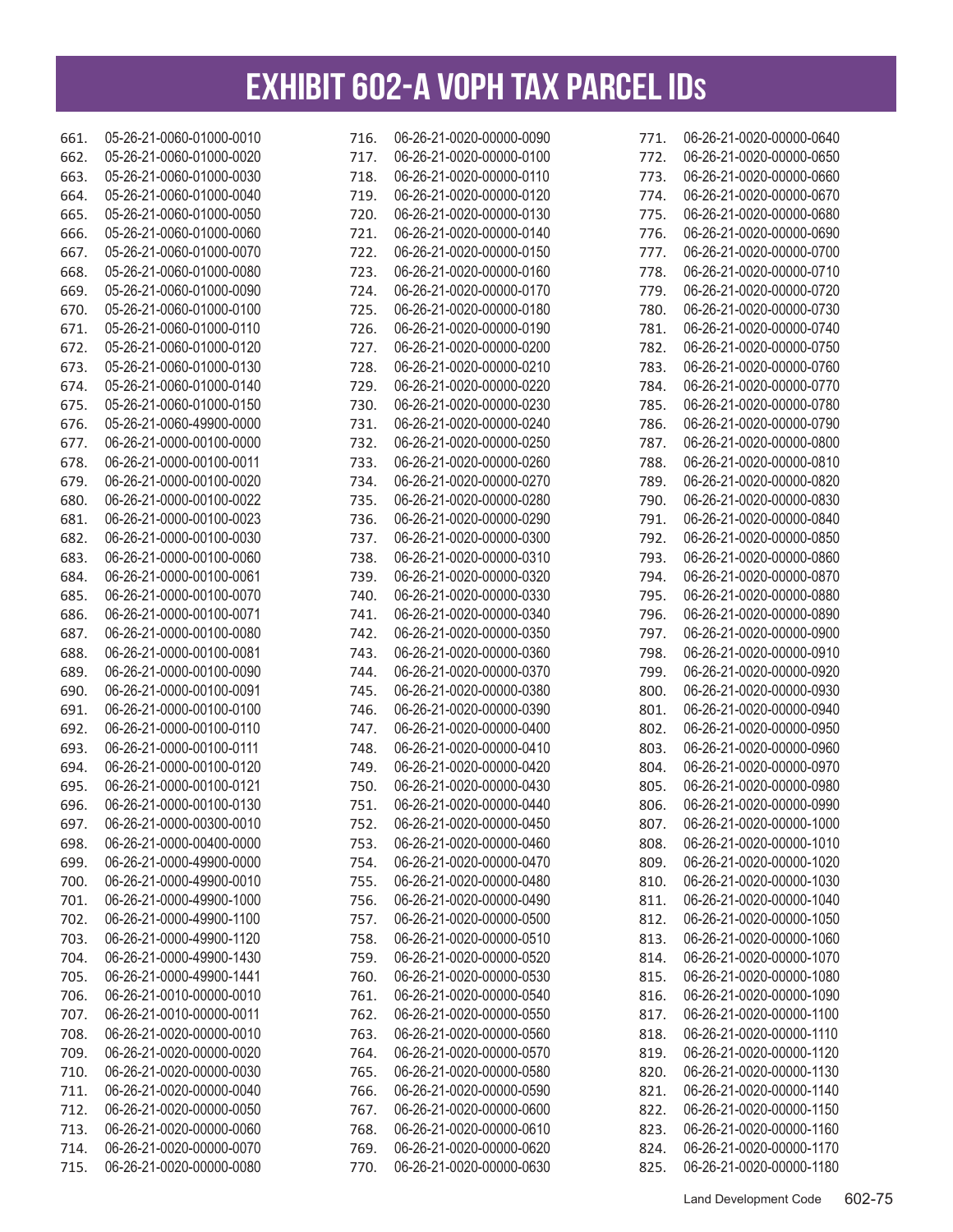| 826. | 06-26-21-0020-00000-1190 | 881. | 06-26-21-0020-00000-1740 | 936. | 06-26-21-0020-00000-2290 |
|------|--------------------------|------|--------------------------|------|--------------------------|
| 827. | 06-26-21-0020-00000-1200 | 882. | 06-26-21-0020-00000-1750 | 937. | 06-26-21-0020-00000-2300 |
| 828. | 06-26-21-0020-00000-1210 | 883. | 06-26-21-0020-00000-1760 | 938. | 06-26-21-0020-00000-2310 |
| 829. | 06-26-21-0020-00000-1220 | 884. | 06-26-21-0020-00000-1770 | 939. | 06-26-21-0020-00000-2320 |
| 830. | 06-26-21-0020-00000-1230 | 885. | 06-26-21-0020-00000-1780 | 940. | 06-26-21-0020-00000-2330 |
| 831. | 06-26-21-0020-00000-1240 | 886. | 06-26-21-0020-00000-1790 | 941. | 06-26-21-0020-00000-2340 |
| 832. | 06-26-21-0020-00000-1250 | 887. | 06-26-21-0020-00000-1800 | 942. | 06-26-21-0020-00000-2350 |
| 833. | 06-26-21-0020-00000-1260 | 888. | 06-26-21-0020-00000-1810 | 943. | 06-26-21-0020-00000-2360 |
| 834. | 06-26-21-0020-00000-1270 | 889. | 06-26-21-0020-00000-1820 | 944. | 06-26-21-0020-00000-2370 |
| 835. | 06-26-21-0020-00000-1280 | 890. | 06-26-21-0020-00000-1830 | 945. | 06-26-21-0020-00000-2380 |
| 836. | 06-26-21-0020-00000-1290 | 891. | 06-26-21-0020-00000-1840 | 946. | 06-26-21-0020-00000-2390 |
| 837. | 06-26-21-0020-00000-1300 | 892. | 06-26-21-0020-00000-1850 | 947. | 06-26-21-0020-00000-2400 |
| 838. | 06-26-21-0020-00000-1310 | 893. | 06-26-21-0020-00000-1860 | 948. | 06-26-21-0020-00000-2410 |
| 839. | 06-26-21-0020-00000-1320 | 894. | 06-26-21-0020-00000-1870 | 949. | 06-26-21-0020-00000-2420 |
| 840. | 06-26-21-0020-00000-1330 | 895. | 06-26-21-0020-00000-1880 | 950. | 06-26-21-0020-00A00-0000 |
| 841. | 06-26-21-0020-00000-1340 | 896. | 06-26-21-0020-00000-1890 | 951. | 06-26-21-0020-00B00-0000 |
| 842. | 06-26-21-0020-00000-1350 | 897. | 06-26-21-0020-00000-1900 | 952. | 06-26-21-0020-00C00-0000 |
| 843. | 06-26-21-0020-00000-1360 | 898. | 06-26-21-0020-00000-1910 | 953. | 06-26-21-0020-00D00-0000 |
| 844. | 06-26-21-0020-00000-1370 | 899. | 06-26-21-0020-00000-1920 | 954. | 06-26-21-0020-00E00-0000 |
| 845. | 06-26-21-0020-00000-1380 | 900. | 06-26-21-0020-00000-1930 | 955. | 06-26-21-0020-00F00-0000 |
| 846. | 06-26-21-0020-00000-1390 | 901. | 06-26-21-0020-00000-1940 | 956. | 06-26-21-0020-00G00-0000 |
| 847. | 06-26-21-0020-00000-1400 | 902. | 06-26-21-0020-00000-1950 | 957. | 06-26-21-0020-00J00-0000 |
| 848. | 06-26-21-0020-00000-1410 | 903. | 06-26-21-0020-00000-1960 | 958. | 06-26-21-0020-00K00-0000 |
| 849. | 06-26-21-0020-00000-1420 | 904. | 06-26-21-0020-00000-1970 | 959. | 06-26-21-0020-00L00-0000 |
| 850. | 06-26-21-0020-00000-1430 | 905. | 06-26-21-0020-00000-1980 | 960. | 06-26-21-0020-00N00-0000 |
| 851. | 06-26-21-0020-00000-1440 | 906. | 06-26-21-0020-00000-1990 | 961. | 06-26-21-0020-00000-0000 |
| 852. | 06-26-21-0020-00000-1450 | 907. | 06-26-21-0020-00000-2000 | 962. | 06-26-21-0020-00P00-0000 |
|      | 06-26-21-0020-00000-1460 |      | 06-26-21-0020-00000-2010 |      | 06-26-21-0020-00Q00-0000 |
| 853. |                          | 908. |                          | 963. |                          |
| 854. | 06-26-21-0020-00000-1470 | 909. | 06-26-21-0020-00000-2020 | 964. | 06-26-21-0020-00R00-0000 |
| 855. | 06-26-21-0020-00000-1480 | 910. | 06-26-21-0020-00000-2030 | 965. | 06-26-21-0020-00S00-0000 |
| 856. | 06-26-21-0020-00000-1490 | 911. | 06-26-21-0020-00000-2040 | 966. | 06-26-21-0020-00T00-0000 |
| 857. | 06-26-21-0020-00000-1500 | 912. | 06-26-21-0020-00000-2050 | 967. | 06-26-21-0020-00U00-0000 |
| 858. | 06-26-21-0020-00000-1510 | 913. | 06-26-21-0020-00000-2060 | 968. | 06-26-21-0020-00V00-0000 |
| 859. | 06-26-21-0020-00000-1520 | 914. | 06-26-21-0020-00000-2070 | 969. | 06-26-21-0020-00W00-0000 |
| 860. | 06-26-21-0020-00000-1530 | 915. | 06-26-21-0020-00000-2080 | 970. | 06-26-21-0020-0A100-0000 |
| 861. | 06-26-21-0020-00000-1540 | 916. | 06-26-21-0020-00000-2090 | 971. | 06-26-21-0020-49900-00H0 |
| 862  | 06-26-21-0020-00000-1550 | 917. | 06-26-21-0020-00000-2100 | 972. | 06-26-21-0020-49900-0010 |
| 863. | 06-26-21-0020-00000-1560 | 918. | 06-26-21-0020-00000-2110 | 973. | 06-26-21-0030-00000-2430 |
| 864. | 06-26-21-0020-00000-1570 | 919. | 06-26-21-0020-00000-2120 | 974. | 06-26-21-0030-00000-2440 |
| 865. | 06-26-21-0020-00000-1580 | 920. | 06-26-21-0020-00000-2130 | 975. | 06-26-21-0030-00000-2450 |
| 866. | 06-26-21-0020-00000-1590 | 921. | 06-26-21-0020-00000-2140 | 976. | 06-26-21-0030-00000-2460 |
| 867. | 06-26-21-0020-00000-1600 | 922. | 06-26-21-0020-00000-2150 | 977. | 06-26-21-0030-00000-2470 |
| 868. | 06-26-21-0020-00000-1610 | 923. | 06-26-21-0020-00000-2160 | 978. | 06-26-21-0030-00000-2480 |
| 869. | 06-26-21-0020-00000-1620 | 924. | 06-26-21-0020-00000-2170 | 979. | 06-26-21-0030-00000-2490 |
| 870. | 06-26-21-0020-00000-1630 | 925. | 06-26-21-0020-00000-2180 | 980. | 06-26-21-0030-00000-2500 |
| 871. | 06-26-21-0020-00000-1640 | 926. | 06-26-21-0020-00000-2190 | 981. | 06-26-21-0030-00000-2510 |
| 872. | 06-26-21-0020-00000-1650 | 927. | 06-26-21-0020-00000-2200 | 982. | 06-26-21-0030-00000-2520 |
| 873. | 06-26-21-0020-00000-1660 | 928. | 06-26-21-0020-00000-2210 | 983. | 06-26-21-0030-00000-2530 |
| 874. | 06-26-21-0020-00000-1670 | 929. | 06-26-21-0020-00000-2220 | 984. | 06-26-21-0030-00000-2540 |
| 875. | 06-26-21-0020-00000-1680 | 930. | 06-26-21-0020-00000-2230 | 985. | 06-26-21-0030-00000-2550 |
| 876. | 06-26-21-0020-00000-1690 | 931. | 06-26-21-0020-00000-2240 | 986. | 06-26-21-0030-00000-2560 |
| 877. | 06-26-21-0020-00000-1700 | 932. | 06-26-21-0020-00000-2250 | 987. | 06-26-21-0030-00000-2570 |
| 878. | 06-26-21-0020-00000-1710 | 933. | 06-26-21-0020-00000-2260 | 988. | 06-26-21-0030-00000-2580 |
| 879. | 06-26-21-0020-00000-1720 | 934. | 06-26-21-0020-00000-2270 | 989. | 06-26-21-0030-00000-2590 |
| 880. | 06-26-21-0020-00000-1730 | 935. | 06-26-21-0020-00000-2280 | 990. | 06-26-21-0030-00000-2600 |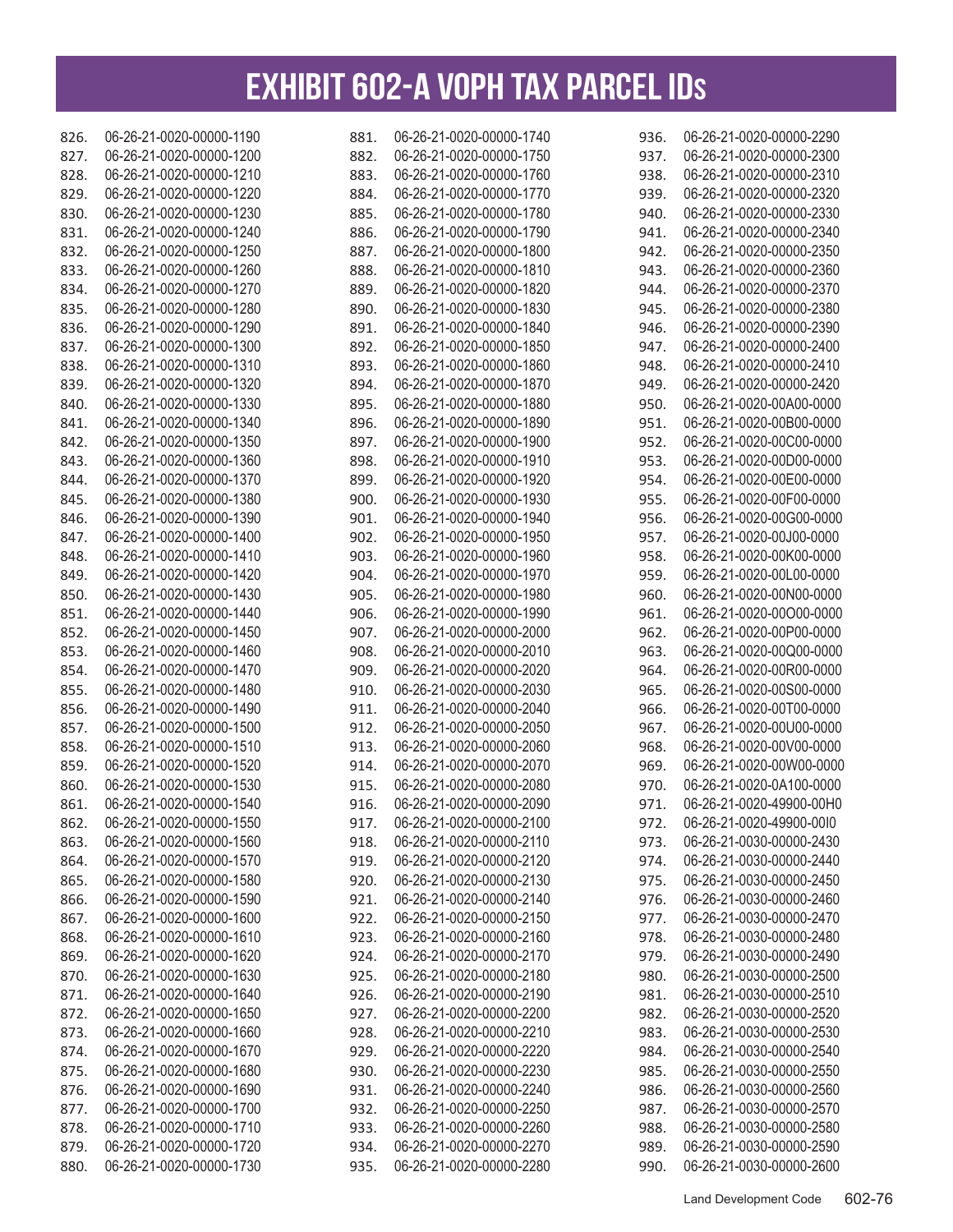| 991.  | 06-26-21-0030-00000-2610       | 1046. 06-26-21-0030-00000-3160 | 1101. 06-26-21-0030-00000-3710 |
|-------|--------------------------------|--------------------------------|--------------------------------|
| 992.  | 06-26-21-0030-00000-2620       | 1047. 06-26-21-0030-00000-3170 | 1102. 06-26-21-0030-00000-3720 |
| 993.  | 06-26-21-0030-00000-2630       | 1048. 06-26-21-0030-00000-3180 | 1103. 06-26-21-0030-00000-3730 |
| 994.  | 06-26-21-0030-00000-2640       | 1049. 06-26-21-0030-00000-3190 | 1104. 06-26-21-0030-00000-3740 |
| 995.  | 06-26-21-0030-00000-2650       | 1050. 06-26-21-0030-00000-3200 | 1105. 06-26-21-0030-00000-3750 |
| 996.  | 06-26-21-0030-00000-2660       | 1051. 06-26-21-0030-00000-3210 | 1106. 06-26-21-0030-00000-3760 |
| 997.  | 06-26-21-0030-00000-2670       | 1052. 06-26-21-0030-00000-3220 | 1107. 06-26-21-0030-00000-3770 |
| 998.  | 06-26-21-0030-00000-2680       | 1053. 06-26-21-0030-00000-3230 | 1108. 06-26-21-0030-00000-3780 |
| 999.  | 06-26-21-0030-00000-2690       | 1054. 06-26-21-0030-00000-3240 | 1109. 06-26-21-0030-00000-3790 |
| 1000. | 06-26-21-0030-00000-2700       | 1055. 06-26-21-0030-00000-3250 | 1110. 06-26-21-0030-00000-3800 |
| 1001. | 06-26-21-0030-00000-2710       | 1056. 06-26-21-0030-00000-3260 | 1111. 06-26-21-0030-00000-3810 |
| 1002. | 06-26-21-0030-00000-2720       | 1057. 06-26-21-0030-00000-3270 | 1112. 06-26-21-0030-00000-3820 |
|       | 1003. 06-26-21-0030-00000-2730 | 1058. 06-26-21-0030-00000-3280 | 1113. 06-26-21-0030-00000-3830 |
|       | 1004. 06-26-21-0030-00000-2740 | 1059. 06-26-21-0030-00000-3290 | 1114. 06-26-21-0030-00000-3840 |
|       | 1005. 06-26-21-0030-00000-2750 | 1060. 06-26-21-0030-00000-3300 | 1115. 06-26-21-0030-00000-3850 |
|       | 1006. 06-26-21-0030-00000-2760 | 1061. 06-26-21-0030-00000-3310 | 1116. 06-26-21-0030-00000-3860 |
|       | 1007. 06-26-21-0030-00000-2770 | 1062. 06-26-21-0030-00000-3320 | 1117. 06-26-21-0030-00A00-0000 |
|       | 1008. 06-26-21-0030-00000-2780 | 1063. 06-26-21-0030-00000-3330 | 1118. 06-26-21-0030-00B00-0000 |
|       | 1009. 06-26-21-0030-00000-2790 | 1064. 06-26-21-0030-00000-3340 | 1119. 06-26-21-0030-00C00-0000 |
|       | 1010. 06-26-21-0030-00000-2800 | 1065. 06-26-21-0030-00000-3350 | 1120. 06-26-21-0030-00D00-0000 |
|       | 1011. 06-26-21-0030-00000-2810 | 1066. 06-26-21-0030-00000-3360 | 1121. 06-26-21-0030-49900-0000 |
|       | 1012. 06-26-21-0030-00000-2820 | 1067. 06-26-21-0030-00000-3370 | 1122. 06-26-21-0050-00000-3870 |
|       | 1013. 06-26-21-0030-00000-2830 | 1068. 06-26-21-0030-00000-3380 | 1123. 06-26-21-0050-00000-3880 |
|       | 1014. 06-26-21-0030-00000-2840 | 1069. 06-26-21-0030-00000-3390 | 1124. 06-26-21-0050-00000-3890 |
|       | 1015. 06-26-21-0030-00000-2850 | 1070. 06-26-21-0030-00000-3400 | 1125. 06-26-21-0050-00000-3900 |
|       | 1016. 06-26-21-0030-00000-2860 | 1071. 06-26-21-0030-00000-3410 | 1126. 06-26-21-0050-00000-3910 |
|       | 1017. 06-26-21-0030-00000-2870 | 1072. 06-26-21-0030-00000-3420 | 1127. 06-26-21-0050-00000-3920 |
|       | 1018. 06-26-21-0030-00000-2880 | 1073. 06-26-21-0030-00000-3430 | 1128. 06-26-21-0050-00000-3930 |
|       |                                |                                |                                |
|       | 1019. 06-26-21-0030-00000-2890 | 1074. 06-26-21-0030-00000-3440 | 1129. 06-26-21-0050-00000-3940 |
|       | 1020. 06-26-21-0030-00000-2900 | 1075. 06-26-21-0030-00000-3450 | 1130. 06-26-21-0050-00000-3950 |
| 1021. | 06-26-21-0030-00000-2910       | 1076. 06-26-21-0030-00000-3460 | 1131. 06-26-21-0050-00000-3960 |
| 1022. | 06-26-21-0030-00000-2920       | 1077. 06-26-21-0030-00000-3470 | 1132. 06-26-21-0050-00000-3970 |
| 1023. | 06-26-21-0030-00000-2930       | 1078. 06-26-21-0030-00000-3480 | 1133. 06-26-21-0050-00000-3980 |
| 1024. | 06-26-21-0030-00000-2940       | 1079. 06-26-21-0030-00000-3490 | 1134. 06-26-21-0050-00000-3990 |
| 1025. | 06-26-21-0030-00000-2950       | 1080. 06-26-21-0030-00000-3500 | 1135. 06-26-21-0050-00000-4000 |
|       | 1026. 06-26-21-0030-00000-2960 | 1081. 06-26-21-0030-00000-3510 | 1136. 06-26-21-0050-00000-4010 |
|       | 1027. 06-26-21-0030-00000-2970 | 1082. 06-26-21-0030-00000-3520 | 1137. 06-26-21-0050-00000-4020 |
|       | 1028. 06-26-21-0030-00000-2980 | 1083. 06-26-21-0030-00000-3530 | 1138. 06-26-21-0050-00000-4030 |
|       | 1029. 06-26-21-0030-00000-2990 | 1084. 06-26-21-0030-00000-3540 | 1139. 06-26-21-0050-00000-4040 |
|       | 1030. 06-26-21-0030-00000-3000 | 1085. 06-26-21-0030-00000-3550 | 1140. 06-26-21-0050-00000-4050 |
|       | 1031. 06-26-21-0030-00000-3010 | 1086. 06-26-21-0030-00000-3560 | 1141. 06-26-21-0050-00000-4060 |
|       | 1032. 06-26-21-0030-00000-3020 | 1087. 06-26-21-0030-00000-3570 | 1142. 06-26-21-0050-00000-4070 |
|       | 1033. 06-26-21-0030-00000-3030 | 1088. 06-26-21-0030-00000-3580 | 1143. 06-26-21-0050-00000-4080 |
|       | 1034. 06-26-21-0030-00000-3040 | 1089. 06-26-21-0030-00000-3590 | 1144. 06-26-21-0050-00000-4090 |
|       | 1035. 06-26-21-0030-00000-3050 | 1090. 06-26-21-0030-00000-3600 | 1145. 06-26-21-0050-00000-4100 |
|       | 1036. 06-26-21-0030-00000-3060 | 1091. 06-26-21-0030-00000-3610 | 1146. 06-26-21-0050-00000-4110 |
|       | 1037. 06-26-21-0030-00000-3070 | 1092. 06-26-21-0030-00000-3620 | 1147. 06-26-21-0050-00000-4120 |
|       | 1038. 06-26-21-0030-00000-3080 | 1093. 06-26-21-0030-00000-3630 | 1148. 06-26-21-0050-00000-4130 |
|       | 1039. 06-26-21-0030-00000-3090 | 1094. 06-26-21-0030-00000-3640 | 1149. 06-26-21-0050-00000-4140 |
|       | 1040. 06-26-21-0030-00000-3100 | 1095. 06-26-21-0030-00000-3650 | 1150. 06-26-21-0050-00000-4150 |
|       | 1041. 06-26-21-0030-00000-3110 | 1096. 06-26-21-0030-00000-3660 | 1151. 06-26-21-0050-00000-4160 |
|       | 1042. 06-26-21-0030-00000-3120 | 1097. 06-26-21-0030-00000-3670 | 1152. 06-26-21-0050-00000-4170 |
|       | 1043. 06-26-21-0030-00000-3130 | 1098. 06-26-21-0030-00000-3680 | 1153. 06-26-21-0050-00000-4180 |
|       | 1044. 06-26-21-0030-00000-3140 | 1099. 06-26-21-0030-00000-3690 | 1154. 06-26-21-0050-00000-4190 |
|       | 1045. 06-26-21-0030-00000-3150 | 1100. 06-26-21-0030-00000-3700 | 1155. 06-26-21-0050-00000-4200 |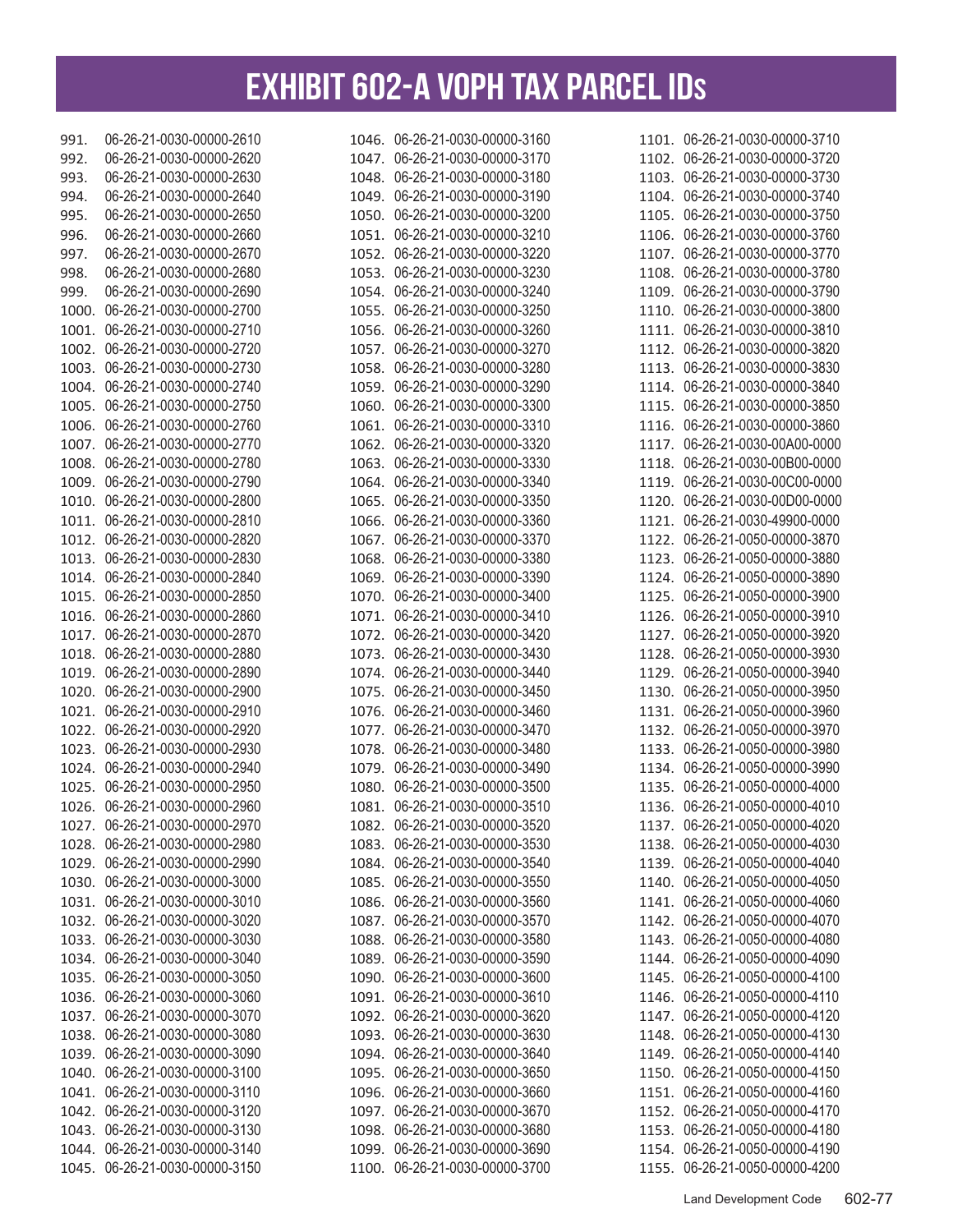| 1156. | 06-26-21-0050-00000-4210 |
|-------|--------------------------|
| 1157. | 06-26-21-0050-00000-4220 |
| 1158. | 06-26-21-0050-00000-4230 |
| 1159. | 06-26-21-0050-00000-4240 |
| 1160. | 06-26-21-0050-00000-4250 |
| 1161. | 06-26-21-0050-00000-4260 |
| 1162. | 06-26-21-0050-00000-4270 |
| 1163. | 06-26-21-0050-00000-4280 |
| 1164. | 06-26-21-0050-00000-4290 |
| 1165. | 06-26-21-0050-00000-4300 |
| 1166. | 06-26-21-0050-00000-4310 |
| 1167. | 06-26-21-0050-00000-4320 |
| 1168. | 06-26-21-0050-00000-4330 |
| 1169. | 06-26-21-0050-00000-4340 |
| 1170. | 06-26-21-0050-00000-4350 |
| 1171. | 06-26-21-0050-00000-4360 |
| 1172. | 06-26-21-0050-00000-4370 |
| 1173. | 06-26-21-0050-00000-4380 |
|       | 06-26-21-0050-00000-4390 |
| 1174. |                          |
| 1175. | 06-26-21-0050-00000-4400 |
| 1176. | 06-26-21-0050-00000-4410 |
| 1177. | 06-26-21-0050-00000-4420 |
| 1178. | 06-26-21-0050-00000-4430 |
| 1179. | 06-26-21-0050-00000-4440 |
| 1180. | 06-26-21-0050-00000-4450 |
| 1181. | 06-26-21-0050-00000-4460 |
| 1182. | 06-26-21-0050-00000-4470 |
| 1183. | 06-26-21-0050-00000-4480 |
| 1184. | 06-26-21-0050-00000-4490 |
| 1185. | 06-26-21-0050-00000-4500 |
| 1186. | 06-26-21-0050-00000-4510 |
| 1187. | 06-26-21-0050-00000-4520 |
| 1188. | 06-26-21-0050-00000-4530 |
| 1189. | 06-26-21-0050-00000-4540 |
| 1190. | 06-26-21-0050-00000-4550 |
| 1191. | 06-26-21-0050-00000-4560 |
| 1192. | 06-26-21-0050-00000-4570 |
| 1193. | 06-26-21-0050-00000-4580 |
| 1194. | 06-26-21-0050-00000-4590 |
| 1195. | 06-26-21-0050-00000-4600 |
| 1196. | 06-26-21-0050-00000-4610 |
| 1197. | 06-26-21-0050-00000-4620 |
| 1198. | 06-26-21-0050-00000-4630 |
| 1199. | 06-26-21-0050-00000-4640 |
| 1200. | 06-26-21-0050-00000-4650 |
| 1201. | 06-26-21-0050-00000-4660 |
| 1202. | 06-26-21-0050-00000-4670 |
| 1203. | 06-26-21-0050-00000-4680 |
| 1204. | 06-26-21-0050-00000-4690 |
| 1205. | 06-26-21-0050-00000-4700 |
| 1206. | 06-26-21-0050-00000-4710 |
| 1207. | 06-26-21-0050-00000-4720 |
| 1208. | 06-26-21-0050-00000-4730 |
| 1209. | 06-26-21-0050-00000-4740 |
| 1210. | 06-26-21-0050-00000-4750 |

| 1211. | 06-26-21-0050-00000-4760 |
|-------|--------------------------|
|       | 06-26-21-0050-00000-4770 |
| 1212. |                          |
| 1213. | 06-26-21-0050-00000-4780 |
| 1214. | 06-26-21-0050-00000-4790 |
| 1215. | 06-26-21-0050-00000-4800 |
| 1216. | 06-26-21-0050-00000-4810 |
| 1217. | 06-26-21-0050-00000-4820 |
| 1218. | 06-26-21-0050-00000-4830 |
| 1219. | 06-26-21-0050-00000-4840 |
| 1220. | 06-26-21-0050-00000-4850 |
| 1221. | 06-26-21-0050-00000-4860 |
|       |                          |
| 1222. | 06-26-21-0050-00000-4870 |
| 1223. | 06-26-21-0050-00000-4880 |
| 1224. | 06-26-21-0050-00000-4890 |
| 1225. | 06-26-21-0050-00000-4900 |
| 1226. | 06-26-21-0050-00000-4910 |
| 1227. | 06-26-21-0050-00000-4920 |
| 1228. | 06-26-21-0050-00000-4930 |
| 1229. | 06-26-21-0050-00000-4940 |
| 1230. | 06-26-21-0050-00000-4950 |
| 1231. | 06-26-21-0050-00000-4960 |
| 1232. | 06-26-21-0050-00000-4970 |
|       | 06-26-21-0050-00000-4980 |
| 1233. |                          |
| 1234. | 06-26-21-0050-00000-4990 |
| 1235. | 06-26-21-0050-00000-5000 |
| 1236. | 06-26-21-0050-00000-5010 |
| 1237. | 06-26-21-0050-00000-5020 |
| 1238. | 06-26-21-0050-00000-5030 |
| 1239. | 06-26-21-0050-00000-5040 |
| 1240. | 06-26-21-0050-00000-5050 |
| 1241. | 06-26-21-0050-00000-5060 |
| 1242. | 06-26-21-0050-00000-5070 |
| 1243. | 06-26-21-0050-00000-5080 |
| 1244. | 06-26-21-0050-00000-5090 |
| 1245. | 06-26-21-0050-00000-5100 |
| 1246. | 06-26-21-0050-00000-5110 |
| 1247. | 06-26-21-0050-00000-5120 |
| 1248. | 06-26-21-0050-00000-5130 |
| 1249. | 06-26-21-0050-00000-5140 |
| 1250. | 06-26-21-0050-00000-5150 |
|       |                          |
| 1251. | 06-26-21-0050-00000-5160 |
| 1252. | 06-26-21-0050-00000-5170 |
| 1253. | 06-26-21-0050-00000-5180 |
| 1254. | 06-26-21-0050-00000-5190 |
| 1255. | 06-26-21-0050-00000-5200 |
| 1256. | 06-26-21-0050-00000-5210 |
| 1257. | 06-26-21-0050-00000-5220 |
| 1258. | 06-26-21-0050-00000-5230 |
| 1259. | 06-26-21-0050-00000-5240 |
| 1260. | 06-26-21-0050-00000-5250 |
| 1261. | 06-26-21-0050-00000-5260 |
| 1262. | 06-26-21-0050-00000-5270 |
| 1263. | 06-26-21-0050-00000-5280 |
| 1264. | 06-26-21-0050-00000-5290 |
| 1265. | 06-26-21-0050-00000-5300 |
|       |                          |

| 1266. | 06-26-21-0050-00000-5310 |
|-------|--------------------------|
| 1267. | 06-26-21-0050-00000-5320 |
| 1268. | 06-26-21-0050-00000-5330 |
| 1269. | 06-26-21-0050-00000-5340 |
| 1270. | 06-26-21-0050-00000-5350 |
| 1271. | 06-26-21-0050-00000-5360 |
|       |                          |
| 1272. | 06-26-21-0050-00000-5370 |
| 1273. | 06-26-21-0050-00000-5380 |
| 1274. | 06-26-21-0050-00000-5390 |
| 1275. | 06-26-21-0050-00000-5400 |
| 1276. | 06-26-21-0050-00000-5410 |
| 1277. | 06-26-21-0050-00000-5420 |
| 1278. | 06-26-21-0050-00000-5430 |
| 1279. | 06-26-21-0050-00000-5440 |
| 1280. | 06-26-21-0050-00000-5450 |
| 1281. | 06-26-21-0050-00000-5460 |
| 1282. | 06-26-21-0050-00000-5470 |
| 1283. | 06-26-21-0050-00000-5480 |
|       |                          |
| 1284. | 06-26-21-0050-00000-5490 |
| 1285. | 06-26-21-0050-00000-5500 |
| 1286. | 06-26-21-0050-00A00-0000 |
| 1287. | 06-26-21-0050-00B00-0000 |
| 1288. | 06-26-21-0050-00C00-0000 |
| 1289. | 06-26-21-0050-00D00-0000 |
| 1290. | 06-26-21-0050-00E00-0000 |
| 1291. | 06-26-21-0050-49900-0000 |
| 1292. | 06-26-21-0060-00100-0010 |
| 1293. | 06-26-21-0060-00100-0020 |
| 1294. | 06-26-21-0060-00100-0030 |
| 1295. | 06-26-21-0060-00100-0040 |
| 1296. | 06-26-21-0060-00100-0050 |
| 1297. | 06-26-21-0060-00100-0060 |
|       | 06-26-21-0060-00100-0070 |
| 1298. |                          |
| 1299. | 06-26-21-0060-00100-0080 |
| 1300. | 06-26-21-0060-00100-0090 |
| 1301. | 06-26-21-0060-00100-0100 |
| 1302. | 06-26-21-0060-00100-0110 |
| 1303. | 06-26-21-0060-00100-0120 |
| 1304. | 06-26-21-0060-00100-0130 |
| 1305. | 06-26-21-0060-00100-0140 |
| 1306. | 06-26-21-0060-00100-0150 |
| 1307. | 06-26-21-0060-00100-0160 |
| 1308. | 06-26-21-0060-00100-0170 |
| 1309. | 06-26-21-0060-00100-0180 |
| 1310. | 06-26-21-0060-00100-0190 |
| 1311. | 06-26-21-0060-00100-0200 |
| 1312. | 06-26-21-0060-00100-0210 |
|       | 06-26-21-0060-00100-0220 |
| 1313. |                          |
| 1314. | 06-26-21-0060-00100-0230 |
| 1315. | 06-26-21-0060-00100-0240 |
| 1316. | 06-26-21-0060-00100-0250 |
| 1317. | 06-26-21-0060-00100-0260 |
| 1318. | 06-26-21-0060-00100-0270 |
| 1319. | 06-26-21-0060-00100-0280 |
| 1320. | 06-26-21-0060-00100-0290 |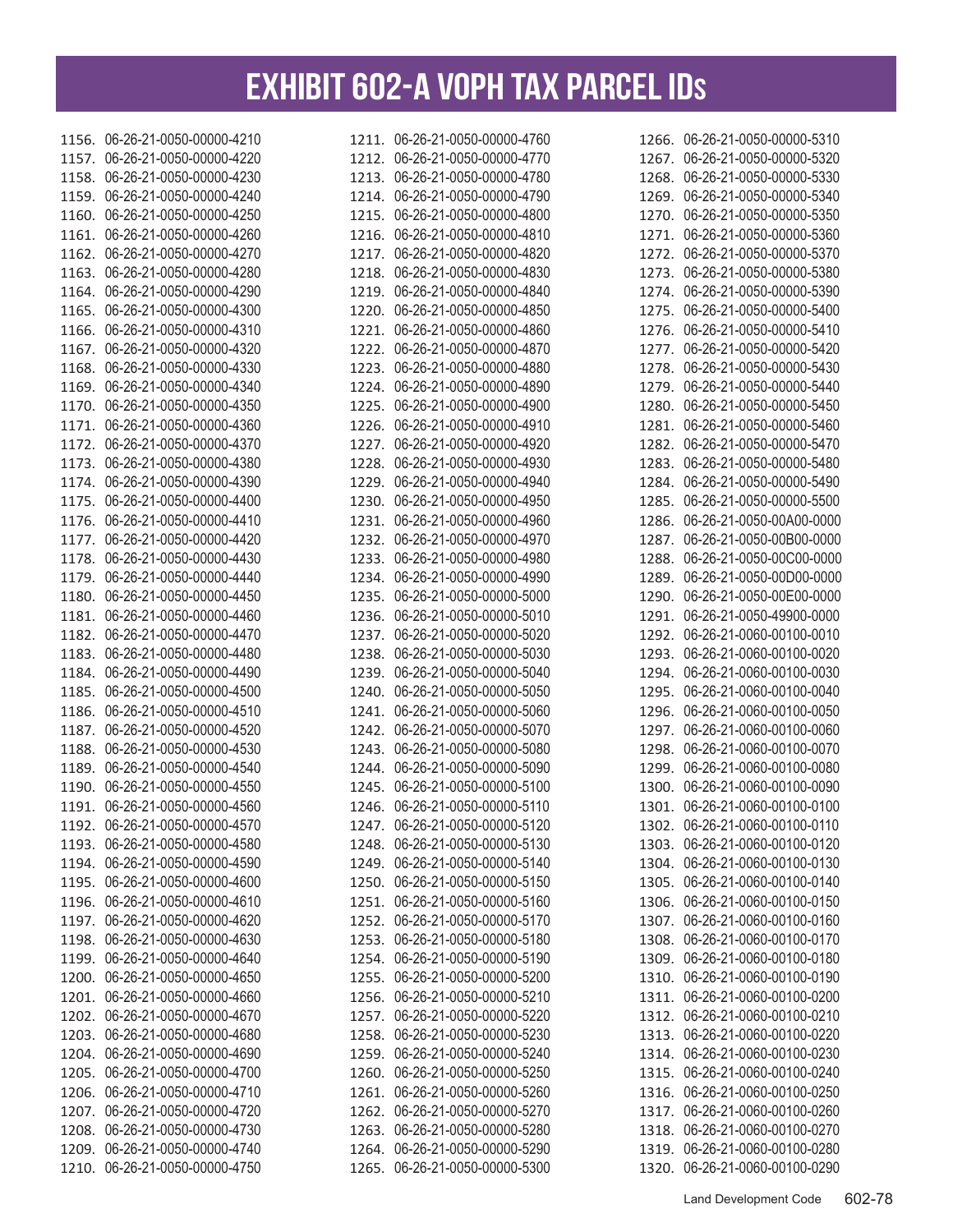| 1321. | 06-26-21-0060-00100-0300 |
|-------|--------------------------|
| 1322. | 06-26-21-0060-00100-0310 |
| 1323. | 06-26-21-0060-00100-0320 |
| 1324. | 06-26-21-0060-00100-0330 |
| 1325. | 06-26-21-0060-00100-0340 |
| 1326. | 06-26-21-0060-00100-0350 |
| 1327. | 06-26-21-0060-00100-0360 |
| 1328. | 06-26-21-0060-00100-0370 |
| 1329. | 06-26-21-0060-00100-0380 |
| 1330. | 06-26-21-0060-00100-0390 |
| 1331. | 06-26-21-0060-00100-0400 |
|       | 06-26-21-0060-00100-0410 |
| 1332. |                          |
| 1333. | 06-26-21-0060-00100-0420 |
| 1334. | 06-26-21-0060-00100-0430 |
| 1335. | 06-26-21-0060-00100-0440 |
| 1336. | 06-26-21-0060-00100-0450 |
| 1337. | 06-26-21-0060-00100-0460 |
| 1338. | 06-26-21-0060-00100-0470 |
| 1339. | 06-26-21-0060-00100-0480 |
| 1340. | 06-26-21-0060-00100-0490 |
| 1341. | 06-26-21-0060-00100-0500 |
| 1342. | 06-26-21-0060-00200-0010 |
| 1343. | 06-26-21-0060-00200-0020 |
| 1344. | 06-26-21-0060-00200-0030 |
| 1345. | 06-26-21-0060-00200-0040 |
| 1346. | 06-26-21-0060-00200-0050 |
| 1347. | 06-26-21-0060-00200-0060 |
| 1348. | 06-26-21-0060-00200-0070 |
| 1349. | 06-26-21-0060-00200-0080 |
| 1350. | 06-26-21-0060-00200-0090 |
| 1351. | 06-26-21-0060-00200-0100 |
| 1352. | 06-26-21-0060-00200-0110 |
| 1353. | 06-26-21-0060-00200-0120 |
|       |                          |
| 1354. | 06-26-21-0060-00200-0130 |
| 1355. | 06-26-21-0060-00200-0140 |
| 1356. | 06-26-21-0060-00300-0050 |
| 1357. | 06-26-21-0060-00300-0060 |
| 1358. | 06-26-21-0060-00300-0070 |
| 1359. | 06-26-21-0060-00300-0080 |
| 1360. | 06-26-21-0060-00300-0090 |
| 1361. | 06-26-21-0060-00300-0100 |
| 1362. | 06-26-21-0060-00300-0110 |
| 1363. | 06-26-21-0060-00300-0120 |
| 1364. | 06-26-21-0060-00300-0130 |
| 1365. | 06-26-21-0060-00400-0080 |
| 1366. | 06-26-21-0060-00400-0090 |
| 1367. | 06-26-21-0060-00400-0100 |
| 1368. | 06-26-21-0060-00400-0110 |
| 1369. | 06-26-21-0060-00400-0120 |
| 1370. | 06-26-21-0060-00400-0130 |
| 1371. | 06-26-21-0060-00400-0140 |
| 1372. | 06-26-21-0060-00400-0150 |
| 1373. | 06-26-21-0060-00500-0010 |
| 1374. | 06-26-21-0060-00500-0020 |
| 1375. | 06-26-21-0060-00500-0030 |
|       |                          |

| 1376. | 06-26-21-0060-00500-0040 |
|-------|--------------------------|
| 1377. | 06-26-21-0060-00500-0050 |
| 1378. | 06-26-21-0060-00500-0060 |
| 1379. | 06-26-21-0060-00500-0070 |
| 1380. | 06-26-21-0060-00500-0080 |
| 1381. | 06-26-21-0060-00500-0090 |
| 1382. | 06-26-21-0060-00500-0100 |
|       |                          |
| 1383. | 06-26-21-0060-00500-0110 |
| 1384. | 06-26-21-0060-00500-0120 |
| 1385. | 06-26-21-0060-00500-0130 |
| 1386. | 06-26-21-0060-00500-0140 |
| 1387. | 06-26-21-0060-00600-0010 |
| 1388. | 06-26-21-0060-00600-0020 |
| 1389. | 06-26-21-0060-00600-0030 |
| 1390. | 06-26-21-0060-00600-0040 |
| 1391. | 06-26-21-0060-00600-0050 |
| 1392. | 06-26-21-0060-00600-0060 |
|       |                          |
| 1393. | 06-26-21-0060-00600-0070 |
| 1394. | 06-26-21-0060-00600-0080 |
| 1395. | 06-26-21-0060-00600-0090 |
| 1396. | 06-26-21-0060-00600-0100 |
| 1397. | 06-26-21-0060-00600-0110 |
| 1398. | 06-26-21-0060-00600-0120 |
| 1399. | 06-26-21-0060-00700-0010 |
| 1400. | 06-26-21-0060-00700-0020 |
| 1401. | 06-26-21-0060-00700-0030 |
| 1402. | 06-26-21-0060-00700-0040 |
|       |                          |
| 1403. | 06-26-21-0060-00700-0050 |
| 1404. | 06-26-21-0060-00700-0060 |
| 1405. | 06-26-21-0060-00700-0070 |
| 1406. | 06-26-21-0060-00700-0080 |
| 1407. | 06-26-21-0060-00700-0090 |
| 1408. | 06-26-21-0060-00700-0100 |
| 1409. | 06-26-21-0060-00700-0110 |
| 1410. | 06-26-21-0060-00800-0140 |
| 1411. | 06-26-21-0060-00800-0150 |
| 1412. | 06-26-21-0060-00800-0160 |
| 1413. | 06-26-21-0060-00800-0170 |
| 1414. | 06-26-21-0060-00800-0180 |
| 1415. | 06-26-21-0060-00800-0190 |
| 1416. | 06-26-21-0060-00800-0200 |
|       | 06-26-21-0060-00800-0210 |
| 1417. |                          |
| 1418. | 06-26-21-0060-00800-0220 |
| 1419. | 06-26-21-0060-00800-0230 |
| 1420. | 06-26-21-0060-00A00-0000 |
| 1421. | 06-26-21-0060-00B00-0000 |
| 1422. | 06-26-21-0060-00C00-0000 |
| 1423. | 06-26-21-0060-00D00-0000 |
| 1424. | 06-26-21-0060-00E00-0000 |
| 1425. | 06-26-21-0060-00F00-0000 |
| 1426. | 06-26-21-0060-00G00-0000 |
| 1427. | 06-26-21-0060-00H00-0000 |
| 1428. | 06-26-21-0060-00J00-0000 |
|       | 06-26-21-0060-00K00-0000 |
| 1429. |                          |
| 1430. | 06-26-21-0060-00L00-0000 |

| 1431. | 06-26-21-0060-00N00-0000 |
|-------|--------------------------|
| 1432. | 06-26-21-0060-00P00-0000 |
| 1433. | 06-26-21-0060-00Q00-0000 |
| 1434. | 06-26-21-0060-00R00-0000 |
| 1435. | 06-26-21-0060-00S00-0000 |
| 1436. | 06-26-21-0060-00T00-0000 |
| 1437. | 06-26-21-0060-00U00-0000 |
| 1438. | 06-26-21-0060-00V00-0000 |
| 1439. | 06-26-21-0060-00W00-0000 |
| 1440. | 06-26-21-0060-00Y00-0000 |
| 1441. | 06-26-21-0060-01000-0160 |
| 1442. | 06-26-21-0060-01000-0170 |
| 1443. | 06-26-21-0060-01000-0180 |
|       |                          |
| 1444. | 06-26-21-0060-01000-0190 |
| 1445. | 06-26-21-0060-49900-0000 |
| 1446. | 06-26-21-0060-49900-0010 |
| 1447. | 06-26-21-0060-49900-0020 |
| 1448. | 07-25-21-0000-00400-0000 |
| 1449. | 07-25-21-0000-00400-0000 |
| 1450. | 07-25-21-0000-00500-0000 |
| 1451. | 07-25-21-0000-00600-0000 |
| 1452. | 07-25-21-0000-00700-0000 |
| 1453. | 07-25-21-0000-00800-0010 |
| 1454. | 07-25-21-0000-01000-0000 |
| 1455. | 07-25-21-0000-01100-0000 |
| 1456. | 07-25-21-0000-01200-0000 |
| 1457. | 07-25-21-0000-01200-0010 |
| 1458. | 07-25-21-0000-01300-0000 |
| 1459. | 07-25-21-0000-01400-0000 |
| 1460. | 07-25-21-0000-01500-0000 |
| 1461. | 07-25-21-0000-01500-0010 |
| 1462. | 07-25-21-0000-01500-0020 |
| 1463. | 07-25-21-0000-01500-0021 |
| 1464. | 07-25-21-0000-01500-0022 |
| 1465. | 07-25-21-0000-01500-0030 |
| 1466. | 07-25-21-0000-01500-0050 |
| 1467. | 07-25-21-0000-01500-0060 |
| 1468. | 07-25-21-0000-01500-0070 |
| 1469. | 07-25-21-0000-49900-0000 |
| 1470. | 07-25-21-0000-49900-1150 |
| 1471. | 08-25-21-0000-00200-0000 |
| 1472. | 08-25-21-0000-00200-0020 |
| 1473. | 08-25-21-0000-00200-0030 |
| 1474. | 08-25-21-0000-00300-0000 |
|       | 08-25-21-0000-00400-0000 |
| 1475. |                          |
| 1476. | 08-25-21-0000-00400-0010 |
| 1477. | 08-25-21-0000-00400-0020 |
| 1478. | 08-25-21-0000-00400-0040 |
| 1479. | 08-25-21-0000-00500-0000 |
| 1480. | 08-25-21-0000-00500-0010 |
| 1481. | 08-25-21-0000-00500-0020 |
| 1482. | 08-25-21-0000-00500-0030 |
| 1483. | 08-25-21-0000-00600-0010 |
| 1484. | 08-25-21-0000-00600-0011 |
| 1485. | 08-25-21-0000-00600-0013 |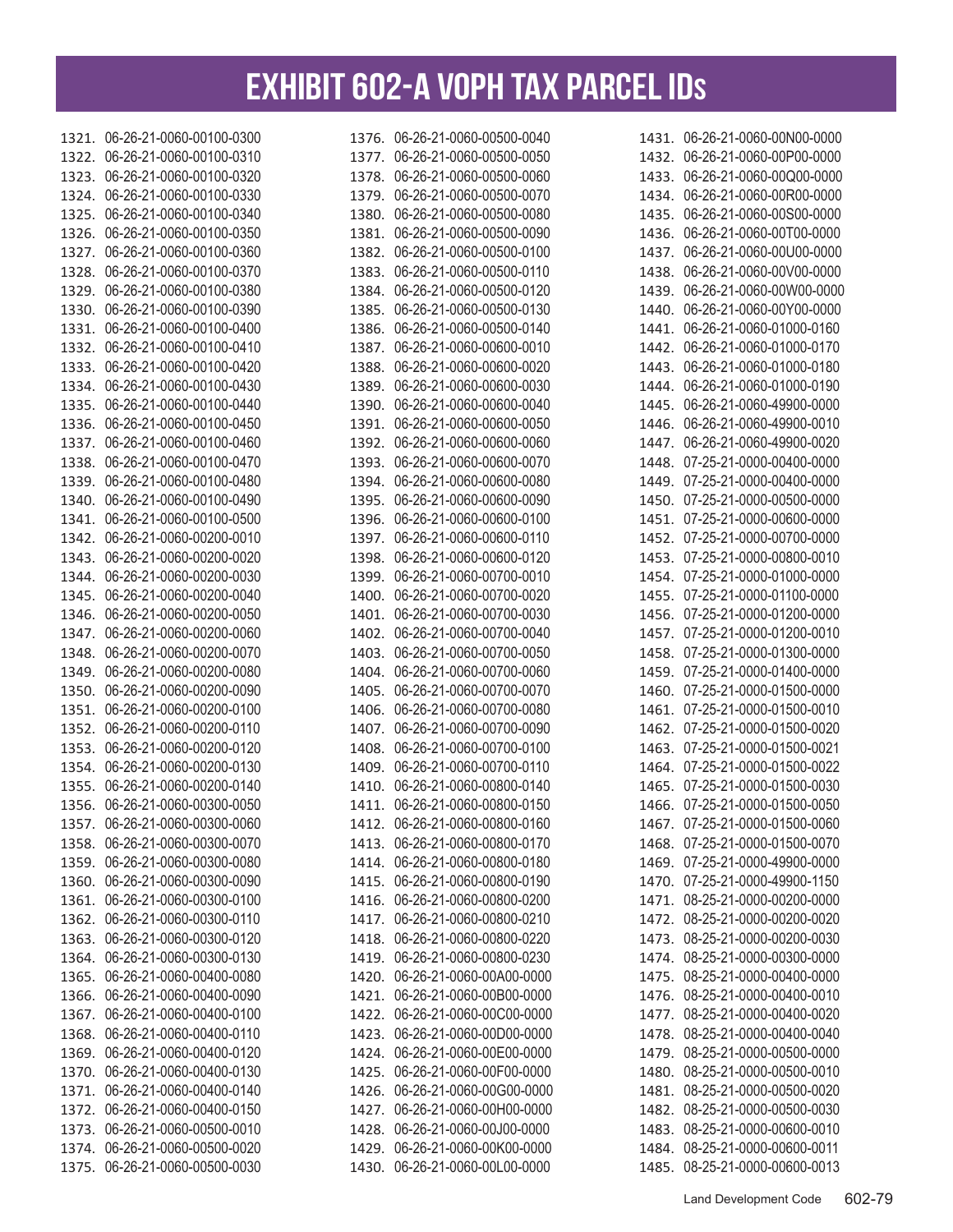|       | 1486. 08-25-21-0000-00700-0000 |       | 1541. 08-25-21-0010-00000-0350 |
|-------|--------------------------------|-------|--------------------------------|
| 1487. | 08-25-21-0000-00800-0000       | 1542. | 08-25-21-0010-00000-0360       |
| 1488. | 08-25-21-0000-00900-0000       | 1543. | 08-25-21-0010-00000-0370       |
|       | 1489. 08-25-21-0000-00900-0010 |       | 1544. 08-25-21-0010-00000-0390 |
|       | 1490. 08-25-21-0000-00900-0020 |       | 1545. 08-25-21-0010-00000-0410 |
|       | 1491. 08-25-21-0000-00900-0030 |       | 1546. 08-25-21-0010-00000-0420 |
|       | 1492. 08-25-21-0000-01000-0000 |       | 1547. 08-25-21-0010-00000-0430 |
|       | 1493. 08-25-21-0000-01000-0010 |       | 1548. 08-25-21-0010-00000-0440 |
|       | 1494. 08-25-21-0000-01100-0000 |       | 1549. 08-25-21-0010-00000-0460 |
|       | 1495. 08-25-21-0000-01200-0000 |       | 1550. 08-25-21-0010-00000-0480 |
|       | 1496. 08-25-21-0000-01400-0020 |       | 1551. 08-25-21-0010-00000-048A |
|       | 1497. 08-25-21-0000-01400-0022 |       | 1552. 08-25-21-0010-49900-0000 |
|       | 1498. 08-25-21-0000-01400-0023 |       | 1553. 08-25-21-0040-00500-0010 |
|       | 1499. 08-25-21-0000-01400-0030 |       | 1554. 08-25-21-0040-00500-0011 |
|       | 1500. 08-25-21-0000-01400-0031 |       | 1555. 08-25-21-0040-00500-001B |
|       | 1501. 08-25-21-0000-01500-0000 |       | 1556. 08-25-21-0040-00500-0020 |
|       | 1502. 08-25-21-0000-01600-0000 |       | 1557. 08-25-21-0040-00500-0023 |
|       | 1503. 08-25-21-0000-01600-0010 |       | 1558. 08-25-21-0040-00500-0024 |
|       | 1504. 08-25-21-0000-01700-0000 |       | 1559. 08-25-21-0040-00500-0025 |
|       | 1505. 08-25-21-0000-01900-0000 |       | 1560. 08-25-21-0040-00500-0030 |
|       | 1506. 08-25-21-0000-01900-0010 |       | 1561. 08-25-21-0040-00500-0057 |
|       | 1507. 08-25-21-0000-02000-0000 |       | 1562. 08-25-21-0070-00000-0010 |
|       | 1508. 08-25-21-0000-02200-0000 |       | 1563. 08-25-21-0070-00000-0020 |
|       | 1509. 08-25-21-0000-49900-0010 |       | 1564. 08-25-21-0070-00000-0030 |
|       | 1510. 08-25-21-0000-49900-0020 |       | 1565. 08-25-21-0070-00000-0031 |
| 1511. | 08-25-21-0000-49900-0030       |       | 1566. 08-25-21-0070-00000-0040 |
|       | 1512. 08-25-21-0010-00000-0010 |       | 1567. 08-25-21-0070-00000-0050 |
|       | 1513. 08-25-21-0010-00000-0030 |       | 1568. 08-25-21-0070-00000-0060 |
|       | 1514. 08-25-21-0010-00000-0040 |       | 1569. 08-25-21-0070-00000-0070 |
|       | 1515. 08-25-21-0010-00000-0051 |       | 1570. 08-25-21-0070-00000-0080 |
|       | 1516. 08-25-21-0010-00000-0060 |       | 1571. 08-25-21-0070-00000-0090 |
|       | 1517. 08-25-21-0010-00000-0070 |       | 1572. 08-25-21-0070-00000-0100 |
|       | 1518. 08-25-21-0010-00000-0080 |       | 1573. 08-25-21-0070-00000-0110 |
|       | 1519. 08-25-21-0010-00000-0090 |       | 1574. 08-25-21-0070-00000-0120 |
|       | 1520. 08-25-21-0010-00000-0100 |       | 1575. 08-25-21-0070-00000-0130 |
|       | 1521. 08-25-21-0010-00000-0110 |       | 1576. 08-25-21-0070-00000-0140 |
|       |                                |       | 1577. 08-25-21-0070-00000-0150 |
|       | 1522. 08-25-21-0010-00000-0120 |       |                                |
|       | 1523. 08-25-21-0010-00000-0130 |       | 1578. 08-25-21-0070-49900-0000 |
|       | 1524. 08-25-21-0010-00000-0140 |       | 1579. 09-25-21-0000-02600-0000 |
|       | 1525. 08-25-21-0010-00000-0150 |       | 1580. 09-25-21-0000-02600-0010 |
|       | 1526. 08-25-21-0010-00000-0160 |       | 1581. 09-25-21-0000-02600-0030 |
|       | 1527. 08-25-21-0010-00000-0170 |       | 1582. 09-25-21-0000-02700-0000 |
|       | 1528. 08-25-21-0010-00000-0180 |       | 1583. 09-25-21-0000-02900-0000 |
|       | 1529. 08-25-21-0010-00000-0190 |       | 1584. 09-25-21-0000-03000-0010 |
|       | 1530. 08-25-21-0010-00000-0200 |       | 1585. 09-25-21-0000-03000-0011 |
|       | 1531. 08-25-21-0010-00000-0220 |       | 1586. 09-25-21-0000-03000-0012 |
| 1532. | 08-25-21-0010-00000-0230       |       | 1587. 09-25-21-0000-03000-0030 |
| 1533. | 08-25-21-0010-00000-0240       |       | 1588. 09-25-21-0000-03000-0040 |
| 1534. | 08-25-21-0010-00000-0250       |       | 1589. 09-25-21-0000-03000-0050 |
| 1535. | 08-25-21-0010-00000-0260       | 1590. | 09-25-21-0000-03000-0052       |
| 1536. | 08-25-21-0010-00000-0270       | 1591. | 09-25-21-0000-03000-0053       |
| 1537. | 08-25-21-0010-00000-0280       | 1592. | 09-25-21-0000-03000-0054       |
| 1538. | 08-25-21-0010-00000-0290       | 1593. | 09-25-21-0000-03100-0000       |
| 1539. | 08-25-21-0010-00000-0300       | 1594. | 09-25-21-0000-03200-0000       |
| 1540. | 08-25-21-0010-00000-0330       | 1595. | 09-25-21-0000-03300-0000       |

| 1596.          | 09-25-21-0000-03400-0000 |
|----------------|--------------------------|
| 1597.          | 09-25-21-0000-03500-0000 |
| 1598.          | 09-25-21-0000-03600-0000 |
| 1599.          | 09-25-21-0000-03700-0000 |
| 1600.          | 09-25-21-0000-03800-0000 |
| 1601.          | 09-25-21-0000-03900-0000 |
| 1602.          | 09-25-21-0000-04100-0000 |
| 1603.          | 09-25-21-0000-04100-0010 |
| 1604.          | 09-25-21-0000-04300-0000 |
| 1605.          | 09-25-21-0000-04400-0000 |
| 1606.          | 09-25-21-0000-04400-0010 |
| 1607.          | 09-25-21-0000-04500-0000 |
| 1608.          | 09-25-21-0000-04600-0000 |
| 1609.          | 09-25-21-0000-04700-0000 |
| 1610.          | 09-25-21-0000-04700-0010 |
| 1611.          | 09-25-21-0000-04800-0000 |
| 1612.          | 09-25-21-0000-04900-0000 |
| 1613.          | 09-25-21-0000-05100-0000 |
| 1614.          | 09-25-21-0000-05200-0000 |
| 1615.          | 09-25-21-0000-05300-0000 |
| 1616.          | 09-25-21-0000-05300-0010 |
| 1617.          | 09-25-21-0000-05300-0020 |
| 1618.          | 09-25-21-0000-05300-0021 |
| 1619.          | 09-25-21-0000-05300-0030 |
| 1620.          | 09-25-21-0000-05300-0031 |
| 1621.          | 09-25-21-0000-05300-0040 |
| 1622.          | 09-25-21-0000-05400-0000 |
| 1623.          | 09-25-21-0000-05400-0010 |
| 1624.          | 09-25-21-0000-05500-0000 |
| 1625.          | 09-25-21-0000-05600-0000 |
| 1626.          | 09-25-21-0000-05600-0010 |
| 1627.          | 09-25-21-0000-05600-0020 |
| 1628.          | 09-25-21-0000-05700-0000 |
| 1629.          | 09-25-21-0000-05800-0000 |
| 1630.          | 09-25-21-0000-05900-0000 |
| 1631.          | 09-25-21-0000-05900-0010 |
| 1632.          | 09-25-21-0000-05900-0011 |
| 1633.          | 09-25-21-0000-05900-0020 |
| 1634.          | 09-25-21-0000-05900-0030 |
| 1635.          | 09-25-21-0000-05900-0040 |
| 1636.          | 09-25-21-0000-05900-0050 |
| 1637.          | 09-25-21-0000-05900-0051 |
| 1638.          | 09-25-21-0000-05900-0060 |
| 1639.          | 09-25-21-0000-05900-0070 |
| 1640.          | 09-25-21-0000-06200-0000 |
| 1641.          | 09-25-21-0000-06300-0000 |
| 1642.          | 09-25-21-0000-06400-0000 |
| 1643.          | 09-25-21-0000-06600-0000 |
|                | 09-25-21-0000-07100-0000 |
| 1644.<br>1645. | 09-25-21-0000-07500-0000 |
| 1646.          | 09-25-21-0000-07700-0000 |
|                | 09-25-21-0000-07900-0000 |
| 1647.          | 09-25-21-0000-08000-0000 |
| 1648.<br>1649. | 09-25-21-0000-08100-0000 |
|                | 09-25-21-0000-08200-0000 |
| 1650.          |                          |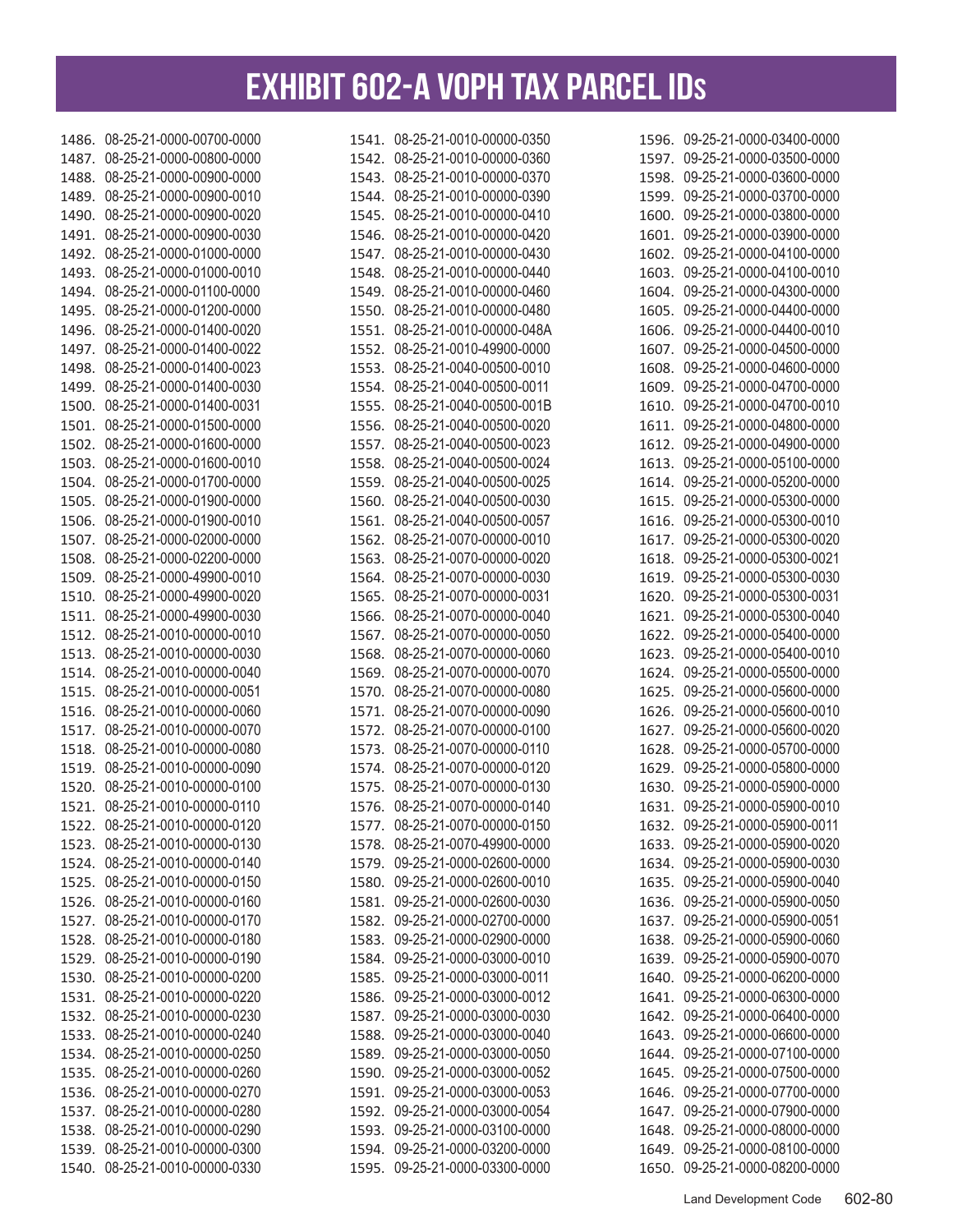| 1651. | 09-25-21-0000-08400-0000 |
|-------|--------------------------|
| 1652. | 09-25-21-0000-08500-0000 |
| 1653. | 09-25-21-0000-08600-0000 |
| 1654. | 09-25-21-0000-09200-0000 |
| 1655. | 09-25-21-0000-29900-168A |
| 1656. | 09-25-21-0000-29900-168B |
| 1657. | 09-25-21-0000-31200-0000 |
|       | 09-25-21-0000-49900-0000 |
| 1658. | 09-25-21-0000-49900-0010 |
| 1659. |                          |
| 1660. | 09-25-21-0000-49900-0020 |
| 1661. | 09-25-21-0000-49900-0040 |
| 1662. | 09-25-21-0000-49900-0050 |
| 1663. | 09-25-21-0010-00000-0030 |
| 1664. | 09-25-21-0010-00000-0050 |
| 1665. | 09-25-21-0010-00000-0090 |
| 1666. | 09-25-21-0010-00000-0120 |
| 1667. | 09-25-21-0010-00000-0130 |
| 1668. | 09-25-21-0020-00000-0010 |
| 1669. | 09-25-21-0020-00000-0030 |
| 1670. | 09-25-21-0020-00000-0040 |
| 1671. | 09-25-21-0020-00000-0050 |
| 1672. | 09-25-21-0020-00000-0060 |
| 1673. | 09-25-21-0020-00000-0070 |
| 1674. | 09-25-21-0020-00000-0080 |
| 1675. | 09-25-21-0020-00000-0090 |
| 1676. | 09-25-21-0020-00000-0100 |
| 1677. | 09-25-21-0020-00000-0110 |
|       | 09-25-21-0020-00000-0120 |
| 1678. |                          |
| 1679. | 09-25-21-0020-00000-0130 |
| 1680. | 09-25-21-0020-00000-0140 |
| 1681. | 09-25-21-0020-00000-0150 |
| 1682. | 09-25-21-0020-00000-0160 |
| 1683. | 09-25-21-0020-00000-0170 |
| 1684. | 09-25-21-0020-00000-0180 |
| 1685. | 09-25-21-0020-00000-0190 |
| 1686. | 09-25-21-0020-00000-0200 |
| 1687. | 09-25-21-0020-00000-0210 |
| 1688. | 09-25-21-0020-00000-0220 |
| 1689. | 09-25-21-0020-00000-0230 |
| 1690. | 09-25-21-0020-00000-0240 |
| 1691. | 09-25-21-0020-49900-0000 |
| 1692. | 09-25-21-0040-00100-0010 |
| 1693. | 09-25-21-0040-00100-0020 |
| 1694. | 09-25-21-0040-00100-0021 |
| 1695. | 09-25-21-0040-00100-0023 |
| 1696. | 09-25-21-0040-00100-0024 |
| 1697. | 09-25-21-0040-00100-0031 |
| 1698. | 09-25-21-0040-00100-0032 |
| 1699. | 09-25-21-0040-00100-0033 |
| 1700. | 09-25-21-0040-00100-0040 |
|       | 09-25-21-0040-00100-0051 |
| 1701. |                          |
| 1702. | 09-25-21-0040-00100-0052 |
| 1703. | 09-25-21-0040-00100-0053 |
| 1704. | 09-25-21-0040-00100-0054 |
| 1705. | 09-25-21-0040-00100-0055 |

| 1706. | 09-25-21-0040-00100-0057 |
|-------|--------------------------|
| 1707. | 09-25-21-0040-00100-0060 |
| 1708. | 09-25-21-0040-00100-0061 |
| 1709. | 09-25-21-0040-00300-0010 |
|       |                          |
| 1710. | 09-25-21-0040-00300-0020 |
| 1711. | 09-25-21-0040-00300-0030 |
| 1712. | 09-25-21-0040-00300-0050 |
| 1713. | 09-25-21-0040-00300-0051 |
| 1714. | 09-25-21-0040-00300-0060 |
|       |                          |
| 1715. | 09-25-21-0040-00300-0061 |
| 1716. | 09-25-21-0040-00300-0070 |
| 1717. | 09-25-21-0040-00600-0010 |
| 1718. | 09-25-21-0040-00600-0011 |
| 1719. | 09-25-21-0040-00600-0021 |
|       | 09-25-21-0040-00600-0030 |
| 1720. |                          |
| 1721. | 09-25-21-0040-00700-0011 |
| 1722. | 09-25-21-0040-00700-0012 |
| 1723. | 09-25-21-0040-00700-0040 |
| 1724. | 09-25-21-0040-29900-1690 |
| 1725. | 09-25-21-0040-29900-1700 |
|       |                          |
| 1726. | 09-25-21-0040-29900-1710 |
| 1727. | 09-25-21-0040-29900-1720 |
| 1728. | 09-25-21-0040-29900-1730 |
| 1729. | 09-25-21-0040-49900-0010 |
| 1730. | 09-25-21-0040-49900-1370 |
| 1731. | 09-25-21-0040-49900-138E |
|       |                          |
| 1732. | 09-25-21-0040-49900-138W |
| 1733. | 09-25-21-0040-49900-1390 |
| 1734. | 09-25-21-0040-49900-1400 |
| 1735. | 09-25-21-0040-49900-1410 |
| 1736. | 09-25-21-0060-00000-0011 |
|       | 09-25-21-0060-00000-001D |
| 1737. |                          |
| 1738. | 09-25-21-0060-00000-002D |
| 1739. | 09-25-21-0060-00000-003D |
| 1740. | 09-25-21-0060-00000-004D |
| 1741. | 09-25-21-0060-00000-0051 |
| 1742. | 09-25-21-0060-00000-006D |
| 1743. | 09-25-21-0060-00000-007D |
|       |                          |
| 1744. | 09-25-21-0060-00000-008D |
| 1745. | 09-25-21-0060-00000-009D |
| 1746. | 09-25-21-0060-00000-010D |
| 1747. | 09-25-21-0060-00000-011D |
| 1748. | 09-25-21-0060-00000-012D |
| 1749. | 09-25-21-0070-00000-0010 |
|       |                          |
| 1750. | 09-25-21-0070-00000-0020 |
| 1751. | 09-25-21-0070-00000-0030 |
| 1752. | 09-25-21-0070-00000-0040 |
| 1753. | 09-25-21-0070-00000-0050 |
| 1754. | 09-25-21-0070-00000-0060 |
| 1755. | 09-25-21-0070-00000-0070 |
|       |                          |
| 1756. | 09-25-21-0070-00000-0080 |
| 1757. | 09-25-21-0070-00000-0090 |
| 1758. | 09-25-21-0070-00000-00A0 |
| 1759. | 09-25-21-0070-00000-00B0 |
| 1760. | 09-25-21-0070-00000-0100 |
|       |                          |

| 1761. | 09-25-21-0070-00000-0110                             |
|-------|------------------------------------------------------|
| 1762. | 09-25-21-0070-00000-0120                             |
| 1763. | 09-25-21-0070-00000-0130                             |
| 1764. | 09-25-21-0070-00000-0140                             |
| 1765. | 09-25-21-0070-00000-0150                             |
| 1766. | 09-25-21-0070-00000-0160                             |
| 1767. | 09-25-21-0070-00000-0170                             |
| 1768. | 09-25-21-0070-00000-0180                             |
| 1769. | 09-25-21-0070-00000-0190                             |
| 1770. | 09-25-21-0070-00000-0200                             |
| 1771. | 09-25-21-0070-00000-0210                             |
| 1772. | 09-25-21-0070-00000-0220                             |
| 1773. | 09-25-21-0070-00000-0230                             |
| 1774. | 09-25-21-0070-00000-0240                             |
| 1775. | 09-25-21-0070-00000-0250                             |
| 1776. | 09-25-21-0070-49900-0000                             |
| 1777. | 09-25-21-0080-00000-0010                             |
| 1778. | 09-25-21-0080-00000-0020                             |
| 1779. | 09-25-21-0080-00000-0030                             |
| 1780. | 09-25-21-0080-00000-0040                             |
| 1781. | 09-25-21-0080-00000-0050                             |
| 1782. | 09-25-21-0080-00000-0070                             |
| 1783. | 09-25-21-0080-00000-0080                             |
|       | 09-25-21-0080-00000-0090                             |
| 1784. | 09-25-21-0080-00000-00A0                             |
| 1785. |                                                      |
| 1786. | 09-25-21-0080-00000-00B0                             |
| 1787. | 09-25-21-0080-00000-00C0                             |
| 1788. | 09-25-21-0080-00000-00D0                             |
| 1789. | 09-25-21-0080-00000-0100<br>09-25-21-0080-00000-0110 |
| 1790. |                                                      |
| 1791. | 09-25-21-0080-00000-0120<br>09-25-21-0080-00000-0130 |
| 1792. |                                                      |
| 1793. | 09-25-21-0080-00000-0140                             |
| 1794. | 09-25-21-0080-00000-0150                             |
| 1795. | 09-25-21-0080-00000-0160                             |
| 1796. | 09-25-21-0080-00000-0170                             |
| 1797  | 09-25-21-0080-00000-0180                             |
| 1798. | 09-25-21-0080-00000-0190                             |
| 1799. | 09-25-21-0080-00000-0200                             |
| 1800. | 09-25-21-0080-00000-0210                             |
| 1801. | 09-25-21-0080-00000-0220                             |
| 1802. | 09-25-21-0080-00000-0230                             |
| 1803. | 09-25-21-0080-00000-0240                             |
| 1804. | 09-25-21-0080-00000-0250                             |
| 1805. | 09-25-21-0080-00000-0260                             |
| 1806. | 09-25-21-0080-00000-0270                             |
| 1807. | 09-25-21-0080-00000-0280                             |
| 1808. | 09-25-21-0080-00000-0290                             |
| 1809. | 09-25-21-0080-00000-0300                             |
| 1810. | 09-25-21-0080-00000-0310                             |
| 1811. | 09-25-21-0080-00000-0320                             |
| 1812. | 10-25-21-0000-00200-0010                             |
| 1813. | 10-25-21-0000-00200-0013                             |
| 1814. | 10-25-21-0000-00200-0014                             |
| 1815. | 10-25-21-0000-00700-0010                             |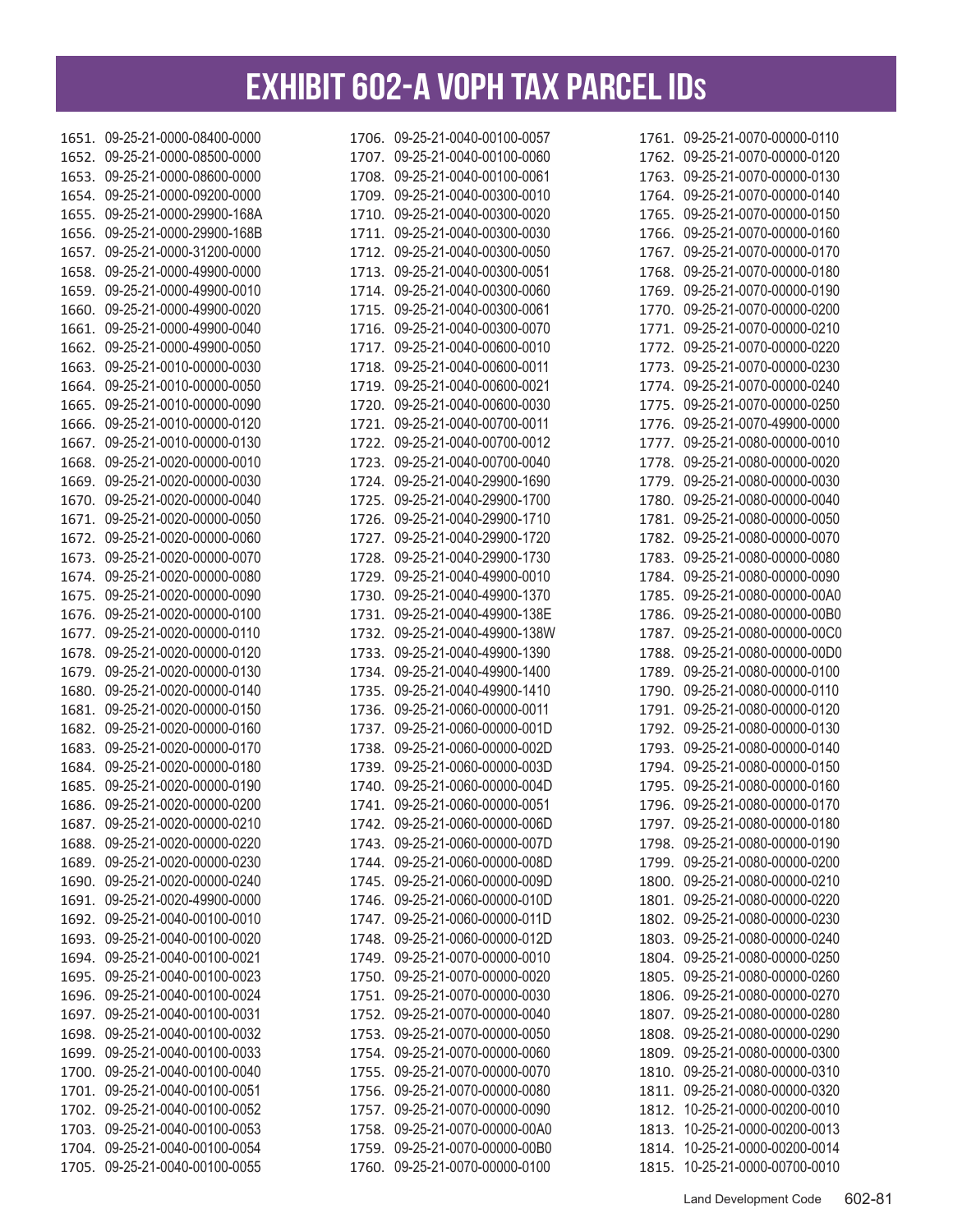| 1816. 10-25-21-0000-00800-0000 | 1871. 10-25-21-0020-00000-0290 | 1926. 10-25-21-0020-00000-0830 |
|--------------------------------|--------------------------------|--------------------------------|
| 1817. 10-25-21-0000-00900-0000 | 1872. 10-25-21-0020-00000-0300 | 1927. 10-25-21-0020-00000-0840 |
| 1818. 10-25-21-0000-00900-0011 | 1873. 10-25-21-0020-00000-0310 | 1928. 10-25-21-0020-00000-0850 |
| 1819. 10-25-21-0000-00900-0012 | 1874. 10-25-21-0020-00000-0320 | 1929. 10-25-21-0020-00000-0860 |
| 1820. 10-25-21-0000-01000-0000 | 1875. 10-25-21-0020-00000-0330 | 1930. 10-25-21-0020-00000-0870 |
| 1821. 10-25-21-0000-01000-0020 | 1876. 10-25-21-0020-00000-0340 | 1931. 10-25-21-0020-00000-0880 |
| 1822. 10-25-21-0000-01000-0021 | 1877. 10-25-21-0020-00000-0350 | 1932. 10-25-21-0020-00000-0890 |
| 1823. 10-25-21-0000-01000-0030 | 1878. 10-25-21-0020-00000-0360 | 1933. 10-25-21-0020-00000-0900 |
| 1824. 10-25-21-0000-01000-0040 | 1879. 10-25-21-0020-00000-0370 | 1934. 10-25-21-0020-00000-0910 |
| 1825. 10-25-21-0000-01200-0000 | 1880. 10-25-21-0020-00000-0380 | 1935. 10-25-21-0020-00000-0920 |
| 1826. 10-25-21-0000-01300-0000 | 1881. 10-25-21-0020-00000-0390 | 1936. 10-25-21-0020-00000-0930 |
| 1827. 10-25-21-0000-01400-0000 | 1882. 10-25-21-0020-00000-0391 | 1937. 10-25-21-0020-00000-0940 |
| 1828. 10-25-21-0000-01500-0000 | 1883. 10-25-21-0020-00000-0400 | 1938. 10-25-21-0020-00000-0950 |
| 1829. 10-25-21-0000-01600-0000 | 1884. 10-25-21-0020-00000-0410 | 1939. 10-25-21-0020-00000-0960 |
| 1830. 10-25-21-0000-01600-0020 | 1885. 10-25-21-0020-00000-0421 | 1940. 10-25-21-0020-00000-0970 |
| 1831. 10-25-21-0000-01600-0030 | 1886. 10-25-21-0020-00000-0430 | 1941. 10-25-21-0020-00000-0980 |
| 1832. 10-25-21-0000-01600-0040 | 1887. 10-25-21-0020-00000-0440 | 1942. 10-25-21-0020-00000-0990 |
| 1833. 10-25-21-0000-01600-0050 | 1888. 10-25-21-0020-00000-0450 | 1943. 10-25-21-002A-00000-1000 |
| 1834. 10-25-21-0000-01600-0060 | 1889. 10-25-21-0020-00000-0460 | 1944. 10-25-21-002A-00000-1010 |
| 1835. 10-25-21-0000-49900-0000 | 1890. 10-25-21-0020-00000-0470 | 1945. 10-25-21-002A-00000-1020 |
| 1836. 10-25-21-0000-49900-0010 | 1891. 10-25-21-0020-00000-0480 | 1946. 10-25-21-002A-00000-102B |
| 1837. 10-25-21-0000-49900-0030 | 1892. 10-25-21-0020-00000-0490 | 1947. 10-25-21-002A-00000-1030 |
| 1838. 10-25-21-0000-49900-1220 | 1893. 10-25-21-0020-00000-0500 | 1948. 10-25-21-002A-00000-103B |
| 1839. 10-25-21-0000-49900-1260 | 1894. 10-25-21-0020-00000-0510 | 1949. 10-25-21-002A-00000-1040 |
| 1840. 10-25-21-0000-49900-1290 | 1895. 10-25-21-0020-00000-0520 | 1950. 10-25-21-002A-00000-104A |
| 1841. 10-25-21-0000-49900-1320 | 1896. 10-25-21-0020-00000-0530 | 1951. 10-25-21-002A-00000-1050 |
| 1842. 10-25-21-0000-49900-135W | 1897. 10-25-21-0020-00000-0540 | 1952. 10-25-21-002A-00000-1051 |
| 1843. 10-25-21-0020-00000-0010 | 1898. 10-25-21-0020-00000-0550 | 1953. 10-25-21-002A-00000-105B |
| 1844. 10-25-21-0020-00000-0020 | 1899. 10-25-21-0020-00000-0560 | 1954. 10-25-21-002A-00000-1060 |
| 1845. 10-25-21-0020-00000-0030 | 1900. 10-25-21-0020-00000-0570 |                                |
|                                |                                | 1955. 10-25-21-002A-00000-106A |
| 1846. 10-25-21-0020-00000-0040 | 1901. 10-25-21-0020-00000-0580 | 1956. 10-25-21-002A-00000-1070 |
| 1847. 10-25-21-0020-00000-0050 | 1902. 10-25-21-0020-00000-0590 | 1957. 10-25-21-002A-00000-107A |
| 1848. 10-25-21-0020-00000-0060 | 1903. 10-25-21-0020-00000-0610 | 1958. 10-25-21-002A-00000-1080 |
| 1849. 10-25-21-0020-00000-0070 | 1904. 10-25-21-0020-00000-0620 | 1959. 10-25-21-002A-00000-108A |
| 1850. 10-25-21-0020-00000-0080 | 1905. 10-25-21-0020-00000-0631 | 1960. 10-25-21-002A-00000-1090 |
| 1851. 10-25-21-0020-00000-0090 | 1906. 10-25-21-0020-00000-0640 | 1961. 10-25-21-002A-00000-109A |
| 1852. 10-25-21-0020-00000-0100 | 1907. 10-25-21-0020-00000-0641 | 1962. 10-25-21-002A-00000-1110 |
| 1853. 10-25-21-0020-00000-0110 | 1908. 10-25-21-0020-00000-0650 | 1963. 10-25-21-002A-00000-1120 |
| 1854. 10-25-21-0020-00000-0120 | 1909. 10-25-21-0020-00000-0660 | 1964. 10-25-21-002A-00000-1130 |
| 1855. 10-25-21-0020-00000-0130 | 1910. 10-25-21-0020-00000-0670 | 1965. 10-25-21-002A-00000-113A |
| 1856. 10-25-21-0020-00000-0140 | 1911. 10-25-21-0020-00000-0680 | 1966. 10-25-21-002A-00000-1140 |
| 1857. 10-25-21-0020-00000-0150 | 1912. 10-25-21-0020-00000-0690 | 1967. 10-25-21-002A-00000-1141 |
| 1858. 10-25-21-0020-00000-0160 | 1913. 10-25-21-0020-00000-0700 | 1968. 10-25-21-002A-00000-1150 |
| 1859. 10-25-21-0020-00000-0170 | 1914. 10-25-21-0020-00000-0710 | 1969. 10-25-21-002A-00000-1151 |
| 1860. 10-25-21-0020-00000-0180 | 1915. 10-25-21-0020-00000-0720 | 1970. 10-25-21-002A-00000-1160 |
| 1861. 10-25-21-0020-00000-0190 | 1916. 10-25-21-0020-00000-0730 | 1971. 10-25-21-002A-00000-1170 |
| 1862. 10-25-21-0020-00000-0200 | 1917. 10-25-21-0020-00000-0740 | 1972. 10-25-21-002A-00000-1180 |
| 1863. 10-25-21-0020-00000-0210 | 1918. 10-25-21-0020-00000-0750 | 1973. 10-25-21-002A-00000-1190 |
| 1864. 10-25-21-0020-00000-0220 | 1919. 10-25-21-0020-00000-0760 | 1974. 10-25-21-002A-00000-1200 |
| 1865. 10-25-21-0020-00000-0230 | 1920. 10-25-21-0020-00000-0770 | 1975. 10-25-21-002A-00000-1210 |
| 1866. 10-25-21-0020-00000-0240 | 1921. 10-25-21-0020-00000-0780 | 1976. 10-25-21-002A-00000-1220 |
| 1867. 10-25-21-0020-00000-0250 | 1922. 10-25-21-0020-00000-0790 | 1977. 10-25-21-002A-00000-122B |
| 1868. 10-25-21-0020-00000-0260 | 1923. 10-25-21-0020-00000-0800 | 1978. 10-25-21-002A-00000-1230 |
| 1869. 10-25-21-0020-00000-0270 | 1924. 10-25-21-0020-00000-0810 | 1979. 10-25-21-002A-00000-123B |
| 1870. 10-25-21-0020-00000-0280 | 1925. 10-25-21-0020-00000-0820 | 1980. 10-25-21-002A-00000-1240 |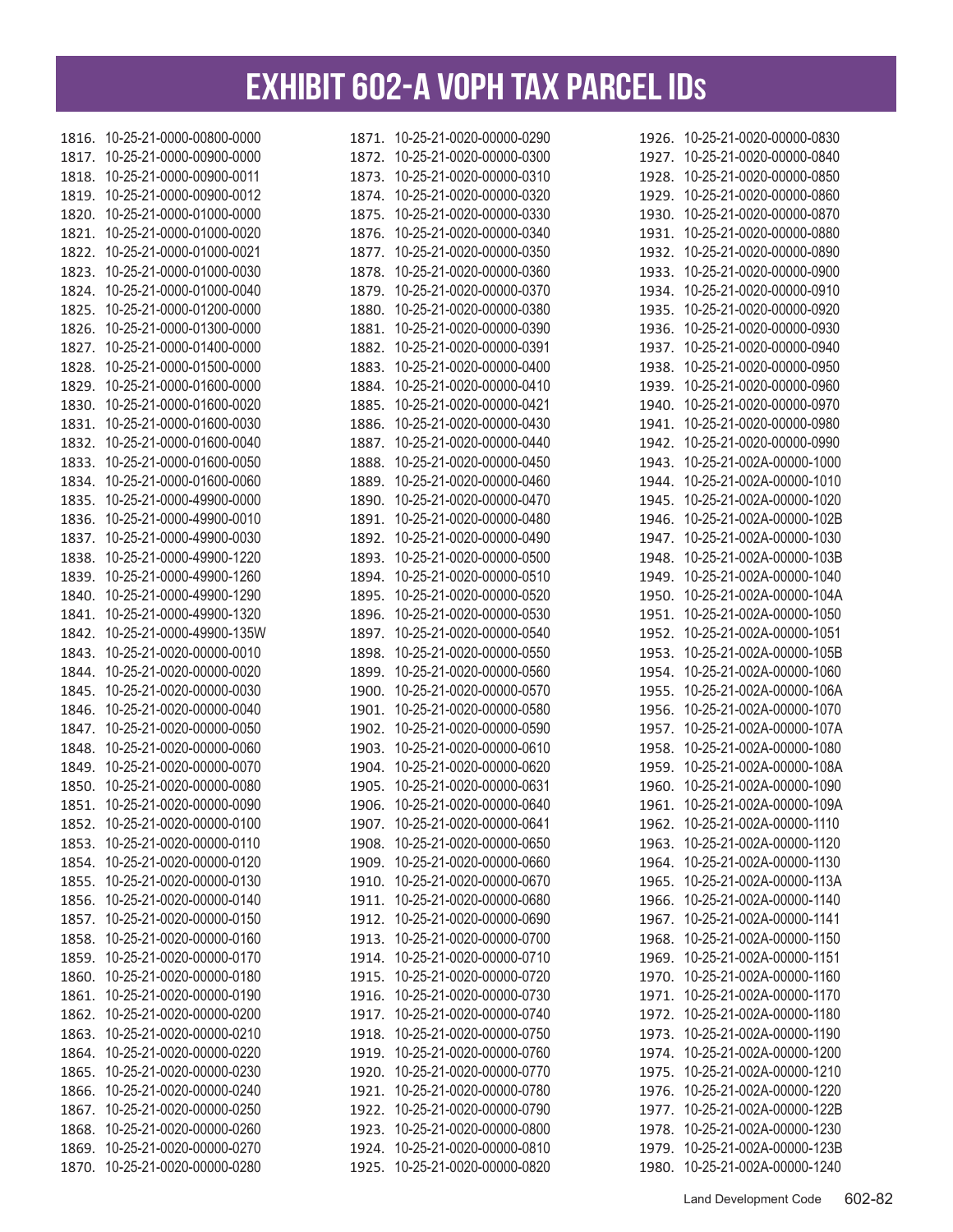| 1981. 10-25-21-002A-00000-124A | 2036. 12-25-20-0000-01600-0010 | 2091. 15-25-21-0000-00400-0014                                   |
|--------------------------------|--------------------------------|------------------------------------------------------------------|
| 1982. 10-25-21-002A-00000-1250 | 2037. 12-25-20-0000-01700-0000 | 2092. 15-25-21-0000-00400-0015                                   |
| 1983. 10-25-21-002A-00000-125A | 2038. 12-25-20-0000-01800-0000 | 2093. 15-25-21-0000-00400-0016                                   |
| 1984. 10-25-21-002A-00000-126A | 2039. 12-25-20-0000-01800-0010 | 2094. 15-25-21-0000-00400-0018                                   |
| 1985. 10-25-21-002A-00000-126B | 2040. 12-25-20-0000-01900-0000 | 2095. 15-25-21-0000-00400-0019                                   |
| 1986. 10-25-21-002A-00000-1270 | 2041. 12-25-20-0000-49900-1070 | 2096. 15-25-21-0000-00400-0020                                   |
| 1987. 10-25-21-002A-00000-127B | 2042. 12-25-20-0010-00A00-0010 | 2097. 15-25-21-0000-00400-0030                                   |
| 1988. 10-25-21-002A-00000-1280 | 2043. 12-25-20-0010-00A00-0050 | 2098. 15-25-21-0000-00400-0040                                   |
| 1989. 10-25-21-002A-00000-1290 | 2044. 12-25-20-0010-00A00-0100 | 2099. 15-25-21-0000-00400-0171                                   |
| 1990. 10-25-21-002A-00000-1300 | 2045. 12-25-20-0010-00B00-0010 | 2100. 15-25-21-0000-00500-0000                                   |
| 1991. 10-25-21-002A-49900-1230 | 2046. 13-25-20-0000-00100-0000 | 2101. 15-25-21-0000-00700-0000                                   |
| 1992. 10-25-21-002A-49900-1280 | 2047. 13-25-20-0000-00200-0000 | 2102. 15-25-21-0000-00700-0010                                   |
| 1993. 10-25-21-002A-49900-1300 | 2048. 13-25-20-0000-00200-0010 | 2103. 15-25-21-0000-00700-0020                                   |
| 1994. 10-25-21-002A-49900-1310 | 2049. 13-25-20-0000-00200-00B0 | 2104. 15-25-21-0000-00700-0030                                   |
| 1995. 10-25-21-002A-49900-133E | 2050. 13-25-20-0000-00300-0010 | 2105. 15-25-21-0000-00800-0000                                   |
| 1996. 10-25-21-002A-49900-133W | 2051. 13-25-20-0000-00300-0020 | 2106. 15-25-21-0000-00900-0000                                   |
| 1997. 10-25-21-002A-49900-1340 | 2052. 13-25-20-0000-00300-0030 | 2107. 15-25-21-0000-00900-0010                                   |
| 1998. 10-25-21-002A-49900-135E | 2053. 13-25-20-0000-00300-0040 | 2108. 15-25-21-0000-01000-0000                                   |
| 1999. 10-25-21-002A-49900-1360 | 2054. 13-25-20-0000-00400-0000 | 2109. 15-25-21-0000-01000-0010                                   |
| 2000. 11-25-20-0000-00100-0020 | 2055. 13-25-20-0000-00500-0000 | 2110. 15-25-21-0000-01000-0011                                   |
| 2001. 11-25-20-0000-00400-0000 | 2056. 13-25-20-0000-00500-0010 | 2111. 15-25-21-0000-01100-0000                                   |
| 2002. 11-25-20-0000-00500-0010 | 2057. 13-25-20-0000-00500-0011 | 2112. 15-25-21-0000-01100-0010                                   |
| 2003. 11-25-20-0000-01700-0000 | 2058. 13-25-20-0000-00500-0020 | 2113. 15-25-21-0000-01100-0011                                   |
| 2004. 11-25-20-0000-01700-0010 | 2059. 13-25-20-0000-00600-0000 | 2114. 15-25-21-0000-01100-0020                                   |
| 2005. 11-25-20-0000-01800-0000 | 2060. 14-25-20-0000-00100-0000 | 2115. 15-25-21-0000-01100-0030                                   |
| 2006. 11-25-20-0000-01800-0010 | 2061. 14-25-20-0000-00200-0000 | 2116. 15-25-21-0000-01100-0040                                   |
| 2007. 11-25-20-0000-01800-0020 | 2062. 14-25-20-0000-00300-0000 | 2117. 15-25-21-0000-01100-0050                                   |
| 2008. 11-25-20-0000-02000-0000 | 2063. 14-25-20-0000-00300-0010 | 2118. 15-25-21-0000-01100-0060                                   |
| 2009. 11-25-20-0000-02000-0010 | 2064. 14-25-20-0000-00300-0020 | 2119. 15-25-21-0000-01100-0080                                   |
| 2010. 11-25-20-0000-02100-0000 | 2065. 14-25-20-0000-00300-0031 | 2120. 15-25-21-0000-01100-0090                                   |
| 2011. 11-25-20-0000-02100-0020 | 2066. 14-25-20-0000-00300-0032 | 2121. 15-25-21-0000-01200-0000                                   |
| 2012. 11-25-20-0000-02100-0030 | 2067. 14-25-20-0000-00300-0033 | 2122. 15-25-21-0000-01300-0000                                   |
| 2013. 11-25-20-0000-49900-0000 | 2068. 14-25-20-0000-00300-0034 | 2123. 15-25-21-0000-01400-0000                                   |
| 2014. 11-25-20-0000-49900-1060 | 2069. 14-25-20-0000-00300-0035 | 2124. 15-25-21-0000-01400-0010                                   |
| 2015. 12-25-20-0000-00100-0020 | 2070. 14-25-20-0000-00300-0036 |                                                                  |
| 2016. 12-25-20-0000-00300-0010 |                                | 2125. 15-25-21-0000-01400-0011<br>2126. 15-25-21-0000-01600-0000 |
|                                | 2071. 14-25-20-0000-00300-0037 | 2127. 15-25-21-0000-01600-0011                                   |
| 2017. 12-25-20-0000-00600-0000 | 2072. 14-25-20-0000-00300-0038 |                                                                  |
| 2018. 12-25-20-0000-00600-0020 | 2073. 14-25-20-0000-00300-0039 | 2128. 15-25-21-0000-01700-0000                                   |
| 2019. 12-25-20-0000-00800-0000 | 2074. 14-25-20-0000-00300-0040 | 2129. 15-25-21-0000-02000-0000                                   |
| 2020. 12-25-20-0000-00900-0000 | 2075. 14-25-20-0000-00300-0050 | 2130. 15-25-21-0000-02000-0010                                   |
| 2021. 12-25-20-0000-00900-0010 | 2076. 14-25-20-0000-00300-0053 | 2131. 15-25-21-0000-02100-0000                                   |
| 2022. 12-25-20-0000-00900-0020 | 2077. 14-25-20-0000-00300-0100 | 2132. 15-25-21-0000-02100-0010                                   |
| 2023. 12-25-20-0000-01000-0000 | 2078. 14-25-20-0000-00400-0000 | 2133. 15-25-21-0000-02200-0000                                   |
| 2024. 12-25-20-0000-01100-0000 | 2079. 14-25-20-0000-00600-0020 | 2134. 15-25-21-0000-02200-0010                                   |
| 2025. 12-25-20-0000-01300-0000 | 2080. 14-25-20-0000-01300-0000 | 2135. 15-25-21-0000-02300-0000                                   |
| 2026. 12-25-20-0000-01300-0010 | 2081. 15-25-21-0000-00300-0000 | 2136. 15-25-21-0000-02300-0010                                   |
| 2027. 12-25-20-0000-01400-0000 | 2082. 15-25-21-0000-00300-0010 | 2137. 15-25-21-0000-02400-0000                                   |
| 2028. 12-25-20-0000-01400-0020 | 2083. 15-25-21-0000-00300-0012 | 2138. 15-25-21-0000-02600-0000                                   |
| 2029. 12-25-20-0000-01500-0000 | 2084. 15-25-21-0000-00300-0013 | 2139. 15-25-21-0000-02700-0000                                   |
| 2030. 12-25-20-0000-01500-0010 | 2085. 15-25-21-0000-00300-0020 | 2140. 15-25-21-0000-02700-0010                                   |
| 2031. 12-25-20-0000-01500-0020 | 2086. 15-25-21-0000-00400-0000 | 2141. 15-25-21-0000-02700-0011                                   |
| 2032. 12-25-20-0000-01500-0030 | 2087. 15-25-21-0000-00400-0010 | 2142. 15-25-21-0000-02700-0013                                   |
| 2033. 12-25-20-0000-01500-0040 | 2088. 15-25-21-0000-00400-0011 | 2143. 15-25-21-0000-02700-0018                                   |
| 2034. 12-25-20-0000-01500-0050 | 2089. 15-25-21-0000-00400-0012 | 2144. 15-25-21-0000-02800-0000                                   |
| 2035. 12-25-20-0000-01600-0000 | 2090. 15-25-21-0000-00400-0013 | 2145. 15-25-21-0000-02900-0000                                   |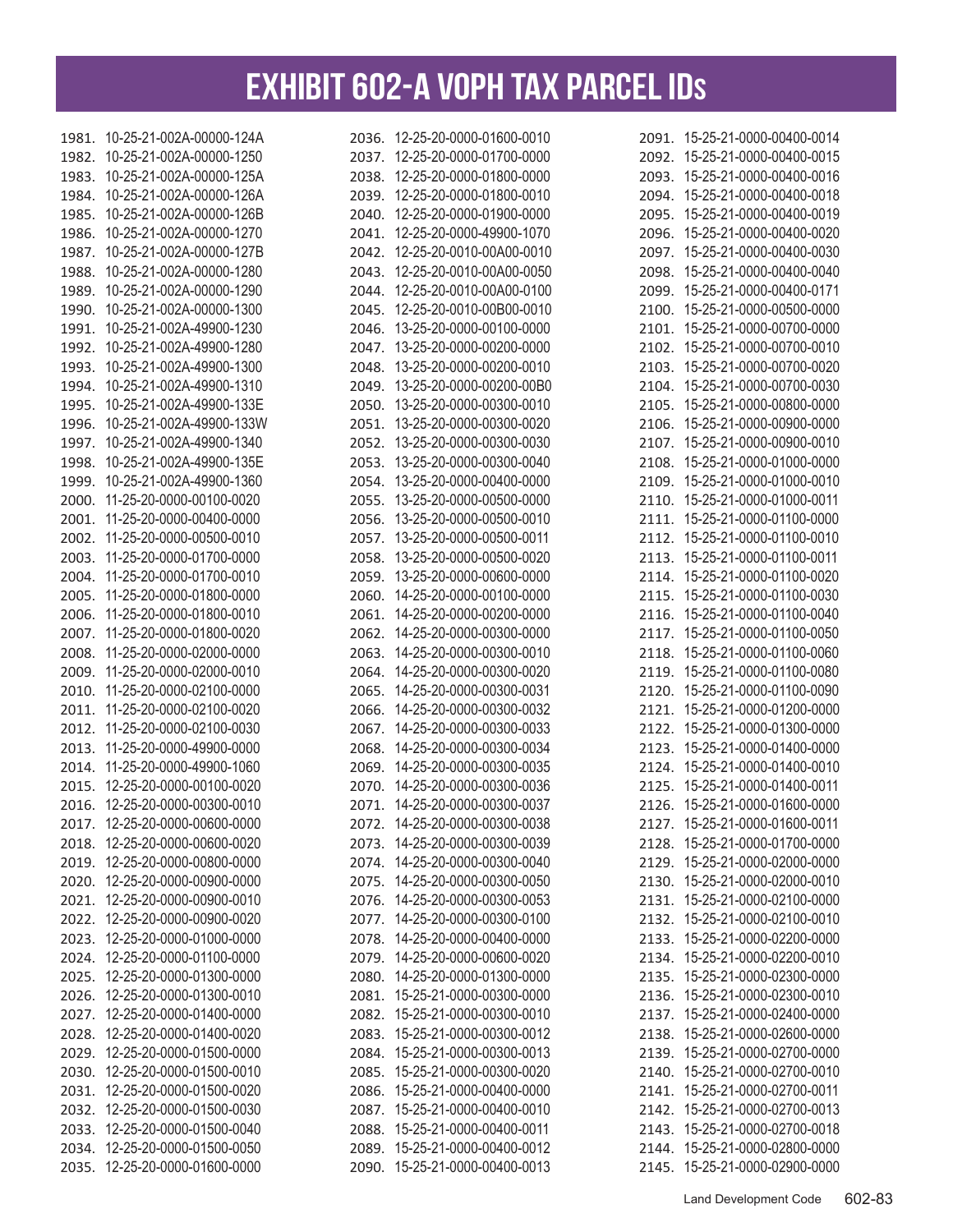|       | 2146. 15-25-21-0000-02900-0010 | 2201. 16-25-21-0000-01400-0020 | 2256. 16-25-21-0010-00000-0640 |
|-------|--------------------------------|--------------------------------|--------------------------------|
|       | 2147. 15-25-21-0000-02900-0020 | 2202. 16-25-21-0000-49900-0000 | 2257. 16-25-21-0010-00000-0680 |
|       | 2148. 15-25-21-0000-02900-0021 | 2203. 16-25-21-0010-00000-0010 | 2258. 16-25-21-0010-49900-0000 |
|       | 2149. 15-25-21-0000-02900-0022 | 2204. 16-25-21-0010-00000-0011 | 2259. 17-25-21-0000-00100-0000 |
|       | 2150. 15-25-21-0000-02900-0024 | 2205. 16-25-21-0010-00000-0020 | 2260. 17-25-21-0000-00100-0010 |
|       | 2151. 15-25-21-0000-02900-0025 | 2206. 16-25-21-0010-00000-0030 | 2261. 17-25-21-0000-00200-0000 |
|       | 2152. 15-25-21-0000-02900-0040 | 2207. 16-25-21-0010-00000-0040 | 2262. 17-25-21-0000-00200-0010 |
|       | 2153. 15-25-21-0000-02900-0041 | 2208. 16-25-21-0010-00000-0050 | 2263. 17-25-21-0000-00500-0000 |
|       | 2154. 15-25-21-0000-02900-0060 | 2209. 16-25-21-0010-00000-0070 | 2264. 17-25-21-0000-00500-0020 |
|       | 2155. 15-25-21-0000-03100-0000 | 2210. 16-25-21-0010-00000-0090 | 2265. 17-25-21-0000-00500-0030 |
|       | 2156. 15-25-21-0000-49900-0000 | 2211. 16-25-21-0010-00000-00L0 | 2266. 17-25-21-0000-00500-0040 |
|       | 2157. 15-25-21-0010-00000-0010 | 2212. 16-25-21-0010-00000-0100 | 2267. 17-25-21-0000-00800-0000 |
|       | 2158. 15-25-21-0010-00000-0020 | 2213. 16-25-21-0010-00000-0110 | 2268. 17-25-21-0000-00800-0010 |
|       | 2159. 15-25-21-0010-00000-0030 | 2214. 16-25-21-0010-00000-0120 | 2269. 17-25-21-0000-01100-0000 |
|       | 2160. 15-25-21-0010-00000-0040 | 2215. 16-25-21-0010-00000-0130 | 2270. 17-25-21-0000-01100-0030 |
|       | 2161. 15-25-21-0010-00000-0050 | 2216. 16-25-21-0010-00000-0140 | 2271. 17-25-21-0000-01100-0040 |
|       | 2162. 15-25-21-0010-00000-0060 | 2217. 16-25-21-0010-00000-0150 | 2272. 17-25-21-0000-49900-0000 |
|       | 2163. 15-25-21-0010-00000-0070 | 2218. 16-25-21-0010-00000-0160 | 2273. 17-25-21-0000-49900-0010 |
|       | 2164. 15-25-21-0010-00000-0080 | 2219. 16-25-21-0010-00000-0170 | 2274. 17-25-21-0000-49900-0020 |
|       | 2165. 15-25-21-0010-00000-0090 | 2220. 16-25-21-0010-00000-0180 | 2275. 17-25-21-0000-49900-0030 |
|       | 2166. 15-25-21-0010-00000-0100 | 2221. 16-25-21-0010-00000-0190 | 2276. 17-25-21-0000-49900-00A0 |
|       | 2167. 15-25-21-0010-00000-0110 | 2222. 16-25-21-0010-00000-0200 | 2277. 17-25-21-0000-49900-00B0 |
|       | 2168. 15-25-21-0010-00000-0120 | 2223. 16-25-21-0010-00000-0210 | 2278. 18-25-21-0000-00100-0000 |
|       | 2169. 15-25-21-0010-00000-0130 | 2224. 16-25-21-0010-00000-0220 | 2279. 18-25-21-0000-00200-0000 |
|       | 2170. 15-25-21-0010-00000-0140 | 2225. 16-25-21-0010-00000-0230 | 2280. 18-25-21-0000-00200-0010 |
|       | 2171. 16-25-21-0000-00100-0000 | 2226. 16-25-21-0010-00000-0240 | 2281. 18-25-21-0000-00300-0000 |
|       | 2172. 16-25-21-0000-00200-0000 | 2227. 16-25-21-0010-00000-0250 | 2282. 18-25-21-0000-00300-0010 |
|       | 2173. 16-25-21-0000-00200-0010 | 2228. 16-25-21-0010-00000-0280 | 2283. 18-25-21-0000-00400-0000 |
|       | 2174. 16-25-21-0000-00200-0011 | 2229. 16-25-21-0010-00000-0290 | 2284. 18-25-21-0000-00700-0000 |
|       | 2175. 16-25-21-0000-00200-0020 | 2230. 16-25-21-0010-00000-0300 | 2285. 18-25-21-0000-00700-0010 |
|       | 2176. 16-25-21-0000-00200-0021 | 2231. 16-25-21-0010-00000-0330 | 2286. 18-25-21-0000-00800-0000 |
|       | 2177. 16-25-21-0000-00200-0040 | 2232. 16-25-21-0010-00000-0350 | 2287. 18-25-21-0000-00900-0000 |
|       | 2178. 16-25-21-0000-00200-0070 | 2233. 16-25-21-0010-00000-0360 | 2288. 18-25-21-0000-01000-0000 |
| 2179. | 16-25-21-0000-00200-0080       | 2234. 16-25-21-0010-00000-0370 | 2289. 18-25-21-0000-01000-0010 |
|       | 2180. 16-25-21-0000-00200-0090 | 2235. 16-25-21-0010-00000-0380 | 2290. 18-25-21-0000-01000-0020 |
|       | 2181. 16-25-21-0000-00300-0000 | 2236. 16-25-21-0010-00000-0390 | 2291. 18-25-21-0000-01000-0030 |
|       | 2182. 16-25-21-0000-00300-0010 | 2237 16-25-21-0010-00000-0410  |                                |
|       | 2183. 16-25-21-0000-00300-0020 | 2238. 16-25-21-0010-00000-0420 | 2293. 18-25-21-0000-01200-0000 |
|       | 2184. 16-25-21-0000-00500-0000 | 2239. 16-25-21-0010-00000-0430 | 2294. 18-25-21-0000-01200-0010 |
|       | 2185. 16-25-21-0000-00600-0000 | 2240. 16-25-21-0010-00000-0440 | 2295. 18-25-21-0000-01200-0020 |
|       | 2186. 16-25-21-0000-00800-0000 | 2241. 16-25-21-0010-00000-0450 | 2296. 18-25-21-0000-49900-0000 |
|       | 2187. 16-25-21-0000-00800-0010 | 2242. 16-25-21-0010-00000-0460 | 2297. 18-25-21-0000-49900-1250 |
|       | 2188. 16-25-21-0000-00900-0000 | 2243. 16-25-21-0010-00000-0470 | 2298. 18-25-21-0000-49900-1260 |
|       | 2189. 16-25-21-0000-00900-0010 | 2244. 16-25-21-0010-00000-0480 | 2299. 19-25-21-0000-00100-0000 |
|       | 2190. 16-25-21-0000-01000-0000 | 2245. 16-25-21-0010-00000-0490 | 2300. 19-25-21-0000-00100-0010 |
|       | 2191. 16-25-21-0000-01000-0010 | 2246. 16-25-21-0010-00000-0500 | 2301. 19-25-21-0000-00100-0020 |
|       | 2192. 16-25-21-0000-01000-0020 | 2247. 16-25-21-0010-00000-0510 | 2302. 19-25-21-0000-00100-0030 |
|       | 2193. 16-25-21-0000-01000-0050 | 2248. 16-25-21-0010-00000-0530 | 2303. 19-25-21-0000-00200-0000 |
|       | 2194. 16-25-21-0000-01100-0000 | 2249. 16-25-21-0010-00000-0540 | 2304. 19-25-21-0000-00300-0030 |
|       | 2195. 16-25-21-0000-01200-0000 | 2250. 16-25-21-0010-00000-0560 | 2305. 19-25-21-0000-00600-0000 |
|       | 2196. 16-25-21-0000-01300-0000 | 2251. 16-25-21-0010-00000-0570 | 2306. 19-25-21-0000-00700-0000 |
|       | 2197. 16-25-21-0000-01300-0010 | 2252. 16-25-21-0010-00000-0580 | 2307. 19-25-21-0000-00800-0000 |
|       | 2198. 16-25-21-0000-01300-0020 | 2253. 16-25-21-0010-00000-0600 | 2308. 19-25-21-0000-00800-0010 |
|       | 2199. 16-25-21-0000-01400-0000 | 2254. 16-25-21-0010-00000-0610 | 2309. 19-25-21-0000-00900-0000 |
|       | 2200. 16-25-21-0000-01400-0010 | 2255. 16-25-21-0010-00000-0630 | 2310. 19-25-21-0000-01000-0000 |
|       |                                |                                |                                |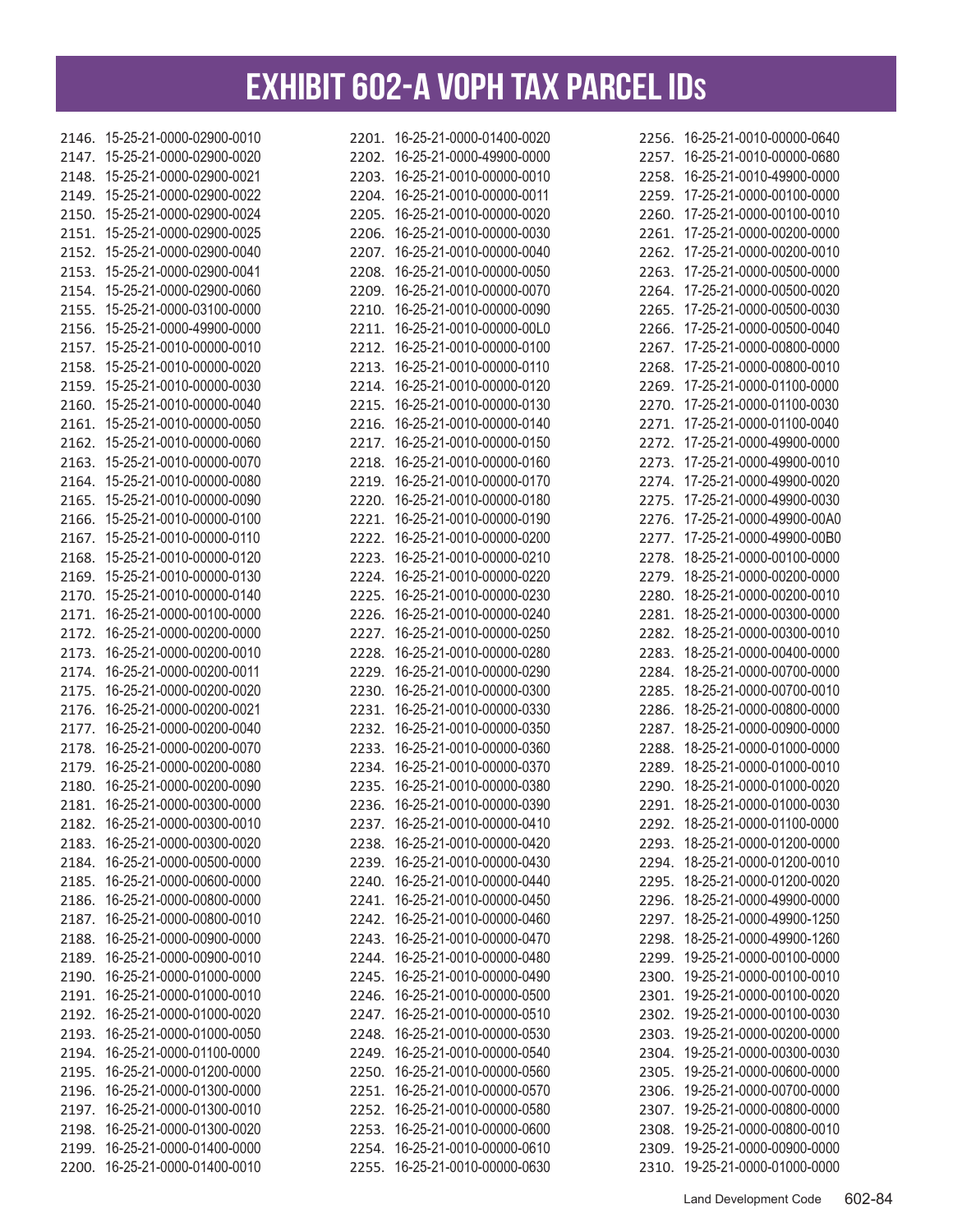| 2311. 19-25-21-0000-01100-0000 | 2366. 19-25-21-0010-00000-0220                                   | 2421. 21-25-21-0000-00700-0000                                   |
|--------------------------------|------------------------------------------------------------------|------------------------------------------------------------------|
| 2312. 19-25-21-0000-01200-0000 | 2367. 19-25-21-0010-00000-0230                                   | 2422. 21-25-21-0000-00800-0000                                   |
| 2313. 19-25-21-0000-01300-0000 | 2368. 19-25-21-0010-00000-0240                                   | 2423. 21-25-21-0000-49900-0000                                   |
| 2314. 19-25-21-0000-01300-0010 | 2369. 19-25-21-0010-00000-0250                                   | 2424. 21-25-21-0000-49900-0010                                   |
| 2315. 19-25-21-0000-01300-0020 | 2370. 19-25-21-0010-00000-0260                                   | 2425. 21-25-21-0000-49900-0020                                   |
| 2316. 19-25-21-0000-01300-0030 | 2371. 19-25-21-0010-00000-0270                                   | 2426. 22-25-21-0000-00200-0000                                   |
| 2317. 19-25-21-0000-01400-0000 | 2372. 19-25-21-0010-00000-0280                                   | 2427. 22-25-21-0000-00200-0010                                   |
| 2318. 19-25-21-0000-01500-0000 | 2373. 19-25-21-0010-00000-0290                                   | 2428. 22-25-21-0000-00200-0011                                   |
| 2319. 19-25-21-0000-49900-0000 | 2374. 19-25-21-0010-00000-0300                                   | 2429. 22-25-21-0000-00200-0020                                   |
| 2320. 19-25-21-0000-49900-0010 | 2375. 19-25-21-0010-00000-0310                                   | 2430. 22-25-21-0000-00200-0021                                   |
| 2321. 19-25-21-0000-49900-1170 | 2376. 19-25-21-0010-00000-0320                                   | 2431. 22-25-21-0000-00200-0030                                   |
| 2322. 19-25-21-0000-49900-1180 | 2377. 19-25-21-0010-00000-0330                                   | 2432. 22-25-21-0000-00200-0040                                   |
| 2323. 19-25-21-0000-49900-1190 | 2378. 19-25-21-0010-00000-0340                                   | 2433. 22-25-21-0000-00200-0050                                   |
| 2324. 19-25-21-0000-49900-1200 | 2379. 19-25-21-0010-00000-0350                                   | 2434. 22-25-21-0000-00200-0060                                   |
| 2325. 19-25-21-0000-49900-1210 | 2380. 19-25-21-0010-00000-0360                                   | 2435. 22-25-21-0000-00500-0000                                   |
| 2326. 19-25-21-0000-49900-1220 | 2381. 19-25-21-0010-00000-0370                                   | 2436. 22-25-21-0000-00500-0010                                   |
| 2327. 19-25-21-0000-49900-1222 | 2382. 19-25-21-0010-00000-0BB0                                   | 2437. 22-25-21-0000-00500-0020                                   |
| 2328. 19-25-21-0000-49900-122A | 2383. 19-25-21-0010-00000-0DD0                                   | 2438. 22-25-21-0000-00500-0030                                   |
| 2329. 19-25-21-0000-49900-122B | 2384. 19-25-21-0010-00000-0GG0                                   | 2439. 22-25-21-0000-00700-0010                                   |
| 2330. 19-25-21-0000-49900-1230 | 2385. 20-25-21-0000-00100-0000                                   | 2440. 22-25-21-0000-00700-0020                                   |
| 2331. 19-25-21-0000-49900-1240 | 2386. 20-25-21-0000-00100-0010                                   | 2441. 22-25-21-0000-00700-0030                                   |
| 2332. 19-25-21-0000-49900-1270 | 2387. 20-25-21-0000-00100-0020                                   | 2442. 22-25-21-0000-00700-0040                                   |
| 2333. 19-25-21-0010-00000-0010 | 2388. 20-25-21-0000-00100-0030                                   | 2443. 22-25-21-0000-00700-0050                                   |
| 2334. 19-25-21-0010-00000-0020 | 2389. 20-25-21-0000-00100-0040                                   | 2444. 22-25-21-0000-00700-0060                                   |
| 2335. 19-25-21-0010-00000-0030 | 2390. 20-25-21-0000-00100-0050                                   | 2445. 22-25-21-0000-00700-0070                                   |
| 2336. 19-25-21-0010-00000-0040 | 2391. 20-25-21-0000-00100-0060                                   | 2446. 22-25-21-0000-00700-0080                                   |
| 2337. 19-25-21-0010-00000-0050 | 2392. 20-25-21-0000-00100-0070                                   | 2447. 22-25-21-0000-00700-0090                                   |
| 2338. 19-25-21-0010-00000-0060 | 2393. 20-25-21-0000-00400-0000                                   | 2448. 22-25-21-0000-00700-0110                                   |
| 2339. 19-25-21-0010-00000-0070 | 2394. 20-25-21-0000-00400-0010                                   | 2449. 22-25-21-0000-00700-0120                                   |
| 2340. 19-25-21-0010-00000-0080 | 2395. 20-25-21-0000-00600-0000                                   | 2450. 22-25-21-0000-00800-0000                                   |
| 2341. 19-25-21-0010-00000-0090 | 2396. 20-25-21-0000-00600-0010                                   | 2451. 22-25-21-0000-00800-0010                                   |
| 2342. 19-25-21-0010-00000-00A0 | 2397. 20-25-21-0000-49900-0020                                   | 2452. 22-25-21-0000-00800-0012                                   |
| 2343. 19-25-21-0010-00000-00B0 | 2398. 21-25-21-0000-00200-0010                                   | 2453. 22-25-21-0000-00800-0020                                   |
| 2344. 19-25-21-0010-00000-00C0 |                                                                  |                                                                  |
|                                | 2399. 21-25-21-0000-00200-0020                                   | 2454. 22-25-21-0000-00800-0021                                   |
| 2345. 19-25-21-0010-00000-00D0 | 2400. 21-25-21-0000-00200-0030<br>2401. 21-25-21-0000-00200-0031 | 2455. 22-25-21-0000-00800-0030<br>2456. 22-25-21-0000-00800-0040 |
| 2346. 19-25-21-0010-00000-00E0 |                                                                  |                                                                  |
| 2347. 19-25-21-0010-00000-00F0 | 2402. 21-25-21-0000-00200-0032                                   | 2457. 22-25-21-0000-00800-0050                                   |
| 2348. 19-25-21-0010-00000-00G0 | 2403. 21-25-21-0000-00200-0040                                   | 2458. 22-25-21-0000-00800-0060                                   |
| 2349. 19-25-21-0010-00000-00H0 | 2404. 21-25-21-0000-00200-0041                                   | 2459. 22-25-21-0000-00800-0070                                   |
| 2350. 19-25-21-0010-00000-0010 | 2405. 21-25-21-0000-00200-0050                                   | 2460. 22-25-21-0000-00800-0071                                   |
| 2351. 19-25-21-0010-00000-00J0 | 2406. 21-25-21-0000-00200-0051                                   | 2461. 22-25-21-0000-00800-0080                                   |
| 2352. 19-25-21-0010-00000-00K0 | 2407. 21-25-21-0000-00200-0052                                   | 2462. 22-25-21-0000-00900-0000                                   |
| 2353. 19-25-21-0010-00000-00L0 | 2408. 21-25-21-0000-00200-0053                                   | 2463. 22-25-21-0000-00900-0010                                   |
| 2354. 19-25-21-0010-00000-0100 | 2409. 21-25-21-0000-00200-0054                                   | 2464. 22-25-21-0000-01000-0000                                   |
| 2355. 19-25-21-0010-00000-0110 | 2410. 21-25-21-0000-00200-0055                                   | 2465. 22-25-21-0000-49900-0000                                   |
| 2356. 19-25-21-0010-00000-0120 | 2411. 21-25-21-0000-00200-0057                                   | 2466. 22-25-21-0010-01000-0010                                   |
| 2357. 19-25-21-0010-00000-0130 | 2412. 21-25-21-0000-00200-0058                                   | 2467. 22-25-21-0010-03300-0000                                   |
| 2358. 19-25-21-0010-00000-0140 | 2413. 21-25-21-0000-00200-005A                                   | 2468. 22-25-21-0010-06300-0000                                   |
| 2359. 19-25-21-0010-00000-0150 | 2414. 21-25-21-0000-00200-0060                                   | 2469. 22-25-21-0010-06400-0000                                   |
| 2360. 19-25-21-0010-00000-0160 | 2415. 21-25-21-0000-00200-0064                                   | 2470. 22-25-21-0010-06600-0000                                   |
| 2361. 19-25-21-0010-00000-0170 | 2416. 21-25-21-0000-00300-0010                                   | 2471. 22-25-21-0010-06700-0000                                   |
| 2362. 19-25-21-0010-00000-0180 | 2417. 21-25-21-0000-00300-0020                                   | 2472. 22-25-21-0010-06700-0010                                   |
| 2363. 19-25-21-0010-00000-0190 | 2418. 21-25-21-0000-00300-0030                                   | 2473. 22-25-21-0010-06700-0020                                   |
| 2364. 19-25-21-0010-00000-0200 | 2419. 21-25-21-0000-00400-0000                                   | 2474. 22-25-21-0010-06800-0010                                   |
| 2365. 19-25-21-0010-00000-0210 | 2420. 21-25-21-0000-00600-0020                                   | 2475. 22-25-21-0010-06800-0020                                   |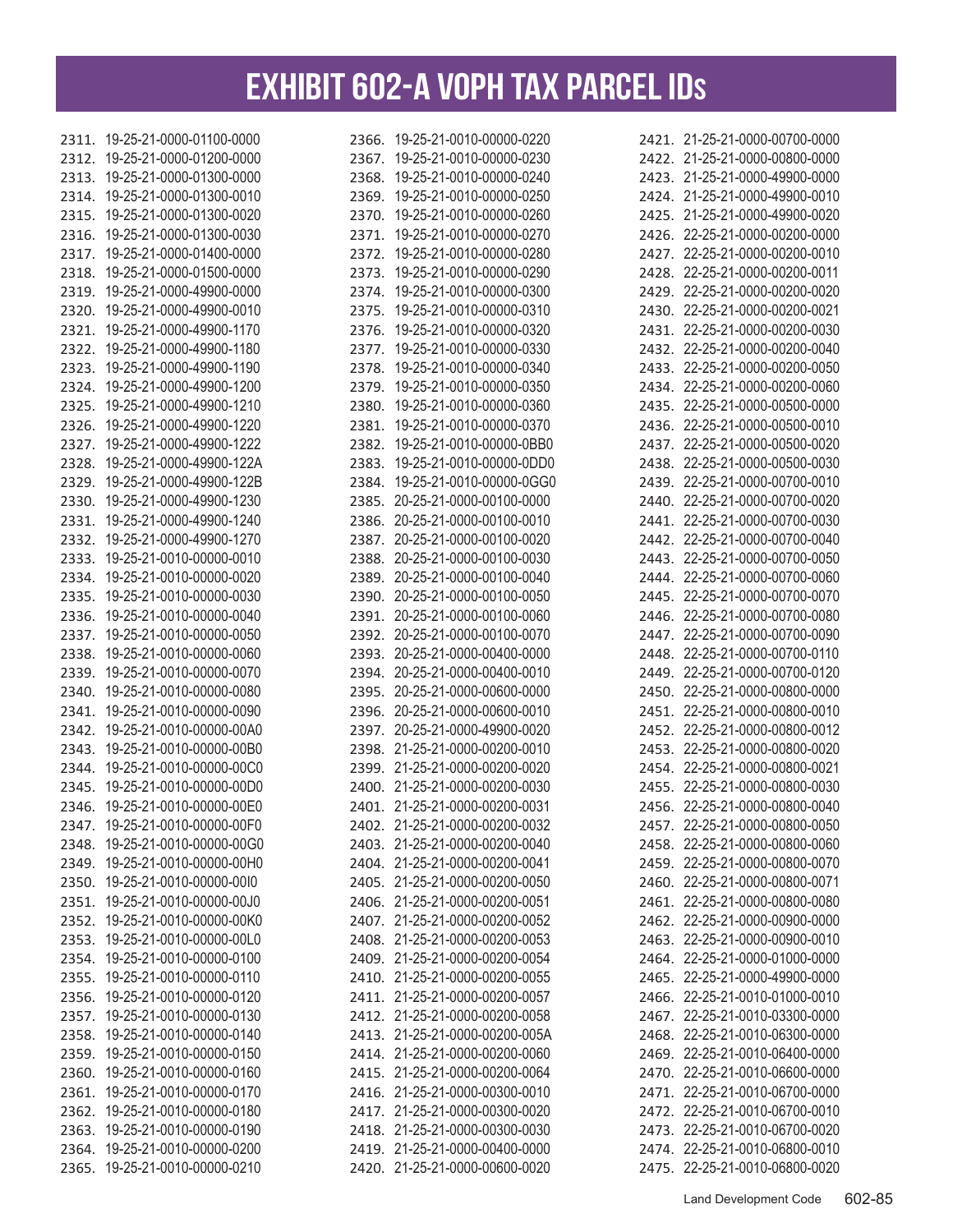| 2476. 22-25-21-0010-06800-00W0                                   | 2531. 22-25-21-0020-00000-0310 | 2586. 23-25-20-0000-0A223-0020 |
|------------------------------------------------------------------|--------------------------------|--------------------------------|
| 2477. 22-25-21-0010-07700-0000                                   | 2532. 22-25-21-0020-00000-0320 | 2587. 23-25-20-0010-00000-0010 |
| 2478. 22-25-21-0010-07700-0010                                   | 2533. 22-25-21-0020-00000-0330 | 2588. 23-25-20-0010-00000-0020 |
| 2479. 22-25-21-0010-07700-0020                                   | 2534. 22-25-21-0020-00000-0340 | 2589. 23-25-20-0010-00000-0030 |
| 2480. 22-25-21-0010-07700-0030                                   | 2535. 22-25-21-0020-00000-0350 | 2590. 23-25-20-0010-00000-0040 |
| 2481. 22-25-21-0010-07700-00W0                                   | 2536. 22-25-21-0020-00000-0360 | 2591. 23-25-20-0010-00000-0050 |
| 2482. 22-25-21-0010-07800-0000                                   | 2537. 22-25-21-0020-00000-0370 | 2592. 23-25-20-0010-00000-0060 |
| 2483. 22-25-21-0010-07800-0010                                   | 2538. 22-25-21-0020-00000-0380 | 2593. 23-25-20-0010-00000-0070 |
| 2484. 22-25-21-0010-08300-0000                                   | 2539. 22-25-21-0020-00000-0390 | 2594. 23-25-20-0010-00000-0080 |
| 2485. 22-25-21-0010-08300-0010                                   | 2540. 22-25-21-0020-00000-0400 | 2595. 23-25-20-0010-00000-0090 |
| 2486. 22-25-21-0010-08400-0000                                   | 2541. 22-25-21-0020-00000-0410 | 2596. 23-25-20-0010-00000-0100 |
| 2487. 22-25-21-0010-08400-0010                                   | 2542. 22-25-21-0020-00000-0420 | 2597. 23-25-20-0010-00000-0110 |
| 2488. 22-25-21-0010-09300-0000                                   | 2543. 22-25-21-0020-00000-0430 | 2598. 23-25-20-0010-00000-0120 |
| 2489. 22-25-21-0010-09400-0000                                   | 2544. 22-25-21-0020-00000-0440 | 2599. 23-25-20-0010-00000-0130 |
| 2490. 22-25-21-0010-09600-0000                                   | 2545. 22-25-21-0020-00000-0450 | 2600. 23-25-20-0010-00000-0140 |
| 2491. 22-25-21-0010-09700-0000                                   | 2546. 22-25-21-0020-00000-0460 | 2601. 23-25-20-0010-00000-0150 |
| 2492. 22-25-21-0010-09700-0010                                   | 2547. 22-25-21-0020-00000-0470 | 2602. 23-25-20-0010-00000-0151 |
| 2493. 22-25-21-0010-09700-0011                                   | 2548. 22-25-21-0020-00000-0471 | 2603. 23-25-20-0010-00000-0170 |
| 2494. 22-25-21-0010-09700-0012                                   | 2549. 22-25-21-0020-00000-0480 | 2604. 23-25-20-0010-00000-0180 |
| 2495. 22-25-21-0010-09900-0000                                   | 2550. 22-25-21-0020-00000-0490 | 2605. 23-25-20-0010-00000-0190 |
| 2496. 22-25-21-0010-09900-0010                                   | 2551. 22-25-21-0020-00000-0500 | 2606. 23-25-20-0010-00000-0200 |
| 2497. 22-25-21-0010-10000-0000                                   | 2552. 22-25-21-0020-00000-0510 | 2607. 23-25-20-0010-00000-0210 |
| 2498. 22-25-21-0010-10900-0000                                   | 2553. 22-25-21-0020-00000-0520 | 2608. 23-25-20-0010-00000-0220 |
| 2499. 22-25-21-0010-10900-0010                                   | 2554. 22-25-21-0020-00000-0530 | 2609. 23-25-20-0010-00000-0230 |
| 2500. 22-25-21-0010-11000-0000                                   | 2555. 22-25-21-0020-00000-0540 | 2610. 23-25-20-0010-00000-0240 |
| 2501. 22-25-21-0010-11100-0000                                   | 2556. 22-25-21-0020-00000-0550 | 2611. 23-25-20-0010-00000-0250 |
| 2502. 22-25-21-0010-11100-0020                                   | 2557. 22-25-21-0020-00000-0551 | 2612. 23-25-20-0010-00000-0260 |
| 2503. 22-25-21-0010-11200-0020                                   | 2558. 22-25-21-0020-00000-0560 | 2613. 23-25-20-0010-00000-0270 |
| 2504. 22-25-21-0010-11200-0030                                   | 2559. 22-25-21-0020-00000-0650 | 2614. 23-25-20-0010-00000-0280 |
| 2505. 22-25-21-0010-11300-0000                                   | 2560. 22-25-21-0020-00000-0660 | 2615. 23-25-20-0010-00000-0290 |
| 2506. 22-25-21-0010-11500-0000                                   | 2561. 22-25-21-0020-00000-0670 | 2616. 23-25-20-0010-00000-0300 |
| 2507. 22-25-21-0010-11500-0010                                   | 2562. 22-25-21-0020-00000-0680 | 2617. 23-25-20-0010-00000-0310 |
| 2508. 22-25-21-0010-11600-0010                                   | 2563. 22-25-21-0020-00000-0770 | 2618. 23-25-20-0010-00000-0320 |
| 2509. 22-25-21-0010-11600-00E0                                   | 2564. 22-25-21-0020-00000-0780 | 2619. 23-25-20-0010-00000-0330 |
|                                                                  |                                | 2620. 23-25-20-0010-00000-0340 |
| 2510. 22-25-21-0010-12500-0000<br>2511. 22-25-21-0010-12500-0010 | 2565. 23-25-20-0000-00100-0000 |                                |
|                                                                  | 2566. 23-25-20-0000-00200-0000 | 2621. 23-25-20-0010-00000-0350 |
| 2512. 22-25-21-0010-12600-0000                                   | 2567. 23-25-20-0000-00300-0000 | 2622. 23-25-20-0010-00000-0360 |
| 2513. 22-25-21-0010-12600-0010                                   | 2568. 23-25-20-0000-00500-0000 | 2623. 23-25-20-0010-00000-0370 |
| 2514. 22-25-21-0010-12700-0000                                   | 2569. 23-25-20-0000-00500-0010 | 2624. 23-25-20-0010-00000-0380 |
| 2515. 22-25-21-0010-12800-0100                                   | 2570. 23-25-20-0000-00500-0020 | 2625. 23-25-20-0010-00000-0390 |
| 2516. 22-25-21-0010-12800-0500                                   | 2571. 23-25-20-0000-00600-0000 | 2626. 23-25-20-0010-00000-0410 |
| 2517. 22-25-21-0020-00000-0000                                   | 2572. 23-25-20-0000-00600-0010 | 2627. 23-25-20-0010-00000-0420 |
| 2518. 22-25-21-0020-00000-0170                                   | 2573. 23-25-20-0000-00600-0020 | 2628. 23-25-20-0010-00000-0430 |
| 2519. 22-25-21-0020-00000-0180                                   | 2574. 23-25-20-0000-00600-0021 | 2629. 23-25-20-0010-00000-0440 |
| 2520. 22-25-21-0020-00000-0190                                   | 2575. 23-25-20-0000-00600-0023 | 2630. 23-25-20-0010-00000-0450 |
| 2521. 22-25-21-0020-00000-0200                                   | 2576. 23-25-20-0000-00600-0030 | 2631. 23-25-20-0010-00000-0460 |
| 2522. 22-25-21-0020-00000-0210                                   | 2577. 23-25-20-0000-00600-004A | 2632. 23-25-20-0010-00000-0470 |
| 2523. 22-25-21-0020-00000-0211                                   | 2578. 23-25-20-0000-00600-004B | 2633. 23-25-20-0010-00000-0480 |
| 2524. 22-25-21-0020-00000-0220                                   | 2579. 23-25-20-0000-00700-0000 | 2634. 23-25-20-0010-00000-0490 |
| 2525. 22-25-21-0020-00000-0250                                   | 2580. 23-25-20-0000-00700-0010 | 2635. 23-25-20-0010-00000-0500 |
| 2526. 22-25-21-0020-00000-0260                                   | 2581. 23-25-20-0000-00900-0000 | 2636. 23-25-20-0010-00000-0510 |
| 2527. 22-25-21-0020-00000-0270                                   | 2582. 23-25-20-0000-01000-0000 | 2637. 23-25-20-0010-00000-0520 |
| 2528. 22-25-21-0020-00000-0280                                   | 2583. 23-25-20-0000-01100-0000 | 2638. 23-25-20-0010-00000-0530 |
| 2529. 22-25-21-0020-00000-0290                                   | 2584. 23-25-20-0000-01100-0010 | 2639. 23-25-20-0010-00000-0540 |
| 2530. 22-25-21-0020-00000-0300                                   | 2585. 23-25-20-0000-01100-0020 | 2640. 23-25-20-0010-00000-0550 |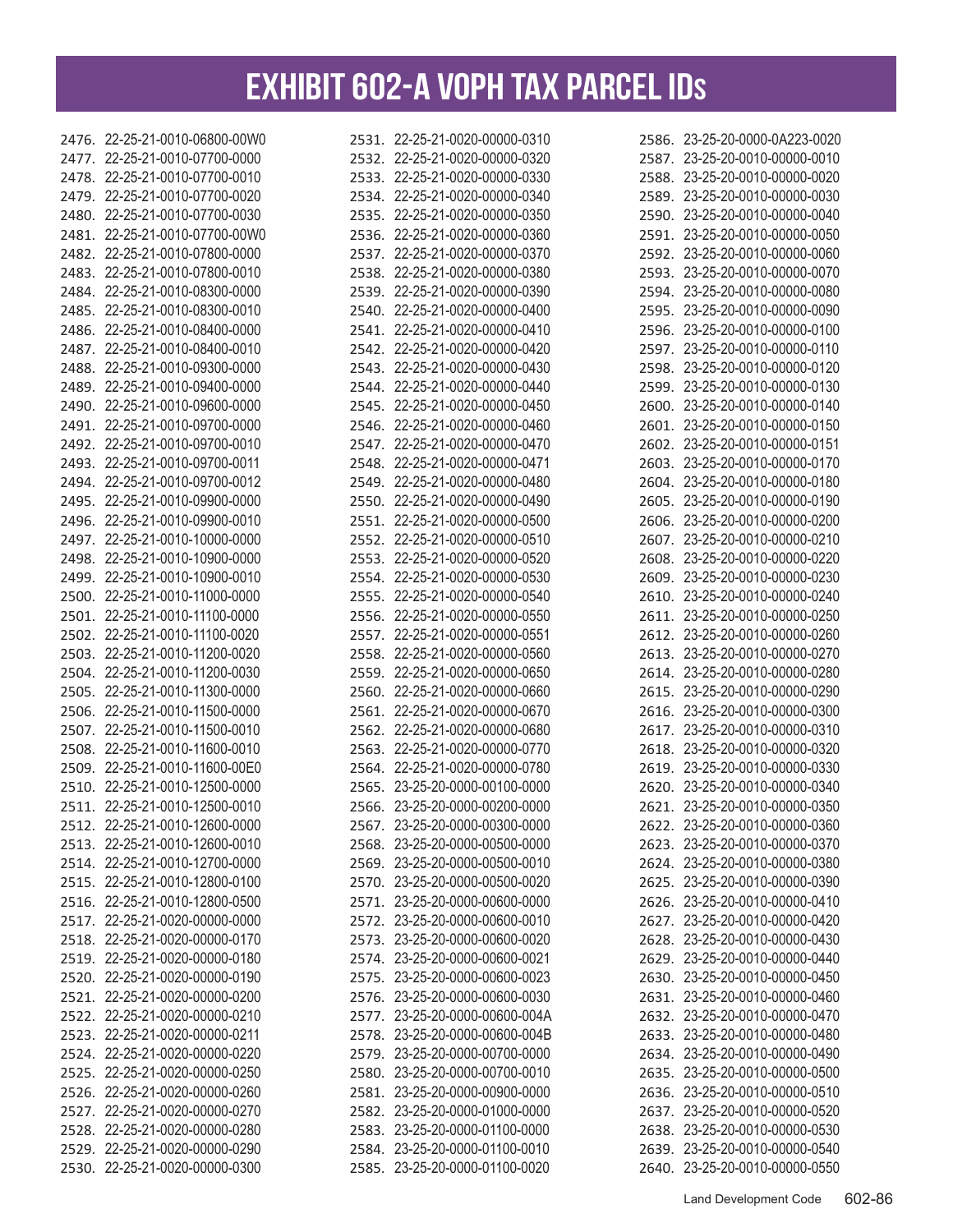| 2641. 23-25-20-0010-00000-0560 | 2696. 24-25-20-0000-00400-0000 | 2751. 27-25-21-0000-49900-0040 |
|--------------------------------|--------------------------------|--------------------------------|
| 2642. 23-25-20-0010-00000-0570 | 2697. 24-25-20-0000-00500-0000 | 2752. 27-25-21-0000-49900-0050 |
| 2643. 23-25-20-0010-00000-0580 | 2698. 24-25-20-0000-00500-0010 | 2753. 27-25-21-0000-49900-0070 |
| 2644. 23-25-20-0010-00000-0590 | 2699. 24-25-20-0000-00500-0020 | 2754. 27-25-21-0000-49900-1010 |
| 2645. 23-25-20-0010-00000-0600 | 2700. 25-25-20-0000-00100-0000 | 2755. 27-25-21-0000-49900-1020 |
| 2646. 23-25-20-0010-00000-0610 | 2701. 25-25-20-0000-00100-0010 | 2756. 27-25-21-0000-49900-1030 |
| 2647. 23-25-20-0010-00000-0620 | 2702. 25-25-20-0000-00100-0020 | 2757. 27-25-21-0000-49900-1040 |
| 2648. 23-25-20-0010-00000-0630 | 2703. 26-25-20-0000-00100-0000 | 2758. 27-25-21-0000-49900-1050 |
| 2649. 23-25-20-0010-00000-0640 | 2704. 27-25-21-0000-00100-0000 | 2759. 27-25-21-0000-49900-1060 |
| 2650. 23-25-20-0010-00000-0650 | 2705. 27-25-21-0000-00100-0010 | 2760. 27-25-21-0000-49900-1070 |
| 2651. 23-25-20-0010-00000-0660 | 2706. 27-25-21-0000-00100-0011 | 2761. 27-25-21-0000-49900-1080 |
| 2652. 23-25-20-0010-00000-0670 | 2707. 27-25-21-0000-00100-0030 | 2762. 27-25-21-0010-00100-0010 |
| 2653. 23-25-20-0010-00000-0680 | 2708. 27-25-21-0000-00100-0040 | 2763. 27-25-21-0010-00100-0020 |
| 2654. 23-25-20-0010-00000-0690 | 2709. 27-25-21-0000-00200-0000 | 2764. 27-25-21-0010-00200-0000 |
| 2655. 23-25-20-0010-00000-0700 | 2710. 27-25-21-0000-00200-0010 | 2765. 27-25-21-0010-00200-0010 |
| 2656. 23-25-20-0010-00000-0710 | 2711. 27-25-21-0000-00200-0020 | 2766. 27-25-21-0010-00300-0000 |
| 2657. 23-25-20-0010-00000-0720 | 2712. 27-25-21-0000-00200-0030 | 2767. 27-25-21-0010-00300-0010 |
| 2658. 23-25-20-0010-00000-0730 | 2713. 27-25-21-0000-00300-0000 | 2768. 27-25-21-0010-00300-0050 |
| 2659. 23-25-20-0010-00000-0740 | 2714. 27-25-21-0000-00300-0010 | 2769. 27-25-21-0010-00300-0051 |
| 2660. 23-25-20-0010-00000-0750 | 2715. 27-25-21-0000-00400-0000 | 2770. 27-25-21-0010-00400-0000 |
| 2661. 23-25-20-0010-00000-0760 | 2716. 27-25-21-0000-00400-0010 | 2771. 27-25-21-0010-00600-0000 |
| 2662. 23-25-20-0010-00000-0770 | 2717. 27-25-21-0000-00500-0000 | 2772. 27-25-21-0010-49900-0020 |
| 2663. 23-25-20-0010-00000-0780 | 2718. 27-25-21-0000-00500-0010 | 2773. 27-25-21-0020-00000-0010 |
| 2664. 23-25-20-0010-00000-0790 | 2719. 27-25-21-0000-00500-0020 | 2774. 27-25-21-0020-00000-0030 |
| 2665. 23-25-20-0010-00000-0800 | 2720. 27-25-21-0000-00500-0030 | 2775. 27-25-21-0020-00000-0040 |
| 2666. 23-25-20-0010-00000-0810 | 2721. 27-25-21-0000-00500-0040 | 2776. 27-25-21-0020-00000-0050 |
| 2667. 23-25-20-0010-00000-0820 | 2722. 27-25-21-0000-00500-0050 | 2777. 27-25-21-0020-00000-0064 |
| 2668. 23-25-20-0010-00000-0830 | 2723. 27-25-21-0000-00500-0051 | 2778. 27-25-21-0020-00000-0067 |
| 2669. 23-25-20-0010-00000-0840 | 2724. 27-25-21-0000-00600-0000 | 2779. 27-25-21-0020-00000-0070 |
| 2670. 23-25-20-0010-00000-0850 | 2725. 27-25-21-0000-00600-0010 | 2780. 27-25-21-0020-00000-0080 |
|                                |                                |                                |
| 2671. 23-25-20-0010-00000-0860 | 2726. 27-25-21-0000-00600-0040 | 2781. 27-25-21-0020-00000-0090 |
| 2672. 23-25-20-0010-00000-0870 | 2727. 27-25-21-0000-00600-0050 | 2782. 27-25-21-0020-00000-0100 |
| 2673. 23-25-20-0010-00000-0880 | 2728. 27-25-21-0000-00600-0060 | 2783. 27-25-21-0020-00000-0110 |
| 2674. 23-25-20-0010-00000-0890 | 2729. 27-25-21-0000-00600-0070 | 2784. 27-25-21-0020-00000-0120 |
| 2675. 23-25-20-0010-00000-0900 | 2730. 27-25-21-0000-00600-0080 | 2785. 27-25-21-0020-00000-0130 |
| 2676. 23-25-20-0010-00000-0910 | 2731. 27-25-21-0000-00600-0090 | 2786. 27-25-21-0020-00000-0140 |
| 2677. 23-25-20-0010-00000-0NP0 | 2732. 27-25-21-0000-00700-0000 | 2787. 27-25-21-0020-00000-0150 |
| 2678. 23-25-20-0010-00000-0SP0 | 2733. 27-25-21-0000-00700-0010 | 2788. 27-25-21-0020-00000-0160 |
| 2679. 23-25-20-0010-49900-0000 | 2734. 27-25-21-0000-00700-0020 | 2789. 27-25-21-0020-00000-0170 |
| 2680. 23-25-20-0010-49900-0000 | 2735. 27-25-21-0000-00700-0030 | 2790. 27-25-21-0020-00000-0180 |
| 2681. 24-25-20-0000-00100-0000 | 2736. 27-25-21-0000-00700-0040 | 2791. 27-25-21-0020-00000-0190 |
| 2682. 24-25-20-0000-00100-0000 | 2737. 27-25-21-0000-01000-0000 | 2792. 27-25-21-0020-00000-0200 |
| 2683. 24-25-20-0000-00100-0011 | 2738. 27-25-21-0000-01000-0010 | 2793. 27-25-21-0020-00000-0210 |
| 2684. 24-25-20-0000-00100-0013 | 2739. 27-25-21-0000-01000-0030 | 2794. 27-25-21-0020-00000-0220 |
| 2685. 24-25-20-0000-00100-0015 | 2740. 27-25-21-0000-01000-0040 | 2795. 27-25-21-0020-00000-0230 |
| 2686. 24-25-20-0000-00100-0016 | 2741. 27-25-21-0000-01300-0000 | 2796. 27-25-21-0020-00000-0240 |
| 2687. 24-25-20-0000-00100-0017 | 2742. 27-25-21-0000-01300-0010 | 2797. 27-25-21-0020-00000-0250 |
| 2688. 24-25-20-0000-00100-0019 | 2743. 27-25-21-0000-01400-0000 | 2798. 27-25-21-0020-00000-0260 |
| 2689. 24-25-20-0000-00100-0021 | 2744. 27-25-21-0000-01400-0030 | 2799. 27-25-21-0020-00000-0270 |
| 2690. 24-25-20-0000-00100-0030 | 2745. 27-25-21-0000-01400-0050 | 2800. 27-25-21-0020-00000-0280 |
| 2691. 24-25-20-0000-00200-0000 | 2746. 27-25-21-0000-06900-0030 | 2801. 27-25-21-0020-00000-0290 |
| 2692. 24-25-20-0000-00200-0010 | 2747. 27-25-21-0000-49900-0000 | 2802. 27-25-21-0020-00000-0300 |
| 2693. 24-25-20-0000-00200-0011 | 2748. 27-25-21-0000-49900-0010 | 2803. 27-25-21-0020-00000-0310 |
| 2694. 24-25-20-0000-00200-0012 | 2749. 27-25-21-0000-49900-0020 | 2804. 27-25-21-0020-00000-0351 |
| 2695. 24-25-20-0000-00300-0000 | 2750. 27-25-21-0000-49900-0030 | 2805. 27-25-21-0020-49900-0000 |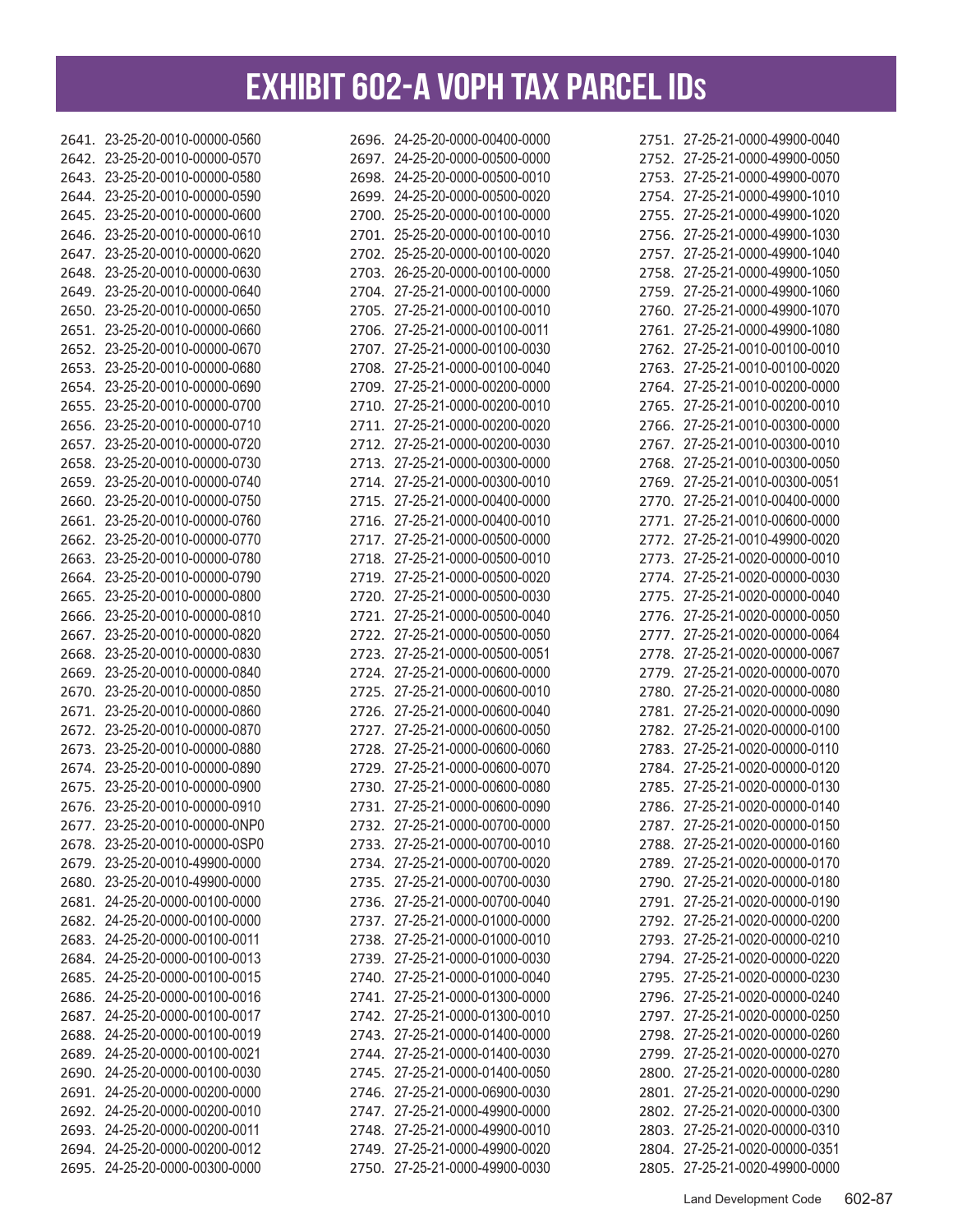| 2806. 27-25-21-0020-49900-0010 | 2861. 27-25-21-0030-04900-0030 | 2916. 27-25-21-0030-12500-0010 |
|--------------------------------|--------------------------------|--------------------------------|
| 2807. 27-25-21-0020-49900-0020 | 2862. 27-25-21-0030-04900-0040 | 2917. 27-25-21-0030-12500-0020 |
| 2808. 27-25-21-0020-49900-0030 | 2863. 27-25-21-0030-06400-0010 | 2918. 27-25-21-0030-12600-0010 |
| 2809. 27-25-21-0030-00500-0000 | 2864. 27-25-21-0030-06600-0100 | 2919. 27-25-21-0030-12600-0011 |
| 2810. 27-25-21-0030-00500-0010 | 2865. 27-25-21-0030-06600-0200 | 2920. 27-25-21-0030-12600-0012 |
| 2811. 27-25-21-0030-00500-0020 | 2866. 27-25-21-0030-06600-0210 | 2921. 27-25-21-0030-12600-0020 |
| 2812. 27-25-21-0030-00500-0030 | 2867. 27-25-21-0030-06600-0301 | 2922. 27-25-21-0030-12600-0030 |
| 2813. 27-25-21-0030-00600-0010 | 2868. 27-25-21-0030-06600-0400 | 2923. 27-25-21-0030-12700-0000 |
| 2814. 27-25-21-0030-00600-0021 | 2869. 27-25-21-0030-06600-0500 | 2924. 27-25-21-0030-12700-0010 |
| 2815. 27-25-21-0030-00600-0022 | 2870. 27-25-21-0030-06700-0010 | 2925. 27-25-21-0030-12700-0030 |
| 2816. 27-25-21-0030-00600-0023 | 2871. 27-25-21-0030-06700-0030 | 2926. 27-25-21-0030-49900-0000 |
| 2817. 27-25-21-0030-00600-0030 | 2872. 27-25-21-0030-06700-0101 | 2927. 27-25-21-0030-49900-0000 |
| 2818. 27-25-21-0030-00700-0010 | 2873. 27-25-21-0030-06700-0102 | 2928. 27-25-21-0040-00000-0070 |
| 2819. 27-25-21-0030-00700-0030 | 2874. 27-25-21-0030-06700-0105 | 2929. 27-25-21-0040-00000-0071 |
| 2820. 27-25-21-0030-00800-0010 | 2875. 27-25-21-0030-06700-0106 | 2930. 27-25-21-0040-00000-0080 |
| 2821. 27-25-21-0030-00800-0020 | 2876. 27-25-21-0030-06800-0000 | 2931. 27-25-21-0040-00000-0081 |
| 2822. 27-25-21-0030-00800-0030 | 2877. 27-25-21-0030-06800-0020 | 2932. 27-25-21-0040-00000-0090 |
| 2823. 27-25-21-0030-00800-0040 | 2878. 27-25-21-0030-06800-0030 | 2933. 27-25-21-0040-00000-0100 |
| 2824. 27-25-21-0030-00800-0050 | 2879. 27-25-21-0030-06900-0000 | 2934. 27-25-21-0040-00000-0110 |
| 2825. 27-25-21-0030-00800-0060 | 2880. 27-25-21-0030-06900-0010 | 2935. 27-25-21-0040-00000-0111 |
| 2826. 27-25-21-0030-00800-0070 | 2881. 27-25-21-0030-06900-0020 | 2936. 27-25-21-0040-00000-0120 |
| 2827. 27-25-21-0030-00800-0080 | 2882. 27-25-21-0030-06900-0100 | 2937. 27-25-21-0040-00000-0130 |
| 2828. 27-25-21-0030-00800-0081 | 2883. 27-25-21-0030-06900-0101 | 2938. 27-25-21-0040-00000-0131 |
| 2829. 27-25-21-0030-00800-0090 | 2884. 27-25-21-0030-07000-0000 | 2939. 27-25-21-0040-00000-0140 |
| 2830. 27-25-21-0030-00900-0010 | 2885. 27-25-21-0030-07500-0000 | 2940. 27-25-21-0040-00000-0141 |
| 2831. 27-25-21-0030-00900-0011 | 2886. 27-25-21-0030-07600-0000 | 2941. 27-25-21-0040-00000-0150 |
| 2832. 27-25-21-0030-00900-0012 | 2887. 27-25-21-0030-07700-0010 | 2942. 27-25-21-0040-00000-0160 |
| 2833. 27-25-21-0030-00900-0013 | 2888. 27-25-21-0030-07700-0020 | 2943. 27-25-21-0040-00000-0170 |
|                                |                                |                                |
| 2834. 27-25-21-0030-00900-0014 | 2889. 27-25-21-0030-07800-0000 | 2944. 27-25-21-0040-00000-0171 |
| 2835. 27-25-21-0030-00900-0015 | 2890. 27-25-21-0030-08100-0000 | 2945. 27-25-21-0040-00000-0172 |
| 2836. 27-25-21-0030-00900-0016 | 2891. 27-25-21-0030-08300-0000 | 2946. 27-25-21-0040-00000-0180 |
| 2837. 27-25-21-0030-00900-0017 | 2892. 27-25-21-0030-08300-0010 | 2947. 27-25-21-0040-00000-0190 |
| 2838. 27-25-21-0030-00900-0019 | 2893. 27-25-21-0030-08300-0020 | 2948. 27-25-21-0040-00000-0191 |
| 2839. 27-25-21-0030-00900-010A | 2894. 27-25-21-0030-08300-0040 | 2949. 27-25-21-0050-00000-001A |
| 2840. 27-25-21-0030-01100-0030 | 2895. 27-25-21-0030-08300-00A0 | 2950. 27-25-21-0050-00000-002A |
| 2841. 27-25-21-0030-01100-0031 | 2896. 27-25-21-0030-08400-0000 | 2951. 27-25-21-0050-00000-003A |
| 2842 27-25-21-0030-01100-0032  | 2897. 27-25-21-0030-08400-0010 | 2952. 27-25-21-0050-00000-004A |
| 2843. 27-25-21-0030-01200-0000 | 2898. 27-25-21-0030-09200-00A0 | 2953. 27-25-21-0050-00000-005A |
| 2844. 27-25-21-0030-02100-0000 | 2899. 27-25-21-0030-09200-00B0 | 2954. 27-25-21-0050-00000-007A |
| 2845. 27-25-21-0030-02100-0010 | 2900. 27-25-21-0030-09300-0010 | 2955. 27-25-21-0050-00000-008A |
| 2846. 27-25-21-0030-02200-0000 | 2901. 27-25-21-0030-09400-0010 | 2956. 27-25-21-0050-00000-009A |
| 2847. 27-25-21-0030-02300-0000 | 2902. 27-25-21-0030-09400-0020 | 2957. 27-25-21-0050-00000-010A |
| 2848. 27-25-21-0030-02400-0000 | 2903. 27-25-21-0030-09400-0030 | 2958. 27-25-21-0050-00000-011A |
| 2849. 27-25-21-0030-02400-0020 | 2904. 27-25-21-0030-09400-0040 | 2959. 27-25-21-0050-00000-012A |
| 2850. 27-25-21-0030-02500-0000 | 2905. 27-25-21-0030-09600-0010 | 2960. 27-25-21-0050-00000-013A |
| 2851. 27-25-21-0030-02500-0020 | 2906. 27-25-21-0030-09700-0000 | 2961. 27-25-21-0050-00000-014A |
| 2852. 27-25-21-0030-02500-0030 | 2907. 27-25-21-0030-09900-0000 | 2962. 27-25-21-0050-00000-015A |
| 2853. 27-25-21-0030-02600-0000 | 2908. 27-25-21-0030-10900-0000 | 2963. 27-25-21-0050-00000-016A |
| 2854. 27-25-21-0030-02600-0010 | 2909. 27-25-21-0030-11100-0000 | 2964. 27-25-21-0050-00000-017A |
| 2855. 27-25-21-0030-02700-0000 | 2910. 27-25-21-0030-11200-0000 | 2965. 27-25-21-0050-00000-018A |
| 2856. 27-25-21-0030-02700-0010 | 2911. 27-25-21-0030-11400-0000 | 2966. 27-25-21-0050-00000-019A |
| 2857. 27-25-21-0030-02800-0020 | 2912. 27-25-21-0030-11500-0010 | 2967. 27-25-21-0050-00000-020A |
| 2858. 27-25-21-0030-04900-0000 | 2913. 27-25-21-0030-11500-0030 | 2968. 27-25-21-0050-00000-021A |
| 2859. 27-25-21-0030-04900-0010 | 2914. 27-25-21-0030-11500-0040 | 2969. 27-25-21-0050-00000-022A |
| 2860. 27-25-21-0030-04900-0020 | 2915. 27-25-21-0030-12500-0000 | 2970. 27-25-21-0050-00000-023A |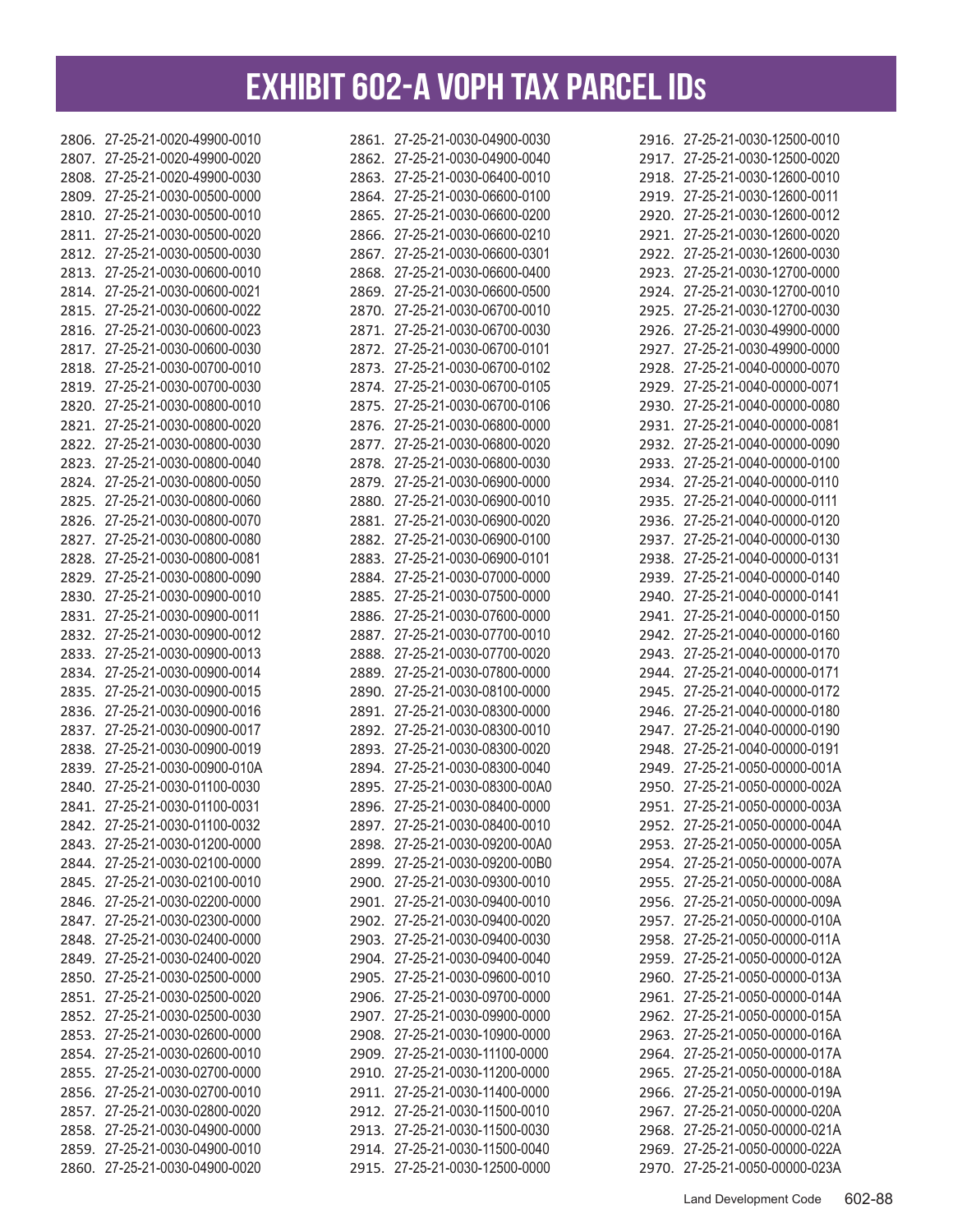| 2971. 27-25-21-0050-00000-024A | 3026. 27-25-21-007B-00000-0020 | 3081. 27-25-21-0080-00000-0120 |
|--------------------------------|--------------------------------|--------------------------------|
| 2972. 27-25-21-0050-00000-025A | 3027. 27-25-21-007B-00000-0030 | 3082. 28-25-21-0000-00100-0000 |
| 2973. 27-25-21-0050-00000-026A | 3028. 27-25-21-007B-00000-0040 | 3083. 28-25-21-0000-00200-0000 |
| 2974. 27-25-21-0050-00000-027A | 3029. 27-25-21-007B-00000-0070 | 3084. 28-25-21-0000-00500-0010 |
| 2975. 27-25-21-0060-00000-0010 | 3030. 27-25-21-007B-00000-0080 | 3085. 28-25-21-0000-00500-0012 |
| 2976. 27-25-21-0060-00000-0020 | 3031. 27-25-21-007B-00000-0090 | 3086. 28-25-21-0000-00500-0013 |
| 2977. 27-25-21-0060-00000-0030 | 3032. 27-25-21-007B-00000-0100 | 3087. 28-25-21-0000-00500-0030 |
| 2978. 27-25-21-0060-00000-0040 | 3033. 27-25-21-007B-00000-0110 | 3088. 28-25-21-0000-00600-0000 |
| 2979. 27-25-21-0060-00000-0050 | 3034. 27-25-21-007B-00000-0120 | 3089. 28-25-21-0000-00600-0010 |
| 2980. 27-25-21-0060-00000-0060 | 3035. 27-25-21-007B-00000-0130 | 3090. 28-25-21-0000-00600-0030 |
| 2981. 27-25-21-0060-00000-0070 | 3036. 27-25-21-007B-00000-0140 | 3091. 28-25-21-0000-00600-0040 |
| 2982. 27-25-21-0060-00000-0080 | 3037. 27-25-21-007B-00000-0150 | 3092. 28-25-21-0000-00600-0060 |
| 2983. 27-25-21-0060-00000-0090 | 3038. 27-25-21-007B-00000-0160 | 3093. 28-25-21-0000-00600-0070 |
| 2984. 27-25-21-0060-00000-00A0 | 3039. 27-25-21-007B-00000-0170 | 3094. 28-25-21-0000-00800-0000 |
| 2985. 27-25-21-0060-00000-0100 | 3040. 27-25-21-007B-00000-0180 | 3095. 28-25-21-0000-49900-0000 |
| 2986. 27-25-21-0060-00000-0110 | 3041. 27-25-21-007B-00000-0190 | 3096. 28-25-21-0000-49900-0070 |
| 2987. 27-25-21-0060-00000-0120 | 3042. 27-25-21-007B-00000-0200 | 3097. 28-25-21-0000-49900-00N0 |
| 2988. 27-25-21-0060-00000-0130 | 3043. 27-25-21-007B-00000-0210 | 3098. 28-25-21-0000-49900-00N1 |
| 2989. 27-25-21-0060-00000-0140 | 3044. 27-25-21-007B-00000-0220 | 3099. 29-25-21-0000-00100-0000 |
| 2990. 27-25-21-0060-00000-0150 | 3045. 27-25-21-007B-00000-0230 | 3100. 29-25-21-0000-00200-0000 |
| 2991. 27-25-21-0060-00000-0160 | 3046. 27-25-21-007B-00000-0240 | 3101. 29-25-21-0000-00200-0010 |
| 2992. 27-25-21-0060-00000-0170 | 3047. 27-25-21-007B-00000-0250 | 3102. 29-25-21-0000-00200-0020 |
| 2993. 27-25-21-0060-00000-0180 | 3048. 27-25-21-007B-00000-0260 | 3103. 29-25-21-0000-00300-0000 |
| 2994. 27-25-21-0060-00000-0190 | 3049. 27-25-21-007B-00000-0270 | 3104. 29-25-21-0000-00400-0000 |
| 2995. 27-25-21-0060-00000-0200 | 3050. 27-25-21-007B-00000-0280 | 3105. 29-25-21-0000-00500-0000 |
| 2996. 27-25-21-0060-00000-0210 | 3051. 27-25-21-007B-00000-0290 | 3106. 29-25-21-0000-00500-0010 |
| 2997. 27-25-21-0060-00000-0220 | 3052. 27-25-21-007B-00000-0300 | 3107. 29-25-21-0000-00500-0011 |
| 2998. 27-25-21-0060-00000-0230 | 3053. 27-25-21-007B-00000-0310 | 3108. 29-25-21-0000-00500-0020 |
| 2999. 27-25-21-0060-00000-0240 | 3054. 27-25-21-007B-00000-0320 | 3109. 29-25-21-0000-00600-0000 |
| 3000. 27-25-21-0060-00000-0250 | 3055. 27-25-21-007B-00000-0330 | 3110. 29-25-21-0000-49900-00N0 |
| 3001. 27-25-21-0060-00000-0260 | 3056. 27-25-21-007B-00000-0340 | 3111. 30-25-21-0000-00100-0000 |
| 3002. 27-25-21-0060-00000-0270 | 3057. 27-25-21-007B-00000-0350 | 3112. 30-25-21-0000-00200-0000 |
| 3003. 27-25-21-0060-00000-0280 | 3058. 27-25-21-007B-00000-0360 | 3113. 30-25-21-0000-00300-0000 |
| 3004. 27-25-21-0060-00000-0290 | 3059. 27-25-21-007B-00000-0370 | 3114. 30-25-21-0000-00400-0000 |
| 3005. 27-25-21-0060-00000-0300 | 3060. 27-25-21-007B-00000-0380 | 3115. 30-25-21-0000-00400-0010 |
| 3006. 27-25-21-0060-00000-0310 | 3061. 27-25-21-007B-00000-0390 | 3116. 30-25-21-0000-00400-0011 |
| 3007. 27-25-21-0060-00000-0320 | 3062. 27-25-21-007B-00000-0400 | 3117. 30-25-21-0000-00400-0020 |
| 3008. 27-25-21-0060-00000-0330 | 3063. 27-25-21-007B-00000-0410 | 3118. 30-25-21-0000-00400-0040 |
| 3009. 27-25-21-0060-00000-0340 | 3064. 27-25-21-007B-00E00-0000 | 3119. 30-25-21-0000-00500-0000 |
| 3010. 27-25-21-0060-00000-0350 | 3065. 27-25-21-007B-00F00-0000 | 3120. 30-25-21-0000-00500-0020 |
| 3011. 27-25-21-0060-00000-0360 | 3066. 27-25-21-0080-00000-0010 | 3121. 30-25-21-0000-00500-0030 |
| 3012. 27-25-21-0060-00000-0370 | 3067. 27-25-21-0080-00000-0020 | 3122. 30-25-21-0000-00500-0040 |
| 3013. 27-25-21-0060-00000-0380 | 3068. 27-25-21-0080-00000-0030 | 3123. 30-25-21-0000-00600-0000 |
| 3014. 27-25-21-0060-00000-0390 | 3069. 27-25-21-0080-00000-0040 | 3124. 30-25-21-0000-00600-0010 |
| 3015. 27-25-21-0060-00000-0400 | 3070. 27-25-21-0080-00000-0050 | 3125. 30-25-21-0000-00600-0011 |
| 3016. 27-25-21-0060-00000-0410 | 3071. 27-25-21-0080-00000-0060 | 3126. 30-25-21-0000-00600-0020 |
| 3017. 27-25-21-0060-00000-0420 | 3072. 27-25-21-0080-00000-0070 | 3127. 30-25-21-0000-00600-0030 |
| 3018. 27-25-21-0060-00000-0430 | 3073. 27-25-21-0080-00000-0080 | 3128. 30-25-21-0000-00600-0040 |
| 3019. 27-25-21-0060-00000-0440 | 3074. 27-25-21-0080-00000-0090 | 3129. 30-25-21-0000-00600-0060 |
| 3020. 27-25-21-0060-00000-0450 | 3075. 27-25-21-0080-00000-00A0 | 3130. 30-25-21-0000-00700-0000 |
| 3021. 27-25-21-0060-49900-0000 | 3076. 27-25-21-0080-00000-00B0 | 3131. 30-25-21-0000-00700-0010 |
| 3022. 27-25-21-0070-00000-0050 | 3077. 27-25-21-0080-00000-00C0 | 3132. 30-25-21-0000-00700-0020 |
| 3023. 27-25-21-0070-00000-0060 | 3078. 27-25-21-0080-00000-00C1 | 3133. 30-25-21-0000-00800-0000 |
| 3024. 27-25-21-0070-49900-0000 | 3079. 27-25-21-0080-00000-0100 | 3134. 30-25-21-0000-00800-0010 |
| 3025. 27-25-21-007B-00000-0010 | 3080. 27-25-21-0080-00000-0110 | 3135. 30-25-21-0000-00800-0020 |
|                                |                                |                                |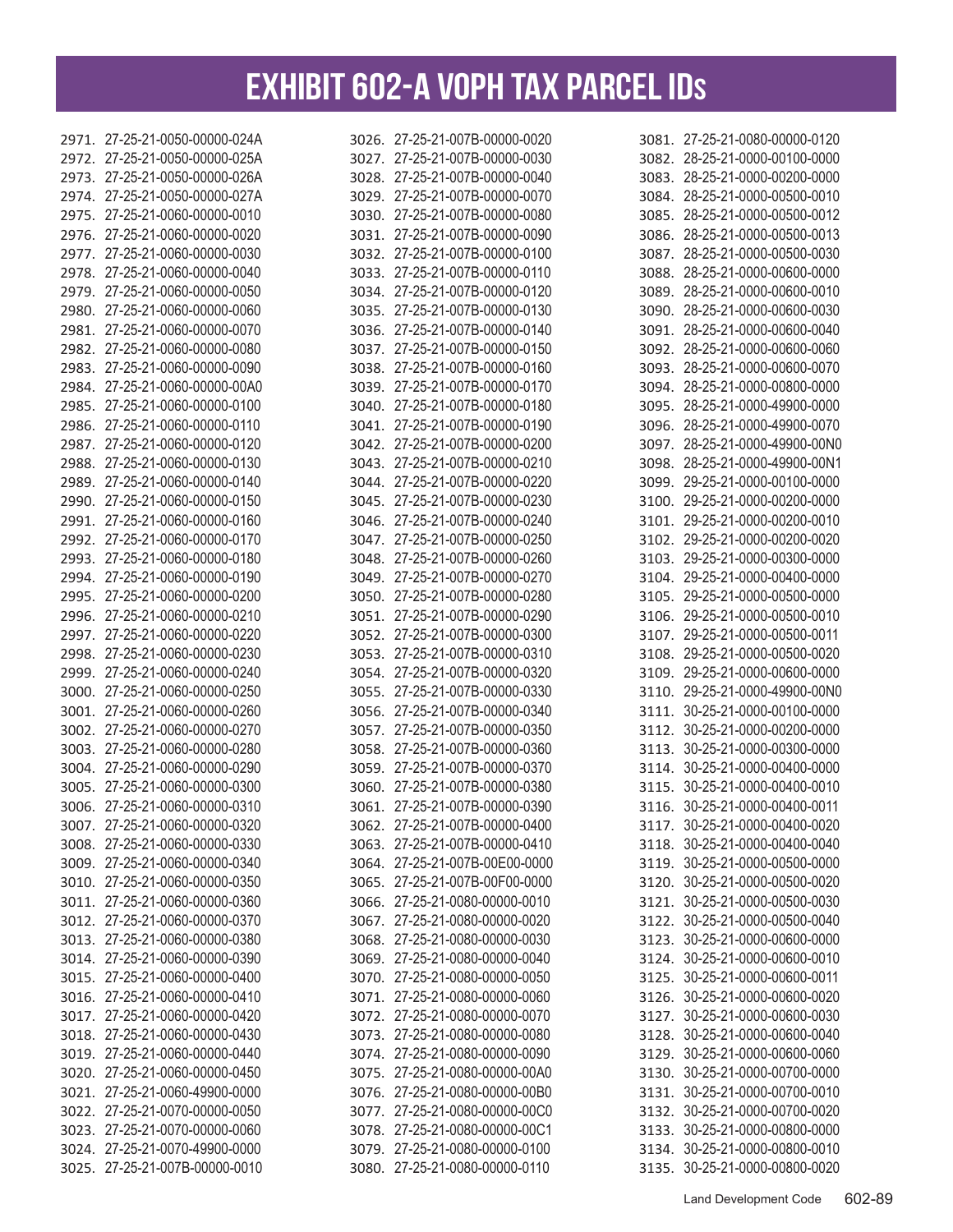| 3136. 30-25-21-0000-00800-0021 | 3191. 31-25-21-0000-00600-0010 | 3246. 31-25-21-0040-05500-0240 |
|--------------------------------|--------------------------------|--------------------------------|
| 3137. 30-25-21-0000-00800-0030 | 3192. 31-25-21-0000-00600-0011 | 3247. 31-25-21-0040-05500-0250 |
| 3138. 30-25-21-0000-00800-0040 | 3193. 31-25-21-0000-00600-0012 | 3248. 31-25-21-0040-05500-0260 |
| 3139. 30-25-21-0000-00800-0050 | 3194. 31-25-21-0000-00600-0030 | 3249. 31-25-21-0040-05500-0270 |
| 3140. 30-25-21-0000-00900-0000 | 3195. 31-25-21-0000-00600-0031 | 3250. 31-25-21-0040-05500-0280 |
| 3141. 30-25-21-0000-01000-0000 | 3196. 31-25-21-0000-00600-0032 | 3251. 31-25-21-0040-05500-0290 |
| 3142. 30-25-21-0000-01200-0000 | 3197. 31-25-21-0000-00600-0040 | 3252. 31-25-21-0040-05500-0300 |
| 3143. 30-25-21-0000-01300-0000 | 3198. 31-25-21-0000-00600-0041 | 3253. 31-25-21-0040-05500-0310 |
| 3144. 30-25-21-0000-01300-0010 | 3199. 31-25-21-0000-00600-0042 | 3254. 31-25-21-0040-05500-0320 |
| 3145. 30-25-21-0000-01300-0020 | 3200. 31-25-21-0000-00600-0050 | 3255. 31-25-21-0040-05500-0330 |
| 3146. 30-25-21-0000-01300-0030 | 3201. 31-25-21-0000-00600-0060 | 3256. 31-25-21-0040-05500-0340 |
| 3147. 30-25-21-0000-49900-1040 | 3202. 31-25-21-0000-00600-0070 | 3257. 31-25-21-0040-05500-0350 |
| 3148. 30-25-21-0000-49900-1050 | 3203. 31-25-21-0000-00700-0060 | 3258. 31-25-21-0040-05500-0360 |
| 3149. 30-25-21-0000-49900-105A | 3204. 31-25-21-0000-00700-0070 | 3259. 31-25-21-0040-05500-0370 |
| 3150. 30-25-21-0000-49900-1060 | 3205. 31-25-21-0000-00700-0080 | 3260. 31-25-21-0040-05500-0380 |
|                                | 3206. 31-25-21-0000-49900-0000 |                                |
| 3151. 30-25-21-0000-49900-1070 |                                | 3261. 31-25-21-0040-05500-0390 |
| 3152. 30-25-21-0000-49900-1080 | 3207. 31-25-21-0000-49900-0000 | 3262. 31-25-21-0040-05500-0400 |
| 3153. 30-25-21-0000-49900-1090 | 3208. 31-25-21-0000-49900-0010 | 3263. 31-25-21-0040-05500-0410 |
| 3154. 30-25-21-0000-49900-1100 | 3209. 31-25-21-0000-49900-0020 | 3264. 31-25-21-0040-05500-0420 |
| 3155. 30-25-21-0000-49900-1110 | 3210. 31-25-21-0000-49900-00N0 | 3265. 31-25-21-0040-05500-0430 |
| 3156. 30-25-21-0000-49900-1120 | 3211. 31-25-21-0000-49900-1010 | 3266. 31-25-21-0040-05500-0440 |
| 3157. 30-25-21-0000-49900-1130 | 3212. 31-25-21-0000-49900-1020 | 3267. 31-25-21-0040-05500-0450 |
| 3158. 30-25-21-0000-49900-1140 | 3213. 31-25-21-0000-49900-1030 | 3268. 31-25-21-0040-05500-0460 |
| 3159. 30-25-21-0000-49900-1150 | 3214. 31-25-21-0000-49900-1350 | 3269. 31-25-21-0040-05500-0470 |
| 3160. 30-25-21-0000-49900-1160 | 3215. 31-25-21-0000-49900-1360 | 3270. 31-25-21-0040-05500-0480 |
| 3161. 30-25-21-0000-49900-1280 | 3216. 31-25-21-0000-49900-1370 | 3271. 31-25-21-0040-05500-0490 |
| 3162. 30-25-21-0000-49900-1290 | 3217. 31-25-21-0000-49900-1380 | 3272. 31-25-21-0040-05500-0500 |
| 3163. 30-25-21-0000-49900-1300 | 3218. 31-25-21-0000-49900-1390 | 3273. 31-25-21-0040-05500-0510 |
| 3164. 30-25-21-0000-49900-1310 | 3219. 31-25-21-0000-49900-1400 | 3274. 31-25-21-0040-05500-0520 |
| 3165. 30-25-21-0000-49900-1320 | 3220. 31-25-21-0000-49900-1410 | 3275. 31-25-21-0040-05500-0530 |
| 3166. 30-25-21-0000-49900-1330 | 3221. 31-25-21-0000-49900-1420 | 3276. 31-25-21-0040-05500-0540 |
| 3167. 30-25-21-0000-49900-133A | 3222. 31-25-21-0000-49900-1450 | 3277. 31-25-21-0040-05500-0550 |
| 3168. 30-25-21-0000-49900-1340 | 3223. 31-25-21-0040-05500-0010 | 3278. 31-25-21-0040-05500-0560 |
| 3169. 31-25-21-0000-00100-0000 | 3224. 31-25-21-0040-05500-0020 | 3279. 31-25-21-0040-05500-0570 |
| 3170. 31-25-21-0000-00100-0010 | 3225. 31-25-21-0040-05500-0030 | 3280. 31-25-21-0040-05500-0580 |
| 3171. 31-25-21-0000-00100-0011 | 3226. 31-25-21-0040-05500-0040 | 3281. 31-25-21-0040-05500-0590 |
| 3172. 31-25-21-0000-00100-0013 | 3227. 31-25-21-0040-05500-0050 | 3282. 31-25-21-0040-05500-0600 |
| 3173. 31-25-21-0000-00100-0015 | 3228. 31-25-21-0040-05500-0060 | 3283. 31-25-21-0040-05500-0610 |
| 3174. 31-25-21-0000-00100-0016 | 3229. 31-25-21-0040-05500-0070 | 3284. 31-25-21-0040-05500-0620 |
| 3175. 31-25-21-0000-00100-0021 | 3230. 31-25-21-0040-05500-0080 | 3285. 31-25-21-0040-05500-0630 |
| 3176. 31-25-21-0000-00100-0022 | 3231. 31-25-21-0040-05500-0090 | 3286. 31-25-21-0040-05500-0640 |
| 3177. 31-25-21-0000-00100-0030 | 3232. 31-25-21-0040-05500-0100 | 3287. 31-25-21-0040-05500-0650 |
| 3178. 31-25-21-0000-00100-0040 | 3233. 31-25-21-0040-05500-0110 | 3288. 31-25-21-0040-05500-0660 |
|                                |                                |                                |
| 3179. 31-25-21-0000-00100-0041 | 3234. 31-25-21-0040-05500-0120 | 3289. 31-25-21-0040-05500-0670 |
| 3180. 31-25-21-0000-00100-0050 | 3235. 31-25-21-0040-05500-0130 | 3290. 31-25-21-0040-05500-0680 |
| 3181. 31-25-21-0000-00100-0060 | 3236. 31-25-21-0040-05500-0140 | 3291. 31-25-21-0040-05500-0690 |
| 3182. 31-25-21-0000-00100-0070 | 3237. 31-25-21-0040-05500-0150 | 3292. 31-25-21-0040-05500-0700 |
| 3183. 31-25-21-0000-00100-0080 | 3238. 31-25-21-0040-05500-0160 | 3293. 31-25-21-0040-05500-0710 |
| 3184. 31-25-21-0000-00100-0090 | 3239. 31-25-21-0040-05500-0170 | 3294. 31-25-21-0040-05500-0720 |
| 3185. 31-25-21-0000-00200-0000 | 3240. 31-25-21-0040-05500-0180 | 3295. 31-25-21-0040-05600-0010 |
| 3186. 31-25-21-0000-00300-0000 | 3241. 31-25-21-0040-05500-0190 | 3296. 31-25-21-0040-05600-0020 |
| 3187. 31-25-21-0000-00400-0000 | 3242. 31-25-21-0040-05500-0200 | 3297. 31-25-21-0040-05600-0030 |
| 3188. 31-25-21-0000-00400-0020 | 3243. 31-25-21-0040-05500-0210 | 3298. 31-25-21-0040-05600-0040 |
| 3189. 31-25-21-0000-00400-0030 | 3244. 31-25-21-0040-05500-0220 | 3299. 31-25-21-0040-05600-0050 |
| 3190. 31-25-21-0000-00600-0000 | 3245. 31-25-21-0040-05500-0230 | 3300. 31-25-21-0040-05600-0060 |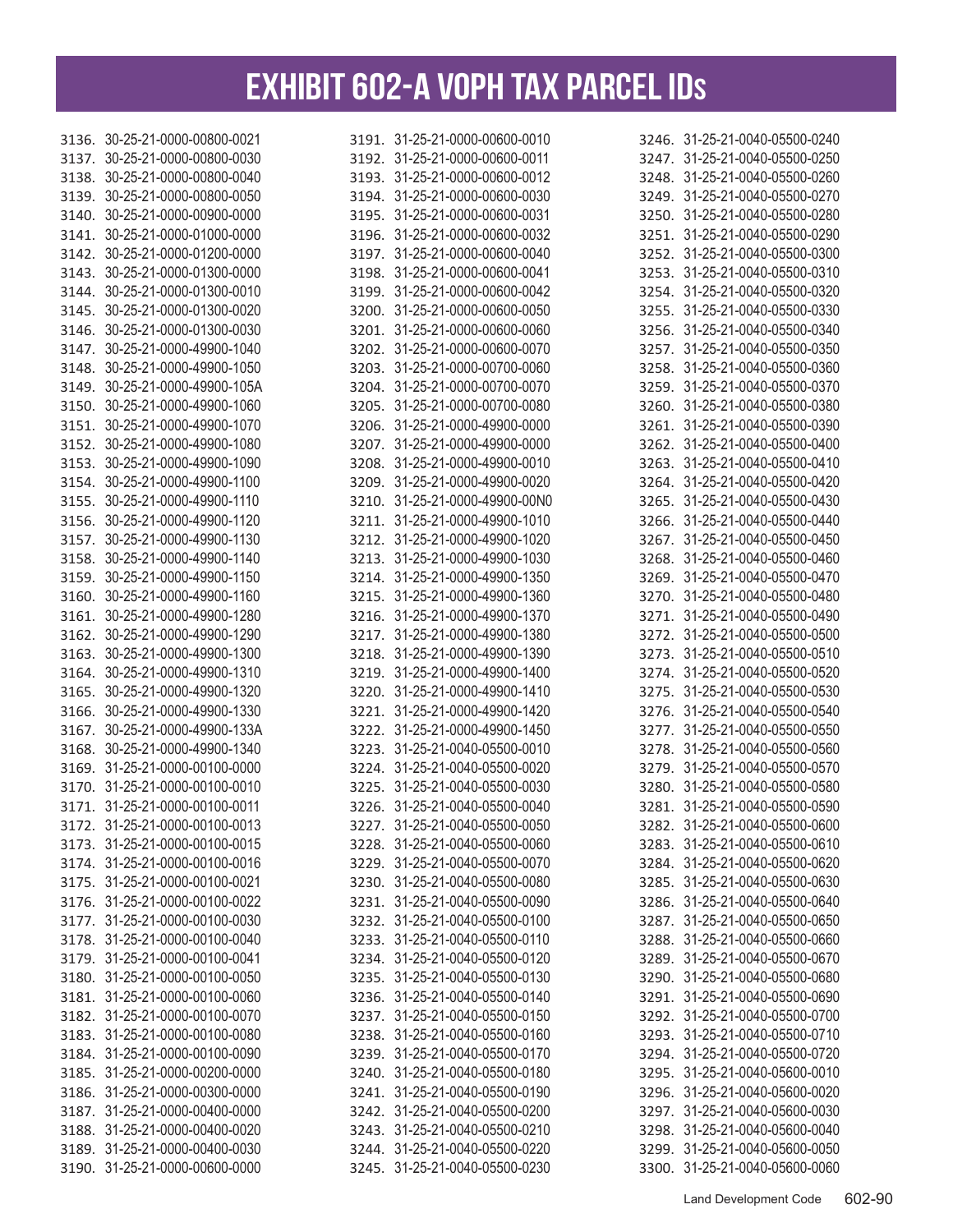| 3301. 31-25-21-0040-05600-0070                                   | 3356. 31-25-21-0040-B1700-0000 | 3411. 32-25-21-0010-04700-0000                                   |
|------------------------------------------------------------------|--------------------------------|------------------------------------------------------------------|
| 3302. 31-25-21-0040-05600-0080                                   | 3357. 31-25-21-0040-B18A0-0000 | 3412. 32-25-21-0010-04800-0000                                   |
| 3303. 31-25-21-0040-05600-0090                                   | 3358. 31-25-21-0040-B2000-0000 | 3413. 32-25-21-0010-04900-0010                                   |
| 3304. 31-25-21-0040-05600-0100                                   | 3359. 31-25-21-0040-B2300-0000 | 3414. 32-25-21-0010-05000-0000                                   |
| 3305. 31-25-21-0040-05600-0110                                   | 3360. 31-25-21-0040-B2700-0000 | 3415. 32-25-21-0010-05300-0000                                   |
| 3306. 31-25-21-0040-05600-0120                                   | 3361. 31-25-21-0040-P1700-0000 | 3416. 32-25-21-0010-05400-0000                                   |
| 3307. 31-25-21-0040-05600-0130                                   | 3362. 32-25-21-0000-00100-0020 | 3417. 32-25-21-0010-05500-0000                                   |
| 3308. 31-25-21-0040-05600-0140                                   | 3363. 32-25-21-0000-00100-0230 | 3418. 32-25-21-0010-05600-0000                                   |
| 3309. 31-25-21-0040-05600-0150                                   | 3364. 32-25-21-0000-00100-0250 | 3419. 32-25-21-0010-05800-0000                                   |
| 3310. 31-25-21-0040-05600-0160                                   | 3365. 32-25-21-0000-00100-0260 | 3420. 32-25-21-0010-05900-0000                                   |
| 3311. 31-25-21-0040-05600-0170                                   | 3366. 32-25-21-0000-00200-0090 | 3421. 32-25-21-0010-06000-0000                                   |
| 3312. 31-25-21-0040-05600-0180                                   | 3367. 32-25-21-0000-00200-0100 | 3422. 32-25-21-0010-06300-0010                                   |
| 3313. 31-25-21-0040-05600-0190                                   | 3368. 32-25-21-0000-00200-0110 | 3423. 32-25-21-0010-06900-0000                                   |
| 3314. 31-25-21-0040-05600-0200                                   | 3369. 32-25-21-0000-00200-0140 | 3424. 32-25-21-0010-07000-0010                                   |
| 3315. 31-25-21-0040-05600-0210                                   | 3370. 32-25-21-0000-00200-0160 | 3425. 32-25-21-0010-07100-0000                                   |
| 3316. 31-25-21-0040-05600-0220                                   | 3371. 32-25-21-0000-00200-0170 | 3426. 32-25-21-0010-07200-0000                                   |
| 3317. 31-25-21-0040-05600-0230                                   | 3372. 32-25-21-0000-00200-0180 | 3427. 32-25-21-0010-07300-0010                                   |
| 3318. 31-25-21-0040-05600-0240                                   | 3373. 32-25-21-0000-00200-0190 | 3428. 32-25-21-0010-07400-0000                                   |
| 3319. 31-25-21-0040-05600-0250                                   | 3374. 32-25-21-0000-00200-0200 | 3429. 32-25-21-0010-07500-0000                                   |
| 3320. 31-25-21-0040-05600-0260                                   | 3375. 32-25-21-0000-00200-0210 | 3430. 32-25-21-0010-07600-0000                                   |
| 3321. 31-25-21-0040-05600-0270                                   | 3376. 32-25-21-0000-00200-0220 | 3431. 32-25-21-0010-08500-0000                                   |
| 3322. 31-25-21-0040-05600-0280                                   | 3377. 32-25-21-0010-00100-0000 | 3432. 32-25-21-0010-08600-0000                                   |
| 3323. 31-25-21-0040-05600-0290                                   | 3378. 32-25-21-0010-00100-0120 | 3433. 32-25-21-0010-08700-0000                                   |
| 3324. 31-25-21-0040-05600-0300                                   | 3379. 32-25-21-0010-00200-0000 | 3434. 32-25-21-0010-08800-0010                                   |
| 3325. 31-25-21-0040-05600-0310                                   | 3380. 32-25-21-0010-00200-0010 | 3435. 32-25-21-0010-08900-0000                                   |
| 3326. 31-25-21-0040-05600-0320                                   | 3381. 32-25-21-0010-00200-0020 | 3436. 32-25-21-0010-09000-0000                                   |
| 3327. 31-25-21-0040-05600-0330                                   | 3382. 32-25-21-0010-00200-0021 | 3437. 32-25-21-0010-09100-0000                                   |
| 3328. 31-25-21-0040-05600-0340                                   | 3383. 32-25-21-0010-00200-0030 | 3438. 32-25-21-0010-09200-0010                                   |
| 3329. 31-25-21-0040-05600-0350                                   | 3384. 32-25-21-0010-00200-0040 | 3439. 32-25-21-0010-10100-0000                                   |
| 3330. 31-25-21-0040-05600-0360                                   | 3385. 32-25-21-0010-00200-0060 | 3440. 32-25-21-0010-49900-00N0                                   |
| 3331. 31-25-21-0040-05600-0370                                   | 3386. 32-25-21-0010-00200-0130 | 3441. 33-25-21-0000-00100-0000                                   |
| 3332. 31-25-21-0040-05600-0380                                   | 3387. 32-25-21-0010-00200-0150 | 3442. 33-25-21-0000-00100-0020                                   |
| 3333. 31-25-21-0040-05600-0390                                   | 3388. 32-25-21-0010-00500-0010 | 3443. 33-25-21-0000-00200-0000                                   |
| 3334. 31-25-21-0040-05600-0400                                   | 3389. 32-25-21-0010-00600-0000 | 3444. 33-25-21-0000-00400-0000                                   |
| 3335. 31-25-21-0040-05600-0410                                   | 3390. 32-25-21-0010-00600-0010 | 3445. 33-25-21-0000-00500-0000                                   |
| 3336. 31-25-21-0040-05600-0420                                   | 3391. 32-25-21-0010-01200-0000 | 3446. 33-25-21-0000-00600-0000                                   |
| 3337. 31-25-21-0040-05600-0430                                   | 3392. 32-25-21-0010-01500-0000 | 3447. 33-25-21-0000-00700-0000                                   |
| 3338. 31-25-21-0040-05600-0440                                   | 3393. 32-25-21-0010-01800-0000 | 3448. 33-25-21-0000-00800-0000                                   |
|                                                                  | 3394. 32-25-21-0010-02100-0000 |                                                                  |
| 3339. 31-25-21-0040-05600-0450<br>3340. 31-25-21-0040-05600-0460 | 3395. 32-25-21-0010-02200-0000 | 3449. 33-25-21-0000-00900-0000<br>3450. 33-25-21-0000-00900-0010 |
| 3341. 31-25-21-0040-05600-0470                                   | 3396. 32-25-21-0010-02300-0000 | 3451. 33-25-21-0000-01000-0000                                   |
| 3342. 31-25-21-0040-05600-0480                                   | 3397. 32-25-21-0010-02400-0000 | 3452. 33-25-21-0000-01000-0010                                   |
|                                                                  | 3398. 32-25-21-0010-02400-0010 |                                                                  |
| 3343. 31-25-21-0040-05600-0490<br>3344. 31-25-21-0040-05600-0500 | 3399. 32-25-21-0010-02500-0000 | 3453. 33-25-21-0000-01000-0020                                   |
|                                                                  |                                | 3454. 33-25-21-0000-01100-0000                                   |
| 3345. 31-25-21-0040-05600-0510                                   | 3400. 32-25-21-0010-02600-0000 | 3455. 33-25-21-0000-01200-0000                                   |
| 3346. 31-25-21-0040-05600-0520                                   | 3401. 32-25-21-0010-02700-0000 | 3456. 33-25-21-0000-01200-0010                                   |
| 3347. 31-25-21-0040-05600-0530                                   | 3402. 32-25-21-0010-02800-0000 | 3457. 33-25-21-0000-01500-0000                                   |
| 3348. 31-25-21-0040-05600-0540                                   | 3403. 32-25-21-0010-03100-0000 | 3458. 33-25-21-0000-01600-0000                                   |
| 3349. 31-25-21-0040-49900-0000                                   | 3404. 32-25-21-0010-03400-0000 | 3459. 33-25-21-0000-01600-0010                                   |
| 3350. 31-25-21-0040-A1400-0000                                   | 3405. 32-25-21-0010-03700-0000 | 3460. 33-25-21-0000-01700-0000                                   |
| 3351. 31-25-21-0040-A1500-0000                                   | 3406. 32-25-21-0010-03800-0000 | 3461. 33-25-21-0000-01800-0000                                   |
| 3352. 31-25-21-0040-A1600-0000                                   | 3407. 32-25-21-0010-03900-0000 | 3462. 33-25-21-0000-01800-0010                                   |
| 3353. 31-25-21-0040-B15A0-0000                                   | 3408. 32-25-21-0010-04000-0000 | 3463. 33-25-21-0000-01900-0000                                   |
| 3354. 31-25-21-0040-B15C0-0000                                   | 3409. 32-25-21-0010-04300-0000 | 3464. 33-25-21-0000-02000-0000                                   |
| 3355. 31-25-21-0040-B1600-0000                                   | 3410. 32-25-21-0010-04400-0000 | 3465. 33-25-21-0000-02000-0010                                   |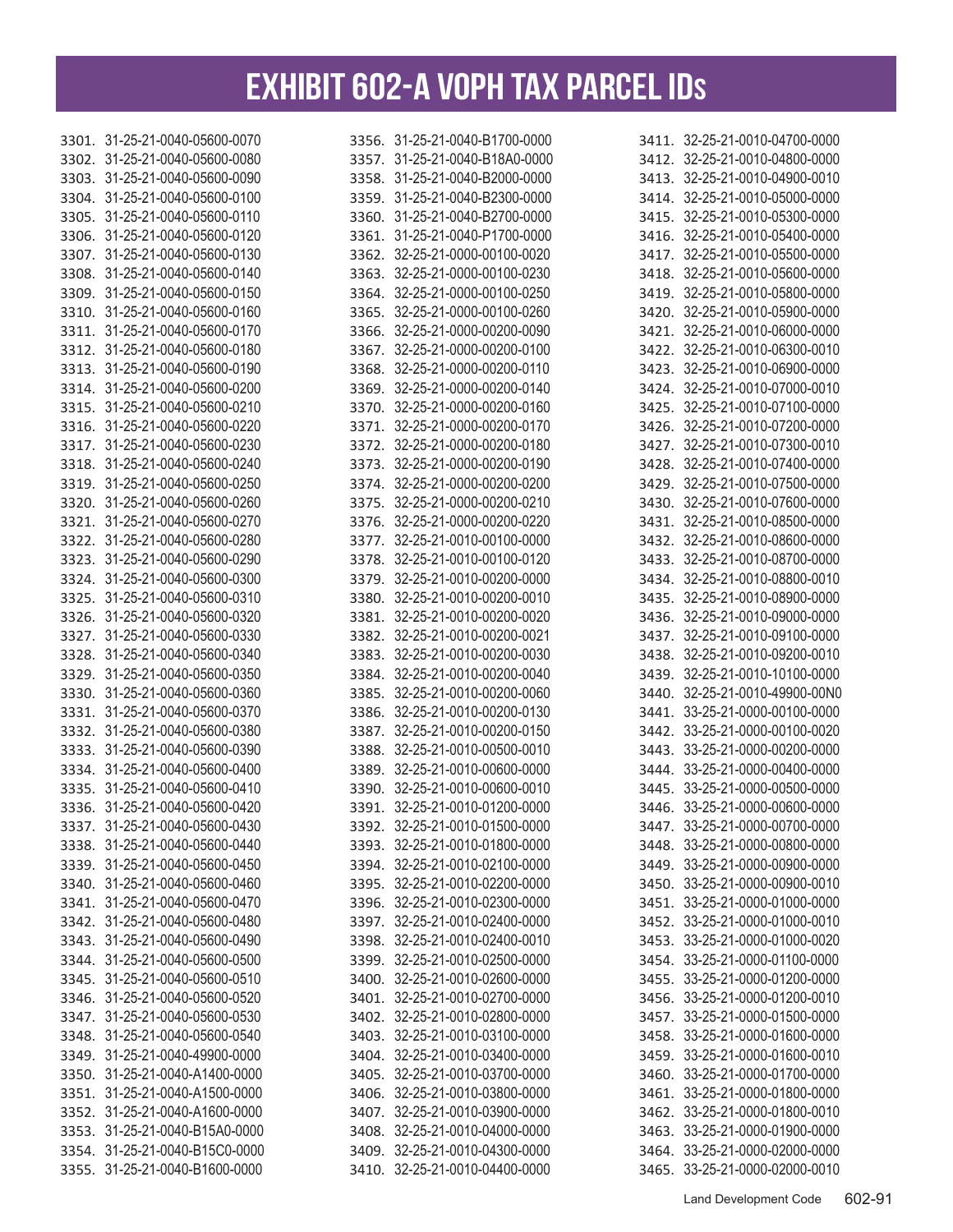| 3466. 33-25-21-0000-02000-0020                                   | 3521. 33-25-21-0010-00600-0020 | 3576. 33-25-21-0020-06600-0000                                   |
|------------------------------------------------------------------|--------------------------------|------------------------------------------------------------------|
| 3467. 33-25-21-0000-02000-0030                                   | 3522. 33-25-21-0010-00600-0031 | 3577. 33-25-21-0020-06600-0010                                   |
| 3468. 33-25-21-0000-02100-0000                                   | 3523. 33-25-21-0010-00600-0032 | 3578. 33-25-21-0020-06700-0000                                   |
| 3469. 33-25-21-0000-02100-0010                                   | 3524. 33-25-21-0010-00600-0040 | 3579. 33-25-21-0020-06700-0010                                   |
| 3470. 33-25-21-0000-02200-0000                                   | 3525. 33-25-21-0010-00600-0050 | 3580. 33-25-21-0020-06800-0000                                   |
| 3471. 33-25-21-0000-02300-0000                                   | 3526. 33-25-21-0010-00600-0060 | 3581. 33-25-21-0020-07100-0000                                   |
| 3472. 33-25-21-0000-02400-0010                                   | 3527. 33-25-21-0010-00600-0070 | 3582. 33-25-21-0020-07200-0000                                   |
| 3473. 33-25-21-0000-02500-0000                                   | 3528. 33-25-21-0010-00600-0080 | 3583. 33-25-21-0020-07300-0000                                   |
| 3474. 33-25-21-0000-02500-0010                                   | 3529. 33-25-21-0010-00600-0081 | 3584. 33-25-21-0020-07900-0010                                   |
| 3475. 33-25-21-0000-02600-0000                                   | 3530. 33-25-21-0010-00700-0010 | 3585. 33-25-21-0020-07900-0020                                   |
| 3476. 33-25-21-0000-02600-0010                                   | 3531. 33-25-21-0010-00700-0020 | 3586. 33-25-21-0020-07900-0030                                   |
| 3477. 33-25-21-0000-02600-0020                                   | 3532. 33-25-21-0010-00700-0030 | 3587. 33-25-21-0020-07900-0040                                   |
| 3478. 33-25-21-0000-0A311-2000                                   | 3533. 33-25-21-0010-00700-0040 | 3588. 33-25-21-0020-08000-0100                                   |
| 3479. 33-25-21-0000-49900-0000                                   | 3534. 33-25-21-0010-00700-0050 | 3589. 33-25-21-0020-08000-0101                                   |
| 3480. 33-25-21-0000-49900-0010                                   | 3535. 33-25-21-0010-00700-0060 | 3590. 33-25-21-0020-08000-0102                                   |
| 3481. 33-25-21-0000-49900-00N0                                   | 3536. 33-25-21-0010-00700-0070 | 3591. 33-25-21-0020-08000-0200                                   |
| 3482. 33-25-21-0000-49900-00N2                                   | 3537. 33-25-21-0010-00700-0080 | 3592. 33-25-21-0020-08000-0201                                   |
| 3483. 33-25-21-0010-00000-00L0                                   | 3538. 33-25-21-0010-00700-0090 | 3593. 33-25-21-0020-08000-0301                                   |
| 3484. 33-25-21-0010-00100-0010                                   | 3539. 33-25-21-0010-00700-0100 | 3594. 33-25-21-0020-08100-0100                                   |
| 3485. 33-25-21-0010-00100-0020                                   | 3540. 33-25-21-0010-00700-0110 | 3595. 33-25-21-0020-08100-0200                                   |
| 3486. 33-25-21-0010-00100-0030                                   | 3541. 33-25-21-0010-00800-0010 | 3596. 33-25-21-0020-08100-0201                                   |
| 3487. 33-25-21-0010-00100-0040                                   | 3542. 33-25-21-0010-00800-0020 | 3597. 33-25-21-0020-08100-0300                                   |
| 3488. 33-25-21-0010-00100-0050                                   | 3543. 33-25-21-0010-00800-0030 | 3598. 33-25-21-0020-08500-0000                                   |
| 3489. 33-25-21-0010-00100-0060                                   | 3544. 33-25-21-0010-00800-0040 | 3599. 33-25-21-0020-08500-0010                                   |
| 3490. 33-25-21-0010-00100-0070                                   | 3545. 33-25-21-0010-00900-0011 | 3600. 33-25-21-0020-08500-0020                                   |
| 3491. 33-25-21-0010-00100-0080                                   | 3546. 33-25-21-0010-00900-0020 | 3601. 33-25-21-0020-08700-0020                                   |
| 3492. 33-25-21-0010-00200-0010                                   | 3547. 33-25-21-0010-00900-0030 | 3602. 33-25-21-0020-08700-0100                                   |
| 3493. 33-25-21-0010-00200-0030                                   | 3548. 33-25-21-0010-00900-0040 | 3603. 33-25-21-0020-09200-0000                                   |
| 3494. 33-25-21-0010-00200-0040                                   | 3549. 33-25-21-0010-01000-0010 | 3604. 33-25-21-0020-09200-0010                                   |
| 3495. 33-25-21-0010-00200-0060                                   | 3550. 33-25-21-0010-01000-0030 | 3605. 33-25-21-0020-09200-0020                                   |
| 3496. 33-25-21-0010-00200-0061                                   | 3551. 33-25-21-0010-01000-0040 | 3606. 33-25-21-0020-09200-0030                                   |
| 3497. 33-25-21-0010-00400-0010                                   | 3552. 33-25-21-0010-01000-0050 | 3607. 33-25-21-0020-09300-0010                                   |
| 3498. 33-25-21-0010-00400-0020                                   | 3553. 33-25-21-0010-01100-0010 | 3608. 33-25-21-0020-09300-0020                                   |
| 3499. 33-25-21-0010-00400-0030                                   | 3554. 33-25-21-0010-01100-0020 | 3609. 33-25-21-0020-09300-0030                                   |
| 3500. 33-25-21-0010-00400-0040                                   | 3555. 33-25-21-0010-01100-0030 | 3610. 33-25-21-0020-09300-0040                                   |
| 3501. 33-25-21-0010-00400-0050                                   | 3556. 33-25-21-0010-01100-0040 | 3611. 33-25-21-0020-09300-0050                                   |
|                                                                  |                                |                                                                  |
| 3502. 33-25-21-0010-00400-0060<br>3503. 33-25-21-0010-00400-0070 | 3557. 33-25-21-0010-01100-0060 | 3612. 33-25-21-0020-09300-0060<br>3613. 33-25-21-0020-09400-0000 |
|                                                                  | 3558. 33-25-21-0010-01200-0010 |                                                                  |
| 3504. 33-25-21-0010-00400-0080                                   | 3559. 33-25-21-0010-01200-0020 | 3614. 33-25-21-0020-09400-0010                                   |
| 3505. 33-25-21-0010-00400-0090                                   | 3560. 33-25-21-0010-01200-0030 | 3615. 33-25-21-0020-09400-0030                                   |
| 3506. 33-25-21-0010-00400-0100                                   | 3561. 33-25-21-0010-01200-0040 | 3616. 33-25-21-0020-09400-0031                                   |
| 3507. 33-25-21-0010-00400-0110                                   | 3562. 33-25-21-0010-01200-0050 | 3617. 33-25-21-0020-09400-0050                                   |
| 3508. 33-25-21-0010-00500-0010                                   | 3563. 33-25-21-0010-01200-0070 | 3618. 33-25-21-0020-09400-0080                                   |
| 3509. 33-25-21-0010-00500-0011                                   | 3564. 33-25-21-0010-01200-0080 | 3619. 33-25-21-0020-09400-0090                                   |
| 3510. 33-25-21-0010-00500-0020                                   | 3565. 33-25-21-0010-01200-0090 | 3620. 33-25-21-0020-09600-0100                                   |
| 3511. 33-25-21-0010-00500-0030                                   | 3566. 33-25-21-0010-49900-0000 | 3621. 33-25-21-0020-09600-010B                                   |
| 3512. 33-25-21-0010-00500-0040                                   | 3567. 33-25-21-0010-49900-0010 | 3622. 33-25-21-0020-09600-0200                                   |
| 3513. 33-25-21-0010-00500-0050                                   | 3568. 33-25-21-0020-00700-0000 | 3623. 33-25-21-0020-09700-0030                                   |
| 3514. 33-25-21-0010-00500-0060                                   | 3569. 33-25-21-0020-00700-0010 | 3624. 33-25-21-0020-09700-0031                                   |
| 3515. 33-25-21-0010-00500-0070                                   | 3570. 33-25-21-0020-06500-0100 | 3625. 33-25-21-0020-09700-0032                                   |
| 3516. 33-25-21-0010-00500-0080                                   | 3571. 33-25-21-0020-06500-0101 | 3626. 33-25-21-0020-09700-0100                                   |
| 3517. 33-25-21-0010-00500-0090                                   | 3572. 33-25-21-0020-06500-0102 | 3627. 33-25-21-0020-09700-0200                                   |
| 3518. 33-25-21-0010-00500-0100                                   | 3573. 33-25-21-0020-06500-0103 | 3628. 33-25-21-0020-09800-0000                                   |
| 3519. 33-25-21-0010-00500-0110                                   | 3574. 33-25-21-0020-06500-0200 | 3629. 33-25-21-0020-09800-0010                                   |
| 3520. 33-25-21-0010-00600-0010                                   | 3575. 33-25-21-0020-06500-0202 | 3630. 33-25-21-0020-09800-001B                                   |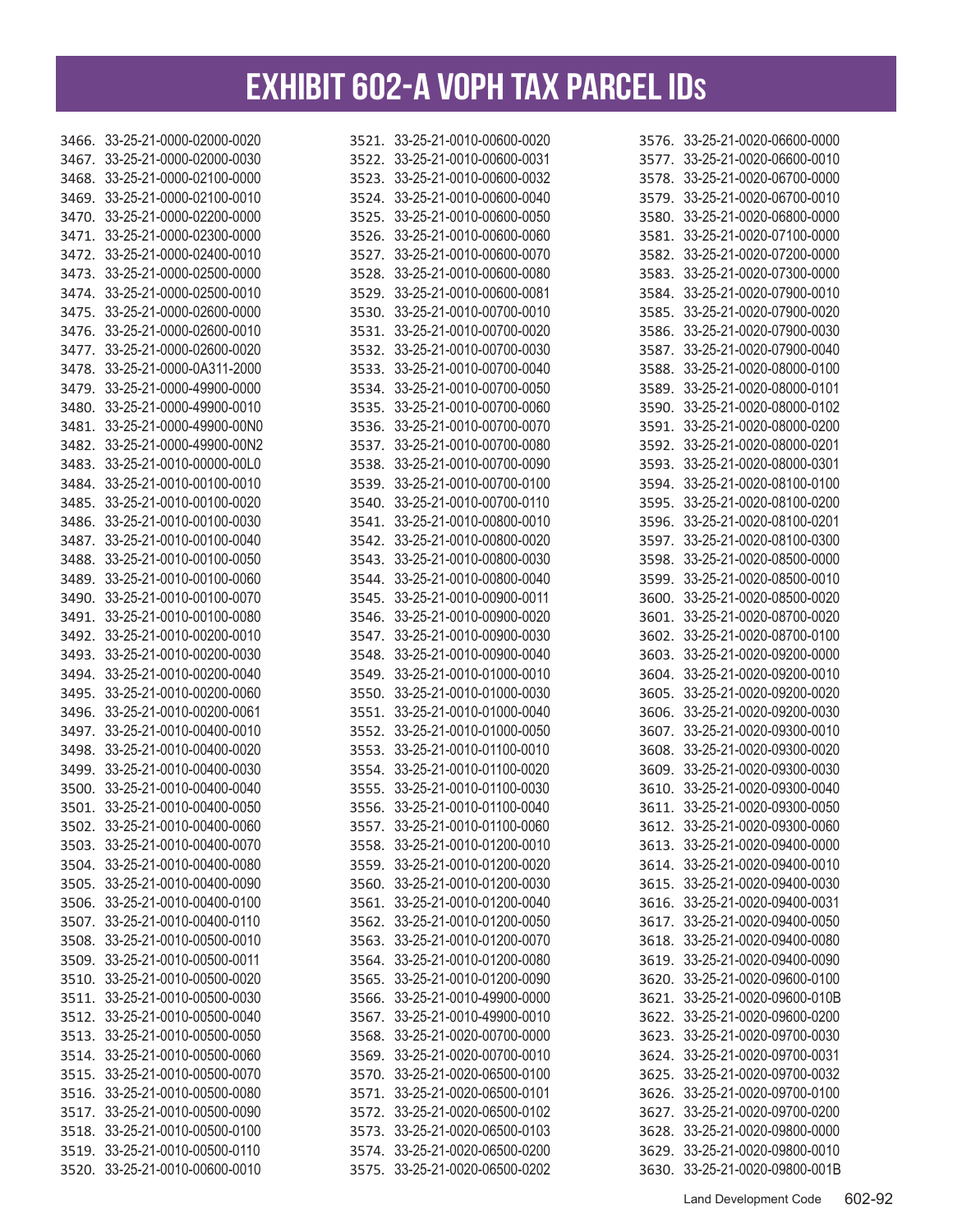| 3631. 33-25-21-0020-09800-001C                                   | 3686. 34-25-20-0040-00100-0160 | 3741. 34-25-20-0040-00300-0190                                   |
|------------------------------------------------------------------|--------------------------------|------------------------------------------------------------------|
| 3632. 33-25-21-0020-09900-0010                                   | 3687. 34-25-20-0040-00100-0170 | 3742. 34-25-20-0040-00300-0200                                   |
| 3633. 33-25-21-0020-10000-0000                                   | 3688. 34-25-20-0040-00100-0180 | 3743. 34-25-20-0040-00300-0210                                   |
| 3634. 33-25-21-0020-10900-0000                                   | 3689. 34-25-20-0040-00100-0190 | 3744. 34-25-20-0040-00300-0220                                   |
| 3635. 33-25-21-0020-11200-0010                                   | 3690. 34-25-20-0040-00100-0200 | 3745. 34-25-20-0040-00300-0230                                   |
| 3636. 33-25-21-0020-11200-0200                                   | 3691. 34-25-20-0040-00200-0010 | 3746. 34-25-20-0040-00300-0240                                   |
| 3637. 33-25-21-0020-11300-0010                                   | 3692. 34-25-20-0040-00200-0020 | 3747. 34-25-20-0040-00300-0250                                   |
| 3638. 33-25-21-0020-11300-0020                                   | 3693. 34-25-20-0040-00200-0030 | 3748. 34-25-20-0040-00300-0260                                   |
| 3639. 33-25-21-0020-11300-0030                                   | 3694. 34-25-20-0040-00200-0040 | 3749. 34-25-20-0040-00300-0270                                   |
| 3640. 33-25-21-0020-11400-0010                                   | 3695. 34-25-20-0040-00200-0050 | 3750. 34-25-20-0040-00300-0280                                   |
| 3641. 33-25-21-0020-12700-0010                                   | 3696. 34-25-20-0040-00200-0060 | 3751. 34-25-20-0040-00300-0290                                   |
| 3642. 33-25-21-0020-12800-0100                                   | 3697. 34-25-20-0040-00200-0070 | 3752. 34-25-20-0040-00300-0300                                   |
| 3643. 33-25-21-0020-12800-0200                                   | 3698. 34-25-20-0040-00200-0080 | 3753. 34-25-20-0040-00300-0310                                   |
| 3644. 33-25-21-0020-49900-0000                                   | 3699. 34-25-20-0040-00200-0090 | 3754. 34-25-20-0040-00400-0010                                   |
| 3645. 33-25-21-0030-00000-0010                                   | 3700. 34-25-20-0040-00200-0100 | 3755. 34-25-20-0040-00400-0020                                   |
| 3646. 33-25-21-0030-00000-0020                                   | 3701. 34-25-20-0040-00200-0110 | 3756. 34-25-20-0040-00400-0030                                   |
| 3647. 33-25-21-0030-00000-0040                                   | 3702. 34-25-20-0040-00200-0120 | 3757. 34-25-20-0040-00400-0040                                   |
| 3648. 33-25-21-0030-00000-0050                                   | 3703. 34-25-20-0040-00200-0130 | 3758. 34-25-20-0040-00500-0010                                   |
| 3649. 33-25-21-0030-00000-0060                                   | 3704. 34-25-20-0040-00200-0140 | 3759. 34-25-20-0040-00500-0020                                   |
| 3650. 33-25-21-0030-00000-0070                                   | 3705. 34-25-20-0040-00200-0150 | 3760. 34-25-20-0040-00500-0030                                   |
| 3651. 33-25-21-0030-00000-0080                                   | 3706. 34-25-20-0040-00200-0160 | 3761. 34-25-20-0040-00500-0040                                   |
| 3652. 33-25-21-0030-00000-0090                                   | 3707. 34-25-20-0040-00200-0170 | 3762. 34-25-20-0040-00500-0050                                   |
| 3653. 33-25-21-0030-00000-0100                                   | 3708. 34-25-20-0040-00200-0180 | 3763. 34-25-20-0040-00500-0060                                   |
| 3654. 33-25-21-0030-00000-0110                                   | 3709. 34-25-20-0040-00200-0190 | 3764. 34-25-20-0040-00500-0070                                   |
| 3655. 33-25-21-0030-00000-0120                                   | 3710. 34-25-20-0040-00200-0200 | 3765. 34-25-20-0040-00500-0080                                   |
| 3656. 33-25-21-0030-00000-0130                                   | 3711. 34-25-20-0040-00200-0210 | 3766. 34-25-20-0040-00500-0090                                   |
| 3657. 33-25-21-0030-00000-0150                                   | 3712. 34-25-20-0040-00200-0220 | 3767. 34-25-20-0040-00500-0100                                   |
| 3658. 33-25-21-0030-00000-0160                                   | 3713. 34-25-20-0040-00200-0230 | 3768. 34-25-20-0040-00500-0110                                   |
|                                                                  | 3714. 34-25-20-0040-00200-0240 |                                                                  |
| 3659. 33-25-21-0030-00000-0180<br>3660. 33-25-21-0030-00000-0190 | 3715. 34-25-20-0040-00200-0250 | 3769. 34-25-20-0040-00500-0120<br>3770. 34-25-20-0040-00500-0130 |
|                                                                  |                                |                                                                  |
| 3661. 33-25-21-0030-00000-0200                                   | 3716. 34-25-20-0040-00200-0260 | 3771. 34-25-20-0040-00500-0140                                   |
| 3662. 33-25-21-0030-00000-0210                                   | 3717. 34-25-20-0040-00200-0270 | 3772. 34-25-20-0040-00500-0150                                   |
| 3663. 33-25-21-0030-49900-0000                                   | 3718. 34-25-20-0040-00200-0280 | 3773. 34-25-20-0040-00500-0160                                   |
| 3664. 33-25-21-0040-00000-0010                                   | 3719. 34-25-20-0040-00200-0290 | 3774. 34-25-20-0040-00500-0170                                   |
| 3665. 33-25-21-0040-00000-0020                                   | 3720. 34-25-20-0040-00200-0300 | 3775. 34-25-20-0040-00500-0180                                   |
| 3666. 33-25-21-0040-00000-0030                                   | 3721. 34-25-20-0040-00200-0310 | 3776. 34-25-20-0040-00500-0190                                   |
| 3667. 33-25-21-0040-00000-0040                                   | 3722. 34-25-20-0040-00200-0320 | 3777. 34-25-20-0040-00500-0200                                   |
| 3668. 34-25-20-0000-00300-0000                                   | 3723. 34-25-20-0040-00300-0010 | 3778. 34-25-20-0040-00500-0210                                   |
| 3669. 34-25-20-0000-49900-0000                                   | 3724. 34-25-20-0040-00300-0020 | 3779. 34-25-20-0040-00500-0220                                   |
| 3670. 34-25-20-0000-49900-0030                                   | 3725. 34-25-20-0040-00300-0030 | 3780. 34-25-20-0040-00500-0230                                   |
| 3671. 34-25-20-0040-00100-0010                                   | 3726. 34-25-20-0040-00300-0040 | 3781. 34-25-20-0040-00500-0240                                   |
| 3672. 34-25-20-0040-00100-0020                                   | 3727. 34-25-20-0040-00300-0050 | 3782. 34-25-20-0040-00500-0250                                   |
| 3673. 34-25-20-0040-00100-0030                                   | 3728. 34-25-20-0040-00300-0060 | 3783. 34-25-20-0040-00500-0260                                   |
| 3674. 34-25-20-0040-00100-0040                                   | 3729. 34-25-20-0040-00300-0070 | 3784. 34-25-20-0040-00500-0270                                   |
| 3675. 34-25-20-0040-00100-0050                                   | 3730. 34-25-20-0040-00300-0080 | 3785. 34-25-20-0040-00500-0280                                   |
| 3676. 34-25-20-0040-00100-0060                                   | 3731. 34-25-20-0040-00300-0090 | 3786. 34-25-20-0040-00500-0290                                   |
| 3677. 34-25-20-0040-00100-0070                                   | 3732. 34-25-20-0040-00300-0100 | 3787. 34-25-20-0040-00500-0300                                   |
| 3678. 34-25-20-0040-00100-0080                                   | 3733. 34-25-20-0040-00300-0110 | 3788. 34-25-20-0040-00500-0310                                   |
| 3679. 34-25-20-0040-00100-0090                                   | 3734. 34-25-20-0040-00300-0120 | 3789. 34-25-20-0040-00500-0320                                   |
| 3680. 34-25-20-0040-00100-0100                                   | 3735. 34-25-20-0040-00300-0130 | 3790. 34-25-20-0040-00500-0330                                   |
| 3681. 34-25-20-0040-00100-0110                                   | 3736. 34-25-20-0040-00300-0140 | 3791. 34-25-20-0040-00500-0340                                   |
| 3682. 34-25-20-0040-00100-0120                                   | 3737. 34-25-20-0040-00300-0150 | 3792. 34-25-20-0040-00500-0350                                   |
| 3683. 34-25-20-0040-00100-0130                                   | 3738. 34-25-20-0040-00300-0160 | 3793. 34-25-20-0040-00500-0360                                   |
| 3684. 34-25-20-0040-00100-0140                                   | 3739. 34-25-20-0040-00300-0170 | 3794. 34-25-20-0040-00500-0370                                   |
| 3685. 34-25-20-0040-00100-0150                                   | 3740. 34-25-20-0040-00300-0180 | 3795. 34-25-20-0040-00500-0380                                   |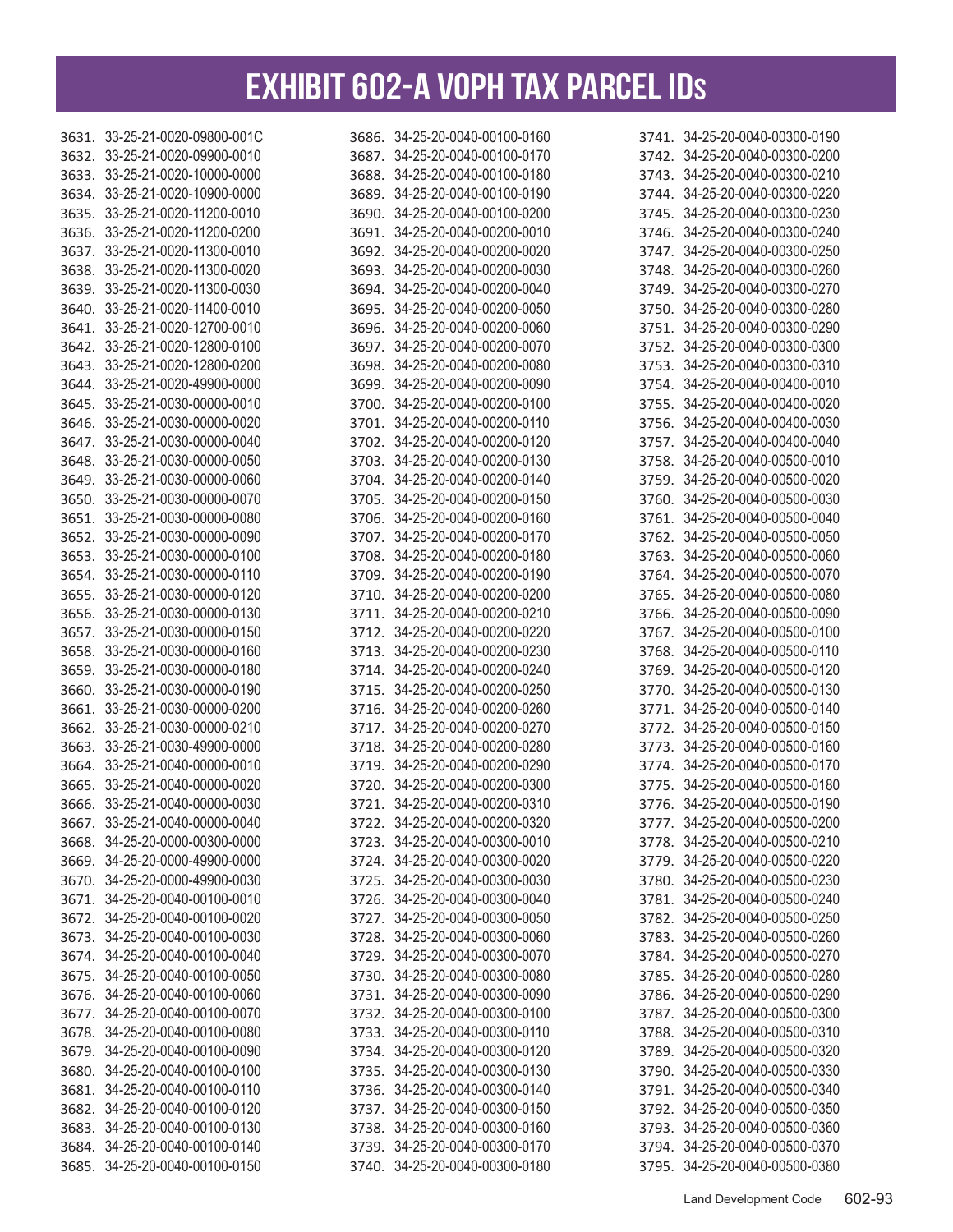| 3796. 34-25-20-0040-00500-0390 | 3851. 34-25-20-0040-0L200-0000 | 3906. 34-25-21-0020-00000-0061 |
|--------------------------------|--------------------------------|--------------------------------|
| 3797. 34-25-20-0040-00500-0400 | 3852. 34-25-20-0040-0L300-0000 | 3907. 34-25-21-0020-00000-0071 |
| 3798. 34-25-20-0040-00500-0410 | 3853. 34-25-20-0040-0P100-0000 | 3908. 34-25-21-0020-00000-0072 |
| 3799. 34-25-20-0040-00500-0420 | 3854. 34-25-20-0040-0P200-0000 | 3909. 34-25-21-0020-00000-0080 |
| 3800. 34-25-20-0040-00500-0430 | 3855. 34-25-20-0040-49900-00R0 | 3910. 34-25-21-0020-00000-0090 |
| 3801. 34-25-20-0040-00500-0440 | 3856. 34-25-20-0040-L2A00-0000 | 3911. 34-25-21-0020-00000-0100 |
| 3802. 34-25-20-0040-00500-0450 | 3857. 34-25-21-0000-00300-0130 | 3912. 34-25-21-0020-00000-0110 |
| 3803. 34-25-20-0040-00500-0460 | 3858. 34-25-21-0000-00300-0140 | 3913. 34-25-21-0020-00000-0120 |
| 3804. 34-25-20-0040-00500-0470 | 3859. 34-25-21-0000-00500-0000 | 3914. 34-25-21-0020-00000-0130 |
| 3805. 34-25-20-0040-00500-0480 | 3860. 34-25-21-0000-00600-0000 | 3915. 34-25-21-0020-00000-0131 |
| 3806. 34-25-20-0040-00500-0490 | 3861. 34-25-21-0000-49900-0000 | 3916. 34-25-21-0020-00000-0140 |
| 3807. 34-25-20-0040-00500-0500 | 3862. 34-25-21-0000-49900-0010 | 3917. 34-25-21-0020-00000-0150 |
| 3808. 34-25-20-0040-00500-0510 | 3863. 34-25-21-0000-49900-0020 | 3918. 34-25-21-0020-00000-0151 |
| 3809. 34-25-20-0040-00500-0520 | 3864. 34-25-21-0000-49900-0030 | 3919. 34-25-21-0020-00000-0160 |
| 3810. 34-25-20-0040-00500-0530 | 3865. 34-25-21-0000-49900-1150 | 3920. 34-25-21-0020-00000-0170 |
| 3811. 34-25-20-0040-00500-0540 | 3866. 34-25-21-0000-49900-1160 | 3921. 34-25-21-0020-00000-0171 |
| 3812. 34-25-20-0040-00500-0550 | 3867. 34-25-21-0000-49900-1170 | 3922. 34-25-21-0020-00000-0180 |
| 3813. 34-25-20-0040-00500-0560 | 3868. 34-25-21-0000-49900-1180 | 3923. 34-25-21-0020-00000-0190 |
| 3814. 34-25-20-0040-00600-0010 | 3869. 34-25-21-0000-49900-1190 | 3924. 34-25-21-0020-00000-0191 |
| 3815. 34-25-20-0040-00600-0020 | 3870. 34-25-21-0000-49900-1210 | 3925. 34-25-21-0020-00000-0201 |
| 3816. 34-25-20-0040-00600-0030 | 3871. 34-25-21-0000-49900-1220 | 3926. 34-25-21-0020-00000-0211 |
| 3817. 34-25-20-0040-00600-0040 | 3872. 34-25-21-0000-49900-1230 | 3927. 34-25-21-0020-00000-0212 |
| 3818. 34-25-20-0040-00600-0050 | 3873. 34-25-21-0000-49900-1240 | 3928. 34-25-21-0020-00000-0220 |
| 3819. 34-25-20-0040-00600-0060 | 3874. 34-25-21-0010-00300-0000 | 3929. 34-25-21-0020-00000-0221 |
| 3820. 34-25-20-0040-00600-0070 | 3875. 34-25-21-0010-00500-0000 | 3930. 34-25-21-0020-00000-0230 |
| 3821. 34-25-20-0040-00600-0080 | 3876. 34-25-21-0010-00500-0010 | 3931. 34-25-21-0020-00000-0240 |
| 3822. 34-25-20-0040-00600-0090 | 3877. 34-25-21-0010-00500-0020 | 3932. 34-25-21-0020-00000-0250 |
| 3823. 34-25-20-0040-00600-0100 | 3878. 34-25-21-0010-00500-0030 | 3933. 34-25-21-0020-00000-0260 |
| 3824. 34-25-20-0040-00600-0110 | 3879. 34-25-21-0010-00500-0051 | 3934. 34-25-21-0020-00000-0270 |
| 3825. 34-25-20-0040-00600-0120 | 3880. 34-25-21-0010-00600-0000 | 3935. 34-25-21-0020-00000-0280 |
|                                |                                |                                |
| 3826. 34-25-20-0040-00600-0130 | 3881. 34-25-21-0010-02100-0000 | 3936. 34-25-21-0020-00000-0290 |
| 3827. 34-25-20-0040-00600-0140 | 3882. 34-25-21-0010-03900-0000 | 3937. 34-25-21-0020-00000-0300 |
| 3828. 34-25-20-0040-00600-0150 | 3883. 34-25-21-0010-03900-0010 | 3938. 34-25-21-0020-00000-0310 |
| 3829. 34-25-20-0040-00600-0160 | 3884. 34-25-21-0010-03900-0020 | 3939. 34-25-21-0020-00000-0321 |
| 3830. 34-25-20-0040-00700-0010 | 3885. 34-25-21-0010-03900-0030 | 3940. 34-25-21-0020-00000-0330 |
| 3831. 34-25-20-0040-00700-0020 | 3886. 34-25-21-0010-03900-00A0 | 3941. 34-25-21-0020-00000-0340 |
| 3832. 34-25-20-0040-00700-0030 | 3887. 34-25-21-0010-03900-00B0 | 3942. 34-25-21-0020-00000-0350 |
| 3833. 34-25-20-0040-00700-0040 | 3888. 34-25-21-0010-03900-00C0 | 3943. 34-25-21-0020-00000-0360 |
| 3834. 34-25-20-0040-00700-0050 | 3889. 34-25-21-0010-03900-00D0 | 3944. 34-25-21-0020-00000-0370 |
| 3835. 34-25-20-0040-00700-0060 | 3890. 34-25-21-0010-03900-00E0 | 3945. 34-25-21-0020-00000-0380 |
| 3836. 34-25-20-0040-00700-0070 | 3891. 34-25-21-0010-03900-0100 | 3946. 34-25-21-0020-00000-0390 |
| 3837. 34-25-20-0040-00700-0080 | 3892. 34-25-21-0010-03900-0101 | 3947. 34-25-21-0020-00000-0400 |
| 3838. 34-25-20-0040-00700-0090 | 3893. 34-25-21-0010-04900-0000 | 3948. 34-25-21-0020-00000-0410 |
| 3839. 34-25-20-0040-00700-0100 | 3894. 34-25-21-0010-05000-0010 | 3949. 34-25-21-0020-00000-0430 |
| 3840. 34-25-20-0040-00700-0110 | 3895. 34-25-21-0010-06300-0010 | 3950. 34-25-21-0020-00000-0450 |
| 3841. 34-25-20-0040-00700-0120 | 3896. 34-25-21-0010-06400-0000 | 3951. 34-25-21-0020-00000-0470 |
| 3842. 34-25-20-0040-00700-0130 | 3897. 34-25-21-0010-49900-0010 | 3952. 34-25-21-0020-00000-0480 |
| 3843. 34-25-20-0040-00700-0140 | 3898. 34-25-21-0010-49900-1140 | 3953. 34-25-21-0020-00000-0490 |
| 3844. 34-25-20-0040-00700-0150 | 3899. 34-25-21-0020-00000-0010 | 3954. 34-25-21-0020-00000-0500 |
| 3845. 34-25-20-0040-00A00-0000 | 3900. 34-25-21-0020-00000-0020 | 3955. 34-25-21-0020-00000-0510 |
| 3846. 34-25-20-0040-00Z00-0000 | 3901. 34-25-21-0020-00000-0030 | 3956. 34-25-21-0020-00000-0520 |
| 3847. 34-25-20-0040-0B100-0000 | 3902. 34-25-21-0020-00000-0031 | 3957. 34-25-21-0020-00000-0530 |
| 3848. 34-25-20-0040-0B200-0000 | 3903. 34-25-21-0020-00000-0040 | 3958. 34-25-21-0020-00000-0540 |
| 3849. 34-25-20-0040-0B300-0000 | 3904. 34-25-21-0020-00000-0051 | 3959. 34-25-21-0020-00000-0550 |
| 3850. 34-25-20-0040-0L100-0000 | 3905. 34-25-21-0020-00000-0060 | 3960. 34-25-21-0020-00000-0560 |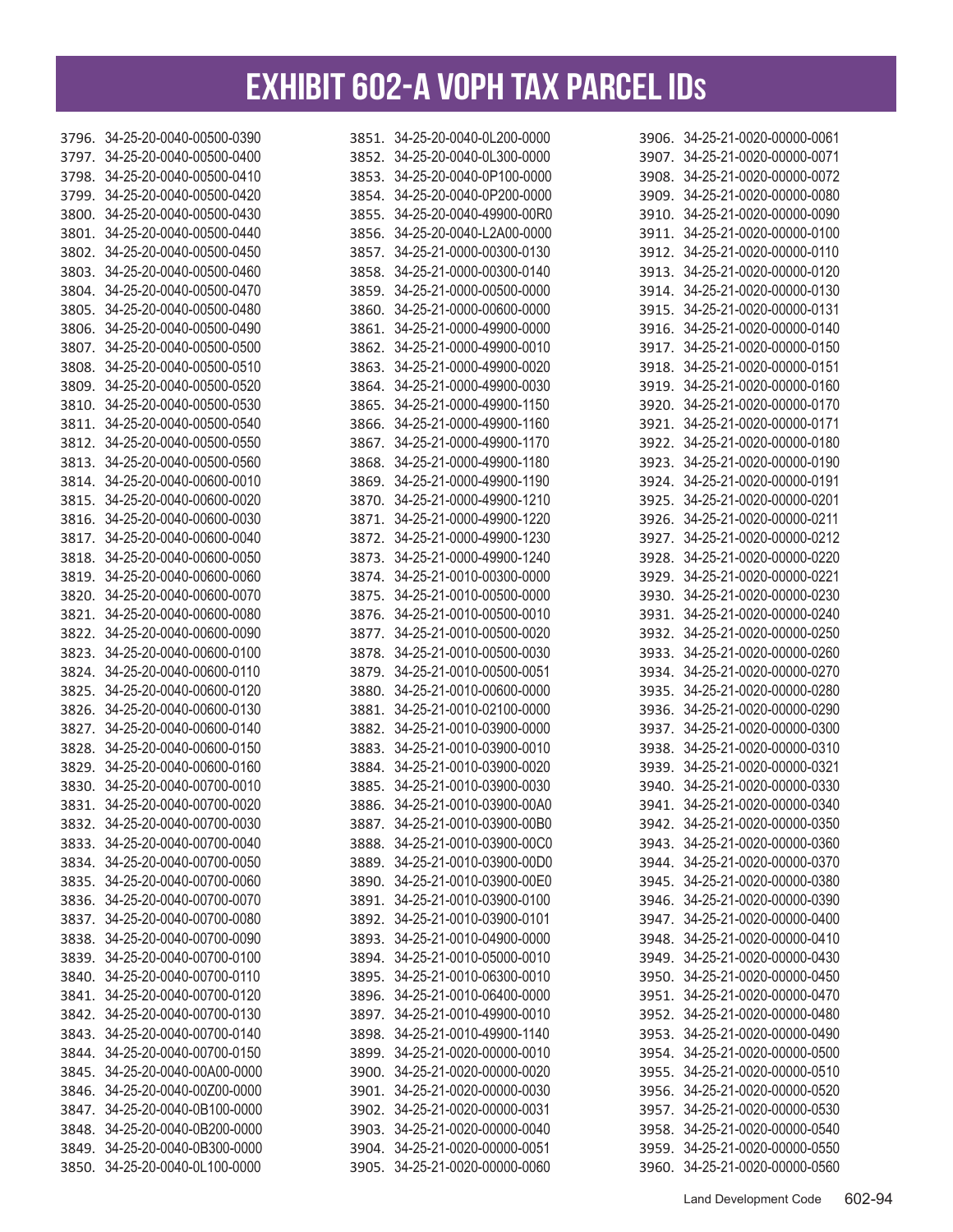| 3961. 34-25-21-0020-00000-0570 | 4016. 34-25-21-0020-00000-0931 | 4071. 34-25-21-0020-00000-1270 |
|--------------------------------|--------------------------------|--------------------------------|
| 3962. 34-25-21-0020-00000-0580 | 4017. 34-25-21-0020-00000-0940 | 4072. 34-25-21-0020-00000-1271 |
| 3963. 34-25-21-0020-00000-0590 | 4018. 34-25-21-0020-00000-0941 | 4073. 34-25-21-0020-00000-1280 |
| 3964. 34-25-21-0020-00000-0600 | 4019. 34-25-21-0020-00000-0950 | 4074. 34-25-21-0020-00000-1281 |
| 3965. 34-25-21-0020-00000-0610 | 4020. 34-25-21-0020-00000-0951 | 4075. 34-25-21-0020-00000-1290 |
| 3966. 34-25-21-0020-00000-0620 | 4021. 34-25-21-0020-00000-0960 | 4076. 34-25-21-0020-00000-1295 |
| 3967. 34-25-21-0020-00000-0630 | 4022. 34-25-21-0020-00000-0970 | 4077. 34-25-21-0020-00000-1300 |
| 3968. 34-25-21-0020-00000-0640 | 4023. 34-25-21-0020-00000-0980 | 4078. 34-25-21-0020-00000-1301 |
| 3969. 34-25-21-0020-00000-0650 | 4024. 34-25-21-0020-00000-0990 | 4079. 34-25-21-0020-00000-1310 |
| 3970. 34-25-21-0020-00000-0660 | 4025. 34-25-21-0020-00000-1000 | 4080. 34-25-21-0020-00000-1311 |
| 3971. 34-25-21-0020-00000-0670 | 4026. 34-25-21-0020-00000-1001 | 4081. 34-25-21-0020-00000-1320 |
| 3972. 34-25-21-0020-00000-0680 | 4027. 34-25-21-0020-00000-1010 | 4082. 34-25-21-0020-00000-1330 |
| 3973. 34-25-21-0020-00000-0681 | 4028. 34-25-21-0020-00000-1020 | 4083. 34-25-21-0020-00000-1335 |
| 3974. 34-25-21-0020-00000-0690 | 4029. 34-25-21-0020-00000-1021 | 4084. 34-25-21-0020-00000-1340 |
| 3975. 34-25-21-0020-00000-0691 | 4030. 34-25-21-0020-00000-1030 | 4085. 34-25-21-0020-00000-1345 |
| 3976. 34-25-21-0020-00000-0700 | 4031. 34-25-21-0020-00000-1031 | 4086. 34-25-21-0020-00000-1350 |
| 3977. 34-25-21-0020-00000-0701 | 4032. 34-25-21-0020-00000-1040 | 4087. 34-25-21-0020-00000-1355 |
| 3978. 34-25-21-0020-00000-0710 | 4033. 34-25-21-0020-00000-1041 | 4088. 34-25-21-0020-00000-1360 |
| 3979. 34-25-21-0020-00000-0720 | 4034. 34-25-21-0020-00000-1051 | 4089. 34-25-21-0020-00000-1361 |
| 3980. 34-25-21-0020-00000-0730 | 4035. 34-25-21-0020-00000-1052 | 4090. 34-25-21-0020-00000-1370 |
| 3981. 34-25-21-0020-00000-0740 | 4036. 34-25-21-0020-00000-1062 | 4091. 34-25-21-0020-00000-1371 |
| 3982. 34-25-21-0020-00000-0745 | 4037. 34-25-21-0020-00000-1070 | 4092. 34-25-21-0020-00000-1380 |
| 3983. 34-25-21-0020-00000-0750 | 4038. 34-25-21-0020-00000-1085 | 4093. 34-25-21-0020-00000-1385 |
| 3984. 34-25-21-0020-00000-0751 | 4039. 34-25-21-0020-00000-1090 | 4094. 34-25-21-0020-00000-1390 |
| 3985. 34-25-21-0020-00000-0760 | 4040. 34-25-21-0020-00000-1095 | 4095. 34-25-21-0020-00000-1400 |
| 3986. 34-25-21-0020-00000-0761 | 4041. 34-25-21-0020-00000-1100 | 4096. 34-25-21-0020-00000-1410 |
| 3987. 34-25-21-0020-00000-0770 | 4042. 34-25-21-0020-00000-1105 | 4097. 34-25-21-0020-00000-1411 |
| 3988. 34-25-21-0020-00000-0780 | 4043. 34-25-21-0020-00000-1110 | 4098. 34-25-21-0020-00000-1420 |
| 3989. 34-25-21-0020-00000-0781 | 4044. 34-25-21-0020-00000-1115 | 4099. 34-25-21-0020-00000-1421 |
| 3990. 34-25-21-0020-00000-0790 | 4045. 34-25-21-0020-00000-1120 | 4100. 34-25-21-0020-00000-1431 |
| 3991. 34-25-21-0020-00000-0800 | 4046. 34-25-21-0020-00000-1125 | 4101. 34-25-21-0020-00000-1432 |
|                                |                                |                                |
| 3992. 34-25-21-0020-00000-0801 | 4047. 34-25-21-0020-00000-1131 | 4102. 34-25-21-0020-00000-1440 |
| 3993. 34-25-21-0020-00000-0810 | 4048. 34-25-21-0020-00000-1132 | 4103. 34-25-21-0020-00000-1441 |
| 3994. 34-25-21-0020-00000-0815 | 4049. 34-25-21-0020-00000-1140 | 4104. 34-25-21-0020-00000-1450 |
| 3995. 34-25-21-0020-00000-0820 | 4050. 34-25-21-0020-00000-1145 | 4105. 34-25-21-0020-00000-1455 |
| 3996. 34-25-21-0020-00000-0821 | 4051. 34-25-21-0020-00000-1150 | 4106. 34-25-21-0020-00000-1460 |
| 3997. 34-25-21-0020-00000-0840 | 4052. 34-25-21-0020-00000-1151 | 4107 34-25-21-0020-00000-1465  |
| 3998. 34-25-21-0020-00000-0841 | 4053. 34-25-21-0020-00000-1160 | 4108. 34-25-21-0020-00000-1470 |
| 3999. 34-25-21-0020-00000-0850 | 4054. 34-25-21-0020-00000-1170 | 4109. 34-25-21-0020-00000-1475 |
| 4000. 34-25-21-0020-00000-0851 | 4055. 34-25-21-0020-00000-1171 | 4110. 34-25-21-0020-00000-1480 |
| 4001. 34-25-21-0020-00000-0860 | 4056. 34-25-21-0020-00000-1180 | 4111. 34-25-21-0020-00000-1485 |
| 4002. 34-25-21-0020-00000-0861 | 4057. 34-25-21-0020-00000-1181 | 4112. 34-25-21-0020-00000-1490 |
| 4003. 34-25-21-0020-00000-0870 | 4058. 34-25-21-0020-00000-1190 | 4113. 34-25-21-0020-00000-1491 |
| 4004. 34-25-21-0020-00000-0871 | 4059. 34-25-21-0020-00000-1191 | 4114. 34-25-21-0020-00000-1500 |
| 4005. 34-25-21-0020-00000-0880 | 4060. 34-25-21-0020-00000-1200 | 4115. 34-25-21-0020-00000-1501 |
| 4006. 34-25-21-0020-00000-0881 | 4061. 34-25-21-0020-00000-1210 | 4116. 34-25-21-0020-00000-1510 |
| 4007. 34-25-21-0020-00000-0890 | 4062. 34-25-21-0020-00000-1211 | 4117. 34-25-21-0020-00000-1515 |
| 4008. 34-25-21-0020-00000-0891 | 4063. 34-25-21-0020-00000-1215 | 4118. 34-25-21-0020-00000-1520 |
| 4009. 34-25-21-0020-00000-0900 | 4064. 34-25-21-0020-00000-1220 | 4119. 34-25-21-0020-00000-1521 |
| 4010. 34-25-21-0020-00000-0901 | 4065. 34-25-21-0020-00000-1230 | 4120. 34-25-21-0020-00000-1530 |
| 4011. 34-25-21-0020-00000-0910 | 4066. 34-25-21-0020-00000-1240 | 4121. 34-25-21-0020-00000-1531 |
| 4012. 34-25-21-0020-00000-0911 | 4067. 34-25-21-0020-00000-1241 | 4122. 34-25-21-0020-00000-1540 |
| 4013. 34-25-21-0020-00000-0921 | 4068. 34-25-21-0020-00000-1250 | 4123. 34-25-21-0020-00000-154A |
| 4014. 34-25-21-0020-00000-0922 | 4069. 34-25-21-0020-00000-1251 | 4124. 34-25-21-0020-00000-1550 |
| 4015. 34-25-21-0020-00000-0930 | 4070. 34-25-21-0020-00000-1260 | 4125. 34-25-21-0020-00000-1551 |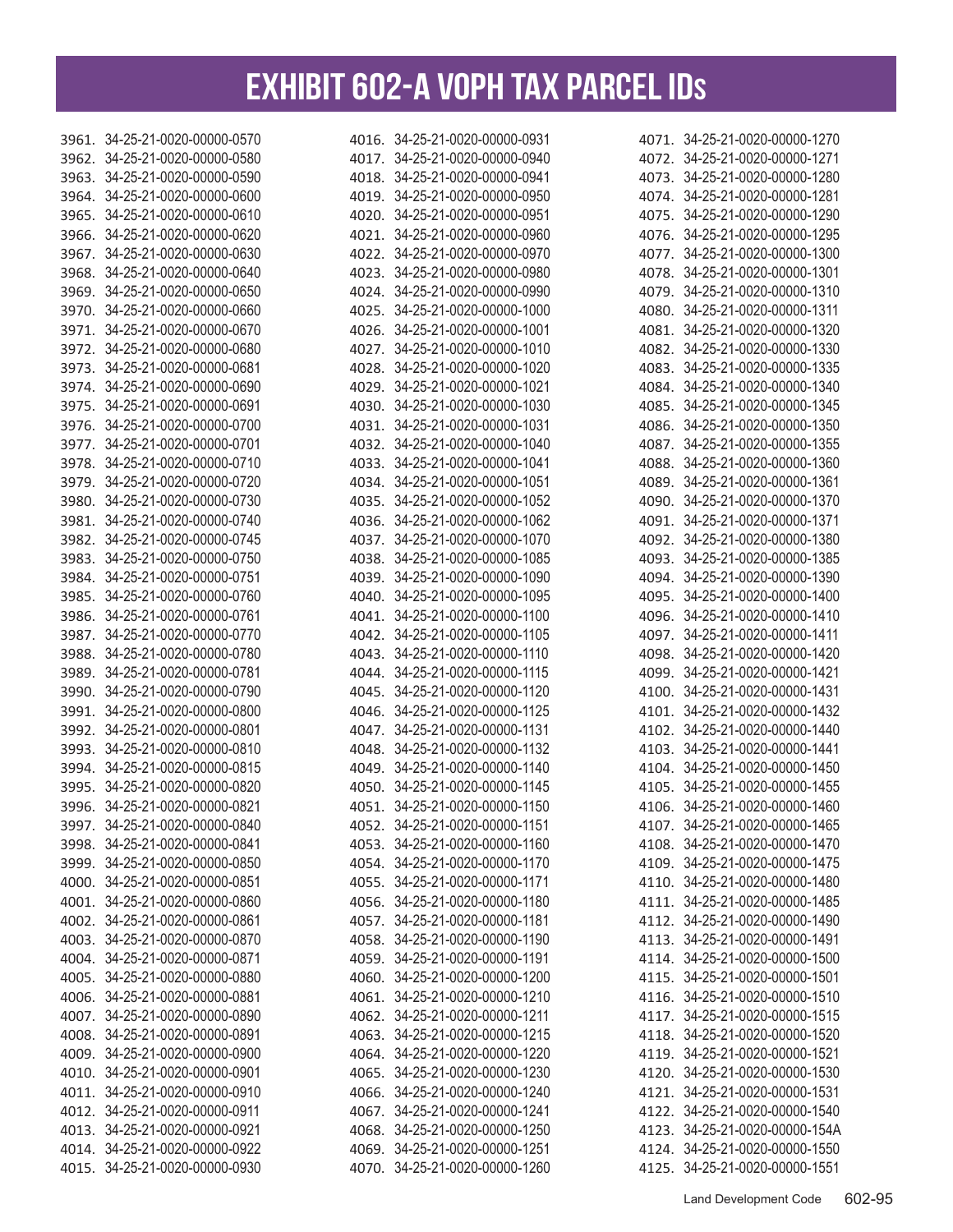| 4126. 34-25-21-0020-00000-1560 | 4181. 34-25-21-0040-00000-023B | 4236. 34-25-21-0050-00000-1560 |
|--------------------------------|--------------------------------|--------------------------------|
| 4127. 34-25-21-0020-00000-1562 | 4182. 34-25-21-0050-00000-1010 | 4237. 34-25-21-0050-00000-1570 |
| 4128. 34-25-21-0020-00000-1570 | 4183. 34-25-21-0050-00000-1020 | 4238. 34-25-21-0050-00000-1580 |
| 4129. 34-25-21-0020-00000-1571 | 4184. 34-25-21-0050-00000-1030 | 4239. 34-25-21-0050-00000-1590 |
| 4130. 34-25-21-0020-00000-1580 | 4185. 34-25-21-0050-00000-1040 | 4240. 34-25-21-0050-00000-1600 |
| 4131. 34-25-21-0020-00000-1581 | 4186. 34-25-21-0050-00000-1050 | 4241. 34-25-21-0050-00000-1610 |
| 4132. 34-25-21-0020-00000-1590 | 4187. 34-25-21-0050-00000-1060 | 4242. 34-25-21-0050-00000-1620 |
| 4133. 34-25-21-0020-00000-1591 | 4188. 34-25-21-0050-00000-1070 | 4243. 34-25-21-0050-00000-1630 |
| 4134. 34-25-21-0020-00000-1600 | 4189. 34-25-21-0050-00000-1080 | 4244. 34-25-21-0050-00000-1640 |
| 4135. 34-25-21-0020-00000-1601 | 4190. 34-25-21-0050-00000-1090 | 4245. 34-25-21-0050-00000-1650 |
| 4136. 34-25-21-0020-00000-1610 | 4191. 34-25-21-0050-00000-109A | 4246. 34-25-21-0050-00000-1660 |
| 4137. 34-25-21-0020-00000-1611 | 4192. 34-25-21-0050-00000-1100 | 4247. 34-25-21-0050-00000-1670 |
| 4138. 34-25-21-0020-00000-1620 | 4193. 34-25-21-0050-00000-1110 | 4248. 34-25-21-0050-00000-1680 |
| 4139. 34-25-21-0020-00000-1621 | 4194. 34-25-21-0050-00000-1120 | 4249. 34-25-21-0050-00000-1690 |
| 4140. 34-25-21-0020-00000-1630 | 4195. 34-25-21-0050-00000-1130 | 4250. 34-25-21-0050-00000-1700 |
| 4141. 34-25-21-0020-00000-1631 | 4196. 34-25-21-0050-00000-1140 | 4251. 34-25-21-0050-00000-1710 |
| 4142. 34-25-21-0020-00000-1640 | 4197. 34-25-21-0050-00000-1150 | 4252. 34-25-21-0050-00000-1720 |
| 4143. 34-25-21-0020-00000-1641 | 4198. 34-25-21-0050-00000-1160 | 4253. 34-25-21-0050-00000-1730 |
| 4144. 34-25-21-0020-00000-1650 | 4199. 34-25-21-0050-00000-1170 | 4254. 34-25-21-0050-00000-1741 |
| 4145. 34-25-21-0020-00000-1651 | 4200. 34-25-21-0050-00000-1180 | 4255. 34-25-21-0050-00000-1750 |
| 4146. 34-25-21-0020-00000-1652 | 4201. 34-25-21-0050-00000-1190 | 4256. 34-25-21-0050-00000-1760 |
| 4147. 34-25-21-0020-00000-1660 | 4202. 34-25-21-0050-00000-1200 | 4257. 34-25-21-0050-00000-1770 |
| 4148. 34-25-21-0020-49900-0000 | 4203. 34-25-21-0050-00000-1210 | 4258. 34-25-21-0050-00000-1780 |
| 4149. 34-25-21-0030-00000-0010 | 4204. 34-25-21-0050-00000-1220 | 4259. 34-25-21-0050-00000-1790 |
| 4150. 34-25-21-0030-00000-0030 | 4205. 34-25-21-0050-00000-1230 | 4260. 34-25-21-0050-00000-1800 |
| 4151. 34-25-21-0030-00000-0041 | 4206. 34-25-21-0050-00000-1240 | 4261. 34-25-21-0050-00000-1810 |
| 4152. 34-25-21-0030-00000-0050 | 4207. 34-25-21-0050-00000-1250 | 4262. 34-25-21-0050-00000-1820 |
| 4153. 34-25-21-0030-00000-0060 | 4208. 34-25-21-0050-00000-1260 | 4263. 34-25-21-0050-00000-1830 |
| 4154. 34-25-21-0030-00000-0200 | 4209. 34-25-21-0050-00000-1280 | 4264. 34-25-21-0050-00000-1840 |
| 4155. 34-25-21-0030-00000-0201 | 4210. 34-25-21-0050-00000-1290 | 4265. 34-25-21-0050-00000-1850 |
| 4156. 34-25-21-0030-49900-1200 | 4211. 34-25-21-0050-00000-1300 | 4266. 34-25-21-0050-00000-1860 |
| 4157. 34-25-21-0040-00000-001B | 4212. 34-25-21-0050-00000-1320 | 4267. 34-25-21-0050-00000-1870 |
| 4158. 34-25-21-0040-00000-002B | 4213. 34-25-21-0050-00000-1330 | 4268. 34-25-21-0050-00000-1880 |
| 4159. 34-25-21-0040-00000-003B |                                |                                |
|                                | 4214. 34-25-21-0050-00000-1340 | 4269. 34-25-21-0050-00000-1890 |
| 4160. 34-25-21-0040-00000-004B | 4215. 34-25-21-0050-00000-1350 | 4270. 34-25-21-0050-00000-1900 |
| 4161. 34-25-21-0040-00000-005B | 4216. 34-25-21-0050-00000-1360 | 4271. 34-25-21-0050-00000-1910 |
| 4162. 34-25-21-0040-00000-006B | 4217. 34-25-21-0050-00000-1370 | 4272. 34-25-21-0050-00000-1920 |
| 4163. 34-25-21-0040-00000-007B | 4218. 34-25-21-0050-00000-1380 | 4273. 34-25-21-0050-00000-1930 |
| 4164. 34-25-21-0040-00000-008B | 4219. 34-25-21-0050-00000-1390 | 4274. 34-25-21-0050-00000-1940 |
| 4165. 34-25-21-0040-00000-009B | 4220. 34-25-21-0050-00000-1400 | 4275. 34-25-21-0050-00000-1950 |
| 4166. 34-25-21-0040-00000-00C0 | 4221. 34-25-21-0050-00000-1410 | 4276. 34-25-21-0050-00000-1960 |
| 4167. 34-25-21-0040-00000-010B | 4222. 34-25-21-0050-00000-1420 | 4277. 34-25-21-0050-00000-1970 |
| 4168. 34-25-21-0040-00000-011B | 4223. 34-25-21-0050-00000-1430 | 4278. 34-25-21-0050-00000-1980 |
| 4169. 34-25-21-0040-00000-012B | 4224. 34-25-21-0050-00000-1440 | 4279. 34-25-21-0050-00000-1990 |
| 4170. 34-25-21-0040-00000-013B | 4225. 34-25-21-0050-00000-1450 | 4280. 34-25-21-0050-00000-2000 |
| 4171. 34-25-21-0040-00000-014B | 4226. 34-25-21-0050-00000-1460 | 4281. 34-25-21-0050-00000-2010 |
| 4172. 34-25-21-0040-00000-015B | 4227. 34-25-21-0050-00000-1470 | 4282. 34-25-21-0050-00000-2020 |
| 4173. 34-25-21-0040-00000-016B | 4228. 34-25-21-0050-00000-1480 | 4283. 34-25-21-0050-00000-2030 |
| 4174. 34-25-21-0040-00000-017B | 4229. 34-25-21-0050-00000-1490 | 4284. 34-25-21-0050-00000-2040 |
| 4175. 34-25-21-0040-00000-018B | 4230. 34-25-21-0050-00000-1500 | 4285. 34-25-21-0050-00000-2050 |
| 4176. 34-25-21-0040-00000-019B | 4231. 34-25-21-0050-00000-1510 | 4286. 34-25-21-0050-00000-2060 |
| 4177. 34-25-21-0040-00000-020B | 4232. 34-25-21-0050-00000-1520 | 4287. 34-25-21-0050-00000-2070 |
| 4178. 34-25-21-0040-00000-021A | 4233. 34-25-21-0050-00000-1530 | 4288. 34-25-21-0050-00000-2080 |
| 4179. 34-25-21-0040-00000-021B | 4234. 34-25-21-0050-00000-1540 | 4289. 34-25-21-0050-00000-2090 |
| 4180. 34-25-21-0040-00000-022B | 4235. 34-25-21-0050-00000-1550 | 4290. 34-25-21-0050-00000-2100 |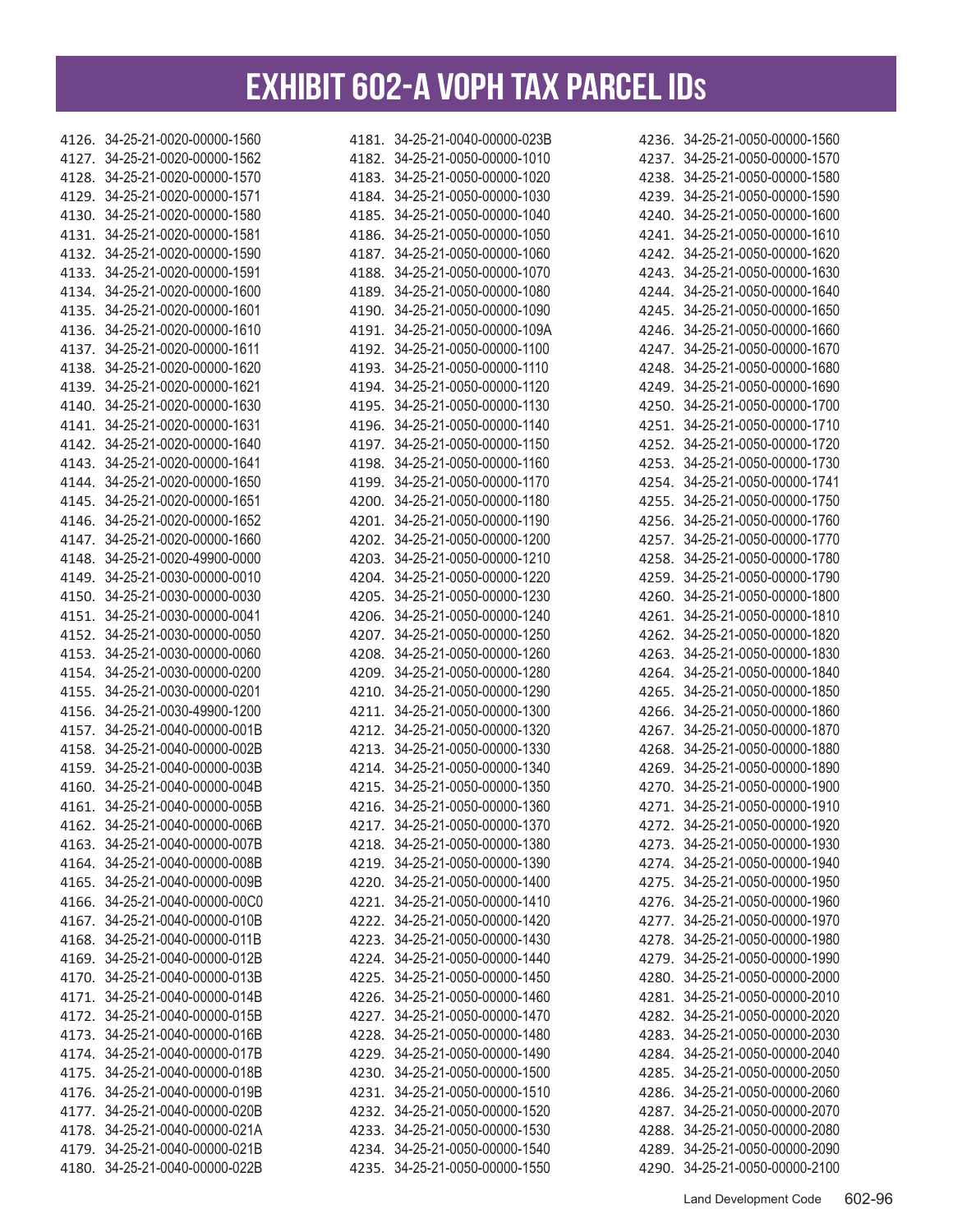| 4291. 34-25-21-0050-00000-2110 | 4346. 34-25-21-0050-00000-2670 | 4401. 34-25-21-0050-00000-3220 |
|--------------------------------|--------------------------------|--------------------------------|
| 4292. 34-25-21-0050-00000-2130 | 4347. 34-25-21-0050-00000-2680 | 4402. 34-25-21-0050-00000-3230 |
| 4293. 34-25-21-0050-00000-2140 | 4348. 34-25-21-0050-00000-2690 | 4403. 34-25-21-0050-00000-3240 |
| 4294. 34-25-21-0050-00000-2150 | 4349. 34-25-21-0050-00000-2700 | 4404. 34-25-21-0050-00000-3250 |
| 4295. 34-25-21-0050-00000-2160 | 4350. 34-25-21-0050-00000-2710 | 4405. 34-25-21-0050-00000-3260 |
| 4296. 34-25-21-0050-00000-2170 | 4351. 34-25-21-0050-00000-2720 | 4406. 34-25-21-0050-00000-3270 |
| 4297. 34-25-21-0050-00000-2180 | 4352. 34-25-21-0050-00000-2730 | 4407. 34-25-21-0050-00000-3280 |
| 4298. 34-25-21-0050-00000-2190 | 4353. 34-25-21-0050-00000-2740 | 4408. 34-25-21-0050-00000-3290 |
| 4299. 34-25-21-0050-00000-2200 | 4354. 34-25-21-0050-00000-2750 | 4409. 34-25-21-0050-00000-3300 |
| 4300. 34-25-21-0050-00000-2210 | 4355. 34-25-21-0050-00000-2760 | 4410. 34-25-21-0050-00000-3310 |
| 4301. 34-25-21-0050-00000-2220 | 4356. 34-25-21-0050-00000-2770 | 4411. 34-25-21-0050-00000-3320 |
| 4302. 34-25-21-0050-00000-2230 | 4357. 34-25-21-0050-00000-2780 | 4412. 34-25-21-0050-00000-3330 |
| 4303. 34-25-21-0050-00000-2240 | 4358. 34-25-21-0050-00000-2790 | 4413. 34-25-21-0050-00000-3340 |
| 4304. 34-25-21-0050-00000-2250 | 4359. 34-25-21-0050-00000-2800 | 4414. 34-25-21-0050-00000-3350 |
| 4305. 34-25-21-0050-00000-2260 | 4360. 34-25-21-0050-00000-2810 | 4415. 34-25-21-0050-00000-3360 |
| 4306. 34-25-21-0050-00000-2270 | 4361. 34-25-21-0050-00000-2820 | 4416. 34-25-21-0050-00000-3370 |
| 4307. 34-25-21-0050-00000-2280 | 4362. 34-25-21-0050-00000-2830 | 4417. 34-25-21-0050-00000-3380 |
| 4308. 34-25-21-0050-00000-2290 | 4363. 34-25-21-0050-00000-2840 | 4418. 34-25-21-0050-00000-3390 |
| 4309. 34-25-21-0050-00000-2300 | 4364. 34-25-21-0050-00000-2850 | 4419. 34-25-21-0050-00000-3400 |
| 4310. 34-25-21-0050-00000-2310 | 4365. 34-25-21-0050-00000-2860 | 4420. 34-25-21-0050-00000-3410 |
| 4311. 34-25-21-0050-00000-2320 | 4366. 34-25-21-0050-00000-2870 | 4421. 34-25-21-0050-00000-3420 |
| 4312. 34-25-21-0050-00000-2330 | 4367. 34-25-21-0050-00000-2880 | 4422. 34-25-21-0050-00000-3430 |
| 4313. 34-25-21-0050-00000-2340 | 4368. 34-25-21-0050-00000-2890 | 4423. 34-25-21-0050-00000-3440 |
| 4314. 34-25-21-0050-00000-2350 | 4369. 34-25-21-0050-00000-2900 | 4424. 34-25-21-0050-00000-3450 |
| 4315. 34-25-21-0050-00000-2360 | 4370. 34-25-21-0050-00000-2910 | 4425. 34-25-21-0050-00000-3460 |
| 4316. 34-25-21-0050-00000-2370 | 4371. 34-25-21-0050-00000-2920 | 4426. 34-25-21-0050-00000-3470 |
| 4317. 34-25-21-0050-00000-2380 | 4372. 34-25-21-0050-00000-2930 | 4427. 34-25-21-0050-00000-3480 |
| 4318. 34-25-21-0050-00000-2390 | 4373. 34-25-21-0050-00000-2940 |                                |
|                                |                                | 4428. 34-25-21-0050-00000-3490 |
| 4319. 34-25-21-0050-00000-2400 | 4374. 34-25-21-0050-00000-2950 | 4429. 34-25-21-0050-00000-3500 |
| 4320. 34-25-21-0050-00000-2410 | 4375. 34-25-21-0050-00000-2960 | 4430. 34-25-21-0050-00000-3510 |
| 4321. 34-25-21-0050-00000-2420 | 4376. 34-25-21-0050-00000-2970 | 4431. 34-25-21-0050-00000-3520 |
| 4322. 34-25-21-0050-00000-2430 | 4377. 34-25-21-0050-00000-2980 | 4432. 34-25-21-0050-00000-3530 |
| 4323. 34-25-21-0050-00000-2440 | 4378. 34-25-21-0050-00000-2990 | 4433. 34-25-21-0050-00000-3540 |
| 4324. 34-25-21-0050-00000-2450 | 4379. 34-25-21-0050-00000-3000 | 4434. 34-25-21-0050-00000-3550 |
| 4325. 34-25-21-0050-00000-2460 | 4380. 34-25-21-0050-00000-3010 | 4435. 34-25-21-0050-00000-3560 |
| 4326. 34-25-21-0050-00000-2470 | 4381. 34-25-21-0050-00000-3020 | 4436. 34-25-21-0050-00000-3570 |
| 4327. 34-25-21-0050-00000-2480 | 4382. 34-25-21-0050-00000-3030 | 4437. 34-25-21-0050-00000-3580 |
| 4328. 34-25-21-0050-00000-2490 | 4383. 34-25-21-0050-00000-3040 | 4438. 34-25-21-0050-00000-3590 |
| 4329. 34-25-21-0050-00000-2500 | 4384. 34-25-21-0050-00000-3050 | 4439. 34-25-21-0050-00000-3600 |
| 4330. 34-25-21-0050-00000-2510 | 4385. 34-25-21-0050-00000-3060 | 4440. 34-25-21-0050-00000-3610 |
| 4331. 34-25-21-0050-00000-2520 | 4386. 34-25-21-0050-00000-3070 | 4441. 34-25-21-0050-00000-3620 |
| 4332. 34-25-21-0050-00000-2530 | 4387. 34-25-21-0050-00000-3080 | 4442. 34-25-21-0050-00000-3630 |
| 4333. 34-25-21-0050-00000-2540 | 4388. 34-25-21-0050-00000-3090 | 4443. 34-25-21-0050-00000-3640 |
| 4334. 34-25-21-0050-00000-2550 | 4389. 34-25-21-0050-00000-3100 | 4444. 34-25-21-0050-00000-3650 |
| 4335. 34-25-21-0050-00000-2560 | 4390. 34-25-21-0050-00000-3110 | 4445. 34-25-21-0050-00000-3660 |
| 4336. 34-25-21-0050-00000-2570 | 4391. 34-25-21-0050-00000-3120 | 4446. 34-25-21-0050-00000-3670 |
| 4337. 34-25-21-0050-00000-2580 | 4392. 34-25-21-0050-00000-3130 | 4447. 34-25-21-0050-00000-3680 |
| 4338. 34-25-21-0050-00000-2590 | 4393. 34-25-21-0050-00000-3140 | 4448. 34-25-21-0050-00000-3690 |
| 4339. 34-25-21-0050-00000-2600 | 4394. 34-25-21-0050-00000-3150 | 4449. 34-25-21-0050-00000-3700 |
| 4340. 34-25-21-0050-00000-2610 | 4395. 34-25-21-0050-00000-3160 | 4450. 34-25-21-0050-00000-3710 |
| 4341. 34-25-21-0050-00000-2620 | 4396. 34-25-21-0050-00000-3170 | 4451. 34-25-21-0050-00000-3720 |
| 4342. 34-25-21-0050-00000-2630 | 4397. 34-25-21-0050-00000-3180 | 4452. 34-25-21-0050-00000-3740 |
| 4343. 34-25-21-0050-00000-2640 | 4398. 34-25-21-0050-00000-3190 | 4453. 34-25-21-0050-00000-3750 |
| 4344. 34-25-21-0050-00000-2650 | 4399. 34-25-21-0050-00000-3200 | 4454. 34-25-21-0050-00000-3760 |
| 4345. 34-25-21-0050-00000-2660 | 4400. 34-25-21-0050-00000-3210 | 4455. 34-25-21-0050-00000-3770 |
|                                |                                |                                |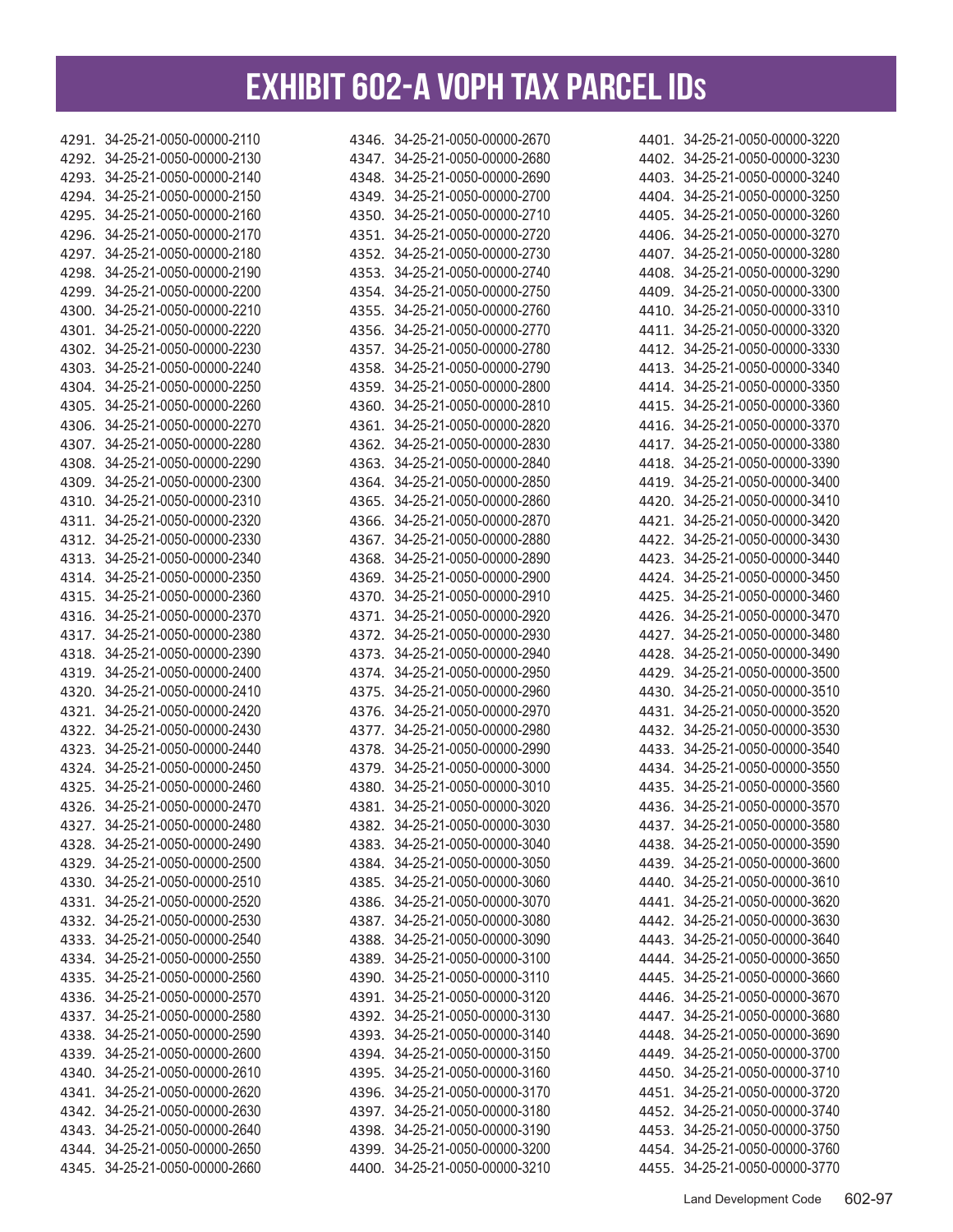| 4456. 34-25-21-0050-00000-3780 | 4511. 34-25-21-0070-00000-001C | 4566. 34-25-21-0120-00000-0CA0 |
|--------------------------------|--------------------------------|--------------------------------|
| 4457. 34-25-21-0050-00000-3790 | 4512. 34-25-21-0070-00000-002C | 4567. 34-25-21-0120-00000-0CA1 |
| 4458. 34-25-21-0050-00000-3800 | 4513. 34-25-21-0070-00000-003C | 4568. 34-25-21-0120-00000-0CA2 |
| 4459. 34-25-21-0050-00000-3810 | 4514. 34-25-21-0070-00000-005C | 4569. 34-25-21-0120-00000-0CA3 |
| 4460. 34-25-21-0050-00000-3820 | 4515. 34-25-21-0070-00000-006C | 4570. 34-25-21-0120-00000-0CA4 |
| 4461. 34-25-21-0050-00000-3830 | 4516. 34-25-21-0070-00000-007C | 4571. 34-25-21-0120-00000-0CA5 |
| 4462. 34-25-21-0050-00000-3840 | 4517. 34-25-21-0070-00000-008C | 4572. 34-25-21-0120-00000-1110 |
| 4463. 34-25-21-0050-00000-3850 | 4518. 34-25-21-0070-00000-010C | 4573. 34-25-21-0120-00000-1120 |
| 4464. 34-25-21-0050-00000-3860 | 4519. 34-25-21-0070-00000-011C | 4574. 34-25-21-0120-00000-1130 |
| 4465. 34-25-21-0050-00000-3870 | 4520. 34-25-21-0070-00000-012C | 4575. 34-25-21-0120-00000-1140 |
| 4466. 34-25-21-0050-00000-3880 | 4521. 34-25-21-0070-00000-013C | 4576. 34-25-21-0120-00000-1150 |
| 4467. 34-25-21-0050-00000-3890 | 4522. 34-25-21-0070-00000-014C | 4577. 34-25-21-0120-00000-1160 |
| 4468. 34-25-21-0050-00000-3900 | 4523. 34-25-21-0120-00000-0010 | 4578. 34-25-21-0120-00000-1170 |
| 4469. 34-25-21-0050-00000-3910 | 4524. 34-25-21-0120-00000-0020 | 4579. 34-25-21-0120-00000-1180 |
| 4470. 34-25-21-0050-00000-3920 | 4525. 34-25-21-0120-00000-0030 | 4580. 34-25-21-0120-00000-1190 |
| 4471. 34-25-21-0050-00000-3930 | 4526. 34-25-21-0120-00000-0040 | 4581. 34-25-21-0120-00000-1200 |
| 4472. 34-25-21-0050-00000-3940 | 4527. 34-25-21-0120-00000-0050 | 4582. 34-25-21-0120-00000-1210 |
| 4473. 34-25-21-0050-00000-3950 | 4528. 34-25-21-0120-00000-0060 | 4583. 34-25-21-0120-00000-1220 |
| 4474. 34-25-21-0050-00000-3960 | 4529. 34-25-21-0120-00000-0070 | 4584. 34-25-21-0120-00000-1230 |
| 4475. 34-25-21-0050-00000-3970 | 4530. 34-25-21-0120-00000-0080 | 4585. 34-25-21-0120-00000-1240 |
| 4476. 34-25-21-0050-00000-3980 | 4531. 34-25-21-0120-00000-0090 | 4586. 34-25-21-0120-00000-1250 |
| 4477. 34-25-21-0050-00000-3990 | 4532. 34-25-21-0120-00000-0100 | 4587. 34-25-21-0120-00000-1260 |
| 4478. 34-25-21-0050-00000-4000 | 4533. 34-25-21-0120-00000-0110 | 4588. 34-25-21-0120-00000-1270 |
| 4479. 34-25-21-0050-00000-4010 | 4534. 34-25-21-0120-00000-0120 | 4589. 34-25-21-0120-00000-1280 |
| 4480. 34-25-21-0050-00000-4020 | 4535. 34-25-21-0120-00000-0130 | 4590. 34-25-21-0120-00000-1290 |
| 4481. 34-25-21-0050-00000-4030 | 4536. 34-25-21-0120-00000-0140 | 4591. 34-25-21-0120-00000-1300 |
| 4482. 34-25-21-0050-00000-4040 | 4537. 34-25-21-0120-00000-0150 | 4592. 34-25-21-0120-00000-1310 |
| 4483. 34-25-21-0050-00000-4050 | 4538. 34-25-21-0120-00000-0160 | 4593. 34-25-21-0120-00000-1320 |
| 4484. 34-25-21-0050-00000-4060 | 4539. 34-25-21-0120-00000-0170 | 4594. 34-25-21-0120-00000-1330 |
| 4485. 34-25-21-0050-00000-4070 | 4540. 34-25-21-0120-00000-0180 | 4595. 34-25-21-0120-00000-1340 |
| 4486. 34-25-21-0050-00000-4080 | 4541. 34-25-21-0120-00000-0190 | 4596. 34-25-21-0120-00000-1350 |
| 4487. 34-25-21-0050-00000-4090 | 4542. 34-25-21-0120-00000-0200 | 4597. 34-25-21-0120-00000-1360 |
| 4488. 34-25-21-0050-00000-4100 | 4543. 34-25-21-0120-00000-0210 | 4598. 34-25-21-0120-00000-1370 |
| 4489. 34-25-21-0050-00000-4110 | 4544. 34-25-21-0120-00000-0220 | 4599. 34-25-21-0120-00000-1380 |
| 4490. 34-25-21-0050-00000-4120 |                                |                                |
|                                | 4545. 34-25-21-0120-00000-0230 | 4600. 34-25-21-0120-00000-1390 |
| 4491. 34-25-21-0050-00000-4130 | 4546. 34-25-21-0120-00000-0240 | 4601. 34-25-21-0120-00000-1400 |
| 4492. 34-25-21-0050-00000-4140 | 4547. 34-25-21-0120-00000-0250 | 4602. 34-25-21-0120-00000-1410 |
| 4493. 34-25-21-0050-00000-4150 | 4548. 34-25-21-0120-00000-0260 | 4603. 34-25-21-0120-00000-1420 |
| 4494. 34-25-21-0050-00000-4160 | 4549. 34-25-21-0120-00000-0270 | 4604. 34-25-21-0120-00000-1430 |
| 4495. 34-25-21-0050-00000-4170 | 4550. 34-25-21-0120-00000-0280 | 4605. 34-25-21-0120-00000-1440 |
| 4496. 34-25-21-0050-00000-4180 | 4551. 34-25-21-0120-00000-0290 | 4606. 34-25-21-0120-00000-1450 |
| 4497. 34-25-21-0050-00000-4190 | 4552. 34-25-21-0120-00000-0300 | 4607. 34-25-21-0120-00000-1460 |
| 4498. 34-25-21-0050-00000-4200 | 4553. 34-25-21-0120-00000-0310 | 4608. 34-25-21-0120-00000-1470 |
| 4499. 34-25-21-0050-00000-4210 | 4554. 34-25-21-0120-00000-0320 | 4609. 34-25-21-0120-00000-1480 |
| 4500. 34-25-21-0050-00000-4220 | 4555. 34-25-21-0120-00000-0331 | 4610. 34-25-21-0120-00000-1490 |
| 4501. 34-25-21-0050-00000-4230 | 4556. 34-25-21-0120-00000-0770 | 4611. 34-25-21-0120-00000-1500 |
| 4502. 34-25-21-0050-00000-4240 | 4557. 34-25-21-0120-00000-0780 | 4612. 34-25-21-0120-00000-1510 |
| 4503. 34-25-21-0050-00000-4250 | 4558. 34-25-21-0120-00000-0790 | 4613. 34-25-21-0120-00000-1520 |
| 4504. 34-25-21-0050-00000-4260 | 4559. 34-25-21-0120-00000-0800 | 4614. 34-25-21-0120-00000-1530 |
| 4505. 34-25-21-0060-00000-0010 | 4560. 34-25-21-0120-00000-0810 | 4615. 34-25-21-0120-00000-1540 |
| 4506. 34-25-21-0060-00000-0020 | 4561. 34-25-21-0120-00000-0820 | 4616. 34-25-21-0120-00000-1550 |
| 4507. 34-25-21-0060-00000-0030 | 4562. 34-25-21-0120-00000-0830 | 4617. 34-25-21-0120-00000-1560 |
| 4508. 34-25-21-0060-00000-0041 | 4563. 34-25-21-0120-00000-0840 | 4618. 34-25-21-0120-00000-1570 |
| 4509. 34-25-21-0060-00000-0050 | 4564. 34-25-21-0120-00000-0850 | 4619. 34-25-21-0120-00000-1580 |
| 4510. 34-25-21-0060-00000-0060 | 4565. 34-25-21-0120-00000-0860 | 4620. 34-25-21-0120-00000-1590 |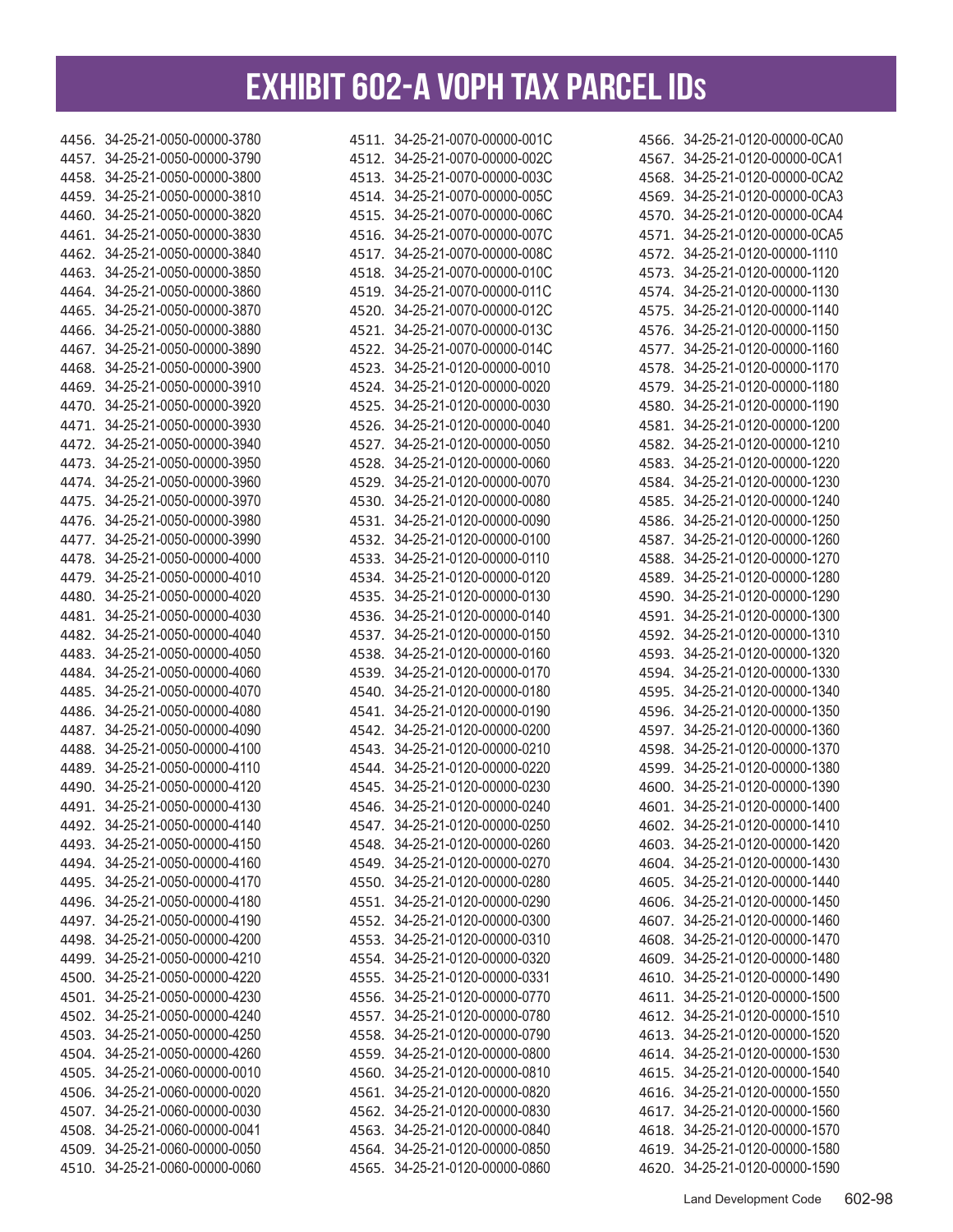| 4621. 34-25-21-0120-00000-1600 | 4676. 34-25-21-0120-00000-3100 | 4731. 34-25-21-0120-00000-3650 |
|--------------------------------|--------------------------------|--------------------------------|
| 4622. 34-25-21-0120-00000-1610 | 4677. 34-25-21-0120-00000-3110 | 4732. 34-25-21-0120-00000-3660 |
| 4623. 34-25-21-0120-00000-1620 | 4678. 34-25-21-0120-00000-3120 | 4733. 34-25-21-0120-00000-3670 |
| 4624. 34-25-21-0120-00000-1630 | 4679. 34-25-21-0120-00000-3130 | 4734. 34-25-21-0120-00000-3680 |
| 4625. 34-25-21-0120-00000-1640 | 4680. 34-25-21-0120-00000-3140 | 4735. 34-25-21-0120-00000-3690 |
| 4626. 34-25-21-0120-00000-1650 | 4681. 34-25-21-0120-00000-3150 | 4736. 34-25-21-0120-00000-3700 |
| 4627. 34-25-21-0120-00000-1660 | 4682. 34-25-21-0120-00000-3160 | 4737. 34-25-21-0120-00000-3710 |
| 4628. 34-25-21-0120-00000-1670 | 4683. 34-25-21-0120-00000-3170 | 4738. 34-25-21-0120-00000-3720 |
| 4629. 34-25-21-0120-00000-1680 | 4684. 34-25-21-0120-00000-3180 | 4739. 34-25-21-0120-00000-3730 |
| 4630. 34-25-21-0120-00000-1690 | 4685. 34-25-21-0120-00000-3190 | 4740. 34-25-21-0120-00000-3740 |
| 4631. 34-25-21-0120-00000-1700 | 4686. 34-25-21-0120-00000-3200 | 4741. 34-25-21-0120-00000-3750 |
| 4632. 34-25-21-0120-00000-1710 | 4687. 34-25-21-0120-00000-3210 | 4742. 34-25-21-0120-00000-3760 |
| 4633. 34-25-21-0120-00000-1720 | 4688. 34-25-21-0120-00000-3220 | 4743. 34-25-21-0120-00000-3770 |
| 4634. 34-25-21-0120-00000-1730 | 4689. 34-25-21-0120-00000-3230 | 4744. 34-25-21-0120-00000-3780 |
| 4635. 34-25-21-0120-00000-1740 | 4690. 34-25-21-0120-00000-3240 | 4745. 34-25-21-0120-00000-3790 |
| 4636. 34-25-21-0120-00000-1750 | 4691. 34-25-21-0120-00000-3250 | 4746. 34-25-21-0120-00000-3800 |
| 4637. 34-25-21-0120-00000-1760 | 4692. 34-25-21-0120-00000-3260 | 4747. 34-25-21-0120-00000-3810 |
| 4638. 34-25-21-0120-00000-1770 | 4693. 34-25-21-0120-00000-3270 | 4748. 34-25-21-0120-00000-3820 |
| 4639. 34-25-21-0120-00000-1780 | 4694. 34-25-21-0120-00000-3280 | 4749. 34-25-21-0120-00000-3830 |
| 4640. 34-25-21-0120-00000-1790 | 4695. 34-25-21-0120-00000-3290 | 4750. 34-25-21-0120-00000-3840 |
| 4641. 34-25-21-0120-00000-1800 | 4696. 34-25-21-0120-00000-3300 | 4751. 35-25-20-0000-00100-0000 |
| 4642. 34-25-21-0120-00000-1810 | 4697. 34-25-21-0120-00000-3310 | 4752. 35-25-20-0000-00100-0010 |
| 4643. 34-25-21-0120-00000-1820 | 4698. 34-25-21-0120-00000-3320 | 4753. 35-25-20-0000-00100-0011 |
| 4644. 34-25-21-0120-00000-1830 | 4699. 34-25-21-0120-00000-3330 | 4754. 35-25-20-0000-00100-0012 |
| 4645. 34-25-21-0120-00000-1840 | 4700. 34-25-21-0120-00000-3340 | 4755. 35-25-20-0000-00100-0020 |
| 4646. 34-25-21-0120-00000-1850 | 4701. 34-25-21-0120-00000-3350 | 4756. 35-25-20-0000-00100-002A |
| 4647. 34-25-21-0120-00000-1860 | 4702. 34-25-21-0120-00000-3360 | 4757. 35-25-20-0000-00100-00A0 |
| 4648. 34-25-21-0120-00000-1870 | 4703. 34-25-21-0120-00000-3370 | 4758. 35-25-20-0000-00100-00S0 |
| 4649. 34-25-21-0120-00000-1880 | 4704. 34-25-21-0120-00000-3380 | 4759. 35-25-20-0000-00200-0000 |
| 4650. 34-25-21-0120-00000-1890 | 4705. 34-25-21-0120-00000-3390 | 4760. 35-25-20-0000-49900-0010 |
|                                |                                |                                |
| 4651. 34-25-21-0120-00000-1900 | 4706. 34-25-21-0120-00000-3400 | 4761. 35-25-20-0000-49900-0020 |
| 4652. 34-25-21-0120-00000-1910 | 4707. 34-25-21-0120-00000-3410 | 4762. 35-25-20-0000-49900-00FS |
| 4653. 34-25-21-0120-00000-1920 | 4708. 34-25-21-0120-00000-3420 | 4763. 35-25-20-0010-00800-0010 |
| 4654. 34-25-21-0120-00000-1930 | 4709. 34-25-21-0120-00000-3430 | 4764. 35-25-20-0010-00800-0020 |
| 4655. 34-25-21-0120-00000-2890 | 4710. 34-25-21-0120-00000-3440 | 4765. 35-25-20-0010-00800-0030 |
| 4656. 34-25-21-0120-00000-2900 | 4711. 34-25-21-0120-00000-3450 | 4766. 35-25-20-0010-00800-0040 |
| 4657. 34-25-21-0120-00000-2910 | 4712. 34-25-21-0120-00000-3460 | 4767. 35-25-20-0010-00800-0050 |
| 4658. 34-25-21-0120-00000-2920 | 4713. 34-25-21-0120-00000-3470 | 4768. 35-25-20-0010-00800-0060 |
| 4659. 34-25-21-0120-00000-2930 | 4714. 34-25-21-0120-00000-3480 | 4769. 35-25-20-0010-00800-0070 |
| 4660. 34-25-21-0120-00000-2940 | 4715. 34-25-21-0120-00000-3490 | 4770. 35-25-20-0010-00800-0080 |
| 4661. 34-25-21-0120-00000-2950 | 4716. 34-25-21-0120-00000-3500 | 4771. 35-25-20-0010-00800-0090 |
| 4662. 34-25-21-0120-00000-2960 | 4717. 34-25-21-0120-00000-3510 | 4772. 35-25-20-0010-00800-0100 |
| 4663. 34-25-21-0120-00000-2970 | 4718. 34-25-21-0120-00000-3520 | 4773. 35-25-20-0010-00800-0110 |
| 4664. 34-25-21-0120-00000-2980 | 4719. 34-25-21-0120-00000-3530 | 4774. 35-25-20-0010-00800-0120 |
| 4665. 34-25-21-0120-00000-2990 | 4720. 34-25-21-0120-00000-3540 | 4775. 35-25-20-0010-00800-0130 |
| 4666. 34-25-21-0120-00000-3000 | 4721. 34-25-21-0120-00000-3550 | 4776. 35-25-20-0010-00800-0140 |
| 4667. 34-25-21-0120-00000-3010 | 4722. 34-25-21-0120-00000-3560 | 4777. 35-25-20-0010-00900-0010 |
| 4668. 34-25-21-0120-00000-3020 | 4723. 34-25-21-0120-00000-3570 | 4778. 35-25-20-0010-00900-0020 |
| 4669. 34-25-21-0120-00000-3030 | 4724. 34-25-21-0120-00000-3580 | 4779. 35-25-20-0010-00900-0030 |
| 4670. 34-25-21-0120-00000-3040 | 4725. 34-25-21-0120-00000-3590 | 4780. 35-25-20-0010-00900-0040 |
| 4671. 34-25-21-0120-00000-3050 | 4726. 34-25-21-0120-00000-3600 | 4781. 35-25-20-0010-00900-0050 |
| 4672. 34-25-21-0120-00000-3060 | 4727. 34-25-21-0120-00000-3610 | 4782. 35-25-20-0010-00900-0060 |
| 4673. 34-25-21-0120-00000-3070 | 4728. 34-25-21-0120-00000-3620 | 4783. 35-25-20-0010-00900-0070 |
| 4674. 34-25-21-0120-00000-3080 | 4729. 34-25-21-0120-00000-3630 | 4784. 35-25-20-0010-00900-0080 |
| 4675. 34-25-21-0120-00000-3090 | 4730. 34-25-21-0120-00000-3640 | 4785. 35-25-20-0010-00900-0090 |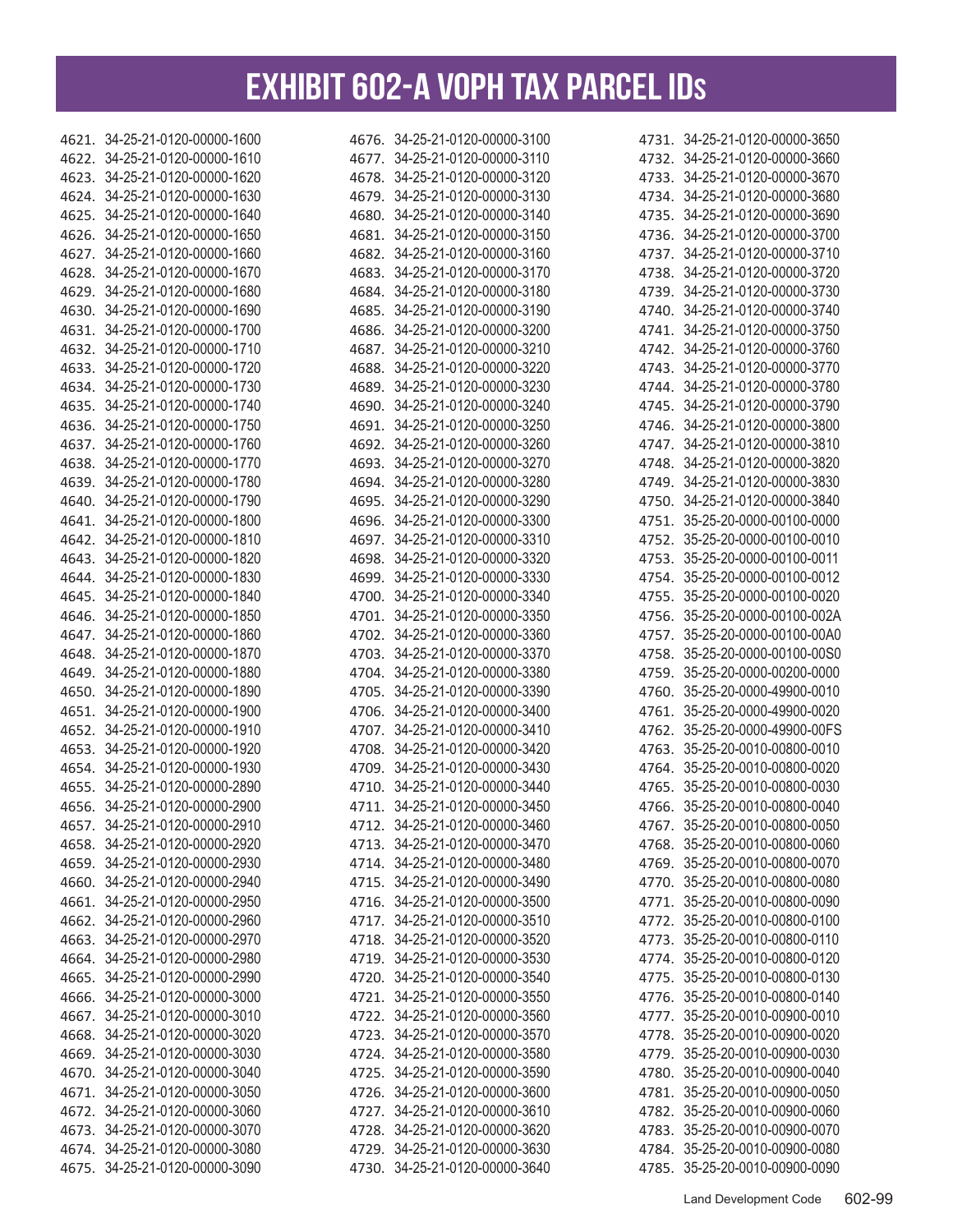| 4786. 35-25-20-0010-00900-0100                                   | 4841. 35-25-20-0010-01400-0020 | 4896. 35-25-20-0010-01500-0350                                   |
|------------------------------------------------------------------|--------------------------------|------------------------------------------------------------------|
| 4787. 35-25-20-0010-00900-0110                                   | 4842. 35-25-20-0010-01400-0030 | 4897. 35-25-20-0010-01500-0360                                   |
| 4788. 35-25-20-0010-00900-0120                                   | 4843. 35-25-20-0010-01400-0040 | 4898. 35-25-20-0010-01500-0370                                   |
| 4789. 35-25-20-0010-00900-0130                                   | 4844. 35-25-20-0010-01400-0050 | 4899. 35-25-20-0010-01500-0380                                   |
| 4790. 35-25-20-0010-00900-0140                                   | 4845. 35-25-20-0010-01400-0060 | 4900. 35-25-20-0010-01500-0390                                   |
| 4791. 35-25-20-0010-00900-0150                                   | 4846. 35-25-20-0010-01400-0070 | 4901. 35-25-20-0010-01500-0400                                   |
| 4792. 35-25-20-0010-00900-0160                                   | 4847. 35-25-20-0010-01400-0080 | 4902. 35-25-20-0010-01500-0410                                   |
| 4793. 35-25-20-0010-01000-0010                                   | 4848. 35-25-20-0010-01400-0090 | 4903. 35-25-20-0010-01500-0420                                   |
| 4794. 35-25-20-0010-01000-0020                                   | 4849. 35-25-20-0010-01400-0100 | 4904. 35-25-20-0010-01500-0430                                   |
| 4795. 35-25-20-0010-01000-0030                                   | 4850. 35-25-20-0010-01400-0110 | 4905. 35-25-20-0010-01500-0440                                   |
| 4796. 35-25-20-0010-01000-0040                                   | 4851. 35-25-20-0010-01400-0120 | 4906. 35-25-20-0010-01500-0450                                   |
| 4797. 35-25-20-0010-01000-0050                                   | 4852. 35-25-20-0010-01400-0130 | 4907. 35-25-20-0010-01500-0460                                   |
| 4798. 35-25-20-0010-01000-0060                                   | 4853. 35-25-20-0010-01400-0140 | 4908. 35-25-20-0010-01500-0470                                   |
| 4799. 35-25-20-0010-01000-0070                                   | 4854. 35-25-20-0010-01400-0150 | 4909. 35-25-20-0010-01500-0480                                   |
| 4800. 35-25-20-0010-01000-0080                                   | 4855. 35-25-20-0010-01400-0160 | 4910. 35-25-20-0010-01500-0490                                   |
| 4801. 35-25-20-0010-01000-0090                                   | 4856. 35-25-20-0010-01400-0170 | 4911. 35-25-20-0010-01500-0500                                   |
| 4802. 35-25-20-0010-01100-0010                                   | 4857. 35-25-20-0010-01400-0180 | 4912. 35-25-20-0010-01500-0510                                   |
| 4803. 35-25-20-0010-01100-0020                                   | 4858. 35-25-20-0010-01400-0190 | 4913. 35-25-20-0010-01500-0520                                   |
| 4804. 35-25-20-0010-01100-0030                                   | 4859. 35-25-20-0010-01400-0200 | 4914. 35-25-20-0010-01500-0530                                   |
| 4805. 35-25-20-0010-01100-0040                                   | 4860. 35-25-20-0010-01400-0210 | 4915. 35-25-20-0010-01500-0540                                   |
| 4806. 35-25-20-0010-01100-0050                                   | 4861. 35-25-20-0010-01400-0220 | 4916. 35-25-20-0010-01500-0550                                   |
| 4807. 35-25-20-0010-01100-0060                                   | 4862. 35-25-20-0010-01500-0010 | 4917. 35-25-20-0010-01500-0560                                   |
| 4808. 35-25-20-0010-01100-0070                                   | 4863. 35-25-20-0010-01500-0020 | 4918. 35-25-20-0010-01500-0570                                   |
| 4809. 35-25-20-0010-01100-0080                                   | 4864. 35-25-20-0010-01500-0030 | 4919. 35-25-20-0010-01600-0010                                   |
| 4810. 35-25-20-0010-01100-0090                                   | 4865. 35-25-20-0010-01500-0040 | 4920. 35-25-20-0010-01600-0020                                   |
| 4811. 35-25-20-0010-01100-0100                                   | 4866. 35-25-20-0010-01500-0050 | 4921. 35-25-20-0010-01600-0030                                   |
| 4812. 35-25-20-0010-01100-0110                                   | 4867. 35-25-20-0010-01500-0060 | 4922. 35-25-20-0010-01600-0040                                   |
| 4813. 35-25-20-0010-01100-0120                                   | 4868. 35-25-20-0010-01500-0070 | 4923. 35-25-20-0010-01700-0010                                   |
| 4814. 35-25-20-0010-01100-0130                                   | 4869. 35-25-20-0010-01500-0080 | 4924. 35-25-20-0010-01700-0020                                   |
| 4815. 35-25-20-0010-01100-0140                                   | 4870. 35-25-20-0010-01500-0090 | 4925. 35-25-20-0010-01700-0030                                   |
| 4816. 35-25-20-0010-01200-0010                                   | 4871. 35-25-20-0010-01500-0100 | 4926. 35-25-20-0010-01700-0040                                   |
| 4817. 35-25-20-0010-01200-0020                                   | 4872. 35-25-20-0010-01500-0110 | 4927. 35-25-20-0010-01700-0050                                   |
| 4818. 35-25-20-0010-01200-0030                                   | 4873. 35-25-20-0010-01500-0120 | 4928. 35-25-20-0010-01700-0060                                   |
| 4819. 35-25-20-0010-01200-0040                                   | 4874. 35-25-20-0010-01500-0130 |                                                                  |
|                                                                  |                                | 4929. 35-25-20-0010-01700-0070                                   |
| 4820. 35-25-20-0010-01200-0050<br>4821. 35-25-20-0010-01200-0060 | 4875. 35-25-20-0010-01500-0140 | 4930. 35-25-20-0010-01700-0080<br>4931. 35-25-20-0010-01700-0090 |
|                                                                  | 4876. 35-25-20-0010-01500-0150 |                                                                  |
| 4822. 35-25-20-0010-01200-0070                                   | 4877. 35-25-20-0010-01500-0160 | 4932. 35-25-20-0010-01700-0100                                   |
| 4823. 35-25-20-0010-01200-0080                                   | 4878. 35-25-20-0010-01500-0170 | 4933. 35-25-20-0010-01700-0110                                   |
| 4824. 35-25-20-0010-01200-0090                                   | 4879. 35-25-20-0010-01500-0180 | 4934. 35-25-20-0010-01700-0120                                   |
| 4825. 35-25-20-0010-01200-0100                                   | 4880. 35-25-20-0010-01500-0190 | 4935. 35-25-20-0010-01700-0130                                   |
| 4826. 35-25-20-0010-01300-0010                                   | 4881. 35-25-20-0010-01500-0200 | 4936. 35-25-20-0010-01700-0140                                   |
| 4827. 35-25-20-0010-01300-0020                                   | 4882. 35-25-20-0010-01500-0210 | 4937. 35-25-20-0010-01700-0150                                   |
| 4828. 35-25-20-0010-01300-0030                                   | 4883. 35-25-20-0010-01500-0220 | 4938. 35-25-20-0010-01700-0160                                   |
| 4829. 35-25-20-0010-01300-0040                                   | 4884. 35-25-20-0010-01500-0230 | 4939. 35-25-20-0010-01700-0170                                   |
| 4830. 35-25-20-0010-01300-0050                                   | 4885. 35-25-20-0010-01500-0240 | 4940. 35-25-20-0010-01700-0180                                   |
| 4831. 35-25-20-0010-01300-0060                                   | 4886. 35-25-20-0010-01500-0250 | 4941. 35-25-20-0010-01700-0190                                   |
| 4832. 35-25-20-0010-01300-0070                                   | 4887. 35-25-20-0010-01500-0260 | 4942. 35-25-20-0010-01700-0200                                   |
| 4833. 35-25-20-0010-01300-0080                                   | 4888. 35-25-20-0010-01500-0270 | 4943. 35-25-20-0010-01700-0210                                   |
| 4834. 35-25-20-0010-01300-0090                                   | 4889. 35-25-20-0010-01500-0280 | 4944. 35-25-20-0010-01700-0220                                   |
| 4835. 35-25-20-0010-01300-0100                                   | 4890. 35-25-20-0010-01500-0290 | 4945. 35-25-20-0010-01800-0010                                   |
| 4836. 35-25-20-0010-01300-0110                                   | 4891. 35-25-20-0010-01500-0300 | 4946. 35-25-20-0010-01800-0020                                   |
| 4837. 35-25-20-0010-01300-0120                                   | 4892. 35-25-20-0010-01500-0310 | 4947. 35-25-20-0010-01800-0030                                   |
| 4838. 35-25-20-0010-01300-0130                                   | 4893. 35-25-20-0010-01500-0320 | 4948. 35-25-20-0010-01800-0040                                   |
| 4839. 35-25-20-0010-01300-0140                                   | 4894. 35-25-20-0010-01500-0330 | 4949. 35-25-20-0010-01800-0050                                   |
| 4840. 35-25-20-0010-01400-0010                                   | 4895. 35-25-20-0010-01500-0340 | 4950. 35-25-20-0010-01800-0060                                   |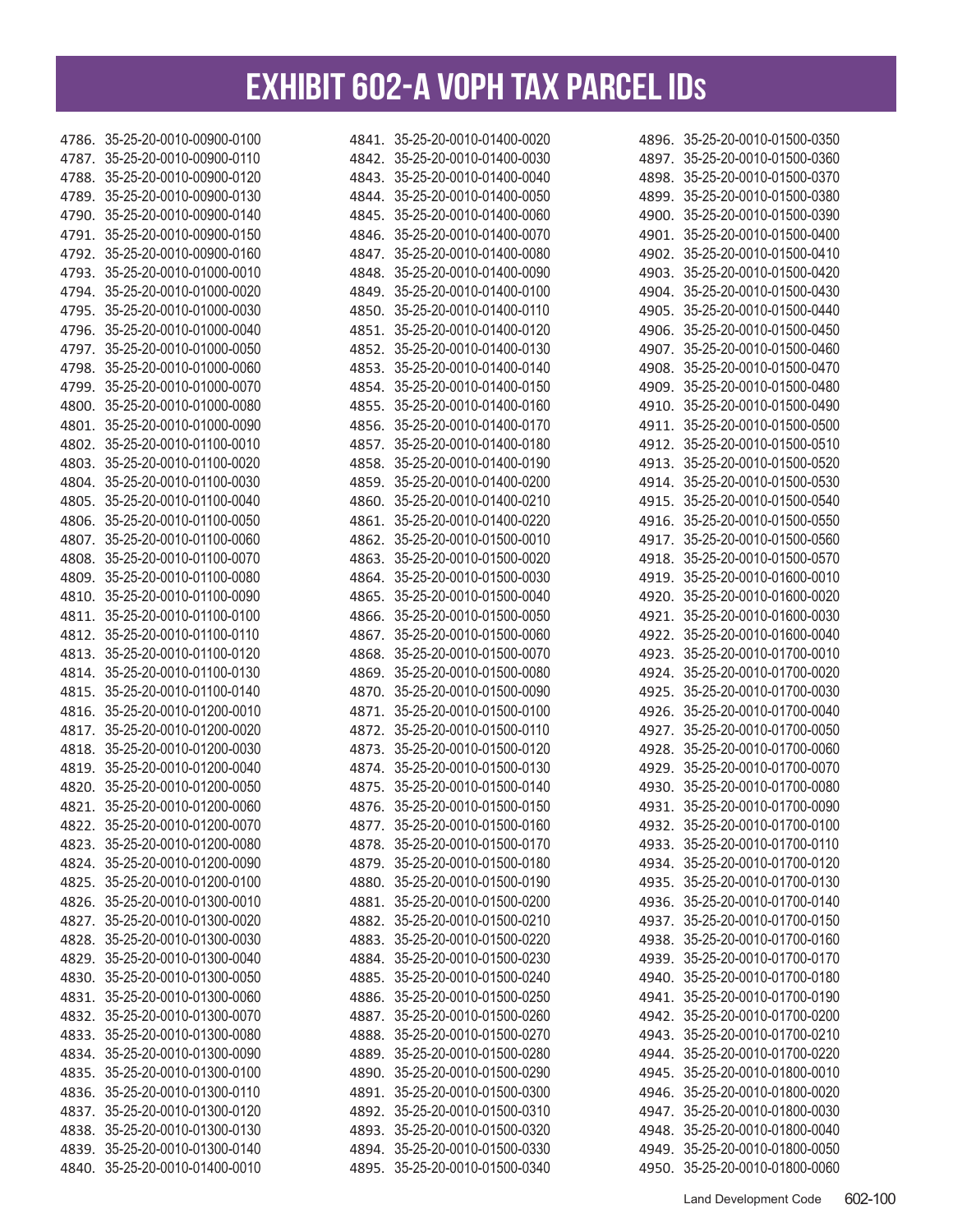| 4951. 35-25-20-0010-01800-0070 | 5006. 35-25-20-0010-09A00-0100                                   | 5061. 35-25-20-0030-02200-0170                                   |
|--------------------------------|------------------------------------------------------------------|------------------------------------------------------------------|
| 4952. 35-25-20-0010-01800-0080 | 5007. 35-25-20-0010-09A00-0110                                   | 5062. 35-25-20-0030-02200-0180                                   |
| 4953. 35-25-20-0010-01800-0090 | 5008. 35-25-20-0010-09A00-0120                                   | 5063. 35-25-20-0030-02200-0190                                   |
| 4954. 35-25-20-0010-01800-0100 | 5009. 35-25-20-0010-09A00-0130                                   | 5064. 35-25-20-0030-02200-0200                                   |
| 4955. 35-25-20-0010-01800-0110 | 5010. 35-25-20-0010-09A00-0140                                   | 5065. 35-25-20-0030-02200-0210                                   |
| 4956. 35-25-20-0010-01800-0120 | 5011. 35-25-20-0010-09A00-0150                                   | 5066. 35-25-20-0030-02200-0220                                   |
| 4957. 35-25-20-0010-01800-0130 | 5012. 35-25-20-0010-09A00-0160                                   | 5067. 35-25-20-0030-02200-0230                                   |
| 4958. 35-25-20-0010-01800-0140 | 5013. 35-25-20-0010-09A00-0170                                   | 5068. 35-25-20-0030-02200-0240                                   |
| 4959. 35-25-20-0010-01800-0150 | 5014. 35-25-20-0010-09A00-0180                                   | 5069. 35-25-20-0030-02200-0250                                   |
| 4960. 35-25-20-0010-01800-0160 | 5015. 35-25-20-0010-09A00-0190                                   | 5070. 35-25-20-0030-02200-0260                                   |
| 4961. 35-25-20-0010-01900-0010 | 5016. 35-25-20-0010-09A00-0200                                   | 5071. 35-25-20-0030-02300-0010                                   |
| 4962. 35-25-20-0010-01900-0020 | 5017. 35-25-20-0010-09A00-0210                                   | 5072. 35-25-20-0030-02300-0020                                   |
| 4963. 35-25-20-0010-01900-0030 | 5018. 35-25-20-0010-0A100-0000                                   | 5073. 35-25-20-0030-02300-0030                                   |
| 4964. 35-25-20-0010-01900-0040 | 5019. 35-25-20-0010-0A200-0000                                   | 5074. 35-25-20-0030-02300-0040                                   |
| 4965. 35-25-20-0010-01900-0050 | 5020. 35-25-20-0010-0A300-0000                                   | 5075. 35-25-20-0030-02300-0050                                   |
| 4966. 35-25-20-0010-01900-0060 | 5021. 35-25-20-0010-0A400-0000                                   | 5076. 35-25-20-0030-02300-0060                                   |
| 4967. 35-25-20-0010-01900-0070 | 5022. 35-25-20-0010-0B300-0000                                   | 5077. 35-25-20-0030-02300-0070                                   |
| 4968. 35-25-20-0010-01900-0080 | 5023. 35-25-20-0010-0B400-0000                                   | 5078. 35-25-20-0030-02300-0080                                   |
| 4969. 35-25-20-0010-01900-0090 | 5024. 35-25-20-0010-0B500-0000                                   | 5079. 35-25-20-0030-02300-0090                                   |
| 4970. 35-25-20-0010-01900-0100 | 5025. 35-25-20-0010-0B600-0000                                   | 5080. 35-25-20-0030-02300-0100                                   |
| 4971. 35-25-20-0010-01900-0110 | 5026. 35-25-20-0010-0P300-0000                                   | 5081. 35-25-20-0030-02300-0110                                   |
| 4972. 35-25-20-0010-01900-0120 | 5027. 35-25-20-0010-0P400-0000                                   | 5082. 35-25-20-0030-02300-0120                                   |
| 4973. 35-25-20-0010-01900-0130 | 5028. 35-25-20-0010-0P500-0000                                   | 5083. 35-25-20-0030-02300-0130                                   |
| 4974. 35-25-20-0010-01900-0140 | 5029. 35-25-20-0010-0P600-0000                                   | 5084. 35-25-20-0030-02300-0140                                   |
| 4975. 35-25-20-0010-01900-0150 | 5030. 35-25-20-0010-0Z100-0000                                   | 5085. 35-25-20-0030-02300-0150                                   |
| 4976. 35-25-20-0010-01900-0160 | 5031. 35-25-20-0010-49900-0000                                   | 5086. 35-25-20-0030-02300-0160                                   |
| 4977. 35-25-20-0010-01900-0170 | 5032. 35-25-20-0010-B3A00-0000                                   | 5087. 35-25-20-0030-02300-0170                                   |
| 4978. 35-25-20-0010-01900-0180 | 5033. 35-25-20-0010-B3B00-0000                                   | 5088. 35-25-20-0030-02300-0180                                   |
| 4979. 35-25-20-0010-01900-0190 | 5034. 35-25-20-0020-01700-0230                                   | 5089. 35-25-20-0030-02300-0190                                   |
| 4980. 35-25-20-0010-01900-0200 | 5035. 35-25-20-0020-0A400-0000                                   | 5090. 35-25-20-0030-02300-0200                                   |
| 4981. 35-25-20-0010-01900-0210 | 5036. 35-25-20-0020-0B400-0000                                   | 5091. 35-25-20-0030-02300-0210                                   |
|                                |                                                                  |                                                                  |
| 4982. 35-25-20-0010-01900-0220 | 5037. 35-25-20-0030-00000-0A50                                   | 5092. 35-25-20-0030-02300-0220<br>5093. 35-25-20-0030-02300-0230 |
| 4983. 35-25-20-0010-01900-0230 | 5038. 35-25-20-0030-00000-0B70<br>5039. 35-25-20-0030-00000-0B80 | 5094. 35-25-20-0030-02300-0240                                   |
| 4984. 35-25-20-0010-01900-0240 |                                                                  |                                                                  |
| 4985. 35-25-20-0010-01900-0250 | 5040. 35-25-20-0030-00000-0B90                                   | 5095. 35-25-20-0030-02300-0250                                   |
| 4986. 35-25-20-0010-01900-0260 | 5041. 35-25-20-0030-00000-0P70                                   | 5096. 35-25-20-0030-02300-0260                                   |
| 4987. 35-25-20-0010-01900-0270 | 5042. 35-25-20-0030-00000-0P80                                   | 5097. 35-25-20-0030-02300-0270                                   |
| 4988. 35-25-20-0010-01900-0280 | 5043. 35-25-20-0030-00000-0P90                                   | 5098. 35-25-20-0030-02400-0010                                   |
| 4989. 35-25-20-0010-01900-0290 | 5044. 35-25-20-0030-00000-B100                                   | 5099. 35-25-20-0030-02400-0020                                   |
| 4990. 35-25-20-0010-01900-0300 | 5045. 35-25-20-0030-02200-0010                                   | 5100. 35-25-20-0030-02400-0030                                   |
| 4991. 35-25-20-0010-01900-0310 | 5046. 35-25-20-0030-02200-0020                                   | 5101. 35-25-20-0030-02400-0040                                   |
| 4992. 35-25-20-0010-01900-0320 | 5047. 35-25-20-0030-02200-0030                                   | 5102. 35-25-20-0030-02400-0050                                   |
| 4993. 35-25-20-0010-01900-0330 | 5048. 35-25-20-0030-02200-0040                                   | 5103. 35-25-20-0030-02400-0060                                   |
| 4994. 35-25-20-0010-01900-0340 | 5049. 35-25-20-0030-02200-0050                                   | 5104. 35-25-20-0030-02400-0070                                   |
| 4995. 35-25-20-0010-01900-0350 | 5050. 35-25-20-0030-02200-0060                                   | 5105. 35-25-20-0030-02400-0080                                   |
| 4996. 35-25-20-0010-01900-0360 | 5051. 35-25-20-0030-02200-0070                                   | 5106. 35-25-20-0030-02400-0090                                   |
| 4997. 35-25-20-0010-09A00-0010 | 5052. 35-25-20-0030-02200-0080                                   | 5107. 35-25-20-0030-02400-0100                                   |
| 4998. 35-25-20-0010-09A00-0020 | 5053. 35-25-20-0030-02200-0090                                   | 5108. 35-25-20-0030-02500-0010                                   |
| 4999. 35-25-20-0010-09A00-0030 | 5054. 35-25-20-0030-02200-0100                                   | 5109. 35-25-20-0030-02500-0020                                   |
| 5000. 35-25-20-0010-09A00-0040 | 5055. 35-25-20-0030-02200-0110                                   | 5110. 35-25-20-0030-02500-0030                                   |
| 5001. 35-25-20-0010-09A00-0050 | 5056. 35-25-20-0030-02200-0120                                   | 5111. 35-25-20-0030-02500-0040                                   |
| 5002. 35-25-20-0010-09A00-0060 | 5057. 35-25-20-0030-02200-0130                                   | 5112. 35-25-20-0030-02500-0050                                   |
| 5003. 35-25-20-0010-09A00-0070 | 5058. 35-25-20-0030-02200-0140                                   | 5113. 35-25-20-0030-02500-0060                                   |
| 5004. 35-25-20-0010-09A00-0080 | 5059. 35-25-20-0030-02200-0150                                   | 5114. 35-25-20-0030-02500-0070                                   |
| 5005. 35-25-20-0010-09A00-0090 | 5060. 35-25-20-0030-02200-0160                                   | 5115. 35-25-20-0030-02500-0080                                   |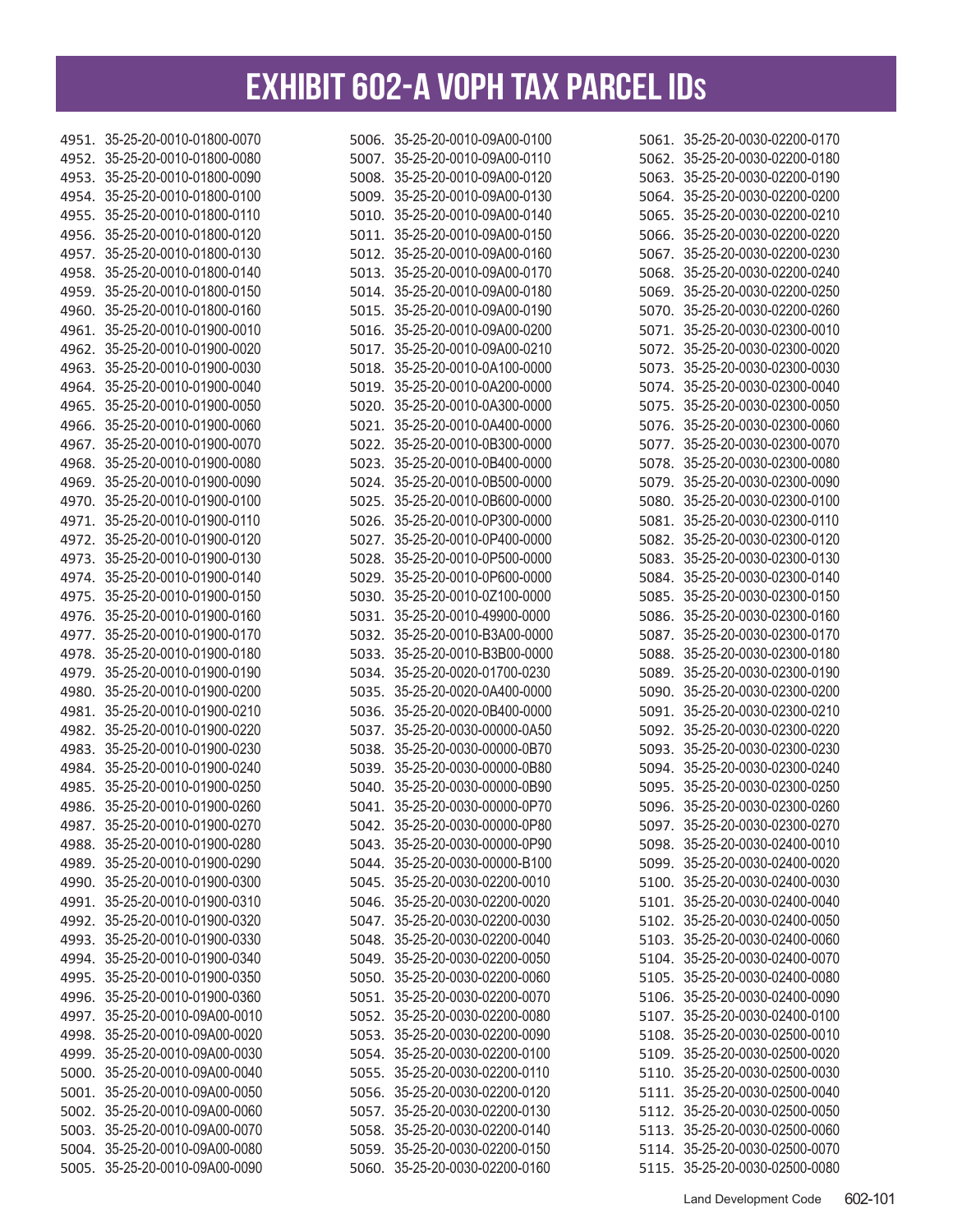| 5116. 35-25-20-0030-02500-0090 | 5171. 35-25-20-0030-02700-0020 | 5226. 35-25-20-0030-02800-0170 |
|--------------------------------|--------------------------------|--------------------------------|
| 5117. 35-25-20-0030-02500-0100 | 5172. 35-25-20-0030-02700-0030 | 5227. 35-25-20-0030-02800-0180 |
| 5118. 35-25-20-0030-02500-0110 | 5173. 35-25-20-0030-02700-0040 | 5228. 35-25-20-0030-02800-0190 |
| 5119. 35-25-20-0030-02500-0120 | 5174. 35-25-20-0030-02700-0050 | 5229. 35-25-20-0030-02800-0200 |
| 5120. 35-25-20-0030-02500-0130 | 5175. 35-25-20-0030-02700-0060 | 5230. 35-25-20-0030-02800-0210 |
| 5121. 35-25-20-0030-02500-0140 | 5176. 35-25-20-0030-02700-0070 | 5231. 35-25-20-0030-02800-0220 |
| 5122. 35-25-20-0030-02500-0150 | 5177. 35-25-20-0030-02700-0080 | 5232. 35-25-20-0030-02800-0230 |
| 5123. 35-25-20-0030-02500-0160 | 5178. 35-25-20-0030-02700-0090 | 5233. 35-25-20-0030-02800-0240 |
| 5124. 35-25-20-0030-02500-0170 | 5179. 35-25-20-0030-02700-0100 | 5234. 35-25-20-0030-49900-0000 |
| 5125. 35-25-20-0030-02500-0180 | 5180. 35-25-20-0030-02700-0110 | 5235. 35-25-20-0040-0B300-0000 |
| 5126. 35-25-20-0030-02500-0190 | 5181. 35-25-20-0030-02700-0120 | 5236. 35-25-20-0050-00000-0A60 |
| 5127. 35-25-20-0030-02500-0200 | 5182. 35-25-20-0030-02700-0130 | 5237. 35-25-20-0050-00000-0B40 |
| 5128. 35-25-20-0030-02500-0210 | 5183. 35-25-20-0030-02700-0140 | 5238. 35-25-20-0050-03100-0010 |
| 5129. 35-25-20-0030-02500-0220 | 5184. 35-25-20-0030-02700-0150 | 5239. 35-25-20-0050-03100-0020 |
| 5130. 35-25-20-0030-02500-0230 | 5185. 35-25-20-0030-02700-0160 | 5240. 35-25-20-0050-03100-0030 |
| 5131. 35-25-20-0030-02500-0240 | 5186. 35-25-20-0030-02700-0170 | 5241. 35-25-20-0050-03100-0040 |
| 5132. 35-25-20-0030-02500-0250 | 5187. 35-25-20-0030-02700-0180 | 5242. 35-25-20-0050-03100-0050 |
| 5133. 35-25-20-0030-02500-0260 | 5188. 35-25-20-0030-02700-0190 | 5243. 35-25-20-0050-031B0-0010 |
| 5134. 35-25-20-0030-02500-0270 | 5189. 35-25-20-0030-02700-0200 | 5244. 35-25-20-0050-031B0-0020 |
| 5135. 35-25-20-0030-02500-0280 | 5190. 35-25-20-0030-02700-0210 | 5245. 35-25-20-0050-031B0-0030 |
| 5136. 35-25-20-0030-02500-0290 | 5191. 35-25-20-0030-02700-0220 | 5246. 35-25-20-0050-031B0-0040 |
| 5137. 35-25-20-0030-02500-0300 | 5192. 35-25-20-0030-02700-0230 | 5247. 35-25-20-0050-031B0-0050 |
| 5138. 35-25-20-0030-02500-0310 | 5193. 35-25-20-0030-02700-0240 | 5248. 35-25-20-0050-031B0-0060 |
| 5139. 35-25-20-0030-02500-0320 | 5194. 35-25-20-0030-02700-0250 | 5249. 35-25-20-0050-031C0-0010 |
| 5140. 35-25-20-0030-02500-0330 | 5195. 35-25-20-0030-02700-0260 | 5250. 35-25-20-0050-031C0-0020 |
| 5141. 35-25-20-0030-02500-0340 | 5196. 35-25-20-0030-02700-0270 | 5251. 35-25-20-0050-031C0-0030 |
| 5142. 35-25-20-0030-02500-0350 | 5197. 35-25-20-0030-02700-0280 | 5252. 35-25-20-0050-031C0-0040 |
| 5143. 35-25-20-0030-02500-0360 | 5198. 35-25-20-0030-02700-0290 | 5253. 35-25-20-0050-031C0-0050 |
| 5144. 35-25-20-0030-02500-0370 | 5199. 35-25-20-0030-02700-0300 | 5254. 35-25-20-0050-031C0-0060 |
| 5145. 35-25-20-0030-02500-0380 | 5200. 35-25-20-0030-02700-0310 | 5255. 35-25-20-0050-031C0-0070 |
| 5146. 35-25-20-0030-02600-0010 | 5201. 35-25-20-0030-02700-0320 | 5256. 35-25-20-0050-031C0-0080 |
| 5147. 35-25-20-0030-02600-0020 | 5202. 35-25-20-0030-02700-0330 | 5257. 35-25-20-0050-031C0-0090 |
| 5148. 35-25-20-0030-02600-0030 | 5203. 35-25-20-0030-02700-0340 | 5258. 35-25-20-0050-031C0-0100 |
| 5149. 35-25-20-0030-02600-0040 | 5204. 35-25-20-0030-02700-0350 | 5259. 35-25-20-0050-031C0-0110 |
|                                |                                |                                |
| 5150. 35-25-20-0030-02600-0050 | 5205. 35-25-20-0030-02700-0360 | 5260. 35-25-20-0050-031C0-0120 |
| 5151. 35-25-20-0030-02600-0060 | 5206. 35-25-20-0030-02700-0370 | 5261. 35-25-20-0050-031C0-0130 |
| 5152. 35-25-20-0030-02600-0070 | 5207. 35-25-20-0030-02700-0380 | 5262. 36-25-20-0000-00100-0000 |
| 5153. 35-25-20-0030-02600-0080 | 5208. 35-25-20-0030-02700-0390 | 5263. 36-25-20-0010-00000-0A70 |
| 5154. 35-25-20-0030-02600-0090 | 5209. 35-25-20-0030-02700-0400 | 5264. 36-25-20-0010-00000-B110 |
| 5155. 35-25-20-0030-02600-0100 | 5210. 35-25-20-0030-02800-0010 | 5265. 36-25-20-0010-00000-B120 |
| 5156. 35-25-20-0030-02600-0110 | 5211. 35-25-20-0030-02800-0020 | 5266. 36-25-20-0010-00000-P120 |
| 5157. 35-25-20-0030-02600-0120 | 5212. 35-25-20-0030-02800-0030 | 5267. 36-25-20-0010-03200-0010 |
| 5158. 35-25-20-0030-02600-0130 | 5213. 35-25-20-0030-02800-0040 | 5268. 36-25-20-0010-03200-0020 |
| 5159. 35-25-20-0030-02600-0140 | 5214. 35-25-20-0030-02800-0050 | 5269. 36-25-20-0010-03200-0030 |
| 5160. 35-25-20-0030-02600-0150 | 5215. 35-25-20-0030-02800-0060 | 5270. 36-25-20-0010-03200-0040 |
| 5161. 35-25-20-0030-02600-0160 | 5216. 35-25-20-0030-02800-0070 | 5271. 36-25-20-0010-03200-0050 |
| 5162. 35-25-20-0030-02600-0170 | 5217. 35-25-20-0030-02800-0080 | 5272. 36-25-20-0010-03200-0060 |
| 5163. 35-25-20-0030-02600-0180 | 5218. 35-25-20-0030-02800-0090 | 5273. 36-25-20-0010-03200-0070 |
| 5164. 35-25-20-0030-02600-0190 | 5219. 35-25-20-0030-02800-0100 | 5274. 36-25-20-0010-03200-0080 |
| 5165. 35-25-20-0030-02600-0200 | 5220. 35-25-20-0030-02800-0110 | 5275. 36-25-20-0010-03200-0090 |
| 5166. 35-25-20-0030-02600-0210 | 5221. 35-25-20-0030-02800-0120 | 5276. 36-25-20-0010-03200-0100 |
| 5167. 35-25-20-0030-02600-0220 | 5222. 35-25-20-0030-02800-0130 | 5277. 36-25-20-0010-03200-0110 |
| 5168. 35-25-20-0030-02600-0230 | 5223. 35-25-20-0030-02800-0140 | 5278. 36-25-20-0010-03200-0120 |
| 5169. 35-25-20-0030-02600-0240 | 5224. 35-25-20-0030-02800-0150 | 5279. 36-25-20-0010-03200-0130 |
| 5170. 35-25-20-0030-02700-0010 | 5225. 35-25-20-0030-02800-0160 | 5280. 36-25-20-0010-03200-0140 |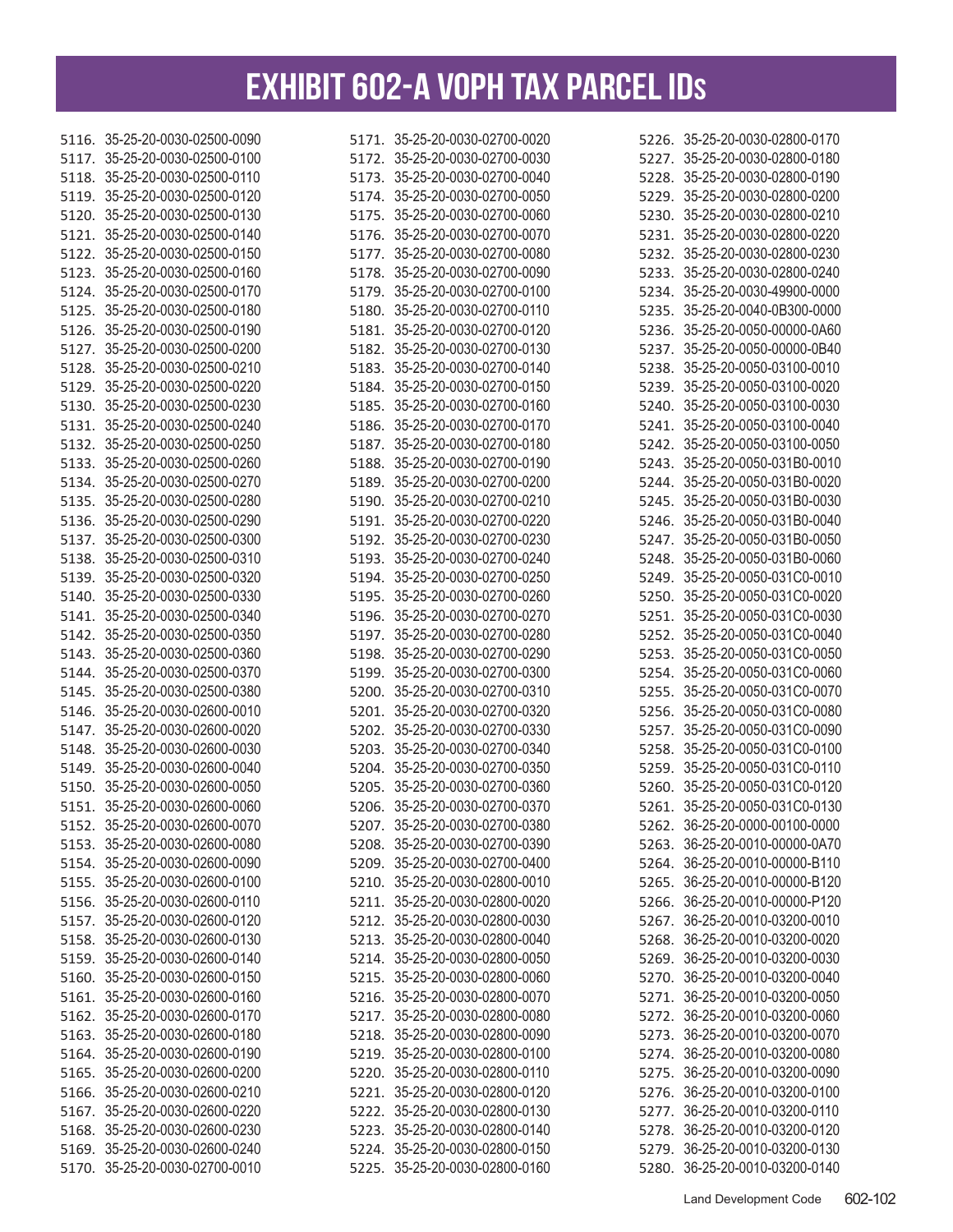| 5281. 36-25-20-0010-03200-0150 | 5336. 36-25-20-0010-03500-0120 | 5391. 36-25-20-0020-04500-0070 |
|--------------------------------|--------------------------------|--------------------------------|
| 5282. 36-25-20-0010-03200-0160 | 5337. 36-25-20-0010-03500-0130 | 5392. 36-25-20-0020-04500-0080 |
| 5283. 36-25-20-0010-03200-0170 | 5338. 36-25-20-0010-03500-0140 | 5393. 36-25-20-0020-04600-0010 |
| 5284. 36-25-20-0010-03200-0180 | 5339. 36-25-20-0010-03500-0150 | 5394. 36-25-20-0020-04600-0020 |
| 5285. 36-25-20-0010-03200-0190 | 5340. 36-25-20-0010-03500-0160 | 5395. 36-25-20-0020-04600-0030 |
| 5286. 36-25-20-0010-03200-0200 | 5341. 36-25-20-0010-03500-0170 | 5396. 36-25-20-0020-04600-0040 |
| 5287. 36-25-20-0010-03200-0210 | 5342. 36-25-20-0010-03500-0180 | 5397. 36-25-20-0020-04600-0050 |
| 5288. 36-25-20-0010-03200-0220 | 5343. 36-25-20-0010-03500-0190 | 5398. 36-25-20-0020-04600-0060 |
| 5289. 36-25-20-0010-03200-0230 | 5344. 36-25-20-0010-03600-0010 | 5399. 36-25-20-0020-04600-0070 |
| 5290. 36-25-20-0010-03200-0240 | 5345. 36-25-20-0010-03600-0020 | 5400. 36-25-20-0020-04600-0080 |
| 5291. 36-25-20-0010-03200-0250 | 5346. 36-25-20-0010-03600-0030 | 5401. 36-25-20-0020-04600-0090 |
| 5292. 36-25-20-0010-03200-0260 | 5347. 36-25-20-0010-03600-0040 | 5402. 36-25-20-0020-04600-0100 |
| 5293. 36-25-20-0010-03200-0270 | 5348. 36-25-20-0010-03600-0050 | 5403. 36-25-20-0020-04600-0110 |
| 5294. 36-25-20-0010-03200-0280 | 5349. 36-25-20-0010-03600-0060 | 5404. 36-25-20-0020-04600-0120 |
| 5295. 36-25-20-0010-03200-0290 | 5350. 36-25-20-0010-03600-0070 | 5405. 36-25-20-0020-04600-0130 |
| 5296. 36-25-20-0010-03200-0300 | 5351. 36-25-20-0010-03600-0080 | 5406. 36-25-20-0020-04600-0140 |
| 5297. 36-25-20-0010-03200-0310 | 5352. 36-25-20-0010-03600-0090 | 5407. 36-25-20-0020-04600-0150 |
| 5298. 36-25-20-0010-03200-0320 | 5353. 36-25-20-0010-03600-0100 | 5408. 36-25-20-0020-04600-0160 |
| 5299. 36-25-20-0010-03200-0330 | 5354. 36-25-20-0010-03600-0110 | 5409. 36-25-20-0020-04600-0170 |
| 5300. 36-25-20-0010-03200-0340 | 5355. 36-25-20-0010-03600-0120 | 5410. 36-25-20-0020-04600-0180 |
| 5301. 36-25-20-0010-03200-0350 | 5356. 36-25-20-0010-03600-0130 | 5411. 36-25-20-0020-04600-0190 |
| 5302. 36-25-20-0010-03200-0360 | 5357. 36-25-20-0010-03600-0140 | 5412. 36-25-20-0020-04600-0200 |
| 5303. 36-25-20-0010-03300-0010 | 5358. 36-25-20-0020-04300-0010 | 5413. 36-25-20-0020-04600-0210 |
| 5304. 36-25-20-0010-03300-0020 | 5359. 36-25-20-0020-04300-0020 | 5414. 36-25-20-0020-04600-0220 |
| 5305. 36-25-20-0010-03300-0030 | 5360. 36-25-20-0020-04300-0030 | 5415. 36-25-20-0020-04600-0230 |
| 5306. 36-25-20-0010-03300-0040 | 5361. 36-25-20-0020-04300-0040 | 5416. 36-25-20-0020-04600-0240 |
| 5307. 36-25-20-0010-03300-0050 | 5362. 36-25-20-0020-04300-0050 | 5417. 36-25-20-0020-04600-0250 |
| 5308. 36-25-20-0010-03300-0060 | 5363. 36-25-20-0020-04300-0060 | 5418. 36-25-20-0020-04600-0260 |
| 5309. 36-25-20-0010-03400-0010 | 5364. 36-25-20-0020-04300-0070 | 5419. 36-25-20-0020-04600-0270 |
| 5310. 36-25-20-0010-03400-0020 | 5365. 36-25-20-0020-04300-0080 | 5420. 36-25-20-0020-04600-0280 |
| 5311. 36-25-20-0010-03400-0030 | 5366. 36-25-20-0020-04300-0090 | 5421. 36-25-20-0020-04600-0290 |
| 5312. 36-25-20-0010-03400-0040 | 5367. 36-25-20-0020-04300-0100 | 5422. 36-25-20-0020-04600-0300 |
| 5313. 36-25-20-0010-03400-0050 | 5368. 36-25-20-0020-04300-0110 | 5423. 36-25-20-0020-04600-0310 |
| 5314. 36-25-20-0010-03400-0060 | 5369. 36-25-20-0020-04300-0120 | 5424. 36-25-20-0020-04600-0320 |
| 5315. 36-25-20-0010-03400-0070 | 5370. 36-25-20-0020-04300-0130 | 5425. 36-25-20-0020-04600-0330 |
| 5316. 36-25-20-0010-03400-0080 | 5371. 36-25-20-0020-04300-0140 | 5426. 36-25-20-0020-04600-0340 |
| 5317. 36-25-20-0010-03400-0090 |                                |                                |
|                                | 5372. 36-25-20-0020-04300-0150 | 5427. 36-25-20-0020-04600-0350 |
| 5318. 36-25-20-0010-03400-0100 | 5373. 36-25-20-0020-04300-0160 | 5428. 36-25-20-0020-04600-0360 |
| 5319. 36-25-20-0010-03400-0110 | 5374. 36-25-20-0020-04300-0170 | 5429. 36-25-20-0020-04600-0370 |
| 5320. 36-25-20-0010-03400-0120 | 5375. 36-25-20-0020-04300-0180 | 5430. 36-25-20-0020-04600-0380 |
| 5321. 36-25-20-0010-03400-0130 | 5376. 36-25-20-0020-04300-0190 | 5431. 36-25-20-0020-04600-0390 |
| 5322. 36-25-20-0010-03400-0140 | 5377. 36-25-20-0020-04300-0200 | 5432. 36-25-20-0020-04600-0400 |
| 5323. 36-25-20-0010-03400-0150 | 5378. 36-25-20-0020-04400-0010 | 5433. 36-25-20-0020-04600-0410 |
| 5324. 36-25-20-0010-03400-0160 | 5379. 36-25-20-0020-04400-0020 | 5434. 36-25-20-0020-04600-0420 |
| 5325. 36-25-20-0010-03500-0010 | 5380. 36-25-20-0020-04400-0030 | 5435. 36-25-20-0020-04600-0430 |
| 5326. 36-25-20-0010-03500-0020 | 5381. 36-25-20-0020-04400-0040 | 5436. 36-25-20-0020-04600-0440 |
| 5327. 36-25-20-0010-03500-0030 | 5382. 36-25-20-0020-04400-0050 | 5437. 36-25-20-0020-04600-0450 |
| 5328. 36-25-20-0010-03500-0040 | 5383. 36-25-20-0020-04400-0060 | 5438. 36-25-20-0020-04600-0460 |
| 5329. 36-25-20-0010-03500-0050 | 5384. 36-25-20-0020-04400-0070 | 5439. 36-25-20-0020-04600-0470 |
| 5330. 36-25-20-0010-03500-0060 | 5385. 36-25-20-0020-04500-0010 | 5440. 36-25-20-0020-04600-0480 |
| 5331. 36-25-20-0010-03500-0070 | 5386. 36-25-20-0020-04500-0020 | 5441. 36-25-20-0020-04600-0490 |
| 5332. 36-25-20-0010-03500-0080 | 5387. 36-25-20-0020-04500-0030 | 5442. 36-25-20-0020-04700-0010 |
| 5333. 36-25-20-0010-03500-0090 | 5388. 36-25-20-0020-04500-0040 | 5443. 36-25-20-0020-04700-0020 |
| 5334. 36-25-20-0010-03500-0100 | 5389. 36-25-20-0020-04500-0050 | 5444. 36-25-20-0020-04700-0030 |
| 5335. 36-25-20-0010-03500-0110 | 5390. 36-25-20-0020-04500-0060 | 5445. 36-25-20-0020-04700-0040 |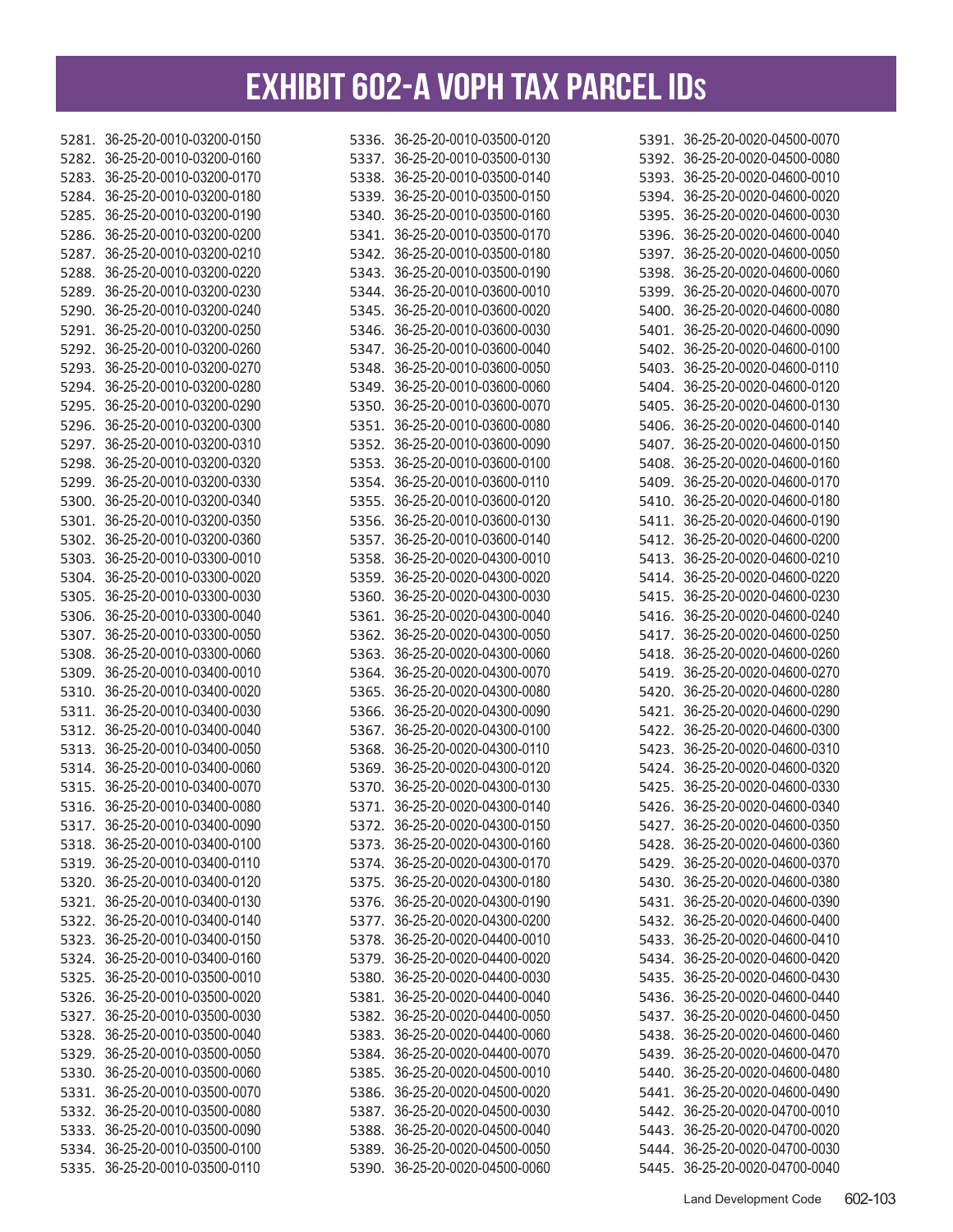| 5446. 36-25-20-0020-04700-0050 | 5501. 36-25-20-0020-0A900-0000 | 5556. 36-25-20-0030-04100-0080 |
|--------------------------------|--------------------------------|--------------------------------|
| 5447. 36-25-20-0020-04700-0060 | 5502. 36-25-20-0020-0Z300-0000 | 5557. 36-25-20-0030-04100-0090 |
| 5448. 36-25-20-0020-04700-0070 | 5503. 36-25-20-0020-49900-0000 | 5558. 36-25-20-0030-04100-0100 |
| 5449. 36-25-20-0020-04700-0080 | 5504. 36-25-20-0020-A1000-0000 | 5559. 36-25-20-0030-04100-0110 |
| 5450. 36-25-20-0020-04700-0090 | 5505. 36-25-20-0020-A1100-0000 | 5560. 36-25-20-0030-04100-0120 |
| 5451. 36-25-20-0020-04700-0100 | 5506. 36-25-20-0020-A11A0-0000 | 5561. 36-25-20-0030-04100-0130 |
| 5452. 36-25-20-0020-04700-0110 | 5507. 36-25-20-0020-B1100-0000 | 5562. 36-25-20-0030-04100-0140 |
| 5453. 36-25-20-0020-04700-0120 | 5508. 36-25-20-0020-B1300-0000 | 5563. 36-25-20-0030-04100-0150 |
| 5454. 36-25-20-0020-04700-0130 | 5509. 36-25-20-0020-B1400-0000 | 5564. 36-25-20-0030-04100-0160 |
| 5455. 36-25-20-0020-04700-0140 | 5510. 36-25-20-0020-P1100-0000 | 5565. 36-25-20-0030-04100-0170 |
| 5456. 36-25-20-0020-04700-0150 | 5511. 36-25-20-0020-P1300-0000 | 5566. 36-25-20-0030-04100-0180 |
| 5457. 36-25-20-0020-04700-0160 | 5512. 36-25-20-0020-P1400-0000 | 5567. 36-25-20-0030-04100-0190 |
| 5458. 36-25-20-0020-04700-0170 | 5513. 36-25-20-0030-03700-0010 | 5568. 36-25-20-0030-04100-0200 |
| 5459. 36-25-20-0020-04700-0180 | 5514. 36-25-20-0030-03700-0020 | 5569. 36-25-20-0030-04100-0210 |
| 5460. 36-25-20-0020-04700-0190 | 5515. 36-25-20-0030-03700-0030 | 5570. 36-25-20-0030-04100-0220 |
| 5461. 36-25-20-0020-04800-0010 | 5516. 36-25-20-0030-03700-0040 | 5571. 36-25-20-0030-04100-0230 |
| 5462. 36-25-20-0020-04800-0020 | 5517. 36-25-20-0030-03700-0050 | 5572. 36-25-20-0030-04100-0240 |
| 5463. 36-25-20-0020-04800-0030 | 5518. 36-25-20-0030-03700-0060 | 5573. 36-25-20-0030-04100-0250 |
| 5464. 36-25-20-0020-04800-0040 | 5519. 36-25-20-0030-03700-0070 | 5574. 36-25-20-0030-04200-0010 |
| 5465. 36-25-20-0020-04800-0050 | 5520. 36-25-20-0030-03700-0080 | 5575. 36-25-20-0030-04200-0020 |
| 5466. 36-25-20-0020-04800-0060 | 5521. 36-25-20-0030-03800-0010 | 5576. 36-25-20-0030-04200-0030 |
| 5467. 36-25-20-0020-04800-0070 | 5522. 36-25-20-0030-03800-0020 | 5577. 36-25-20-0030-04200-0040 |
| 5468. 36-25-20-0020-04800-0080 | 5523. 36-25-20-0030-03800-0030 | 5578. 36-25-20-0030-04200-0050 |
| 5469. 36-25-20-0020-04800-0090 | 5524. 36-25-20-0030-03800-0040 | 5579. 36-25-20-0030-04200-0060 |
| 5470. 36-25-20-0020-04800-0100 | 5525. 36-25-20-0030-03800-0050 | 5580. 36-25-20-0030-04200-0070 |
| 5471. 36-25-20-0020-04800-0110 | 5526. 36-25-20-0030-03800-0060 | 5581. 36-25-20-0030-04200-0080 |
| 5472. 36-25-20-0020-04800-0120 | 5527. 36-25-20-0030-03800-0070 | 5582. 36-25-20-0030-04200-0090 |
| 5473. 36-25-20-0020-04800-0130 | 5528. 36-25-20-0030-03800-0080 | 5583. 36-25-20-0030-04200-0100 |
| 5474. 36-25-20-0020-04800-0140 | 5529. 36-25-20-0030-03800-0090 | 5584. 36-25-20-0030-04200-0110 |
| 5475. 36-25-20-0020-04800-0150 | 5530. 36-25-20-0030-03900-0010 | 5585. 36-25-20-0030-04200-0120 |
| 5476. 36-25-20-0020-04800-0160 | 5531. 36-25-20-0030-03900-0020 | 5586. 36-25-20-0030-04200-0130 |
| 5477. 36-25-20-0020-04800-0170 | 5532. 36-25-20-0030-03900-0030 | 5587. 36-25-20-0030-04200-0140 |
| 5478. 36-25-20-0020-04800-0180 | 5533. 36-25-20-0030-03900-0040 | 5588. 36-25-20-0030-04200-0150 |
| 5479. 36-25-20-0020-04800-0190 |                                |                                |
|                                | 5534. 36-25-20-0030-03900-0050 | 5589. 36-25-20-0030-04200-0160 |
| 5480. 36-25-20-0020-04800-0200 | 5535. 36-25-20-0030-03900-0060 | 5590. 36-25-20-0030-04200-0170 |
| 5481. 36-25-20-0020-04800-0210 | 5536. 36-25-20-0030-03900-0070 | 5591. 36-25-20-0030-04200-0180 |
| 5482. 36-25-20-0020-04800-0220 | 5537. 36-25-20-0030-03900-0080 | 5592. 36-25-20-0030-0A800-0000 |
| 5483. 36-25-20-0020-04800-0230 | 5538. 36-25-20-0030-03900-0090 | 5593. 36-25-20-0030-0Z200-0000 |
| 5484. 36-25-20-0020-04800-0240 | 5539. 36-25-20-0030-03900-0100 | 5594. 36-25-20-0030-B1100-0000 |
| 5485. 36-25-20-0020-04800-0250 | 5540. 36-25-20-0030-03900-0110 | 5595. 36-25-20-0030-P1000-0000 |
| 5486. 36-25-20-0020-04800-0260 | 5541. 36-25-20-0030-03900-0120 | 5596. 36-25-20-0040-49900-0000 |
| 5487. 36-25-20-0020-04800-0270 | 5542. 36-25-20-0030-04000-0010 | 5597. 36-25-20-0040-A1200-0000 |
| 5488. 36-25-20-0020-04800-0280 | 5543. 36-25-20-0030-04000-0020 | 5598. 36-25-20-0040-A1300-0000 |
| 5489. 36-25-20-0020-04800-0290 | 5544. 36-25-20-0030-04000-0030 | 5599. 36-25-20-0040-B1500-0000 |
| 5490. 36-25-20-0020-04800-0300 | 5545. 36-25-20-0030-04000-0040 | 5600. 36-25-20-0040-B15B0-0000 |
| 5491. 36-25-20-0020-04800-0310 | 5546. 36-25-20-0030-04000-0050 | 5601. 36-25-20-0040-B1600-0000 |
| 5492. 36-25-20-0020-04800-0320 | 5547. 36-25-20-0030-04000-0060 | 5602. 36-25-20-0040-B1800-0000 |
| 5493. 36-25-20-0020-04900-0010 | 5548. 36-25-20-0030-04000-0070 | 5603. 36-25-20-0040-B18A0-0000 |
| 5494. 36-25-20-0020-04900-0020 | 5549. 36-25-20-0030-04100-0010 | 5604. 36-25-20-0040-B2600-0000 |
| 5495. 36-25-20-0020-04900-0030 | 5550. 36-25-20-0030-04100-0020 | 5605. 36-25-20-0040-LS100-0000 |
| 5496. 36-25-20-0020-04900-0040 | 5551. 36-25-20-0030-04100-0030 | 5606. 36-25-20-0040-P2000-0000 |
| 5497. 36-25-20-0020-04900-0050 | 5552. 36-25-20-0030-04100-0040 | 5607. 36-25-20-0050-00000-0A60 |
| 5498. 36-25-20-0020-04900-0060 | 5553. 36-25-20-0030-04100-0050 | 5608. 36-25-20-0050-00000-0B41 |
| 5499. 36-25-20-0020-04900-0070 | 5554. 36-25-20-0030-04100-0060 | 5609. 36-25-20-0050-00000-0B42 |
| 5500. 36-25-20-0020-04900-0080 | 5555. 36-25-20-0030-04100-0070 | 5610. 36-25-20-0050-00000-0P90 |